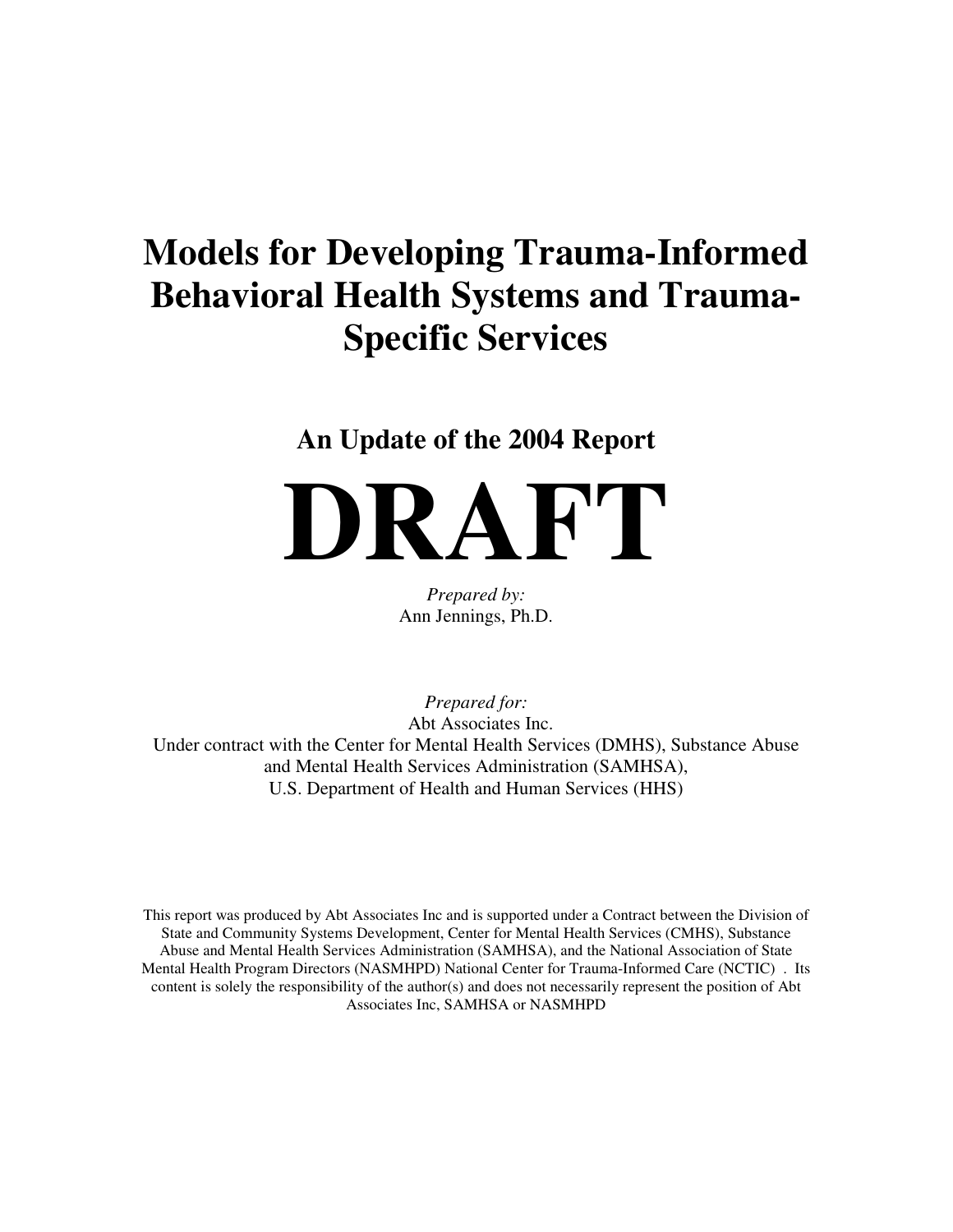# **Table of Contents**

| <b>Acknowledgements</b>                                                                                                           |    |
|-----------------------------------------------------------------------------------------------------------------------------------|----|
| <b>Introduction</b>                                                                                                               | 10 |
| Who Are the Models Designed For?                                                                                                  | 10 |
| What Kinds of Trauma are Experienced by Persons Who<br>Develop Serious and Persistent Mental Illness and Addiction                | 11 |
| What Percentages of Mental Health Clients Have Histories of<br>Trauma?                                                            | 12 |
| <b>Evolution of Trauma-Informed and Trauma-Specific Services in</b><br><b>State Mental Health Systems</b>                         | 13 |
| Factors Contributing to the Growth of Awareness and Activity<br>in State Mental Health Service Systems                            | 15 |
| <b>Trauma-Informed and Trauma-Specific Models</b>                                                                                 | 20 |
| Definitions of "Trauma-Informed" and "Trauma-Specific"                                                                            | 20 |
| <b>Models for Developing Trauma-Informed Service Systems</b><br>and Organizations: Adults                                         | 23 |
| Creating Trauma Informed Systems of Care: Facilitating<br>Recovery in Mental Health Service Settings                              | 23 |
| Developing Trauma-Informed Organizations: A Tool Kit                                                                              | 24 |
| NETI Reduction of Seclusion and Restraint: Creating<br>Violence Free and Coercion Free Mental Health<br><b>Treatment Settings</b> | 25 |
| Risking Connection: A Training Curriculum for<br>Working with Survivors of Childhood Abuse                                        | 26 |
| Risking Connection in Faith Communities: A Training                                                                               | 29 |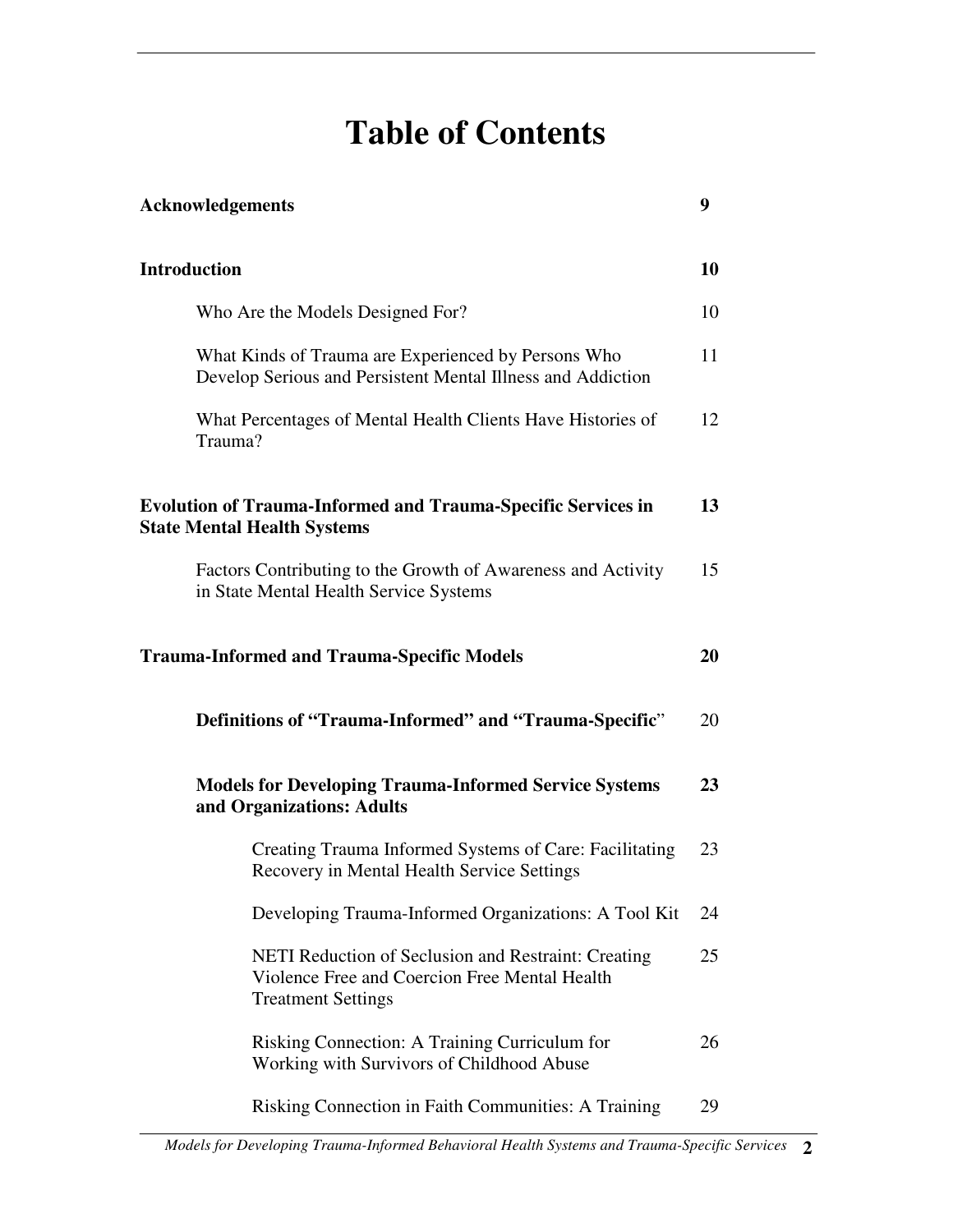| Curriculum for Faith Leaders Supporting Trauma<br>Survivors                                                                    |    |
|--------------------------------------------------------------------------------------------------------------------------------|----|
| The Sanctuary Model                                                                                                            | 30 |
| Using Trauma Theory to Design Service Systems                                                                                  | 36 |
| Women and Addiction: A Gender-Responsive Approach                                                                              | 38 |
| <b>Individual Trauma-Informed Service Models for Adults</b>                                                                    | 39 |
| Domestic Violence Group Intervention                                                                                           | 39 |
| Economic Success in Recovery                                                                                                   | 39 |
| Trauma Informed Addictions Group Intervention                                                                                  | 40 |
| Trauma Issues Associated with HIV Infection: A<br>Group Intervention                                                           | 41 |
| <b>Trauma-Specific Service Models for Adults</b>                                                                               | 41 |
| Addictions and Trauma Recovery Integration Model<br>(ATRIUM)                                                                   | 41 |
| Associative Skills Model: Taking Charge of Change;<br>The Trouble with Feelings; and Boundaries, Precious<br><b>Boundaries</b> | 42 |
| Beyond Trauma: A Healing Journey for Women                                                                                     | 44 |
| Cognitive-Behavioral Treatment for PTSD Among<br>People with Severe Mental Illness                                             | 46 |
| Eye Movement Desensitization and Reprocessing<br>(EMDR)                                                                        | 47 |
| Growing Beyond Survival: A Self Help Toolkit for<br><b>Managing Traumatic Stress.</b>                                          | 49 |
| Helping Women Recover (HWR): A Program for<br><b>Treating Addiction</b>                                                        | 49 |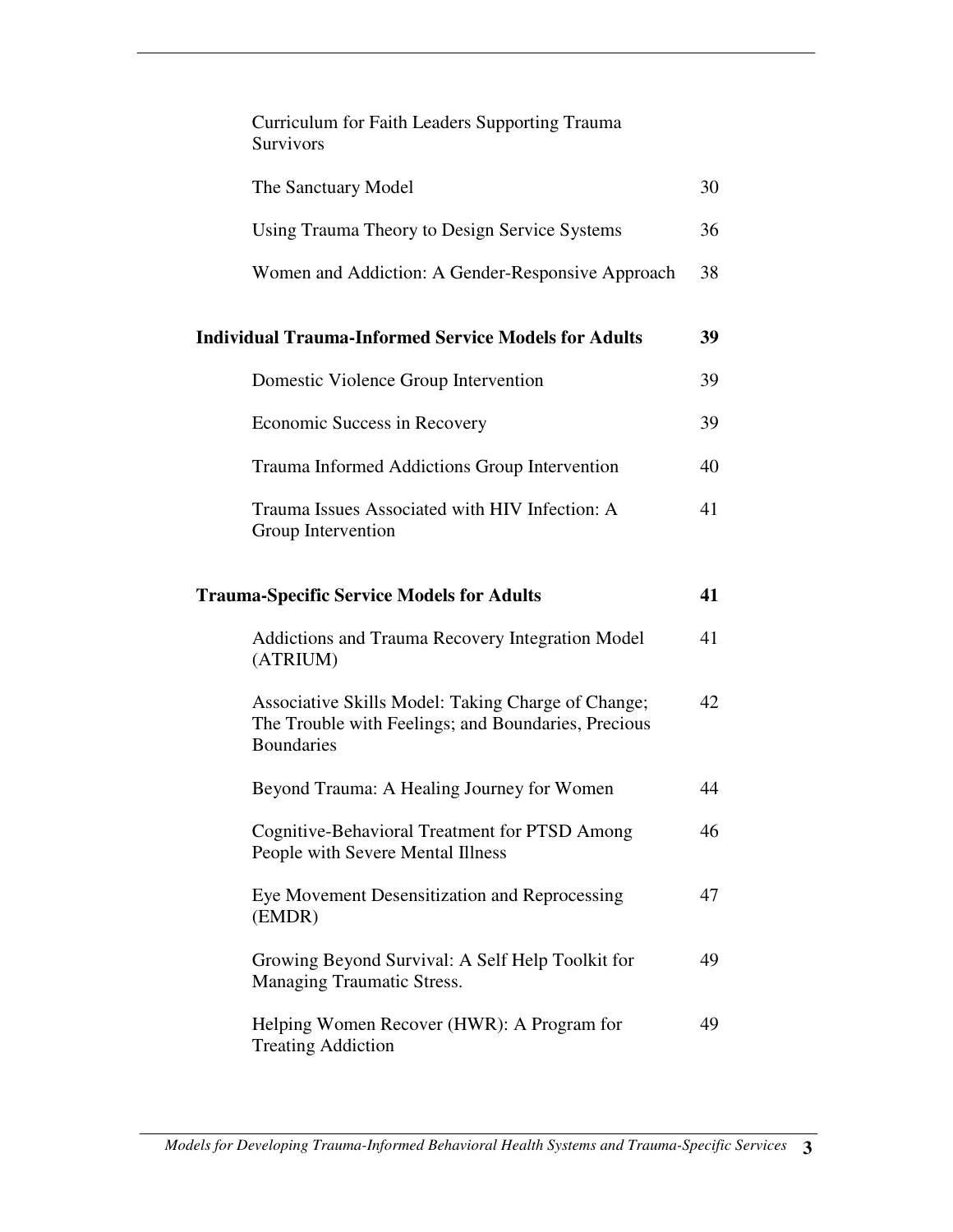| Individual Cognitive-Behavioral Treatment for PTSD<br>in People with Severe Mental Illness                                                  | 52 |
|---------------------------------------------------------------------------------------------------------------------------------------------|----|
| Managing Traumatic Stress Through Art: Drawing<br>from the Center                                                                           | 53 |
| The PTSD Psychoeducation Program for People with<br><b>Severe Mental Illness</b>                                                            | 54 |
| Prolonged Exposure (PE) Therapy                                                                                                             | 54 |
| Seeking Safety Model                                                                                                                        | 57 |
| Spirituality and Recovery Curriculum                                                                                                        | 59 |
| Spirituality in Trauma Recovery Group                                                                                                       | 60 |
| 60<br>Symptom-Specific Group Therapy (SSGT) for Complex<br>Post Traumatic Stress Disorder (CPTSD)                                           | 60 |
| Trauma and Recovery Group: Cognitive Behavioral<br>Treatment for PTSD in People with Serious Mental<br><b>Illness</b>                       | 63 |
| Trauma Affect Regulation: Guide for Education and<br>Treatment (TARGET)                                                                     | 64 |
| Trauma, Addictions, Mental Health and Recovery<br>(TAMAR): Trauma Treatment Group Model                                                     | 65 |
| Trauma Recovery and Empowerment Model (TREM)                                                                                                | 66 |
| Trauma Recovery and Empowerment Profile (TREP)<br>and Menu of Strategies for Improving a Woman's<br>Trauma Recovery and Empowerment Profile | 69 |
| Trauma Safety Drop-In Group: A Clinical Model of<br>Group Treatment for Survivors of Trauma                                                 | 70 |
| TRIAD Women's Group Model                                                                                                                   | 70 |
| <b>Manualized Adaptations to Trauma-Specific Service</b><br><b>Models for Adults</b>                                                        | 71 |
| An Introduction to Trauma Issues for Women on                                                                                               | 71 |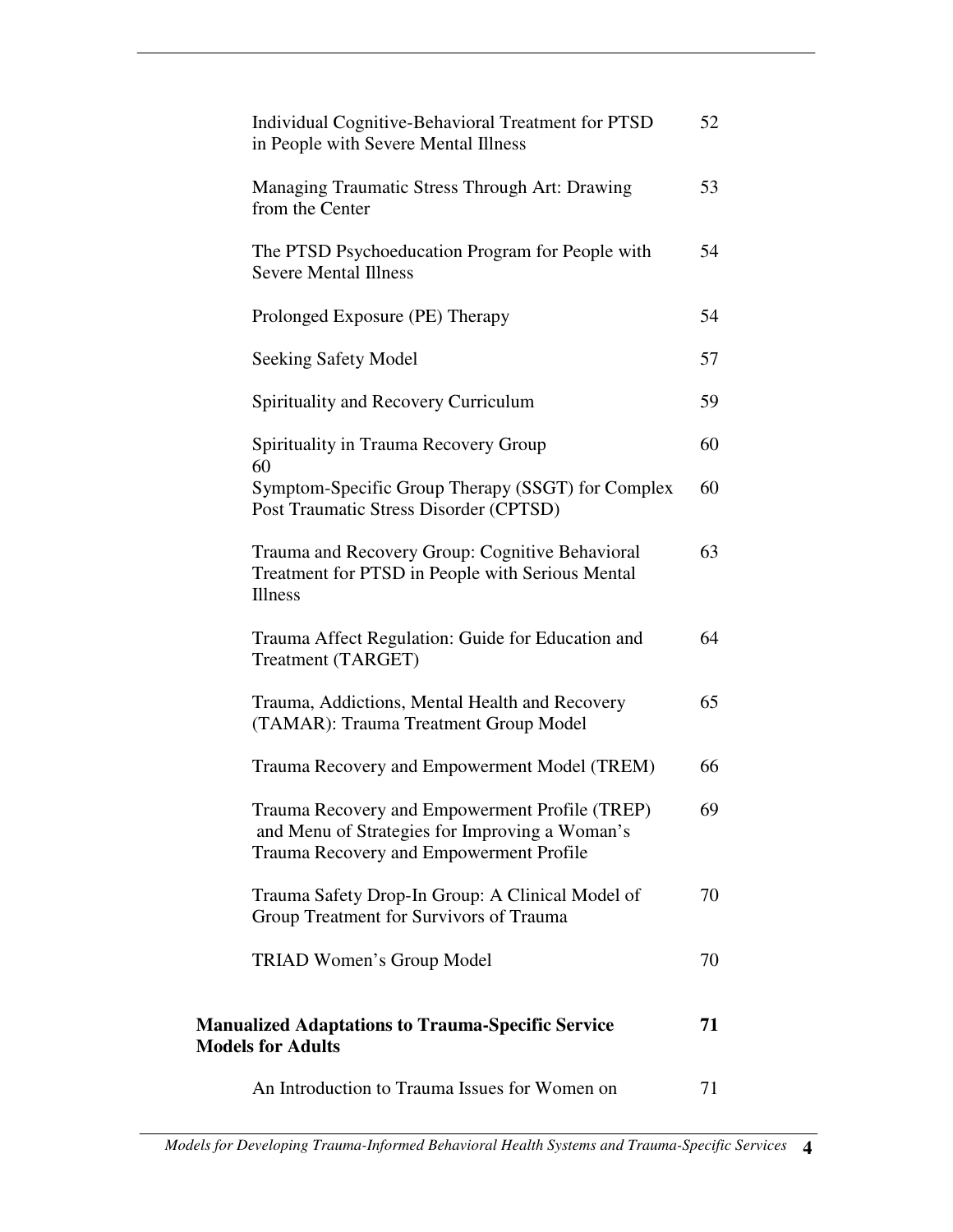| <b>Inpatient or Short-Stay Units</b>                                                                                                                         |    |
|--------------------------------------------------------------------------------------------------------------------------------------------------------------|----|
| Men's Trauma Recovery and Empowerment Model<br>(M-TREM): A Clinician's Guide to Working with<br>Male Trauma Survivors in Groups                              | 72 |
| Spanish Cultural and Linguistic Adaptation and<br><b>Expansion of Trauma Recovery and Empowerment</b><br>Model                                               | 73 |
| <b>Models for Developing Trauma-Informed Service Systems</b><br>and Organizations: Children                                                                  | 74 |
| Child Adult Relationship Enhancement (CARE)                                                                                                                  | 74 |
| <b>Child Development Community Policing Program</b><br>(CDCP)                                                                                                | 75 |
| Preventing Child Abuse Within Youth Serving<br>Organizations                                                                                                 | 78 |
| Safety, Mentoring, Advocacy, Recovery, and<br>Treatment (SMART)                                                                                              | 79 |
| <b>Stewards of Children</b>                                                                                                                                  | 80 |
| <b>Trauma Informed Organizational Self Assessment</b>                                                                                                        | 83 |
| Trauma Systems Therapy (TST)                                                                                                                                 | 85 |
| <b>Trauma-Specific Models for Parenting</b>                                                                                                                  | 87 |
| Impact of Early Trauma on Parenting Roles                                                                                                                    | 87 |
| Parenting at a Distance                                                                                                                                      | 88 |
| Pathways to Family Reunification and Recovery<br>(Caminos Para la Reunificacion y la Recuperacion): An<br>Educational Group Curriculum for Women in Recovery | 88 |
| Strengthening Multi-Ethnic Families and Communities:<br>A Violence Prevention Parent Training Program                                                        | 89 |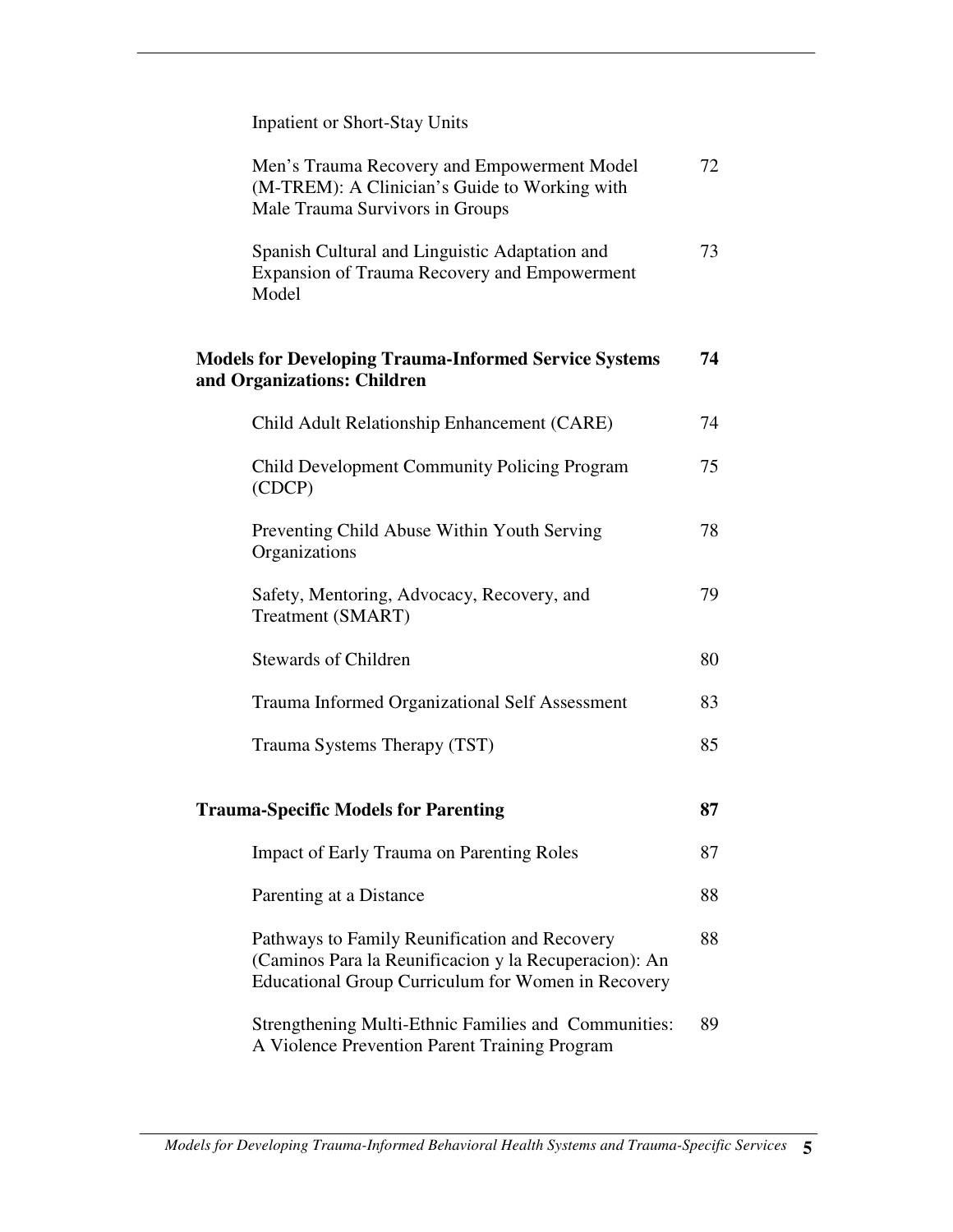| <b>Trauma-Specific Service Models for Children and</b><br><b>Family/Parents/Caregivers</b>                                                                                                                         | 91  |
|--------------------------------------------------------------------------------------------------------------------------------------------------------------------------------------------------------------------|-----|
| Abuse-Focused Cognitive Behavioral Therapy for<br>Child Physical Abuse (AF-CBT)                                                                                                                                    | 91  |
| Attachment, Self-Regulation and Competency (ARC):<br>A Comprehensive Framework for Intervention with<br><b>Complexly Traumatized Youth</b>                                                                         | 93  |
| Child-Parent Psychotherapy (CPP)                                                                                                                                                                                   | 94  |
| Combined Parent Child Cognitive-Behavioral Approach<br>for Children and Families At-Risk for Child Physical<br>Abuse (CPC-CBT)                                                                                     | 96  |
| International Family Adult and Child Enhancement<br>Services (IFACES)                                                                                                                                              | 97  |
| Nurturing Families Affected by Substance Abuse,<br><b>Mental Illness and Trauma</b>                                                                                                                                | 99  |
| Parent-Child Interaction Therapy (PCIT)                                                                                                                                                                            | 100 |
| Trauma Focused Cognitive Behavioral Therapy<br>(TF-CBT) for Children and Their Parents; Cognitive<br>Behavioral Therapy for Childhood Traumatic Grief<br>(CBT-CTG); Combined TF-CBT and Sertraline for<br>Children | 103 |
| Trauma Systems Therapy                                                                                                                                                                                             | 105 |
| <b>Trauma-Specific Service Models for Children</b>                                                                                                                                                                 | 106 |
| Assessment-Based Treatment for Traumatized Children:<br>A Trauma Assessment Pathway Model (TAP)                                                                                                                    | 106 |
| Cognitive Behavioral Therapy for Childhood Traumatic<br>Grief (CBT-CTG)                                                                                                                                            | 109 |
| Complex Trauma Cognitive Behavioral Therapy                                                                                                                                                                        | 109 |
| Component Therapy for Trauma and Grief                                                                                                                                                                             | 110 |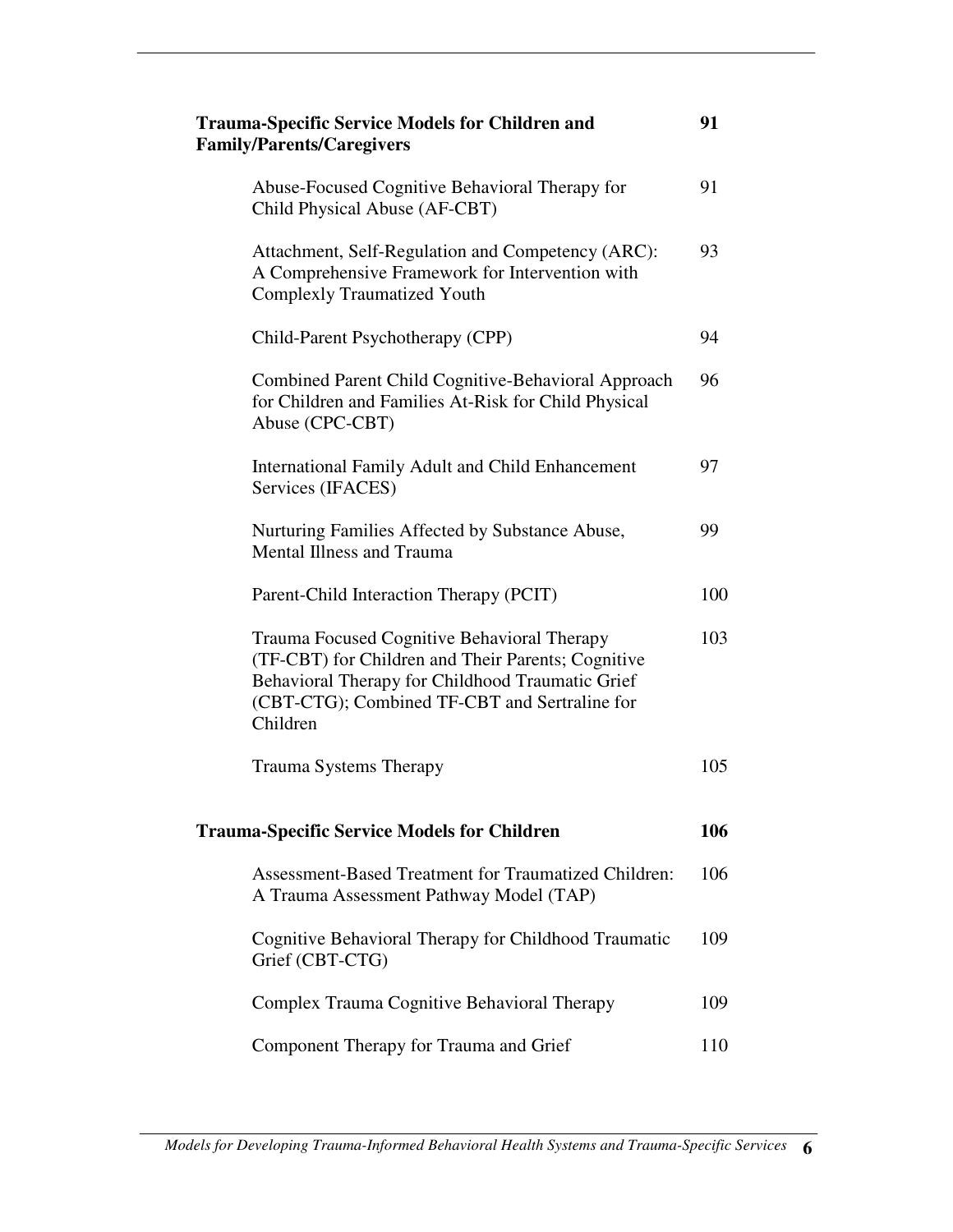| <b>Culturally Modified Trauma-Focused Treatment</b><br>$(CM-TFT)$                                                                                                                            | 113 |
|----------------------------------------------------------------------------------------------------------------------------------------------------------------------------------------------|-----|
| Group Intervention for Children of Mothers with<br>Co-occurring Mental Health and Substance Abuse<br>Disorders and Histories of Interpersonal Violence                                       | 113 |
| Integrative Treatment of Complex Trauma (ITCT) for<br><b>Children and Adolescents</b>                                                                                                        | 114 |
| Life Skills Life Story                                                                                                                                                                       | 116 |
| Love and Life: Trauma Recovery and Empowerment<br>for Adolescent Girls and Young Women Ages $12 - 18$<br>(G-TREM): A Clinician's Guide for Working with<br><b>Adolescent Girls in Groups</b> | 116 |
| Prolonged Exposure Therapy for Adolescents with<br>Post Traumatic Stress (PE-A)                                                                                                              | 118 |
| <b>Real Life Heroes</b>                                                                                                                                                                      | 119 |
| Sanctuary Model for Children in Residential Settings                                                                                                                                         | 122 |
| <b>Seeking Safety</b>                                                                                                                                                                        | 124 |
| Structured Psychotherapy for Adolescents Responding to<br>Chronic Stress (SPARCS)                                                                                                            | 125 |
| Trauma Affect Regulation: Guide for Education and<br>Treatment (TARGET)                                                                                                                      | 126 |
| <b>TRIAD Girls Group Treatment Model</b>                                                                                                                                                     | 127 |
| Voices: A Program of Self-Discovery and Empowerment<br>for Girls                                                                                                                             | 127 |
| <b>Trauma-Specific Peer Support and Self Help Models</b>                                                                                                                                     | 129 |
| The Essence of Being Real: Relational Peer Support for<br>Men and Women                                                                                                                      | 129 |
| Healing the Trauma of Abuse: A Women's Workbook                                                                                                                                              | 129 |
| Journey of Self-Discovery: A Study Guide for Trauma                                                                                                                                          | 130 |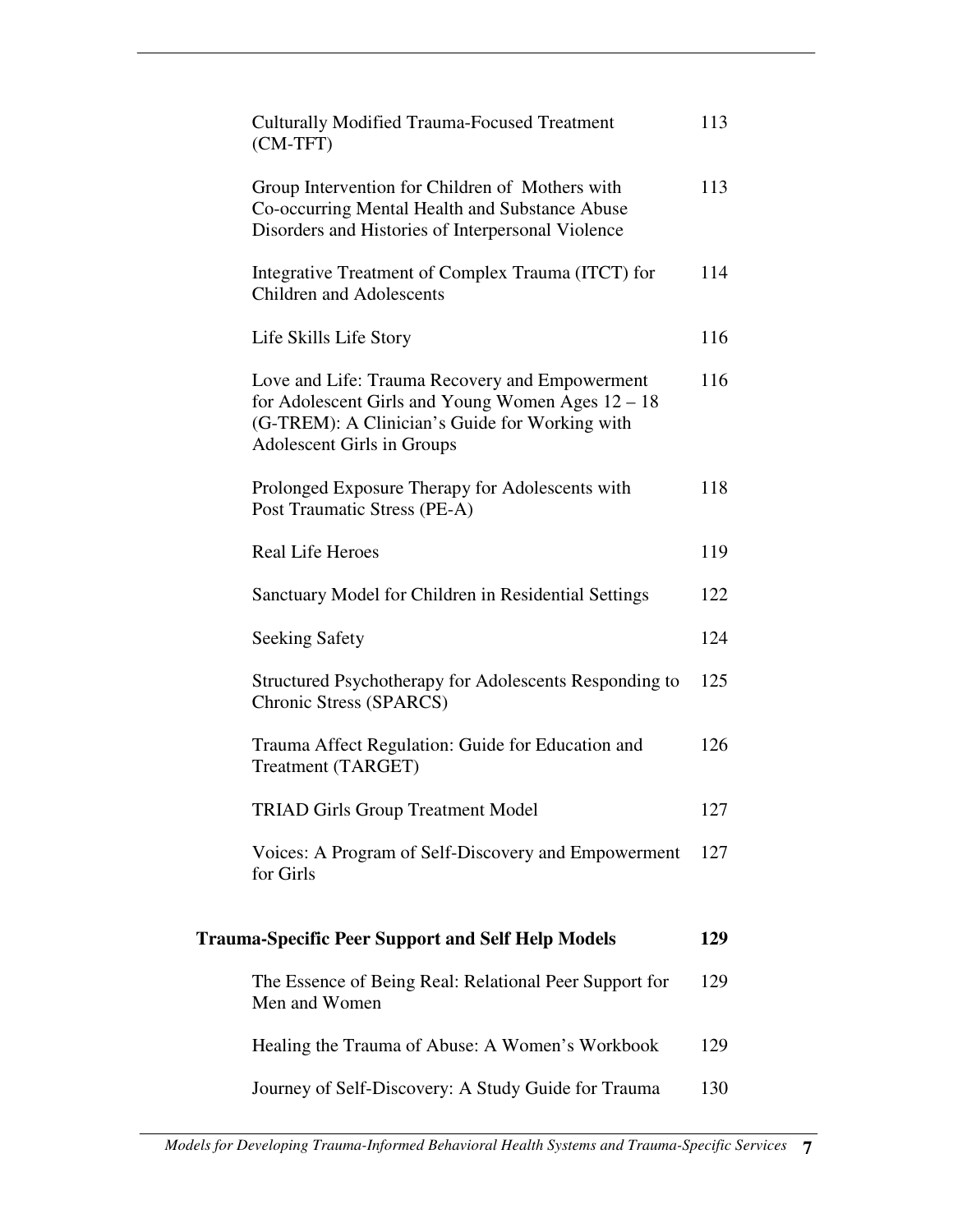Survivors

|            | <b>Well Recovery Groups</b>                                                                                                                                                                                                                                 | 130 |
|------------|-------------------------------------------------------------------------------------------------------------------------------------------------------------------------------------------------------------------------------------------------------------|-----|
|            | A Woman's Addiction Workbook                                                                                                                                                                                                                                | 131 |
|            | Women's Leadership Training Institute: "For and By<br>Women in Recovery from Addiction, Mental Illness,<br>and Trauma," Instituto de Entrenamiento para Mujeres<br>Lideres en Recuperacion: Un curriculo educativo y<br>grupal para mujeres en recuperacion | 131 |
|            | Your Surviving Spirit: A Spiritual Workbook for<br>Coping With Trauma                                                                                                                                                                                       | 132 |
| Appendix:  | Criteria for Building a Trauma-Informed<br><b>Mental Health System</b>                                                                                                                                                                                      | 134 |
| References |                                                                                                                                                                                                                                                             | 139 |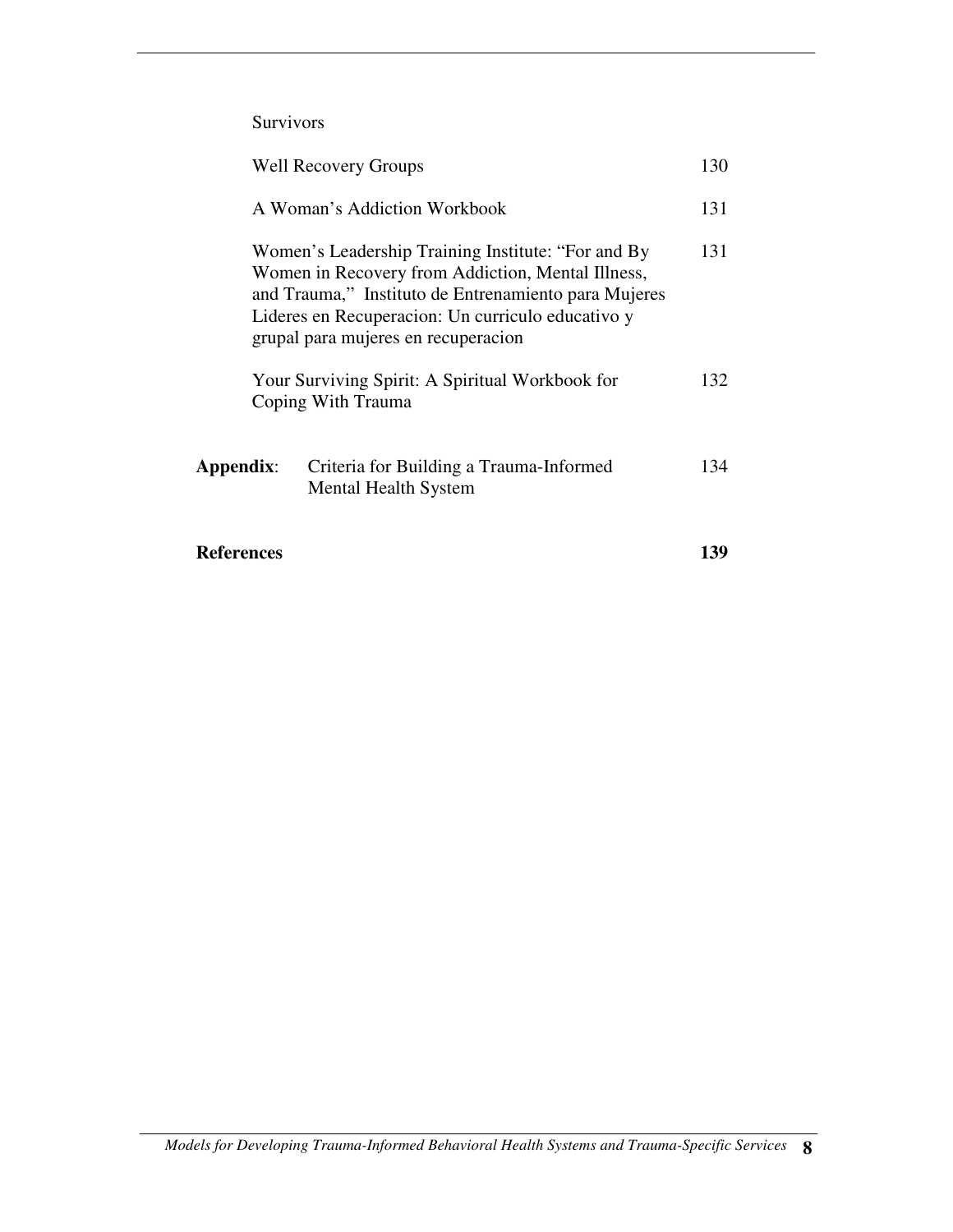## **Acknowledgments**

The Abt Associates, Inc, the National Association of State Mental Health Program Directors (NASMHPD) and the National Center for Trauma Informed Care gratefully acknowledge the many individuals and organizations that contributed to the development of this updated report. In particular, we would like to thank Terry Cline, Ph.D. Administrator of the Substance Abuse and Mental Health Services Administration (SAMHSA), and A. Kathryn Power, M.Ed. and Susan E. Salasin of the Center for Mental Health Services (CMHS) within SAMHSA for their time and effort and for continuing to demonstrate their commitment to this issue.

Among the many individuals who contributed resources and time to this updated publication we would like to especially thank those dedicated and talented people who created the trauma-informed and trauma-specific service models and treatment approaches contained in this manual. Their response to our request for revised or new descriptions of their models according to a format easily reviewed by readers within state mental health and substance abuse service systems was generous and timely. They patiently and carefully summarized key aspects of their models, indicating the status of research and evaluative findings, identifying the specific settings and individuals for whom each approach was designed and/or adapted, and providing contact information for readers to easily obtain more information and/or materials. Their commitment and continuing work in the field of trauma, especially with regard to the creation and research of models which address the complex deeply rooted kinds of childhood abuse trauma experienced by so many recipients of public mental health and addition services, has been essential to moving the field forward towards achieving the vision of recovery and transformation portrayed in the Presidents New Freedom Commission on Mental Health Final Report. (Anything else to say or person or document to identify regarding a "vision of recovery and transformation??)

In this section we should acknowledge the contributions of Rebecca Tregerman of Abt for here invaluable assistance contributing to the research and preparation of this manual. Also to be acknowledged are members of the review team (NCTIC????)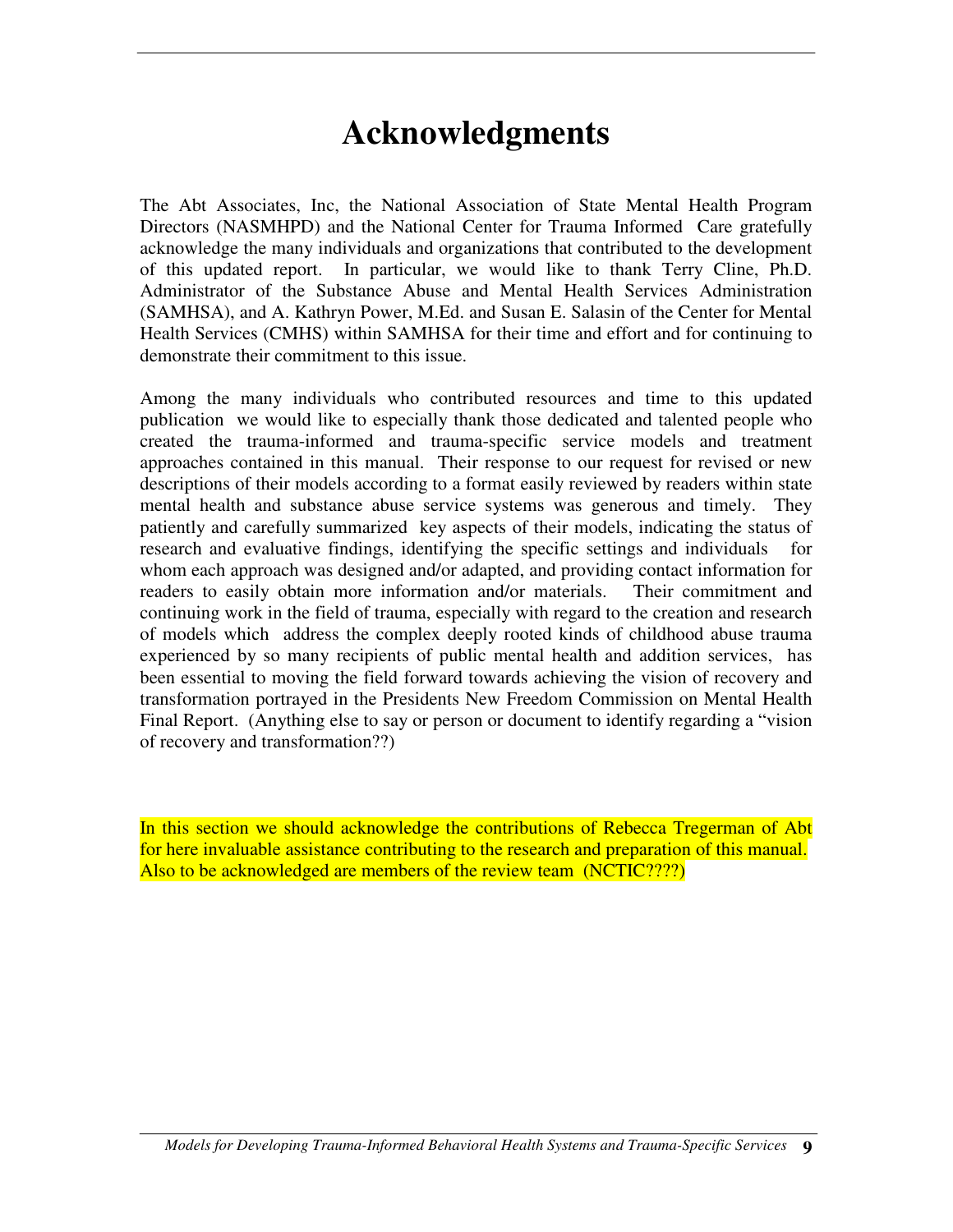## **Introduction**

This 2007 technical report identifies revised criteria for building a trauma-informed mental health service system, summarizes the evolution of trauma-informed and traumaspecific services in state mental health systems, and describes the increasing numbers and range of trauma-based service models and approaches available for implementation by state service systems, provider agencies and communities across the country. This report includes updated author descriptions of trauma service models identified by states and organizations for the 2004 technical report; author descriptions of evidence based and promising practice models identified in SAMHSA's Model Programs and National Registry of Evidence-Based Programs and Practices; author descriptions of empirically supported treatments and promising practices identified by the National Child Traumatic Stress Network, and empirically supported treatment approaches and promising practices reported by state trauma-informed contacts. All models were designed explicitly to address trauma in the lives of children, their parents or caregivers, and adults.

### **Who Are the Models Designed For?**

• All of the models described in this document are designed for persons receiving or at risk for receiving public mental health and/or substance abuse services who have been traumatized by interpersonal violence and abuse and other adverse experiences during their childhood and/or adolescence. Many of the models were designed specifically to address the kinds of complex traumatic stress issues and problems common in the lives of children and adults seen in public service sector settings today. These individuals often have severe and persistent mental health and/or substance abuse problems and are frequently the highest users of the system's most costly inpatient, crisis, and residential services. As adults, they may carry any psychiatric diagnosis, and frequently carry varied diagnoses over time such as borderline personality disorder, schizophrenia, depression and other affective disorders, anxiety disorder, eating disorder, psychosis, dissociative disorder, addictive, somatoform, and sexual impairment—all diagnoses which have been related to past trauma (Ford et al., 2004; Read et al., 2001 and 2003; Felitti et al., 1998; Mueser et al., 2002; Mueser and Rosenberg, 2003; Sareen, 2005;). As children and adolescents, a multiplicity of trauma-related behaviors and coping mechanisms may lead to misdiagnoses such as attention deficit hyperactivity disorder, oppositional defiant disorder, conduct disorder, substance related disorders, juvenile or pediatric bipolar, bipolar depression, borderline personality disorder, and major depression. (Glad and Teicher, 1996; Perrin et al, 2000, Hodas, 2006). In spite of the prevalence of trauma and its severe impacts on the mental health of adults and children, a primary or secondary trauma-based diagnosis of Post-traumatic Stress Disorder is seldom given. (NYS-OMH, 2001; Tucker, 2002)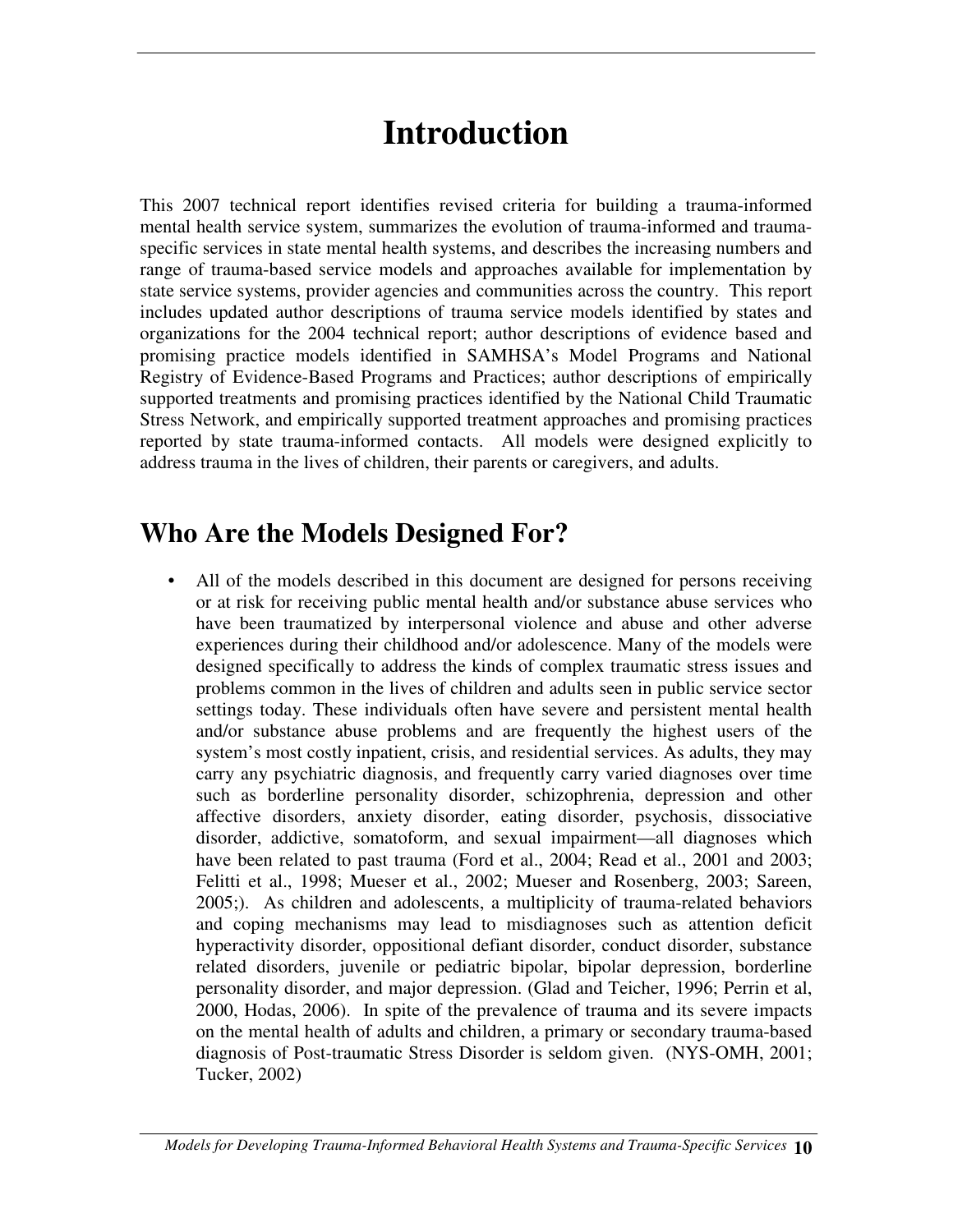Many of the individuals described above have developed extreme coping strategies, in childhood, adolescence and as adults, to manage the impacts of overwhelming traumatic stress, including suicidality, substance abuse and addictions, self-harming behaviors such as cutting and burning, hallucinations, emotional numbing and dissociation, hypervigilance, somatization, aggression and rage, re-enactments such as abusive relationships, and serious health risk behaviors (Saakvitne et al., 2000; Dube et al, 2001; Felitti et al, 2002; Felitti, 1998; Hammersley, 2004; Sareen, 2005; CDC, 2005)

Although the trauma adults experienced in their formative years as children may be core to their condition and central to their healing, it has seldom been asked about or viewed as an issue central to treatment in public mental health settings. (Cusack et al., 2007). For the most part these individuals have never received screening, assessment or treatment for trauma. (Cusack, Frueh, and Brady, 2004; Frueh et al., 2002; Mueser et al., 1998). The situation is similar for children in the mental health service system. Although many have histories of severe interpersonal violence and multiple adverse childhood experiences, recognition of the trauma underlying their behaviors and diagnoses typically does not occur. (Hodas, 2006; Perrin et al, 2000)

### **What Kinds of Trauma are Experienced by Persons Who Develop Serious and Persistent Mental Illness and Addiction?**

The kinds of trauma experienced by persons who are or who become recipients of public mental health services are usually not associated with "single blow" traumatic events (Terr, 1991) such as natural disasters, accidents, terrorist acts, or crimes occurring in adulthood such as rape and domestic violence (Giller, 1999). Rather, the traumatic experiences of adults, adolescents and children with the most serious mental health problems are interpersonal in nature, intentional, prolonged and repeated, occur in childhood and adolescence, and may extend over years of a person's life. They include sexual abuse or incest, physical abuse, severe neglect, and serious emotional and psychological abuse. They may also include the witnessing of violence, repeated abandonments, and sudden and traumatic losses. They frequently include several different kinds of traumatic or adverse experiences resulting in cumulative traumas that have neurological impacts and lead to health risk behaviors or symptoms adopted as attempts to ease the pain. These in turn can result in severe sometimes chronic dysfuntions over the lifespan including disease, disability, and serious social and mental health problems. (Felitti, 1998, Jennings, 2006)

As adolescents and adults, individuals abused in childhood often experience trauma and re-victimization through domestic violence, sexual assaults, gang and drug related violence, homelessness, and poverty (Saakvitne, 2000). They are traumatized further by coercive interventions and unsafe psychiatric environments (Jennings, 1994; Cusack et al., 2003; Frueh et al., 2000; Frueh et al., 2005; Grubaugh et al., in press; Robins et al., 2005) and at times sexual and physical abuse in inpatient or institutional settings, jails,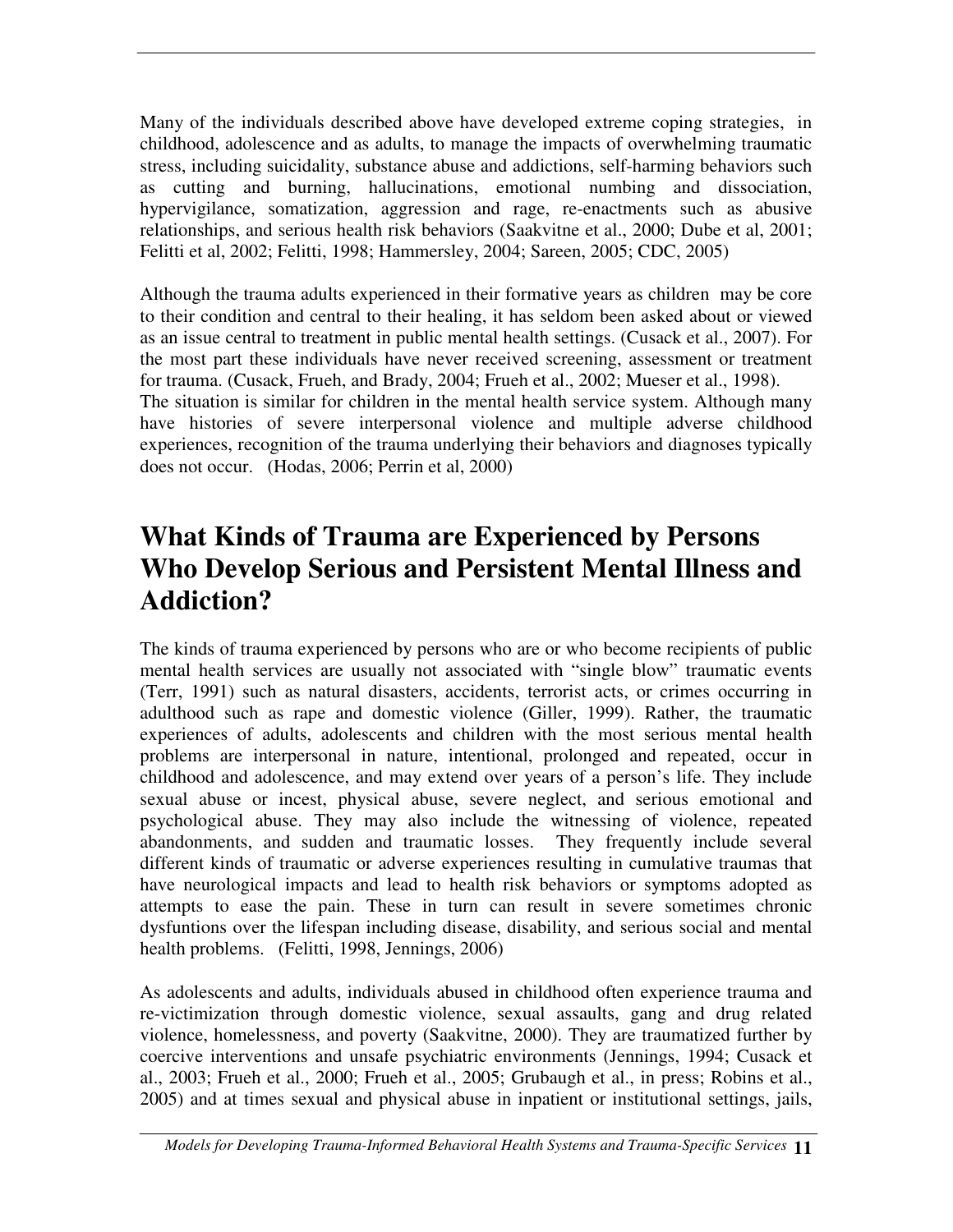and prisons. They frequently develop serious and disabling health problems (Felitti et al., 1998). As parents, individuals with serious mental health problems may participate in or witness the intergenerational effects of violence and abuse, and adolescent and teenage girls and women in particular are vulnerable to revictimization, ongoing exploitation and abuse (Browne, 1992; Frueh et al., 2000; Rosenberg et al., 2001; Russell, 1986 ).

## **What Percentages of Mental Health Clients Have Histories of Trauma?**

Individuals with histories of violence, abuse, and neglect from childhood onward make up the majority of clients served by public mental health and substance abuse service systems.

- 51 98% of public mental health clients with severe mental illness, including schizophrenia and bipolar disorder, have been exposed to childhood physical and/or sexual abuse. Most have multiple experiences of trauma. (Goodman et al, 1999, Mueser et al, 1998; Cusack et al, 2003)
- 75% of women and men in substance abuse treatment report abuse and trauma histories (SAMHSA/CSAT, 2000)
- 97% of homeless women with mental illness experienced severe physical and/or sexual abuse, 87% experienced this abuse both as children and as adults (Goodman, Dutton et al., 1997)
- Nearly 8 out of 10 female offenders with a mental illness reports having been physically or sexually abused (Smith, 1998)
- 93% of psychiatrically hospitalized adolescents had histories of physical and/or sexual and emotional trauma. 32% met criteria for PTSD. (Lipschitz et al, 1999)
- In Massachusetts, 82% of all children and adolescents in continuing care inpatient and intensive residential treatment have trauma histories. (NETI, 2003).
- **Teenagers with alcohol and drug problems are 6 to 12 times more likely to have a** history of being physically abused and 18 to 21 times more likely to have been sexually abused than those without alcohol and drug problems (Clark et al., 1997)
- Among juvenile girls identified by the courts as delinquent, more than 75% have been sexually abused. (Calhoun et al, 1993)
- 3 years of data from New York State Office of Mental Health showed that only 1 in 200 adult inpatients and only 1 in 10 child/adolescent inpatients carried either a primary or secondary diagnosis of PTSD. (NYS-OMH, 2001; Tucker, 2002)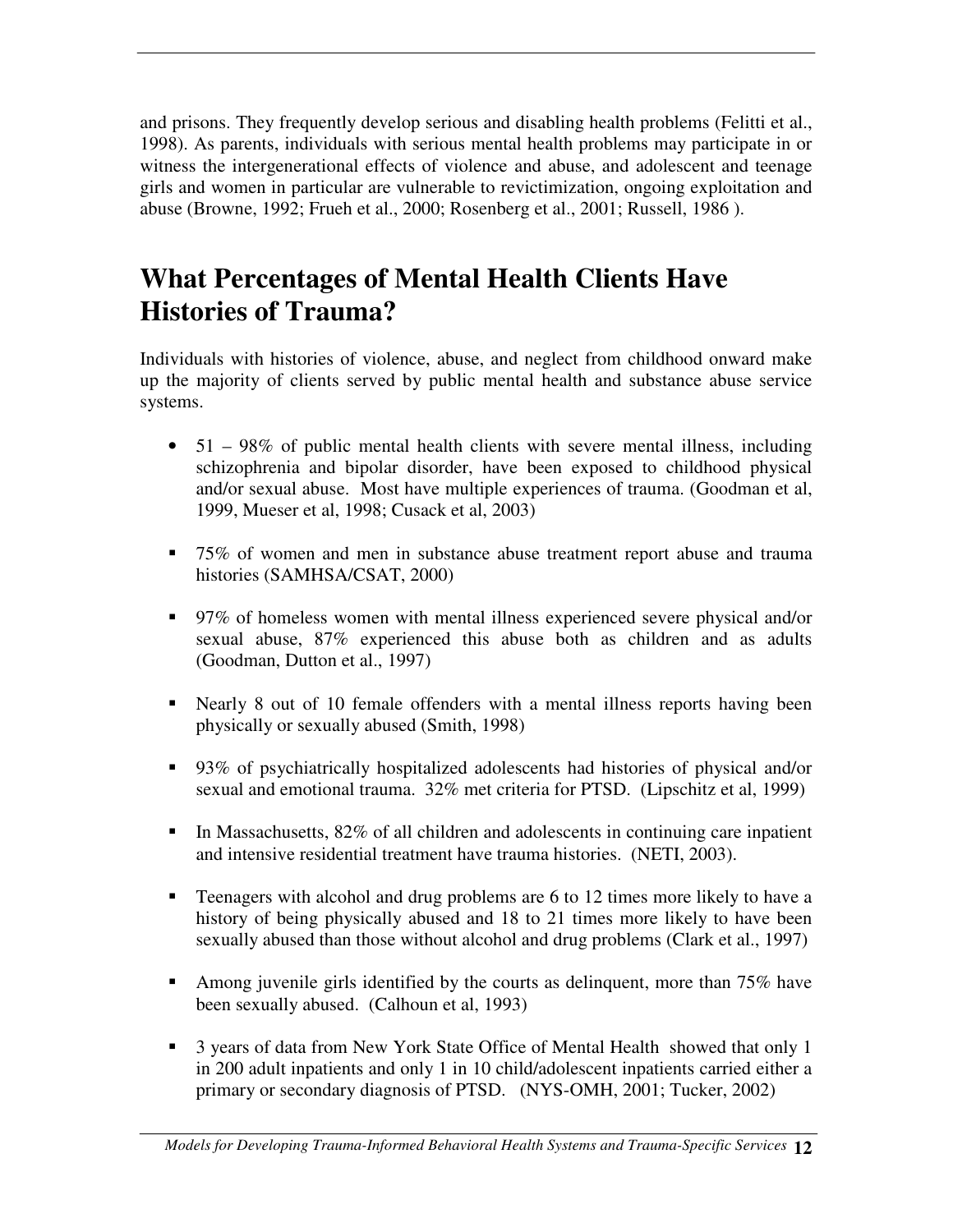# **Evolution of Trauma-Informed and Trauma-Specific Services in State Mental Health Systems**

As awareness of the prevalence and impacts of trauma increases, the individuals for whom the trauma-informed and trauma-specific services described in this report were designed are increasingly viewed not as a subgroup or an anomalous population of clients, but as encompassing nearly *all* children, adolescents and adults served by public mental health and substance abuse service systems. This increasing awareness is reflected in the rising number of states taking significant steps toward integrating knowledge about trauma into existing services and developing and/or implementing new "trauma-specific" services.

In 2001, about 12 states formed an informal network (State Public Systems Coalition On Trauma (SPSCOT) to share ideas and support the development of trauma-informed systems of care. State mental health policymakers including Commissioners and senior staff, trauma experts, advocates, and mental health consumers with histories of sexual and physical abuse trauma (Consumer/Survivor/Recovering persons [C/S/Rs]) formed a listserve as a vehicle for on-going communication. A list of criteria for building traumainformed mental health service systems was compiled, and a report entitled *Trauma Services Implementation Toolkit for State Mental Health Agencies* was prepared, listing trauma-related activities initiated and resources created by 15 state public service systems. This report, published as an appendix to *The Damaging Consequences of Violence and Trauma: Facts, Discussion Points, and Recommendations for the Behavioral Health System* (Jennings, 2004), was 28 pages in length.

In 2004, an update of the *Trauma Services Implementation Toolkit for State Mental Health Agencies* had grown from 21 to over 130 pages, reflecting a dramatic increase both in the number of states reporting trauma-related activities (from 15 to 31) and the multiplicity of strategies and programs they had adopted, initiated, or in some way support. In 2007, SAMHSA will publish another update on state systems' activities in developing trauma-informed mental health service systems. Preliminary research for that document shows a continued increase in trauma-related activities, especially in the area of children's services.

Trauma-related activities reported by states fall within 3 areas: 1) administrative policies or guidelines regarding the service system; 2) administrative policies and guidelines regarding services; and 3) trauma services. They meet one or more of the following twelve *Criteria for Building a Trauma-Informed Mental Health Service System* (Revised from Blanch, 2003). Many of the criteria are related to recommendations made in the President's New Freedom Commission on Mental Health's *Achieving the Promise: Transforming Mental Health Care in America*. (See Appendix for criteria descriptions).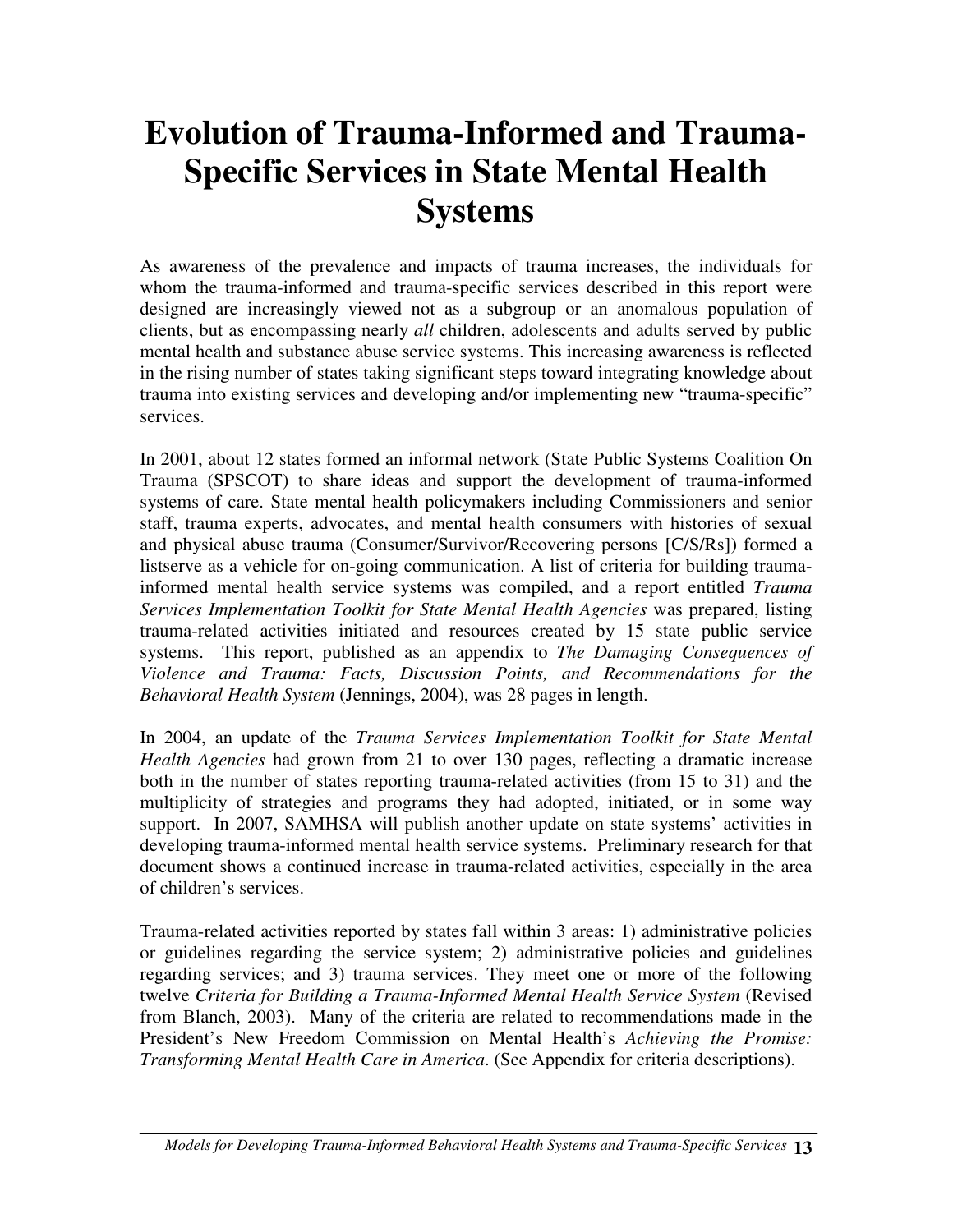- 1. A designated trauma function and focus in the state mental health department
- 2. State trauma policy or position paper
- 3. Workforce Recruitment, Hiring and Retention
- 4. Workforce orientation, training, support, competencies and job standards related to trauma
- 5. Consumer/Trauma Survivor/Recovering person (C/S/R) involvement and traumainformed rights
- 6. Financing criteria and mechanisms to support development of trauma-informed service system and implementation of evidence-based and promising practice trauma treatment models and services
- 7. Clinical practice guidelines for working with children and adults with trauma histories
- 8. Policies, procedures, rules, regulations and standards to support access to trauma treatment,to develop a trauma-informed system, and to avoid retraumatization
- 9. Needs assessment, evaluation, and research to explore prevalence and impacts of trauma, assess trauma survivor satisfaction, service utilization and needs, and to monitor and make adjustments in trauma-informed and trauma-specific service approaches.
- 10. Univeral trauma screening and assessment
- 11. Trauma-informed services and service systems
- 12. Trauma-specific services, including evidence-based and promising practice treatment models

## **Factors Contributing to the Growth of Awareness and Activity in State Mental Health Service Systems**

A number of factors are shaping and influencing increased awareness of trauma as a key public health and policy issue. It has become evident to a critical mass of mental health leaders in decision making positions that:

- a majority of persons served in public mental health and substance abuse systems have experienced repeated trauma since childhood;
- they have been severely impacted by this trauma;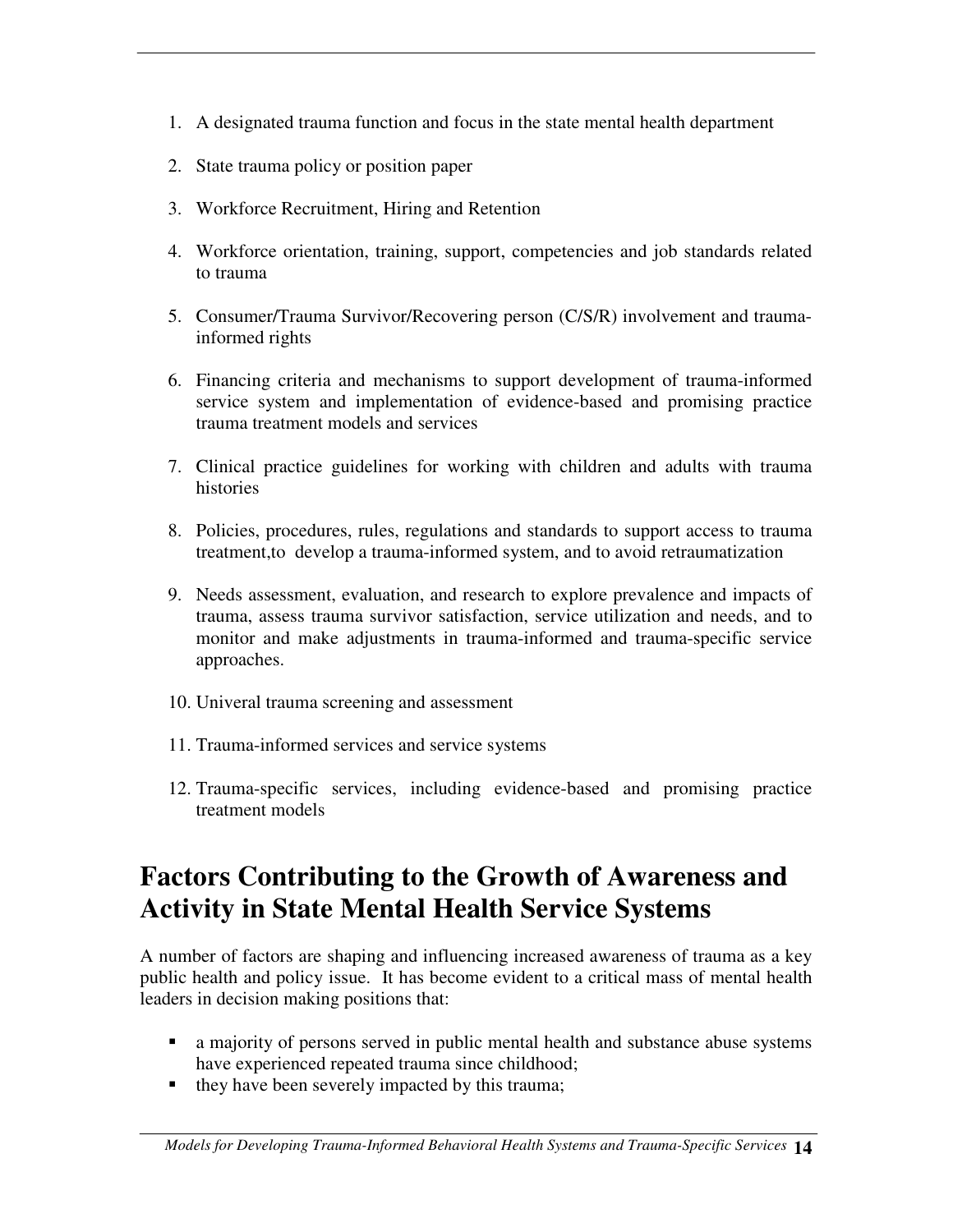- **ignoring and neglecting to address trauma has huge implications for use of** services and costs incurred;
- evidence exists for effectiveness of trauma-based integrated treatment approaches and promising practice models designed for, and providing renewed hope of recovery to, clients with complex, severe, and persistent mental health or addiction problems; and
- many of these trauma-informed and trauma-specific models are applicable and replicable within public service sector settings.

The following factors provide both impetus and support for changes leading to a largescale transformation of traditional mental health service systems and their core services to trauma-informed mental health service systems and trauma-informed and trauma-specific services.

- **Leadership of the Substance Abuse and Mental Health Services Administration (SAMHSA)**. SAMHSA has designated trauma a cross-cutting issue in its formal matrix of SAMHSA Priorities: Programs & Principles and has consistently supported local, state, and national level initiatives addressing trauma in the lives of both adults and children with mental health and substance abuse problems. In the 1990s, SAMHSA's Center for Mental Health Services (CMHS) developed a specific agenda on women's issues and gender-specific treatment, and in 1994 held a landmark conference, Dare To Vision. The conference brought together over 350 consumers, practitioners, and policy makers and created a national momentum on trauma and violence. This momentum led to the creation of a series of national "technical expert groups" on trauma and stimulated the development and testing of innovative approaches. In the 2000s, SAMHSA's Center for Substance Abuse Treatment (CSAT) published the first Treatment Improvement Protocol (TIP) on Substance Abuse Treatment for Persons With Child Abuse and Neglect Issues. Several major studies and initiatives focused on trauma have also been initiated by SAMHSA/CMHS including the Women, Co-Occurring Disorders and Violence Study and the National Child Traumatic Stress Network.
- **The Women, Co-Occurring Disorders and Violence Study (WCDVS).** This landmark five-year multi-site study, launched by SAMHSA in 1998, was the first federal effort to address the significant lack of appropriate services for women with co-occurring substance abuse and mental health disorders who experienced trauma, and their children. During the first two years of the program, 14 organizations located in ten states developed and documented integrated service models and agreed upon site-specific and cross-site research protocols. A separate study focusing on the children in these families was also developed. In the second phase of the study, nine study sites developed and tested manualized traumaspecific service intervention models integrating trauma, mental health, and substance abuse issues. Preliminary cross-site findings indicated significantly positive outcomes for the women and their children who received these integrated services. Further, the study indicated that interventions are cost effective. This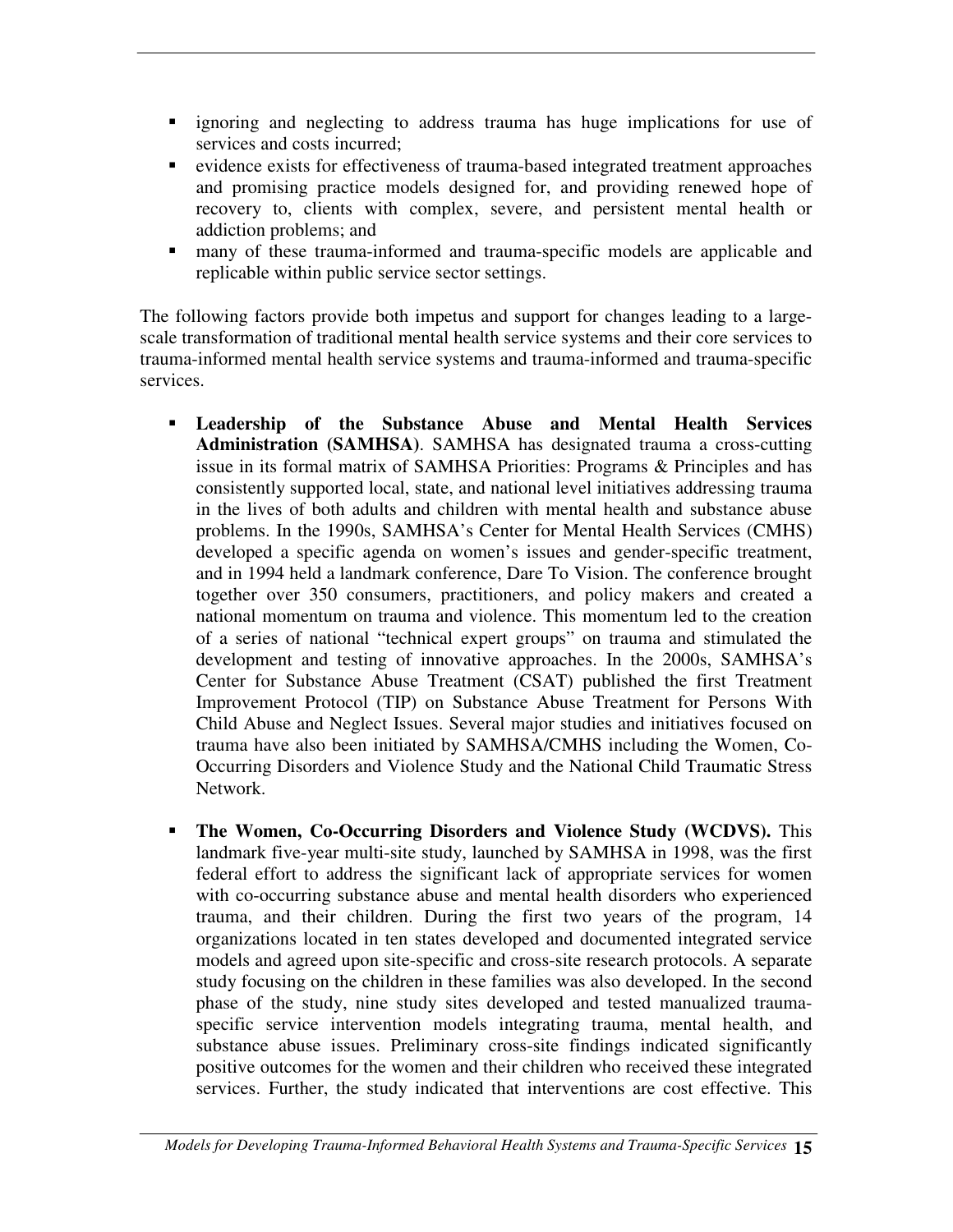study has impacted on service delivery, both within the states where study sites were located and nationally. It has contributed a group of evidence-based and promising practice models which are applicable to public sector service settings and relevant and appropriate to clients served by public mental health service systems. The models are increasingly being adopted by state systems and adaptations of some models have made them appropriate for men and a variety of ethnic groups (www.nationaltraumaconsortium.org).

 **Leadership of the National Association of State Mental Health Program Directors (NASMHPD).** NASMHPD, and it's National Technical Assistance Center for State Mental Health Planning (NTAC), has utilized its established reputation and considerable networking capacity with federal and other national agencies, state mental health authorities (SMHAs), researchers, service providers, and mental health service consumers across the country to promote the development, dissemination, and implementation of new scientific knowledge and to bring emerging best practices in the field of trauma to state mental health systems. In 1998, the NASMHPD membership of state mental health Commissioners unanimously passed a *Position Statement on Services and Supports to Trauma Survivors* (NASMHPD, 1998). In 2005, reflecting increased scientific validation for the centrality of trauma in the lives of mental health clients, the NASMHPD membership unanimously passed a revised position statement: *NASMHPD Position Statement on Services and Supports to Trauma Survivors.*

In 1998, NASMHPD held the first national trauma experts meeting, created an annotated bibliography on trauma and mental health, and declared NASMHPD to have a strategic role in keeping trauma at the forefront of a national mental health agenda. Plenary panels and other major presentations on trauma have been held at biannual NASMHPD Commissioners meetings. From 2002 to 2004, additional expert meetings were hosted by NASMHPD. A major initiative undertaken by NASMHPD/NTAC to reduce seclusion and restraint practices and the retraumatization of such practices, and a comprehensie curriculum: *Creating Violence Free and Coercion Free Mental Health Treatment Settings*, was developed and implemented in numerous state systems. A technical assistance project was produced to bring emerging best practice models to NASMHPD Division directors, the NASMHPD Research Institute, Inc., and SMHAs across the country.

NASMHPD/NTAC has produced and implemented nationally a second curriculum "Creating Trauma Informed Systems of Care", and several traumarelated documents including, *Developing Trauma-Informed Behavioral Health Systems* (Blanch, 2003), *The Damaging Consequences of Violence and Trauma: Facts, Discussion Points, and Recommendations for the Behavioral Health System* (Jennings, 2004), *Trauma Informed Mental Health Service Systems: Blueprint for Action* (Jennings, 2004), *Models for Developing Trauma-Informed behavioral Health Systems and Trauma-Specific Services for Children* (Jennings, 2004), *Responding to Childhood Trauma: The Promise and Practice of Trauma-*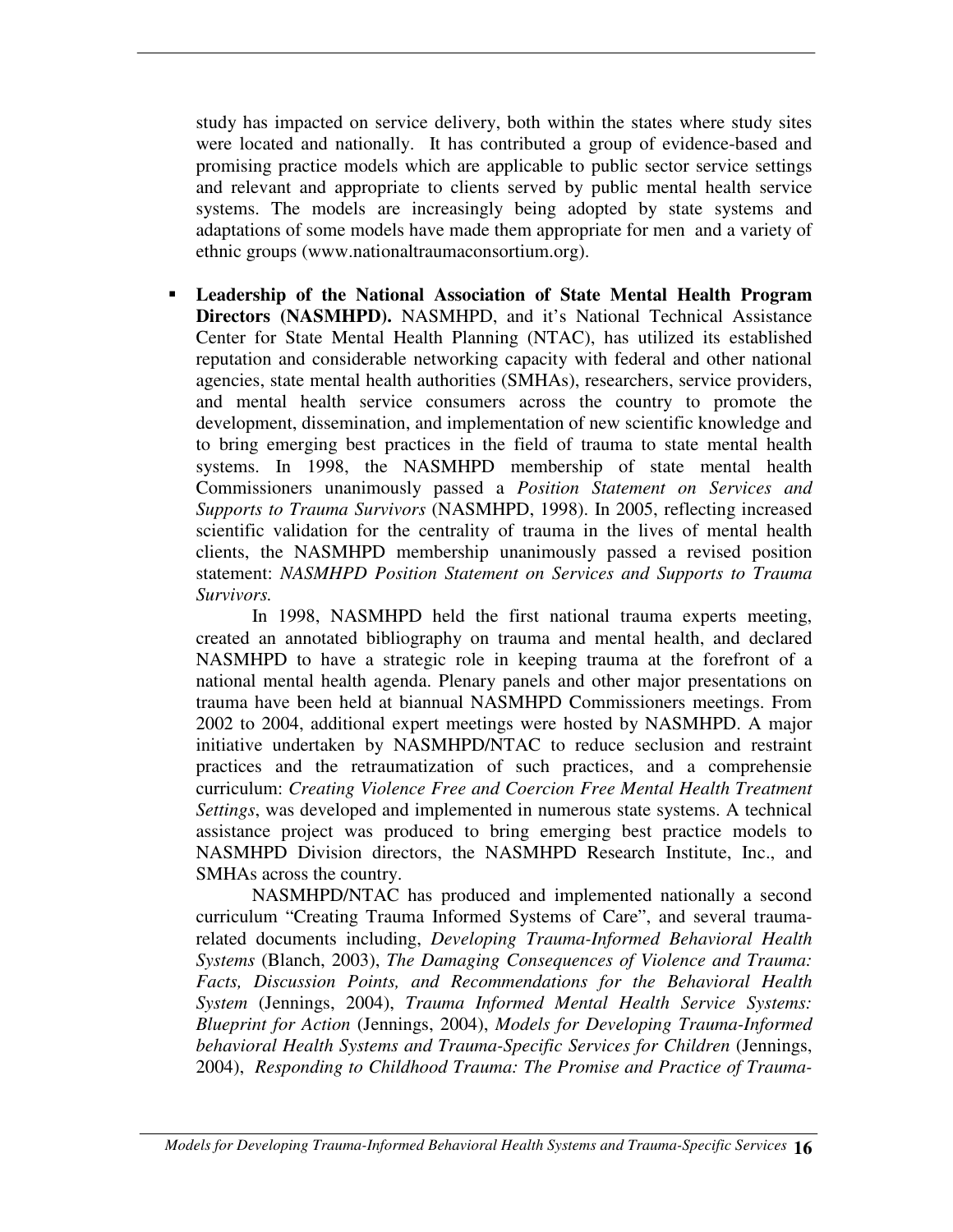*Informed Care* (Hodas, 2006), and *Organizational Stress as a Barrier to Trauma – Sensitive change and System Transformation* (Bloom, 2006)

- **The National Trauma Consortium (NTC).** Dedicated to improving the lives of trauma survivors and their families, the NTC was founded in 2003 by a group of individuals who had played key roles in the SAMHSA WCDVS study. NTC has three primary goals: to strengthen the interaction of research and practice; to increase the impact of our growing knowledge about trauma through activities in the public arena, including advocacy, public policy, and public education and awareness; and to enhance the capacity of individuals and organizations to plan, implement, and oversee effective service approaches by offering high quality training and technical assistance, including leadership development. In the winter of 2004, NTC collaborated with SAMHSA/CMHS to organize the second landmark national conference on trauma: "Dare To Act: Trauma Survivors, Practitioners, Researchers and Policymakers Creating a Blueprint for Change." The event provided a forum for practitioners, researchers, survivors of physical and sexual abuse with histories of mental health and substance abuse problems, and decision makers to encourage and support the applicability of the trauma paradigm (centrality of trauma) in mental health, substance abuse, and family and children's service systems. NTC continues to function as a clearinghouse of information about trauma and emerging best practices in trauma treatment and services, offering training and consultation services to mental health and substance abuse providers, hospitals, the criminal justice system, child-serving agencies, women's organizations, community agencies, advocates, and others. (www.nationaltraumaconsortium.org).
- **National Child Traumatic Stress Network (NCTSN).** Established by Congress in 2000, the national Child Traumatic Stress Network (NCTSN) is a unique collaboration of academic and community-based service centers whose mission is to raise the standard of care and increase access to services for traumatized children and their families across the United States. Combining knowledge of child development, expertise in the full range of child traumatic experiences, and attention to cultural perspectives, the NCTSN is a national resource for developing and disseminating evidence-based interventions, trauma-informed services, and public and professional education.

The network comprises 70 member centers-45 current grantees and 25 previous grantees – and is funded by the Center for Mental Health Services, Substance Abuse and Mental Health Services Administration, US Department of Health and Human Services through a congressional initiative: the Donald J. Cohen National Child Traumatic Stress Initiative. (www.nctsnet.org)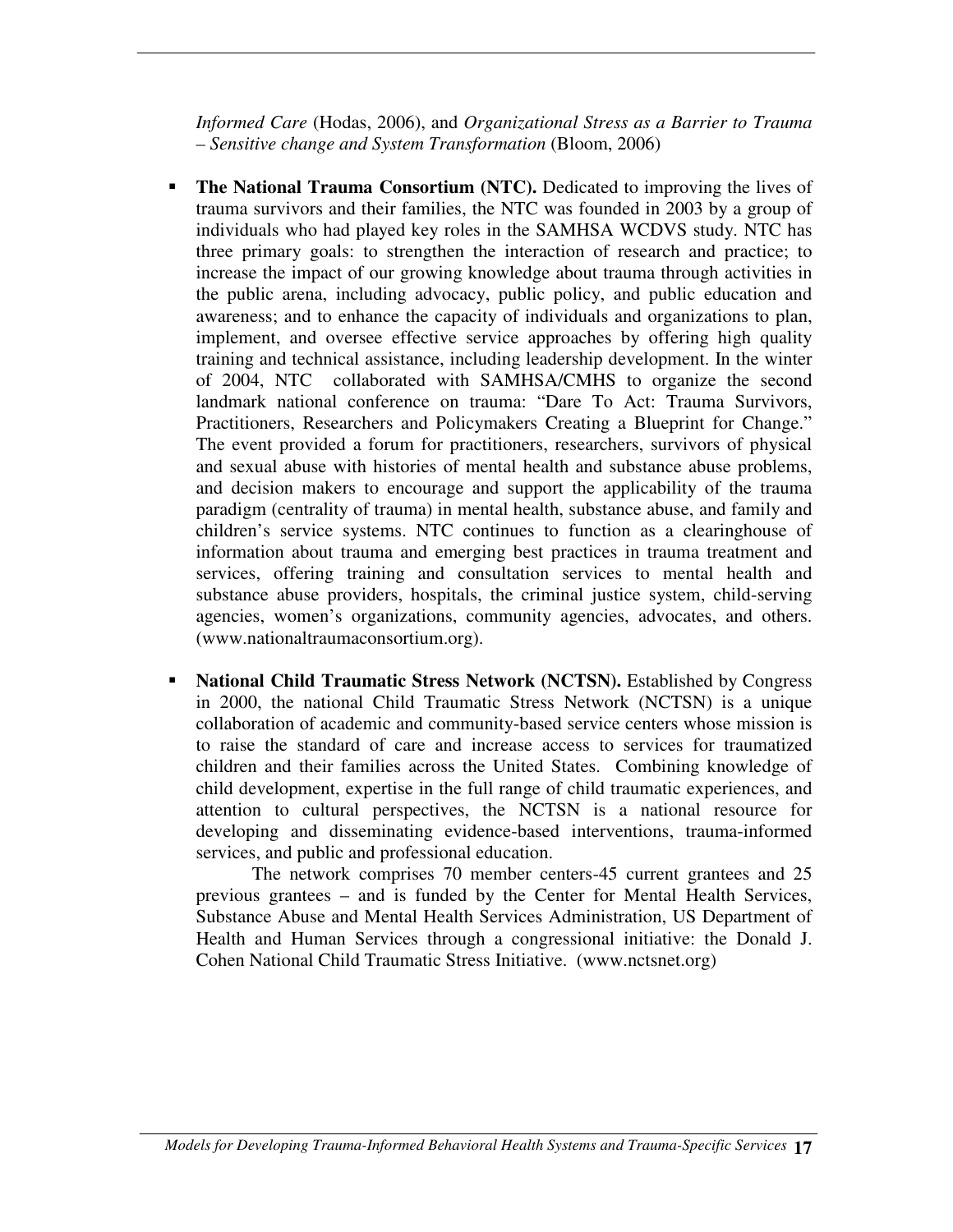**The Adverse Childhood Experiences (ACE) Study.** The Adverse Childhood Experiences (ACE) Study, a decade long collaboration between the Centers for Disease Control and Prevention and Kaiser Permanente's Health Appraisal Clinic in San Diego, is the largest epidemiological study ever conducted on the links between childhood maltreatment and trauma, and later-life health, mental health and social well-being. According to data collected from over 17,000 Kaiser patients in this ongoing retrospective and prospective study, adverse childhood experiences, though well concealed, are unexpectedly common, and are major risk factors for the leading causes of death and disability in this country, including heart disease, cancer, stroke, diabetes, skeletal fractures, chronic lung disease, and liver disease.

7 categories of adverse and potentially traumatizing categories of childhood experiences were explored with study participants: psychological abuse, physical abuse, sexual abuse, household member with substance abuse, household member with serious mental health problems, mother treated violently, and criminal behavior in household.

A strong graded relationship was consistently shown to occur between the number of categories of adverse childhood experiences and adult reports of health risk behaviors including smoking, obesity, physical inactivity, alcoholism, drug abuse, depression, hallucinations, suicide attempts, sexual promiscuity, and sexually transmitted diseases – all identified as leading causes of death and disability. These health risk behaviors, traditionally viewed as public health or mental health problems, are viewed by the ACE Study as coping mechanisms to ease the neurological impacts and psychological pain resulting from multiple childhood adverse and traumatic experiences.

The ACE Study has had a major impact on health and mental health care professionals both nationally and internationally, revealing the importance of routinely screening all patients or clients for adverse childhood experiences; and underscoring the fact that a childhood trauma history may be very relevant to both serious physical illness and mental health problems and that appropriate approaches to treatment must include dealing with childhood trauma. Additional data suggest that evaluating patients for ACEs is also cost-effective.

To date, over 30 scientific articles have been published and over 100 conference and workshop presentations have been made about ACE study findings and their implications for public health and health and mental health care professionals. ( www.acestudy.org; www.cdc.gov/nccdphp/ace/ )

 **The Institute of Medicine** *Crossing the Quality Chasm* **Report.** In 2001, the Institute of Medicine published the report of the Committee on the Quality of Health Care in America, *Crossing the Quality Chasm, A Report on the Quality of Health Care in America*. The report identifies critical problems within the American health care system and begins to lay out a strategic direction for the redesign of systems for the  $21<sup>st</sup>$  century. A 2002 summit was held on the "translation" of the *Quality Chasm* report for the Mental Health and Addictive Disorders fields. Ongoing work of the Quality Chasm Initiative includes collaborating with the Institute of Medicine; meeting with policy and payer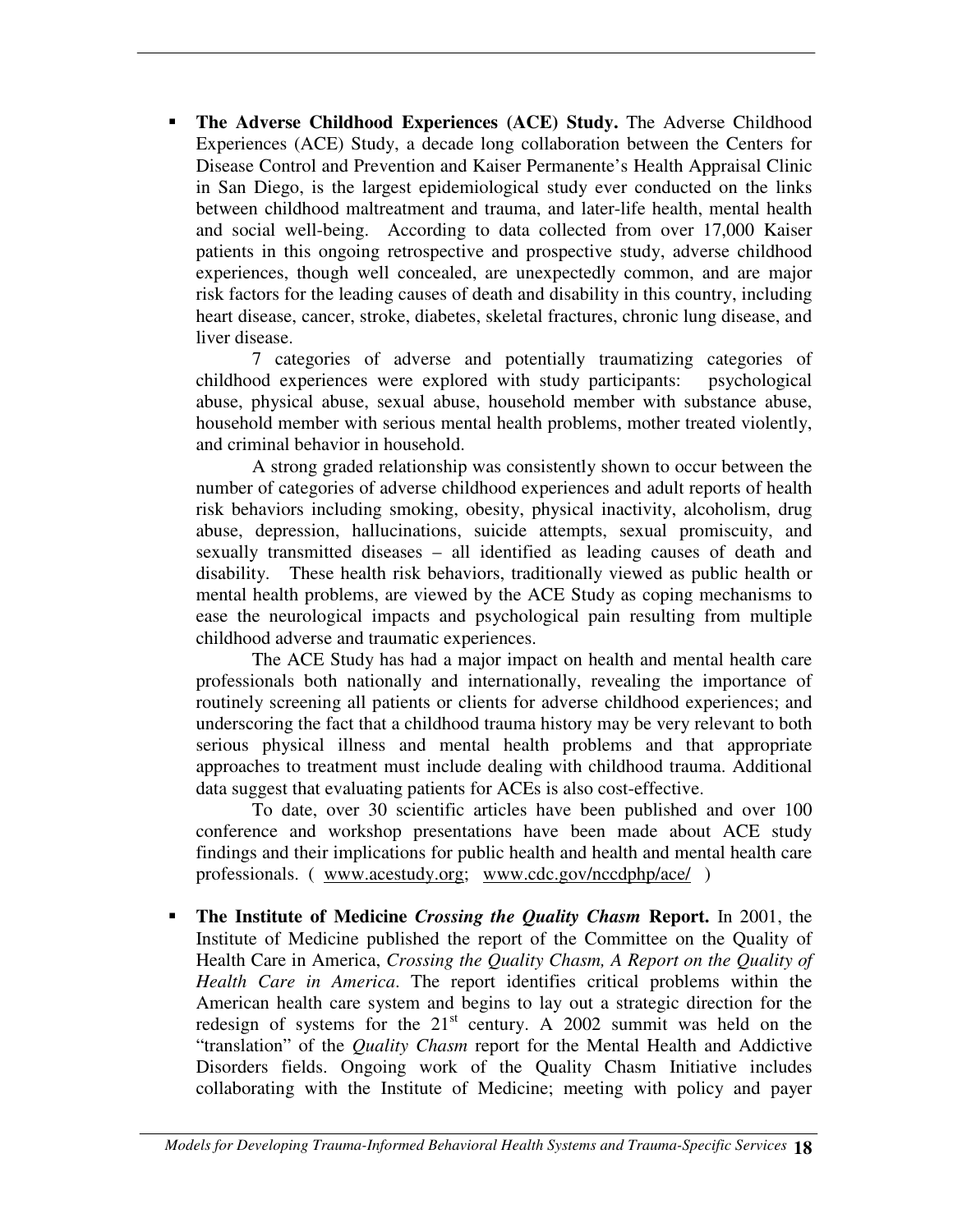stakeholder groups such as SAMHSA, NASMHPD, and CMS to explore collaborative initiatives; development of best practice model programs; and field testing results (Institute of Medicine, 2001).

- **President's New Freedom Commission on Mental Health Report (2003).** Like the *Quality Chasm* report, this report calls for a complete transformation in the delivery of mental health care and articulates goals and recommendations that can serve as measurable outcomes for service systems. The Commission report explicitly draws attention to the seriousness of childhood traumatic stress and the need to better address the mental health needs of children. It also stresses the importance of implementing evidence-based practices and emerging best practices such as those developed and under development in the field of trauma. In addition, the report identifies the research and treatment of trauma as an important focus of mental health reform (President's New Freedom Commission on Mental Health, 2003).
- **9/11 and Disaster Planning.** Following an immediate response to 9/11 by providing resources to the state of New York, SAMHSA convened a pre-summit, where nine of the most directly affected jurisdictions shared their experiences and set an agenda for a national summit 3 weeks later. At that national summit, almost 700 individuals representing 42 states, 5 territories, the District of Columbia, 2 Tribal Governments, and over 100 other key stakeholder organizations participated. As a result, states have made progress toward finalizing their own disaster/emergency plans that include both mental health and substance abuse, and SAMHSA, the National Institute of Mental Health (NIMH), and the National Institute on Drug Abuse (NIDA) issued grants to move new knowledge about the effects of trauma to service programs nationwide. Though not directly addressing complex stress disorders such as those found in clients of public mental health services, this and other disaster planning and response initiatives have helped to raise the level of public and professional knowledge regarding the impacts of trauma and appropriate responses.
- **Center on Women, Violence and Trauma (CWVT).** Created and funded by the Center for Mental Health Services (CMHS)/SAMHSA in 2005, CWVT initially focused on work surrounding the Women and Co-occurring Disorders and Violence Study, the related Dare to Vision and Dare to Act conferences, and provided consultation and resources for state initiatives to develop traumainformed service systems. Largely due to tireless work done by trauma champions and advocates across the country, interest in trauma exploded at the national and state levels, leading to a need for the Center to focus clearly on national policy issues, increase support for states in developing trauma-informed systems, and strengthen commitment to the leadership of people with lived experience of trauma. In 2006 CWVT was relocated to the Washington D.C. area and renamed the National Center for Trauma-Informed Care to reflect a national focus.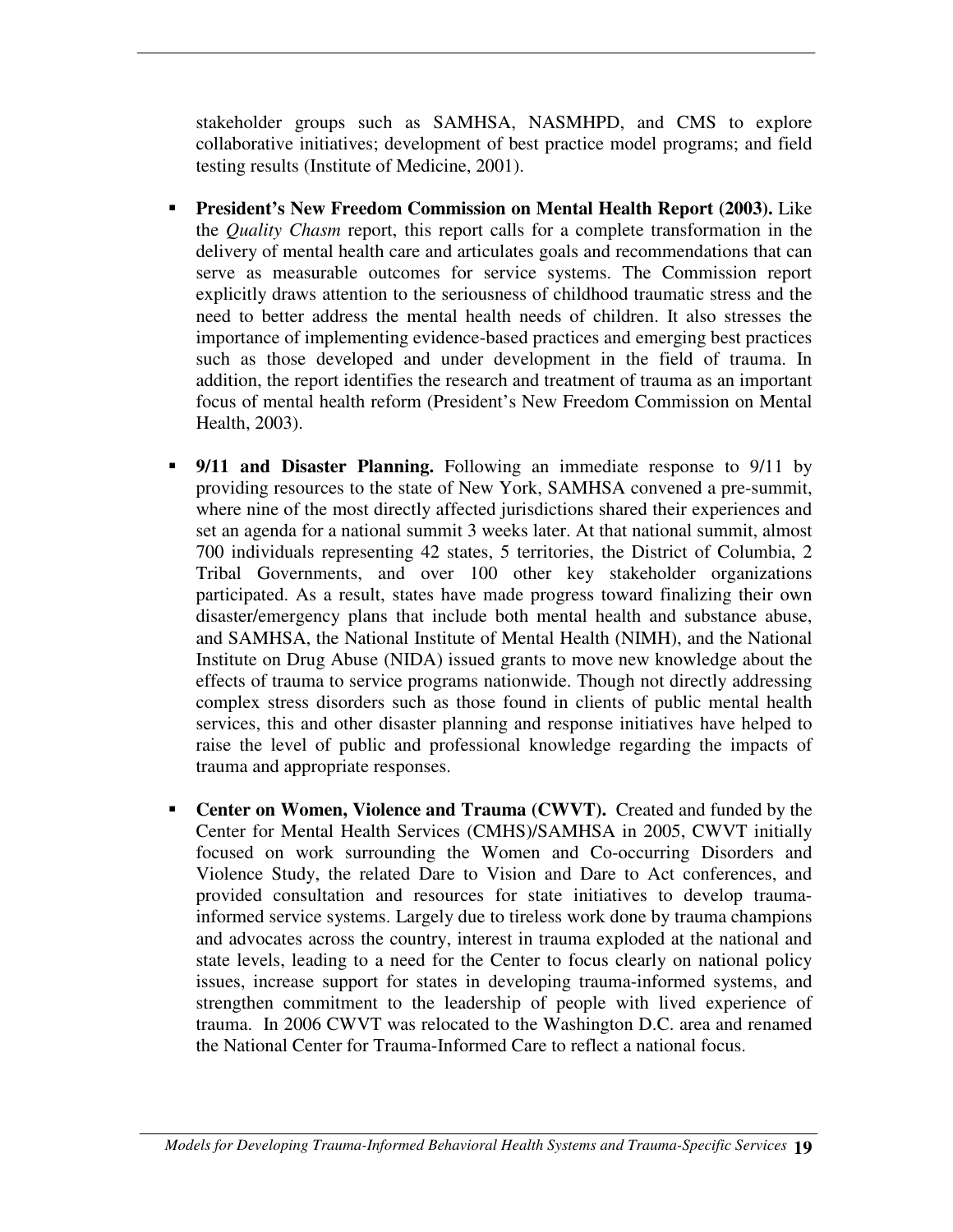- **National Center for Trauma-Informed Care (NCTIC).** Funded by the Center for Mental Health Services (CMHS)/SAMHSA, and in partnership with the National Technical Assistance Center at the National Association of State Mental Health Program Directors (www.nasmhpd.org) , and with Witness Justice (www.witnessjustice.org) , NCTIC provides free and low-cost trauma training and technical assistance to policymakers and administrators, caregivers, institutional workforces, consumers and survivors in the mental health, substance abuse, criminal justice, victim assistance, education, primary care, and other publicly-funded systems. NCTIC also offers an expert speakers bureau, resources, and education and outreach activities around the issue of trauma for these same target audiences. These and other activities stimulate and support change in publicly-funded programs and systems across the country in order to address the trauma experienced by survivors and consumers. http://www.mentalhealth.samhsa.gov/nctic
- **Development of Evidence-Based Practices and Emerging Best Practices with Applicability for Public Mental Health and Substance Abuse Systems.** As a result of all or some of the above factors, there has been a significant increase in the number of trauma-informed and trauma-specific services and models, which are applicable, replicable, and appropriate for use in public sector service settings. Some of the models have been researched and they demonstrated positive client outcomes. The following section of this report contains descriptions of over 80 service models and examples reported to be implemented within state mental health and substance abuse service systems or in use with public sector clients.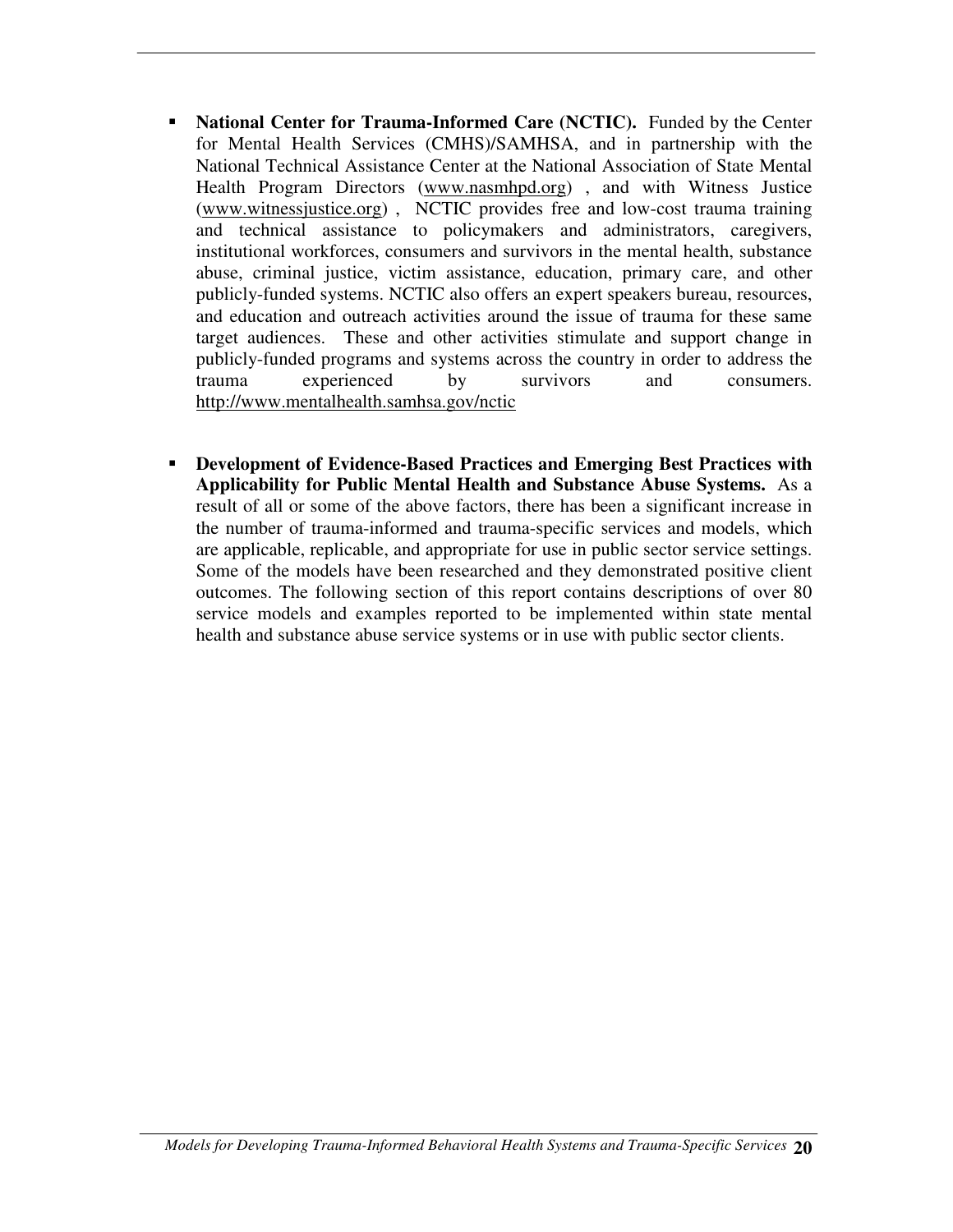# **Trauma-Informed and Trauma-Specific Models**

### **Definitions of "Trauma-Informed" and "Trauma-Specific"**

To address the treatment and support needs of survivors of trauma within the public system requires a systemic approach characterized both by "trauma-specific" diagnostic and treatment services and a "trauma-informed" environment capable of sustaining these services and supporting the positive outcomes to clients who receive these services.

Change to a trauma-informed organizational or service system environment will be experienced by all involved as a profound cultural shift in which consumers and their conditions and behaviors are viewed differently, staff respond differently, and the day-today delivery of services is conducted differently. The new system will be characterized by safety from physical harm and re-traumatization; an understanding of clients and their symptoms in the context of their life experiences and history, cultures, and society; There will be open and genuine collaboration between provider and recipients of services at all phases of the service delivery; an emphasis on skill building and acquisition rather than symptom management; an understanding of symptoms as attempts to cope; a view of trauma as a defining and organizing experience that forms the core of an individual's identity rather than a single discrete event; and by a focus on what has happened to the person rather than what is wrong with the person (Saakvitne, 2000; Harris & Fallot, 2001). Without such a shift in the culture of an organization or service system, even the most "evidence-based" treatment approaches may be compromised.

**"Trauma-informed" services** are not specifically designed to treat symptoms or syndromes related to sexual or physical abuse or other trauma, but they are informed about, and sensitive to, trauma-related issues present in survivors. A "trauma-informed" system is one in which all components of a given service system have been reconsidered and evaluated in the light of a basic understanding of the role that violence plays in the lives of adults, children and adolescents and families or caregivers seeking mental health and addictions services (Harris & Fallot, 2001). A "trauma informed" system uses that understanding to design service systems that accommodate the vulnerabilities of trauma survivors and allows services to be delivered in a way that will avoid inadvertent retraumatization and will facilitate consumer participation in treatment. It also requires, to the extent possible, closely knit collaborative relationships with other public sector service systems serving these clients and the local network of private practitioners with particular clinical expertise in "traumatology" (Harris & Fallot, 2001).

**"Trauma-specific" services** are designed to treat the actual sequelae of sexual or physical abuse trauma. Examples of trauma-specific services include grounding techniques which help trauma survivors manage dissociative symptoms, desensitization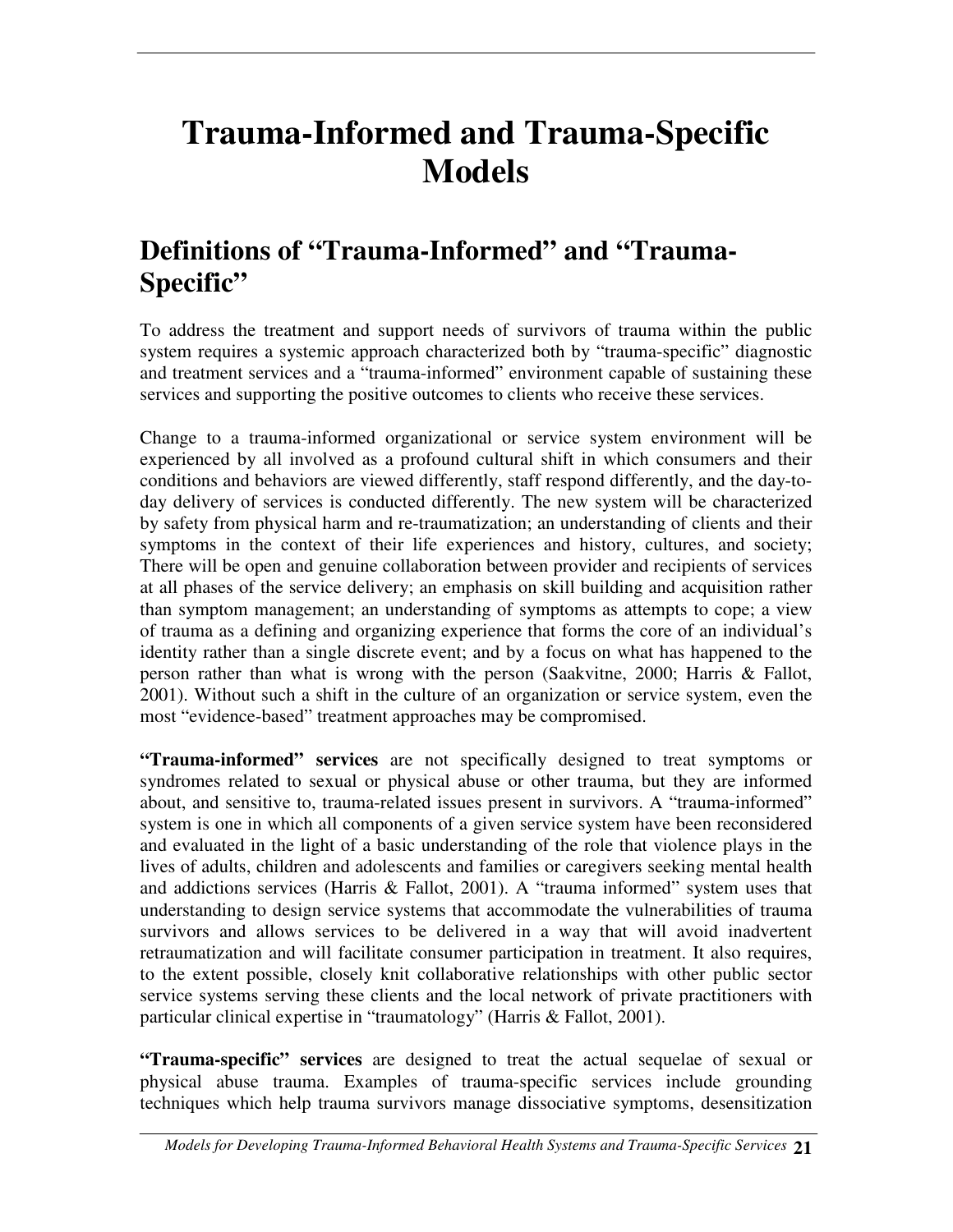therapies which help to render painful images more tolerable, and behavioral therapies which teach skills for the modulation of powerful emotions (Harris  $\&$  Fallot, 2001). Treatment programs designed specifically for survivors of childhood trauma are consistent on several points: the need for respect, information, connection, and hope for clients; the importance of recognizing the adaptive function of "symptoms;" and the need to work in a collaborative empowering way with survivors of abuse (Saakvitne, 2000).

All trauma-specific service models, including those that have been researched and are considered emerging best practice models, should be delivered within the context of a relational approach that is based upon the empowerment of the survivor and the creation of new connections. The betrayal and relational damage occurring when a child is repetitively abused and neglected sets up lifetime patterns of fear and mistrust which have enormous impacts on his or her ability to relate to others and to lead the kind of life he or she wants. Recovery cannot occur in isolation. It can take place only within the context of relationships characterized by belief in persuasion rather than coercion, ideas rather than force, and mutuality rather than authoritarian control—precisely the beliefs that were shattered by the original traumatic experiences (Herman, 1992).

The trauma-informed and trauma-specific models described in this manual are manualized or packaged in a way as to make them accessible to review and implementation by State Mental Health Authorities and agencies serving adults, children and families/caregivers in public mental health and substance abuse service systems. They are listed alphabetically and organized in the following categories.

- **Trauma-Informed Models for Service Systems and Organizations: Adults**
- **Individual Trauma-Informed Service Models for Adults**
- **Trauma-Specific Service Models for Adults**
- **Manualized Adaptations to Trauma-Specific Service Models for Adults**
- **Trauma-Informed Models for Service Systems and Organizations: Children**
- **Trauma-Specific Models for Parenting**
- **Trauma-Specific Service Models for Children and Parents, Family, Caregivers Family/Parents/Caregivers**
- **Trauma-Specific Service Models for Children**
- **Trauma-Specific Peer Support and Self Help Models**

Information on research studies and findings regarding specific service interventions are indicated for each service example or model.

Based on the reports of their creators and experiences reported by state service systems and organizations, many of the trauma-informed and trauma-specific emerging best practice models and services described in this report are applicable and replicable within public mental health and substance abuse service system settings, and in community settings where children and adults who are or who are at risk of being in need of public system resources, may receive services.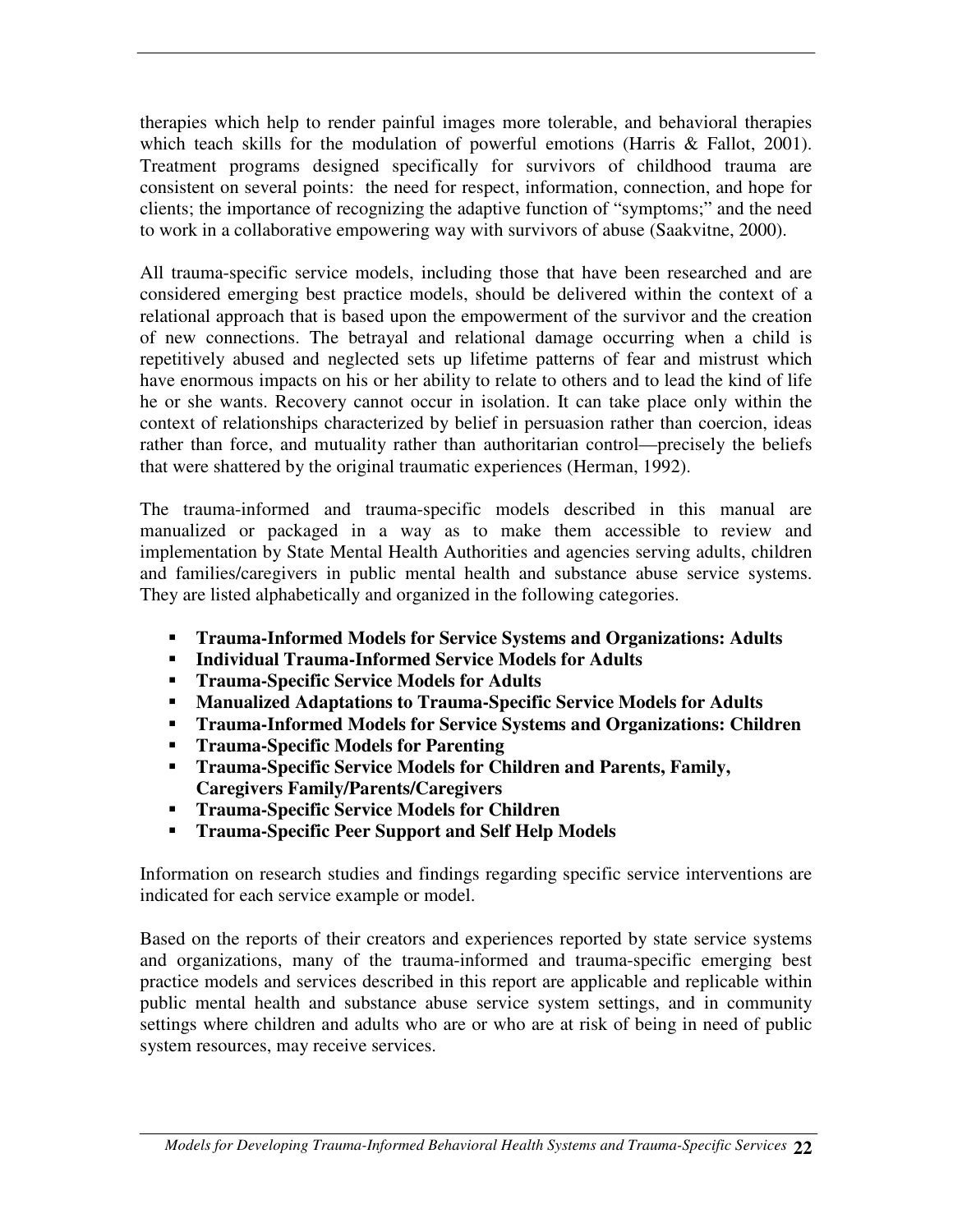## **Models for Developing Trauma-Informed Service Systems and Organizations: Adults**

#### **Creating Trauma Informed Systems of Care: Facilitating Recovery in Mental Health Service Settings**

*Description:* This curriculum training toolkit is for use in state mental health agencies and other public sector service provider agencies. It is designed to improve staffs' knowledge and understanding about the prevalence, experience, and impact of trauma on individuals served in public settings, including state institutions. The contents of each module are organized for use by agency in-house trainers, educators, and managers to assist in disseminating this information to staff members. While the curriculum contains a pre and post-test to assist in determining knowledge transfer, the most important outcomes will be measured in behavioral change. The experiential component embedded in most modules will seek to ensure that participants successfully transfer learning to their work settings. Agencies will be encouraged to identify outcome measures that can be tracked toward the goal of implementing a system of care that is trauma-informed and recovery-based.

The curriculum is designed for senior managers, middle managers, and direct care staff members in public service settings. Agencies/service providers include: behavioral health, criminal justice, homeless services, developmental disabilities, public health, and peer support. Curriculum modules can be tailored to the needs of the specific audience.

The full day curriculum contains seven modules. These modules are:

| Module 1: Setting the Stage                                               |
|---------------------------------------------------------------------------|
| Module 2: Trauma: An Introduction                                         |
| Module 3: Understanding the Biopsychosocial Impact of Trauma              |
| Module 4: Trauma Informed Care                                            |
| Module 5: Leadership                                                      |
| Module 6: Trauma Tools I                                                  |
| Module 7: Trauma Tools II                                                 |
| Module 8: Experiences of Trauma/Current Assumptions about Seclusion and   |
| Restraint                                                                 |
| Module 9: Identifying and Managing Risk Factors                           |
| Appendices include Exercises, Pre and Post Test, and Trauma Template Plan |

#### Each Module Contains:

- 1. Power Point Slides with "Instructor Notes" to serve as a training guide, improving understanding of the exercises, usefulness of the slide content, and consistency of the presentations in training.
- 2. Objectives
- 3. References
- 4. Briefly Annotated Bibliography of well chosen resources for further readings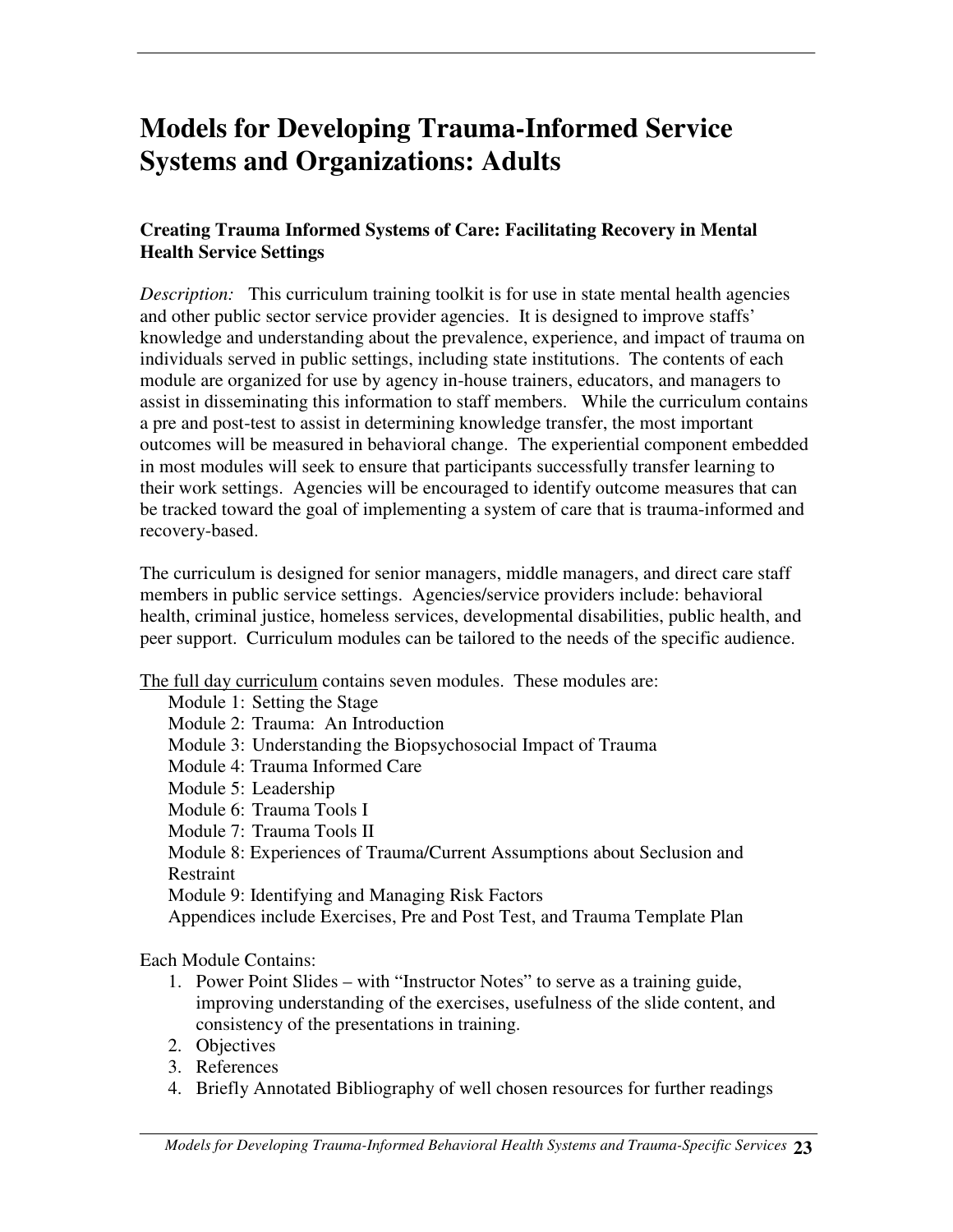5. Handouts – with Transfer of Learning Exercises for note taking and commitment to change

First person examples are used throughout the curriculum modules to convey the experiences of consumers with histories of trauma who have been recipients of services in state operated facilities and agencies.

A two-hour training is designed for direct care staff who work in hospital settings and need information on trauma informed care, but may have little time to attend all day trainings. The training provides the workers with an understanding of the effects of trauma on the lives of those they serve. This training may be delivered at orientation, staff development trainings, and in continuing education classes.

*Status of Research:* No research to date

*Contact Information*: National Technical Assistance Center/National Center for Trauma Informed Care 703-739-9333 or 301- 634-1785 NCTIC@abtassoc.com http:// mentalhealth.samhsa.gov/nctic/

#### **Developing Trauma-Informed Organizations: A Tool Kit**

*Description of Model:* Developed by members of the Massachusetts State Leadership Council of the WCDVS Women Embracing Life and Living (WELL) Project of the Institute for Health and Recovery, this Toolkit is geared toward directors of organizations and policymakers. It is designed to help organizations develop plans to improve the quality of care offered to women with co-occurring substance abuse and mental health difficulties and histories of experiencing violence. To date, it has been used as the basis for planning changes within substance abuse treatment provider agencies, mental health provider agencies, domestic violence agencies and correctional programs. It includes: principles for trauma-informed treatment of women with co-occurring mental health and substance abuse disorders; self-assessment for provider organizations; organizational assessment (for non-service providing organizations); and instructions for using the assessments to move toward providing trauma-informed, integrated care.

*Status of Research:* No research to date.

*Contact Information:* To obtain the Tool Kit, materials, and training information, contact: Laurie Markoff 617-661-3991 lauriemarkoff@healthrecovery.org www.healthrecovery.org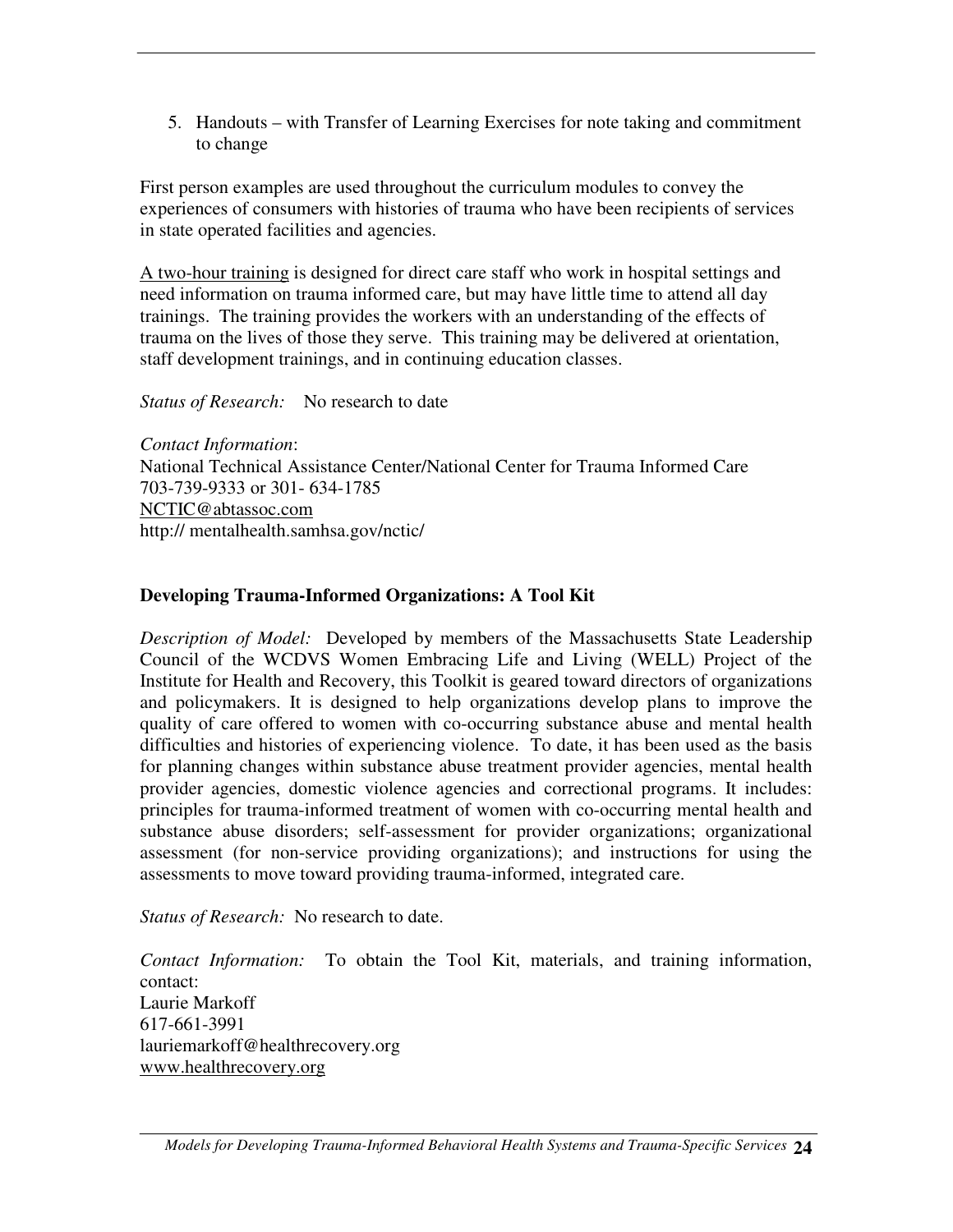#### **National Executive Training Institute for the Reduction of Seclusion and Restraint: Creating Violence Free and Coercion Free Mental Health Treatment Settings**

*Description:* This is a trauma-informed approach to preventing violence and educing seclusion and restraint (S/R) practices in mental health settings, practices often experienced as retraumatizing by service users. In developing this model, the National Association of State Mental Health Program Directors worked with national experts in the field and completed an extensive literature review on seclusion and restraint, culture change, leadership, trauma-informed care, recovery-oriented systems of care, the public health prevention approach, and the principles of continuous quality improvement (CQI). Using this information, substantiated in other literature reviews completed by objective and unrelated colleagues, NASMHPD developed the first comprehensive curriculum to successfully reduce the use of seclusion and restraint in mental health facilities.

The 17-module, two or two and one-half day NASMHPD training curriculum is designed to assist child, youth, adult, and forensic mental health facilities to reduce the use of seclusion and restraint. It is founded on the theoretical principles inherent in the public health prevention approach, leadership theory, trauma-informed care, the neuro/bio/psychological effects of trauma on human beings, consumer and staff experiences and self reports of S/R, and CQI. This training is designed for executive and middle management staff and leads to the creation of an individualized facility prevention plan to reduce S/R use. The plan needs to be designed around the Six Core Strategies for the Reduction of Seclusion and Restraint©. These include: leadership toward organizational change; use of data, workforce development; use of S/R reduction tools; consumer roles in inpatient settings; and debriefing activities. This curriculum is manualized in English only and is also available on compact discs that video-taped a training in 2005.

*Status of Research:* One evaluation study has been done on the first eight states that sent in data pre- and post-training and it demonstrated significant reductions in hours of restraint, consumers restrained, restraint events, seclusion hours, clients secluded, and seclusion events. S/R hours were reduced by as much as 79%, the proportion of consumers in S/R was reduced by as much as 62%, and the incidents of S/R events in a month were reduced by as much as 68%. An ongoing three year, 36+ site program evaluation is ongoing through 2007.

*Contact Information:* To obtain information about the Draft Training Curriculum for the Reduction of Seclusion and Restraint or how to participate in current or future trainings and evaluations, contact: Kevin Huckshorn, R.N., M.S.N., C.A.P.; Director, Office of Technical Assistance, NASMHPD 703-739-9333 extension 140 kevin.huckshorn@nasmhpd.org www.nasmhpd.org/ntac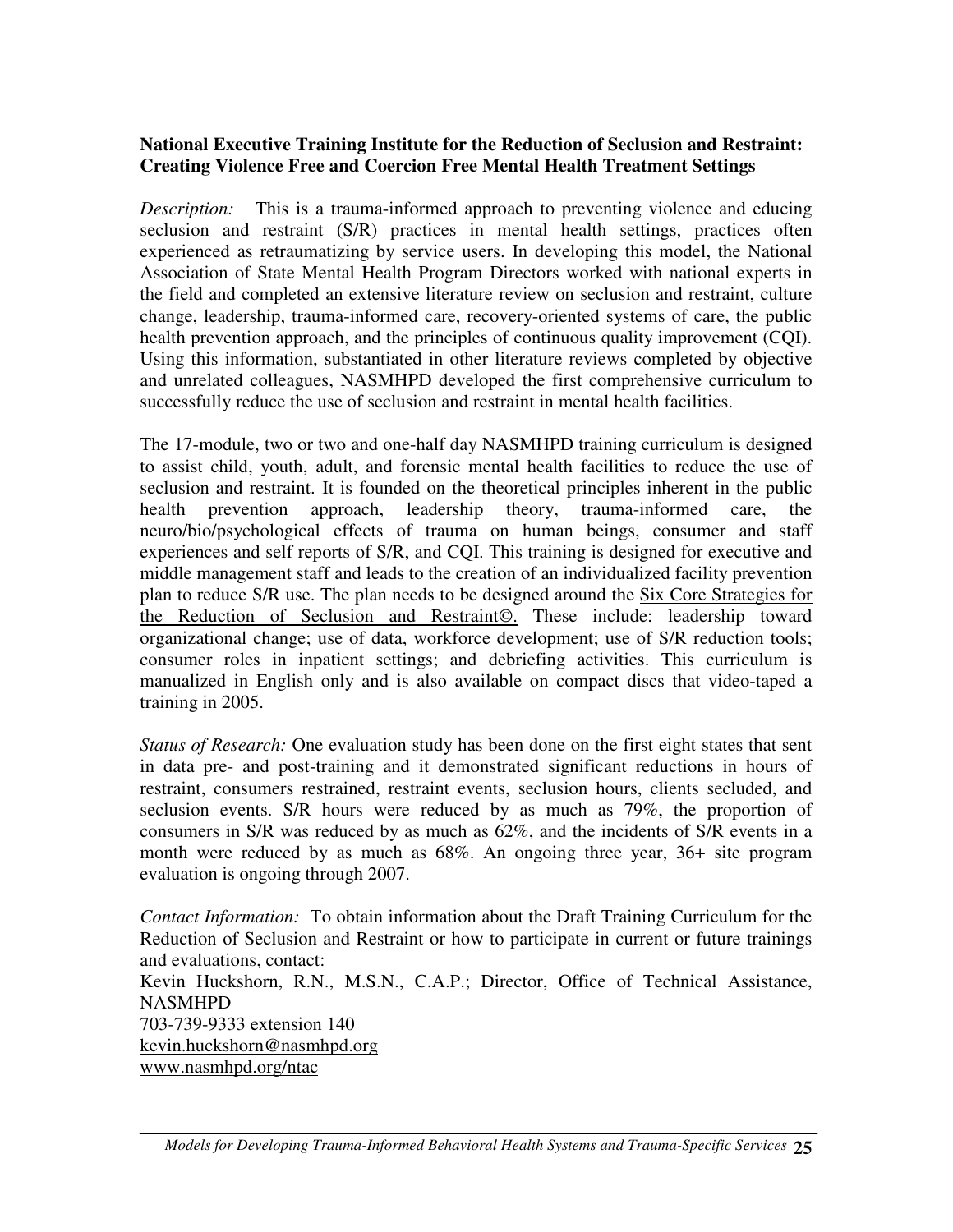#### **Risking Connection ® : A Training Curriculum for Working with Survivors of Childhood Abuse**

*Description:* Risking Connection ® is a theoretically sophisticated, accessible treatment and response framework guided by a manual. Its helps providers develop optimally helpful responses to trauma survivors through a comprehensive contextual foundation for trauma informed services. As a "relational" model, it emphasizes the therapeutic value of relationships for those hurt in relationships. The knowledge and skills acquired support overlaying of additional trauma-specific interventions and treatment modalities.

Implementing the Risking Connection<sup>®</sup> model results in increased effectiveness in the healing relationship between the skilled helper and the survivor, reducing the time, trauma, and cost of recovery. The focus of the program on the impact of the work on the helping professional, and from teaching providers to understand and use their own reactions productively, supports decreased levels of stress and burnout for providers.

Risking Connection® for Working with Survivors of Childhood Abuse is used in many states as workforce development for all levels of staff and providers of care to persons who have survived trauma. This includes non-degreed direct care workers as well as workers with advanced degrees, and front line staff. Please note that Risking Connection<sup>®</sup> is a core model which has contextual adaptations for different audiences (see "Additional Contextual Adaptations.")

Modules in the version for use for those providing clinical services—and time frames may be used flexibly and selectively. Modules include

- Understanding Trauma is the First Step;
- Using Connections to Develop Treatment Goals with Survivor Clients;
- Keeping a Trauma Framework When Responding to Crises and Life-Threatening Behaviors;
- Working with Dissociation and Staying Grounded: Self-Awareness as a Tool for Clients and Helpers;
- Vicarious Traumatization and Integration: Putting It All Together.

This five module, 20 hour curriculum from Sidran Institute is guided by a manual and offers assessment, self-reflection, group discussion, and clinical practice exercises, making it interactive and experiential. The manual also contains client and provider worksheets. Modules used and time frame are flexible.

Risking Connection ® has been used successfully in diverse settings and fields including corrections, substance abuse, child residential and developmental disabilities. Because it emphasizes collaboration and a broad overview of the effects of trauma, the model has been very effectively used to develop multidisciplinary responses to trauma treatment and support. Disciplines involved in common trainings include mental health, substance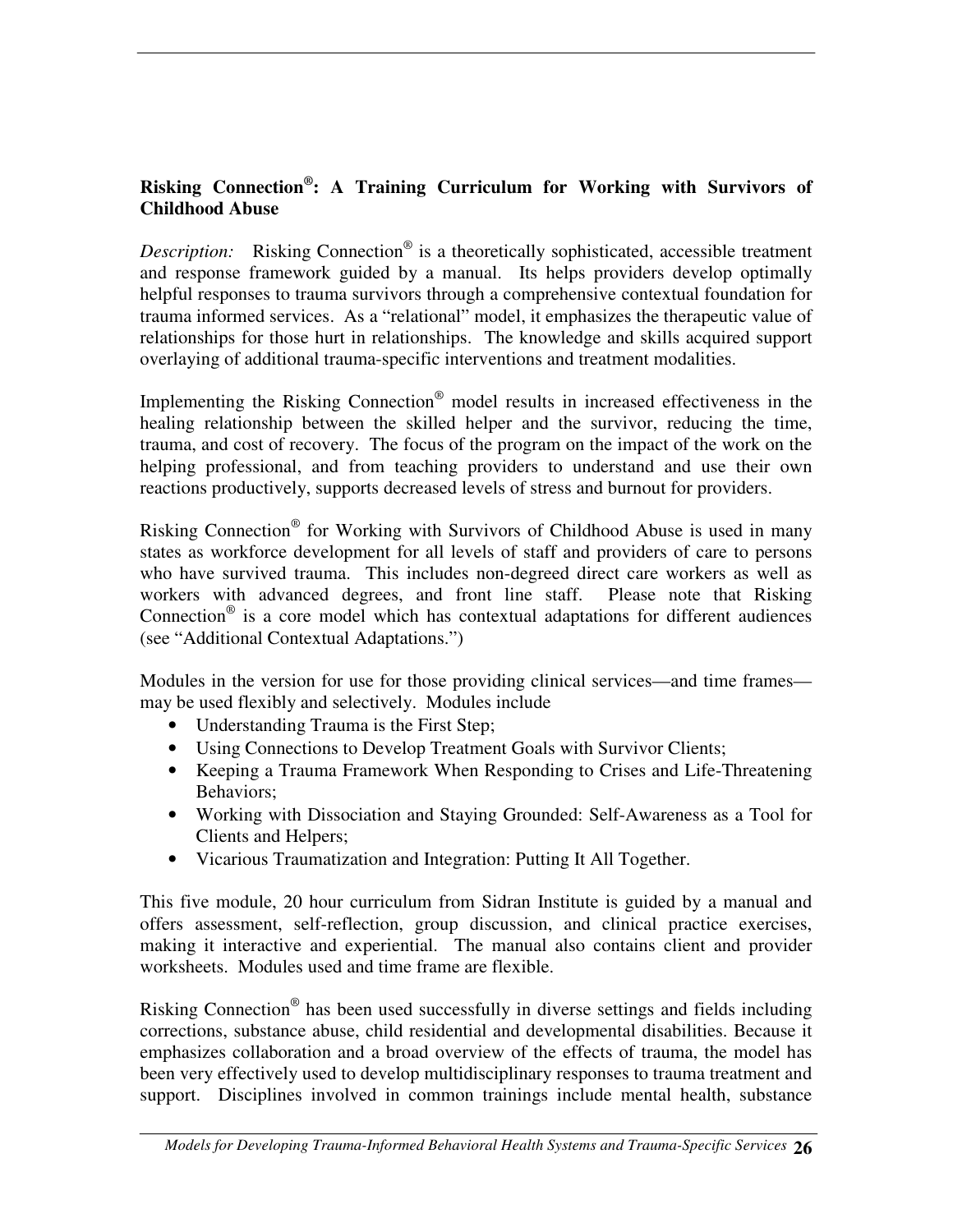abuse, domestic violence, child abuse, social services and other fields from which trauma survivors seek help. All learn a common framework and language which enables them to work together more productively and address trauma more holistically.

Risking Connection® was developed by the Sidran Institute. Karen W. Saakvitne, Ph.D. and Laurie Anne Pearlman and their colleagues at the Trauma Research, Education, and Training Institute, Inc. (TREATI) wrote the text with input from an editorial board consisting of other helping professionals and trauma survivors with extensive experience in state mental health systems, clinical treatments of traumatic stress conditions, curriculum design, and the law.

Additional contexted adaptations. In collaboration with the International Conference of War Veteran Ministers, Risking Connection® has been adapted for use by leaders of faith communities who wish to acknowledge the presence of and better relate to trauma survivors in their congregations (see entry for Risking Connection® in Faith Communities). Other contextual adaptations in progress focus on domestic violence settings, military families, and providers of primary health care.

*Status of Research:* Unpublished one-year post training survey of Risking Connection ® users in New York and Massachusetts completed in August 2002 reported high levels of satisfaction with the increase in ability to help trauma survivors in a variety of treatment settings. Over 90% of respondents gave Risking Connection® training credit for "improving my effectiveness as a treatment provider", "empowered me to help clients address symptoms and work toward more effective methods of coping", and "boosting my enthusiasm and levels of hope regarding working with trauma survivors."

Evaluation for Risking Connection® use in a trauma-informed HIV prevention project in partnership with the University of Maryland School of Psychiatry, Center for School Mental Health Services, Maryland State Department of Education, and Maryland State AIDS Administration has been completed. Evaluation was highly positive for Risking Connection's role in contextualizing the childhood trauma antecedents to drug use, unsafe sex, and other risk-taking behavior which may lead to HIV.

Evaluation has been designed and funded in partnership with St. Vincent's Center, a Catholic Charities residential treatment facility for children and adolescents who are suffering from the trauma of child abuse and neglect. Training of residential staff is in progress.

Research has been designed, submitted, and is pending National Institutes of Health (NIH) funding in partnership with Georgetown Center for Trauma and the Community, Georgetown University Medical School, for use of Risking Connection ® in an urban primary care setting.

Evaluation has been designed and proposal submitted to SAMHSA by the Klingberg Family Centers, in New Britain, CT for a NCTSN level 3 site using Sidran Institute's Risking Connection ® model in three Connecticut child treatment facilities.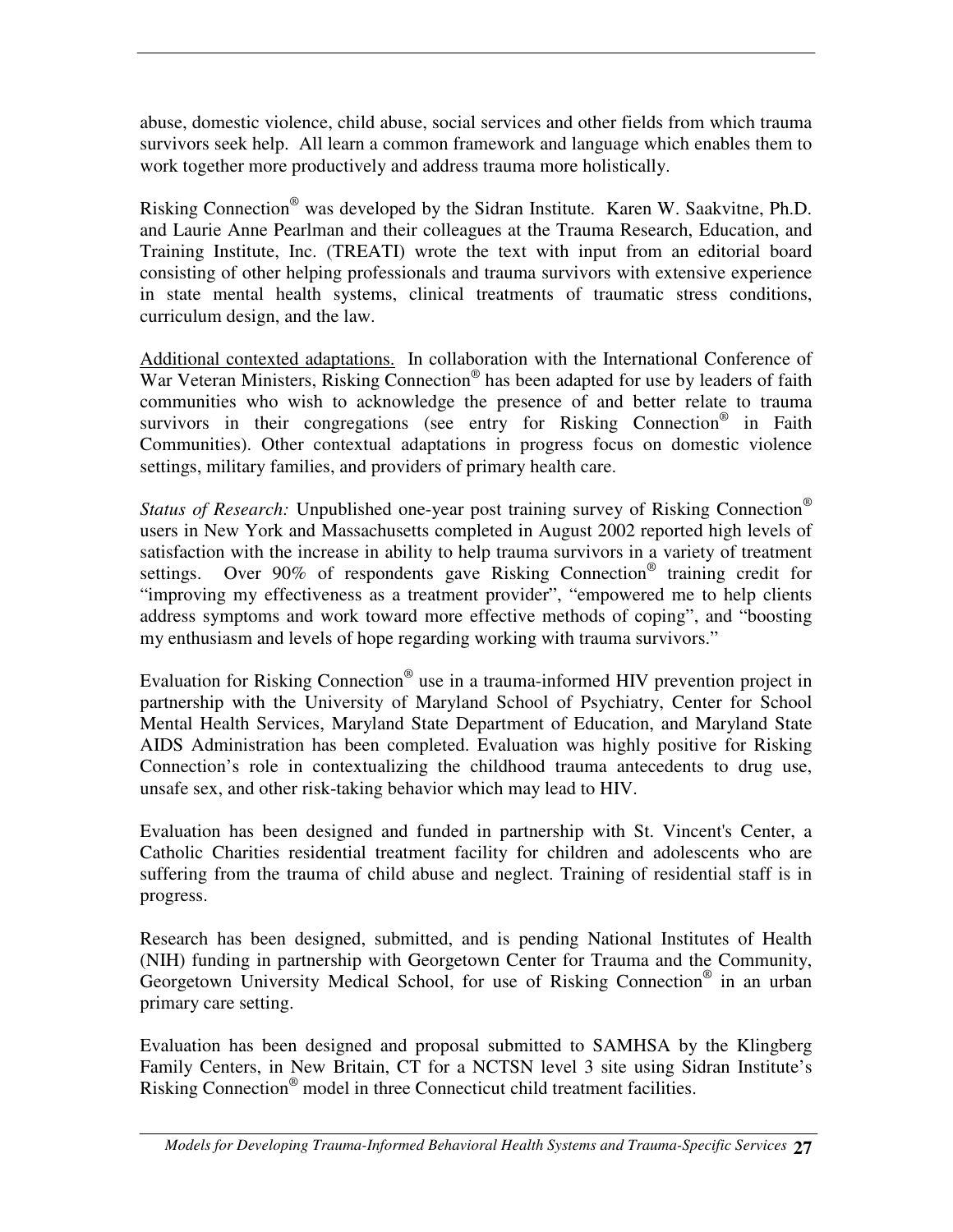Evaluation of multidisciplinary approach: Sidran Institute was selected as one of five sites nationally to develop a 3-year pilot project, Collaborative Response to Crime Victims in Urban Areas, funded by a grant from Department of Justice, Office of Victims of Crime, and the Maryland Crime Victim's Resource Center.

The objective was to build collaboration between faith based providers and traditional victim services providers (which, taking a public health approach, Sidran expanded to include mental health, substance abuse, and social services agencies). This project used Risking Connection®: A Training Curriculum for Working with Survivors of Childhood Abuse with multi-disciplinary groups of secular service providers and Risking Connection ® in Faith Communities with clergy, parish nurses and congregational leaders as the core training and operational philosophy.

As the basis for one of five sites federally funded to address integrated support for crime victims in high crime areas, the project using both contexted versions of Risking Connection<sup>®</sup> was thoroughly evaluated by an independent evaluator from the University of South Carolina. Evaluator's reported: "In-depth evaluations for the Risking Connection<sup>®</sup> trainings were overwhelmingly positive for multiple sessions."

"Sidran's Risking Connection ® trainings were used to help faith-based and secular providers gain understanding of the effects of crime on victims, the role that spirituality can play in their healing, and how providers can make more successful cross-referrals to address victims' needs holistically. An important component of the training is the philosophy that all persons working in the community are providers, and that faith leaders provide a spiritual service that complements the more traditional human services of secular providers. The trainings helped providers from diverse backgrounds establish a common language, shared vision, and mutual trust to further future work together.

Quote: "It was evident in the trainings that people started with separate languages and then began to rely on their overlapping languages. People made an effort to be inclusive in listening and speaking. They were engaging each other in their differences (Community organizer).

This series of [Risking Connection<sup>®</sup>] trainings included those specifically for faith-based providers, for secular providers, combined faith-secular trainings, and even trainings cosponsored by the Baltimore Departments of Health and Social Services for selected social-service staff."

*Contact Information:* To learn more, or to schedule a training event, contact: Esther Giller at Sidran Institute 410-825-8888, ext. 207 esther.giller@sidran.org www.sidran.org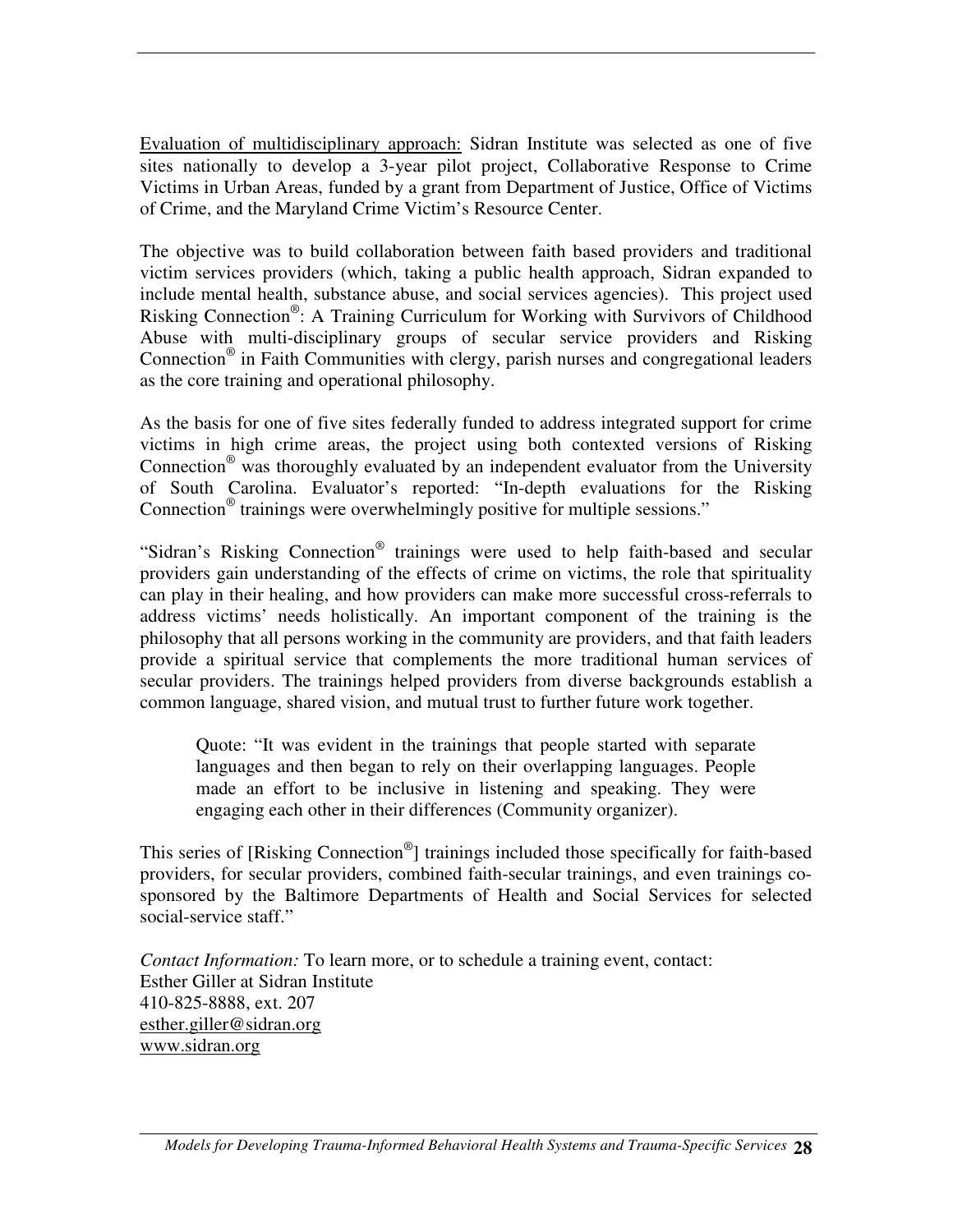#### **Risking Connection ® in Faith Communities: A Training Curriculum for Faith Leaders Supporting Trauma Survivors**

*Description:* Studies show that people who are regularly involved in faith communities generally approach their clergy person first when terrible things happen in their lives. In collaboration with the International Conference of War Veteran Ministers and a multifaith board of clergy, pastoral counselors and survivor/congregants, Sidran Institute developed a contextual version of the Risking Connection ® model for use in faith-based settings across the Abrahamic traditions (the Jewish, Islamic, and Christian communities). While the core elements are the same, emphasis is placed on issues related to the spiritual effects of trauma and concerns about world view, identity, and making meaning—without engaging doctrine or dogma in mixed training groups.

This curriculum is offered primarily as a 20 hour, three day program focusing on five modules, however other formats are possible. Understanding trauma, growth promoting relationships, and identifying and managing vicarious traumatization are the foundational modules, with additional modules focusing on the spiritual connection and trauma, and healing communities.

Faith leaders and mental health providers are taught how to collaborate with each other to provide a congruent healing experience for the congregant/client. Specifics about when and how to refer are included, without addressing the specifics of the canonical law of any tradition.

*Status of Research:* Sidran Institute was selected as one of five sites nationally to develop a 3-year pilot project, Collaborative Response to Crime Victims in Urban Areas, funded by a grant from Department of Justice, Office of Victims of Crime, and the Maryland Crime Victim's Resource Center.

The objective was to build collaboration between faith based providers and traditional victim services providers (which, taking a public health approach, Sidran expanded to include mental health, substance abuse, and social services agencies). This project used Risking Connection®: A Training Curriculum for Working with Survivors of Childhood Abuse with multi-disciplinary groups of secular service providers and Risking Connection ® in Faith Communities with clergy, parish nurses and congregational leaders as the core training and operational philosophy.

As the basis for one of five sites federally funded to address integrated support for crime victims in high crime areas, the project using Risking Connection® was thoroughly evaluated by an independent evaluator from the University of South Carolina. Evaluator's reported: "In-depth evaluations for the Risking Connection<sup>®</sup> trainings were overwhelmingly positive for multiple sessions."

"Sidran's Risking Connection ® trainings were used to help faith-based and secular providers gain understanding of the effects of crime on victims, the role that spirituality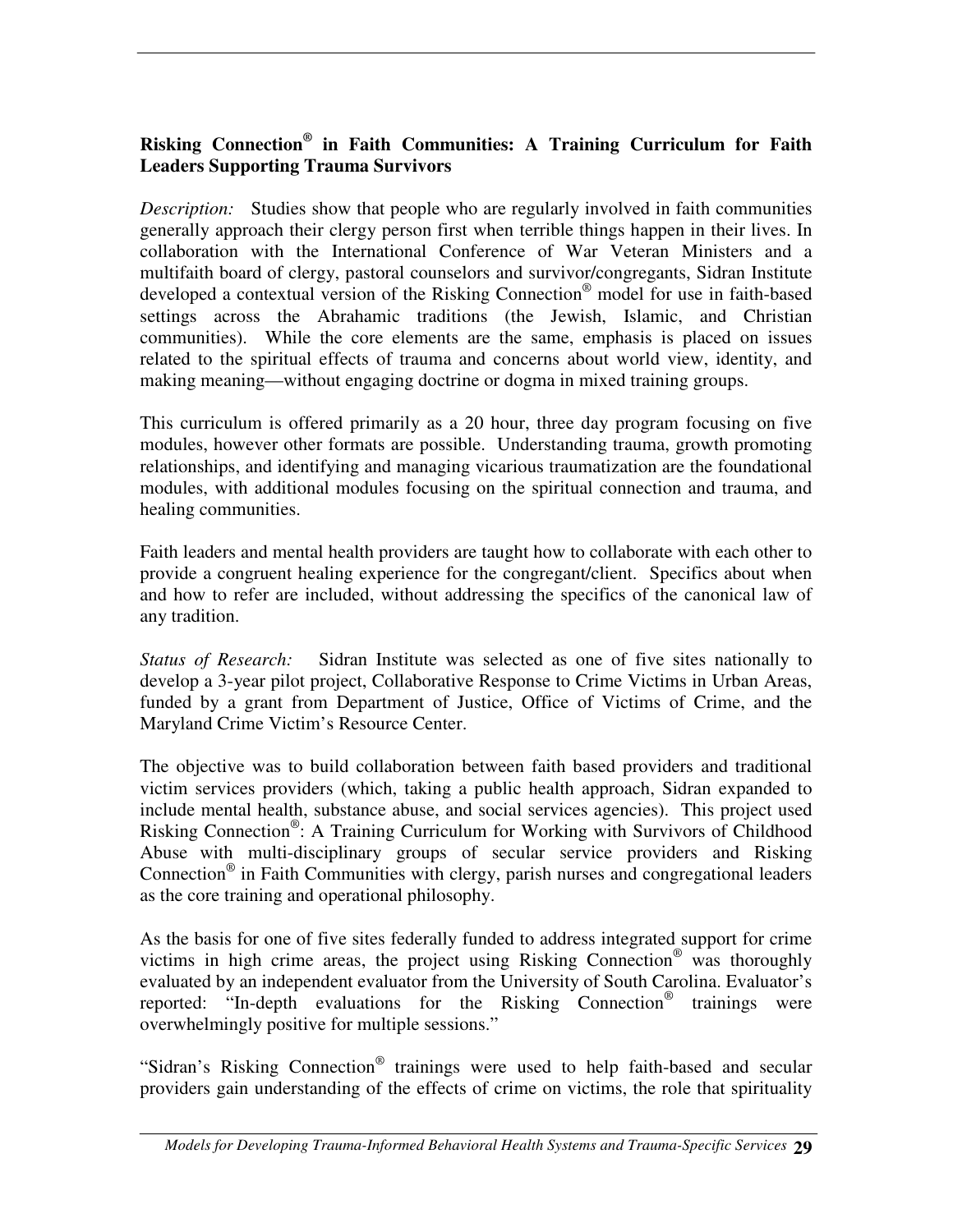can play in their healing, and how providers can make more successful cross-referrals to address victims' needs holistically. An important component of the training is the philosophy that all persons working in the community are providers, and that faith leaders provide a spiritual service that complements the more traditional human services of secular providers. The trainings helped providers from diverse backgrounds establish a common language, shared vision, and mutual trust to further future work together.

"It was evident in the trainings that people started with separate languages and then began to rely on their overlapping languages. People made an effort to be inclusive in listening and speaking. They were engaging each other in their differences." (Community organizer).

This series of trainings included those specifically for faith-based providers, for secular providers, combined faith-secular trainings, and even trainings co-sponsored by the Baltimore Departments of Health and Social Services for selected social-service staff."

*Contact Information:* To learn more, or to schedule a training event, contact: Esther Giller at Sidran Institute 410-825-8888, ext. 207 esther.giller@sidran.org www.sidran.org

#### **The Sanctuary Model ®**

*Description:* The Sanctuary Model ®, developed by Sandra Bloom, M.D. and her colleagues is a trauma-informed, evidence-supported template for system change based on the active creation and maintenance of a nonviolent, democratic, productive community in which staff are empowered as key decision-makers to influence their own lives and the welfare of their constituents. Although the model is based on trauma theory we have found its tenets have application in working with children, adults, and families across a wide diagnostic spectrum.

The Sanctuary Model enables organizations to: work more effectively and therapeutically with fragile and traumatized clients; improve outcomes; reduce restraints; build crossfunctional teams, improve staff morale; increase employee retention; reduce violence, increase staff accountability, and create a truly collaborative and healing environment. The Sanctuary Model is not an intervention but a full system approach focused on helping injured clients recover from the damaging effects of interpersonal trauma. Because it is a full system approach, effective implementation of the Sanctuary Model requires extensive leadership involvement in the process of change as well as staff and client involvement at every level of the process.

The aims of the Sanctuary Model are to guide an organization in the development of a culture with seven dominant characteristics all of which serve goals related to trauma resolution: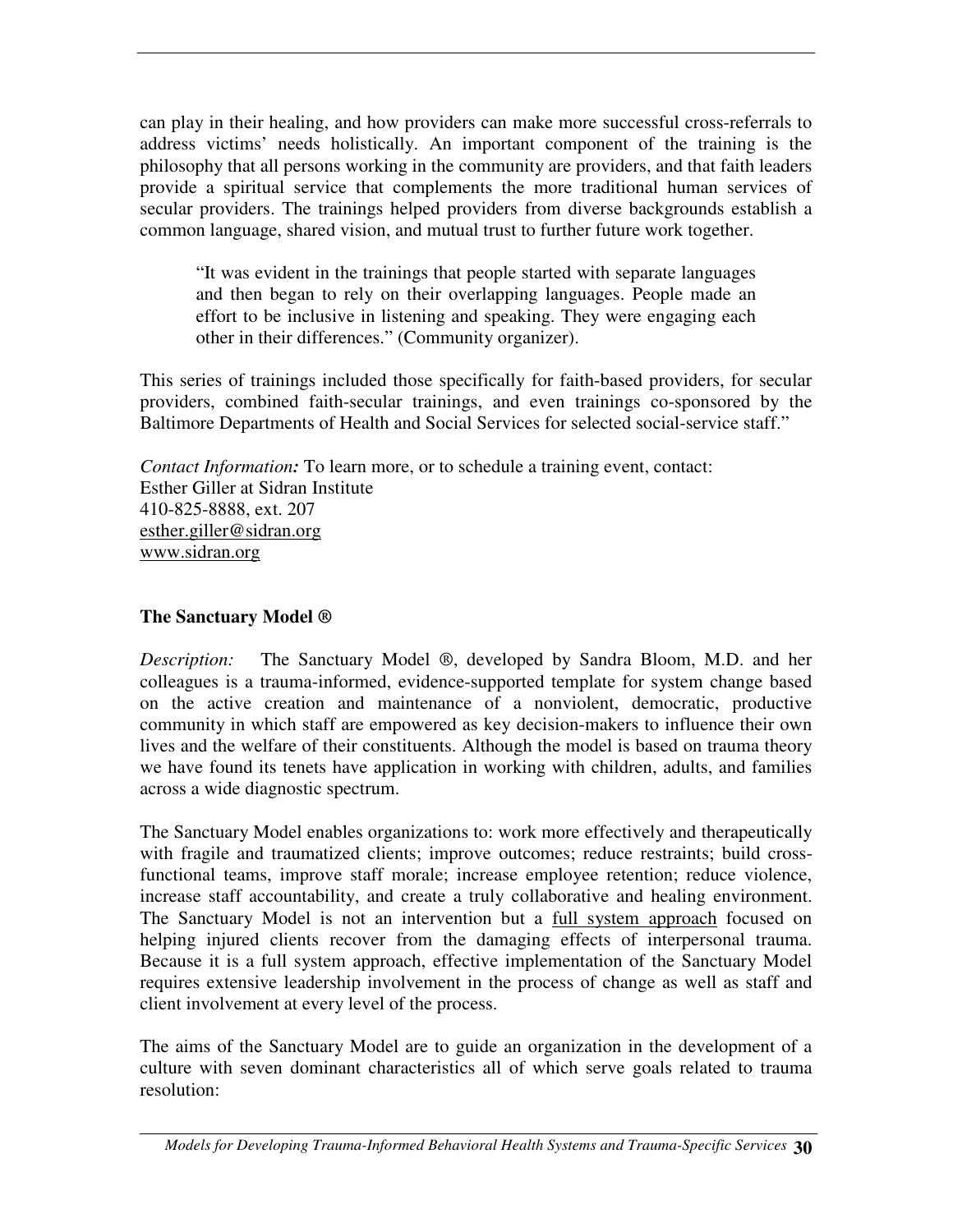- Culture of Nonviolence helping to build safety skills and a commitment to higher goals
- Culture of Emotional Intelligence helping to teach affect management skills
- Culture of Inquiry & Social Learning helping to build cognitive skills
- Culture of Shared Governance helping to create civic skills of self-control, selfdiscipline, and administration of healthy authority
- Culture of Open Communication helping to overcoming barriers to healthy communication, reduce acting-out, enhance self-protective and self-correcting skills, teach healthy boundaries
- Culture of Social Responsibility helping to rebuild social connection skills, establish healthy attachment relationships
- Culture of Growth and Change helping to restore hope, meaning, purpose

In the Sanctuary Model, the impact of creating a trauma-informed culture should be observable and measurable. The outcomes we should expect to see include:

- Less violence including physical, verbal, emotional forms of violence
- Systemic understanding of complex biopsychosocial and developmental impact of trauma and abuse with implications for response
- Less victim-blaming; less punitive and judgmental responses
- Clearer more consistent boundaries, higher expectations, linked rights and responsibilities
- Earlier identification of and confrontation with perpetrator behavior
- Better ability to articulate goals, create strategies for change, justify need for holistic approach
- Understanding of reenactment behavior and resistance to change
- More democratic environment at all levels

The Sanctuary Model<sup>®</sup> was originally developed by Dr. Sandra Bloom and her colleagues in the mid-1980's in a short-term, acute inpatient psychiatric setting for adults who were traumatized as children, a program that did not close until 2001 (see Bloom, S. L. 1997, Creating Sanctuary: Toward the Evolution of Sane Societies. In the 1990s the Sanctuary Model was extended to the longer-term treatment of adults in a state hospital setting and in a private psychiatric hospital in Canada (see below). In the late 1990's it was adapted for use in three residential settings for children, all in New York State, with an NIMH research project based in one of the centers (MH62896). It was also employed in an acute care setting at Salem Hospital in Salem, Oregon with a dramatic reduction in seclusion and restraint (see below).

Beginning in September of 2005 and in partnership with Andrus Children's Center in Yonkers, NY, Dr. Sandra Bloom has been directing the development of the Sanctuary Leadership Development Institute, an intensive three-year program aimed at traumainformed organizational change. After an application process that includes full leadership participation and a thorough on-site evaluation, an organization develops a Core Team that represents participation from every level of the organization.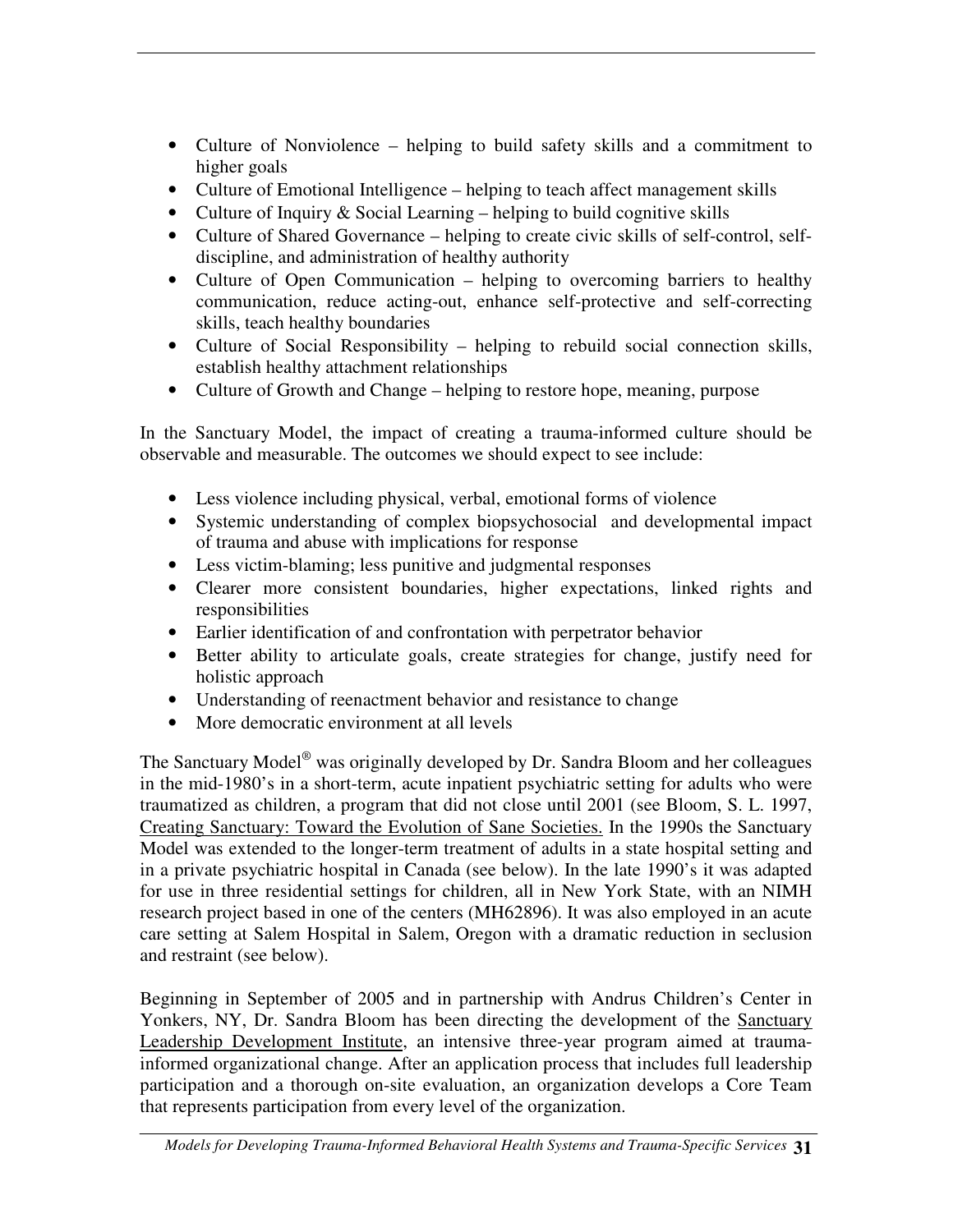The responsibility of the Core Team is to actively represent and communicate with their constituency and to become trainers for the entire organization. This process begins when a small group of organizational leaders attend a five-day intensive training program with other organizations struggling with similar issues. In this intensive team process, this group engages in prolonged dialogue that serves to surface the major strengths, vulnerabilities, and conflicts within the organization. By looking at shared assumptions, goals, and existing practice, staff members from various levels of the organization are required to share in an analysis of their own structure and functioning, often asking themselves and each other provocative questions that have never been overtly surfaced before. During the training, these leaders develop some skills in the use of the Sanctuary Toolkit and begin developing their own individualized implementation plan based on the Sanctuary Implementation Guide and the Sanctuary Staff Training Manual.

The initial training institute is followed by three years of on-going consultation and technical assistance provided remotely and on-site by the Sanctuary Leadership Development Institute Faculty. Participation in the Sanctuary Leadership Development Institute qualifies an organization to join the Sanctuary Network and participate in an ongoing certification program. Sanctuary is a registered trademark and the right to use the Sanctuary name is contingent on engagement in this training program and an agreement to participate in an on-going, peer-review certification process.

As of May of 2007, twenty programs from around the country are a part of the Sanctuary Network and include residential programs for children; juvenile justice facilities; acute care adult inpatient; community-based programs for children and families; substance abuse programs for women, children, and adolescents and acute care psychiatric programs for children. Two states have provided funding for participating programs through the Oklahoma Office of Mental Health and the New York State Office of Children and Family Services.

Materials: The Sanctuary Implementation Guide and Sanctuary Staff Training Manuals and materials are available only through participation in the Sanctuary Leadership Development Institute. The group curriculum written by Bloom, Foderaro, and Ryan titled, S.E.L.F: A Trauma-Informed Psychoeducational Group Curriculum is available for purchase at www.sanctuaryweb.com. Many other articles about the Sanctuary Model are available at this site as well.

Since the Sanctuary Model is an organizational approach, there really are no limits in terms of ages, genders, or specific client groups. Programs from Ecuador and Mexico are participating in the Sanctuary Network so we have some minimal non-English-speaking adaptability.

#### *Status of Research:*

#### Homewood Hospital, Guelph, Canada.

The Program for Traumatic Stress Recovery (PTSR) is a 28-bed, 6-week inpatient treatment program for adult survivors of childhood abuse with posttraumatic stress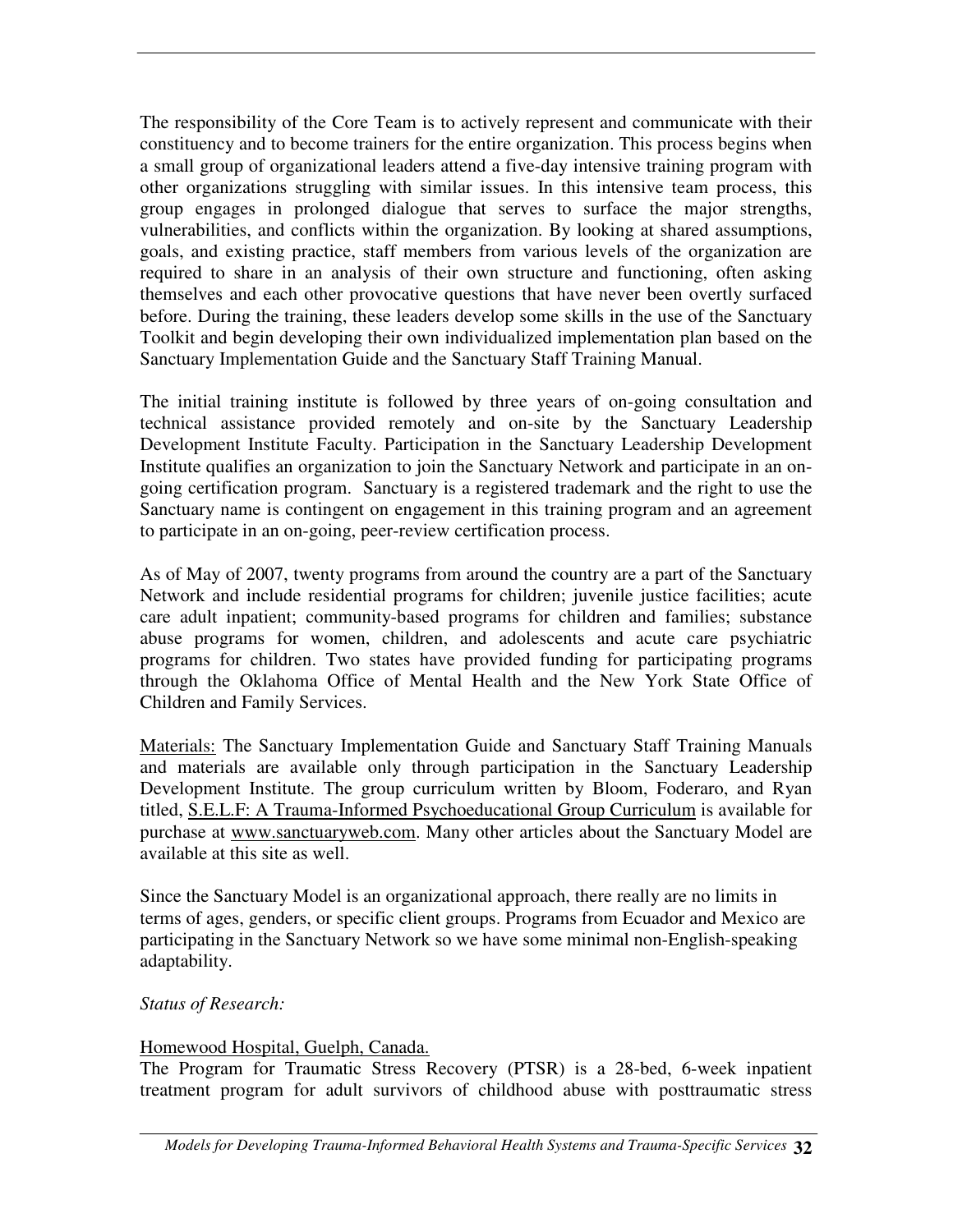disorder that merges the concepts of the Sanctuary Model with that of the therapeutic community. In a study designed to examine this comprehensive inpatient treatment program, 132 formerly abused individuals completed clinician-administered and selfadministered measures of PTSD symptomatology at admission and discharge. All participants experienced a range of physical, sexual, and/or emotional abuse as children prior to the age of 17. Approximately 1/3 of these individuals also completed measures at 3-months post-discharge and 1-year post-discharge. Data were collected using a clinician-administered PTSD measure and self-administered PTSD measure at admission and discharge. On admission, all participants met criteria for a diagnosis of PTSD.

Analyses revealed that the program was effective in reducing symptoms from admission to discharge. Additionally, treatment gains were maintained at 1-year postdischarge. The findings of this investigation suggest that the current intensive inpatient group treatment program appears to reduce PTSD symptoms effectively for a sample of adult survivors of abuse (Wright et al., 2003).

#### Salem Hospital, Salem, Oregon.

This hospital is a 400-bed community general hospital serving a catchment area of approximately 350,000 people. The adult inpatient psychiatry unit is in a freestanding building on the edge of the hospital campus. The program has been open for 13 years. Capacity is 22 patients (16 general adults and 6 geriatric adults), and the unit is usually full. Salem Hospital is one of several regional acute care units that replaced the state hospital system in Oregon nearly a decade ago. The unit accepts all patients in need of psychiatric care, with approximately 70% being involuntary. The average length of stay is nine days. More than 95% of patients are discharged into the community, though a small number are transferred for longer-term state hospitalization or to step-down units.

In consultation with Dr. Sandra Bloom, founder of the Sanctuary Model®, Salem Hospital Psychiatry initiated a new environment of adult inpatient hospitalization using the basic tenets of Sanctuary in early 2001 with the goal of reducing coercion. Seclusion and restraint rates were used as measures of progress. Use of mechanical restraint had been virtually eliminated by October of 2002. Use of locked seclusion decreased from 150 episodes in 1999 to one episode for 11 months. Time in locked seclusion decreased from an average of 10 hours per episode in 1999 to 10 minutes during the last episode. There was no increase in the use of psychotropic medications; in fact, there was an overall decrease in the use of emergent and "forced" medication injections.

There was no change in patient selection. Emergency departments, police, jails, and crisis centers all referred patients regularly. Many patients had co-occurring substance abuse disorders along with symptoms of a major mental illness. Throughout this period, patient satisfaction scores improved. There were significantly decreased staff and patient injuries, decreased time off due to work-related injuries, increased staff retention, and very little staff turnover once the model was fully implemented. There was an overall slight decrease in staff numbers due to more efficient use of time. Physician recruitment and retention was extremely successful due to the model.

West Chester Campus, Jewish Board of Family and Children's Services, Hawthorne, NY Evaluation Methods: Dr. Jeanne Rivard was the primary investigator of the NIMH grant that funded this study. The project took place in a suburban community outside New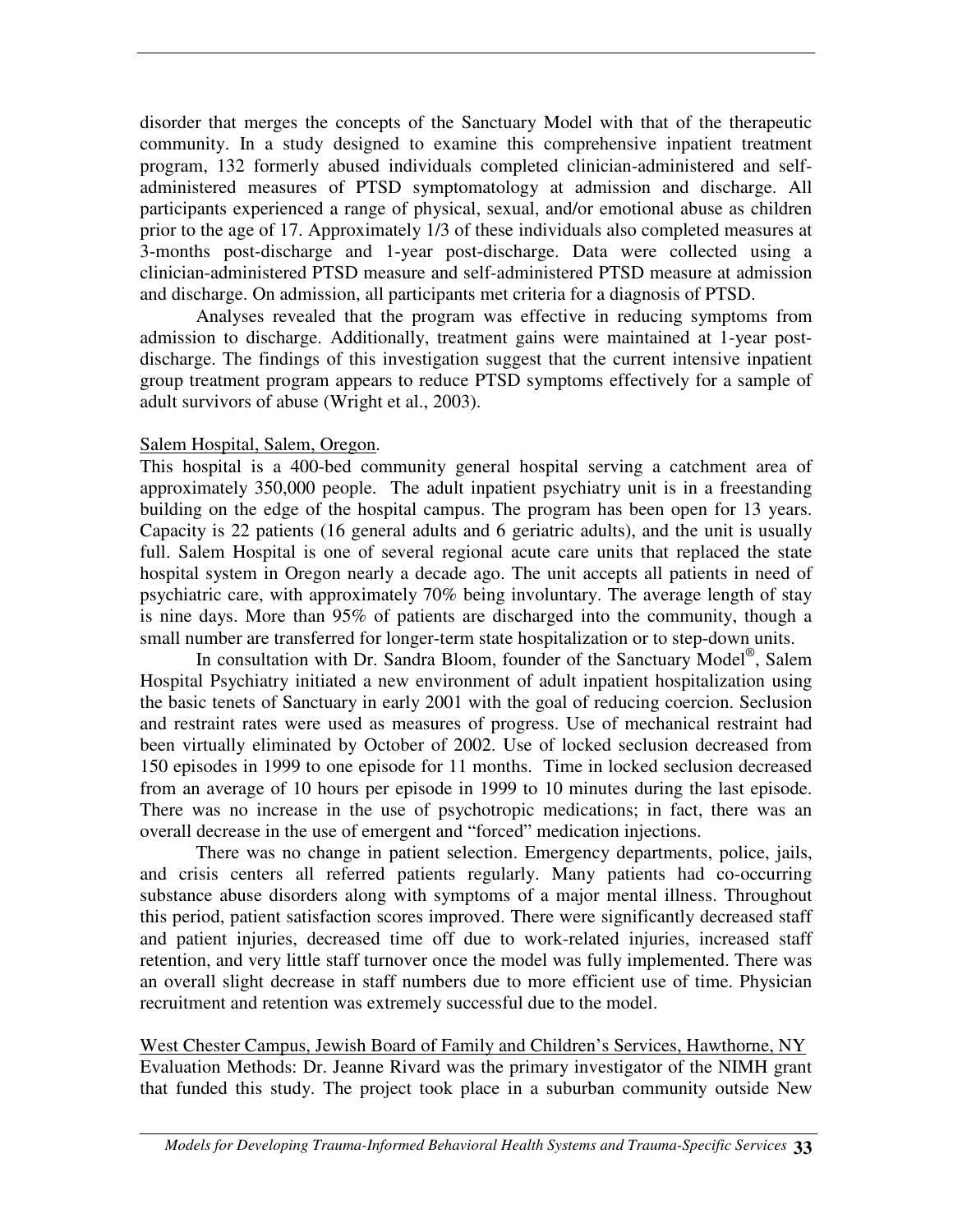York City where the Sanctuary Model is being implemented in three residential treatment programs on one large campus. The model was piloted in four residential units that selfselected to participate in the initial phase of the project. The staff training protocol and manual was developed and piloted between February and August 2001, then four additional residential treatment units were randomly assigned to implement the Sanctuary Model the following fall. Eight other units that provided the standard residential treatment program served as the control group. Changes in the therapeutic communities and in youth were assessed every three to six months through April 2003. Results of the Sanctuary Model units were compared to results of units with standard residential services. Although the Sanctuary Model was in a very early stage of implementation, the evaluation was guided by hypotheses that projected what specific outcomes were expected to occur in the therapeutic communities and in youths.

Therapeutic Community Outcomes: The short form of the Community Oriented Programs Environment Scale (COPES; Moos, 1996) was used to assess the extent to which units were operating as therapeutic communities along selected dimensions. Trends in the frequency of critical incidents were then measured by analyzing data from the agency's management information system. We found no significant differences between the Sanctuary Model units and the standard residential treatment units during the first two waves of measurement. By the final wave of measurement, however, we found significant differences between the groups via independent t-tests, with the Sanctuary Model units improving on the following constructs of the COPES: support ( $p < .05$ ), spontaneity ( $p < .01$ ), autonomy ( $p < .05$ ), personal problem orientation ( $p < .05$ ), safety  $(p < .05)$ , and in the total score  $(p = .001)$ . We are still analyzing data measuring trends over time in the frequency of critical incidents that occurred in the residential treatment units.

Youth Outcomes**:** The following instruments were used to assess youth outcomes that were hypothesized to be responsive to the Sanctuary Model: Child Behavior Checklist (Achenbach, 1991), the Trauma Symptom Checklist for Children (Briere, 1996), the Rosenberg Self Esteem Scale (Rosenberg, 1979), the Nowicki-Strickland Locus of Control Scale (Nowicki & Strickland, 1973), the peer form of the Inventory of Parent and Peer Attachment (Armsden & Greenberg, 1987), the Youth Coping Index (McCubbin, Thompson, & McCubbin, 1996) and the Social Problem Solving Questionnaire (Sewell, Paikoff, & McKay, 1996). Although baseline data were collected for 165 youth, substantial attrition occurred due to youth being discharged through usual program operations. By study end, 87 youth yielded three waves of data (i.e., baseline, three months, and six months). No significant differences were found comparing baseline and three-month measures. On repeated analyses  $(N = 87)$  comparing baseline and six-month outcomes, however, we found a few differences by time and group, favoring youth in the Sanctuary Model units. These were on the incendiary communication/ tension management construct of the Youth Coping Index ( $p < .05$ ), locus of control ( $p = .15$ ), and the verbal aggression construct of the Social Problem Solving Questionnaire ( $p =$ .15).

Results were modest and consistent with a newly implemented intervention, especially considering that rates of implementation varied across units. The few positive youth findings offer promise that full implementation may yield greater youth benefits. The finding that the treatment environments of the Sanctuary units were functioning at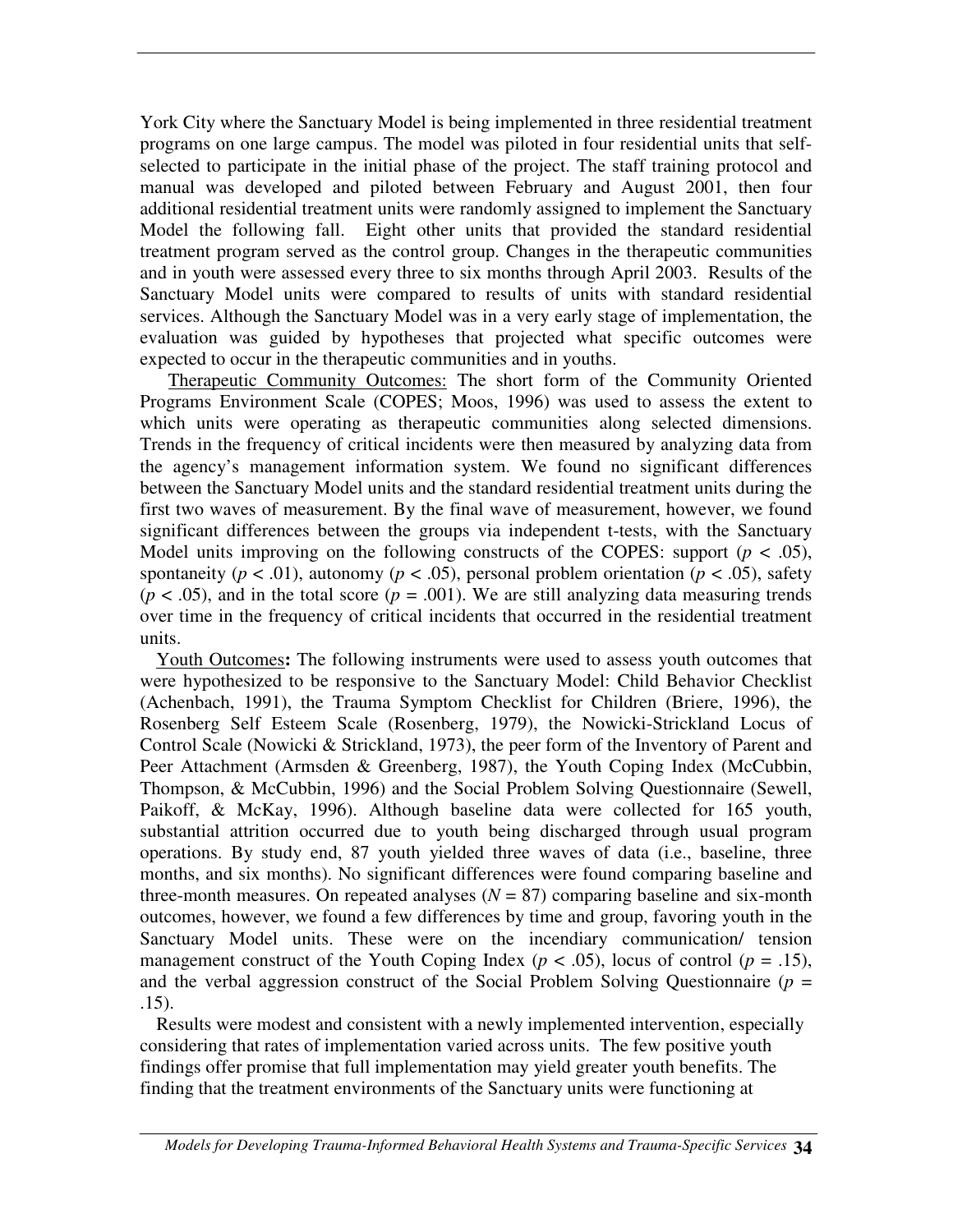significantly higher levels than the standard residential units by the final wave of data collection suggests that implementation was becoming stronger with time. In studying children's service systems, Glisson & Hemmelgarn (1998) found that organizational climates with greater job satisfaction, fairness, cooperation, personalization, and lower levels of conflict were associated with both service quality and positive outcomes in children's psychosocial functioning. These findings validate the current project's intensive program development efforts aimed at strengthening the treatment environment for the benefit of staff and youths. More analyses of the data will follow. Some of the most important lessons learned from this project focus on the need to support implementation efforts with more intensive onsite technical assistance, promote ongoing evaluation to assess change in the treatment environments and youth over time, and incorporate the use of brief behavior checklists that can be used as part of the regular program operations, and that may be more sensitive to change than measures of threemonth self-reports of youth.

#### SLDI Evaluation Research

To participate in the Sanctuary Leadership Development Institute, every organization must be willing to perform repeated evaluations over the three-year period and beyond. The data being collected is part of a three-year study developed to assess the impact of the Sanctuary Model on the organizational cultures of participating agencies/facilities. The data component of the Sanctuary process is comprised of four assessment tools, three of which were developed by the Division of Policy, Planning and Research at Andrus Children's Center. They are an environmental assessment, an implementation survey, and a demographic assessment. The fourth assessment, the Community Oriented Programs Environment Scale, is used to assess the organization's ability to function as a therapeutic community.

The study takes place in three phases over three years. Assessments are conducted either once or twice a year, with analysis reports provided to participating agencies once the assessments are completed. Organizations are asked to collect data related to their environments, incidents and the types of clients they serve because the researchers believe that the Sanctuary Model has a significant impact on organizational culture which creates a better environment for staff and clients and promotes positive client treatment outcomes. Measuring the changes in environment and measuring incidents is one of the first steps in moving toward an evidence base for the model. This study is currently using these measures to determine the success that organizations have in implementing the model as well as the impact that using the model has on the environment.

What has emerged from experience with various therapeutic and social service settings is a plan, process, and method for creating trauma-sensitive, democratic, nonviolent cultures that are far better equipped to engage in the innovative treatment planning and implementation that is necessary to adequately respond to the extremely complex and deeply embedded injuries that children, adults, and families have sustained.

*Contact Information:* To obtain further information on the manual, the institute, and training and consultation services, contact: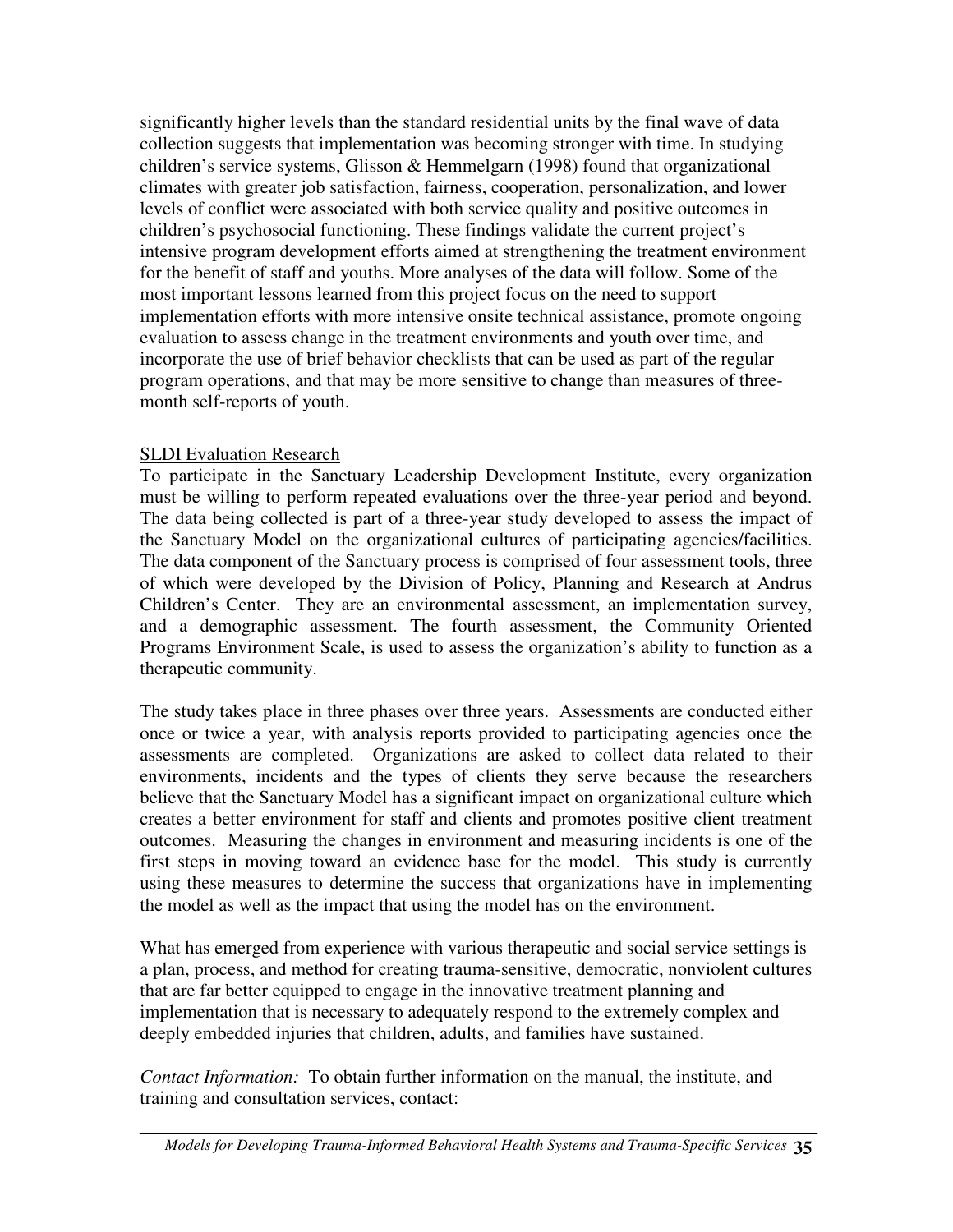Sandra L. Bloom, M.D; CommunityWorks 215-248-5357, S13132020@msn.com www.sanctuaryweb.com .

For information on the Sanctuary Leadership Development Institute, contact: Sarah Yanosy, LCSW; Andrus Children's Center 914-965-3700 ext. 1117 syanosy@jdam.org www.andruschildren.org

#### **Using Trauma Theory to Design Service Systems**

*Description:* Used by state service systems and provider organizations, this small (103) pp.) book edited by Maxine Harris, Ph.D., and Roger Fallot, Ph.D. (2001) presents a stepby-step model for state mental health, substance abuse, and other public human service systems, provider agencies, and individual services and programs to become "traumainformed." The model provides guidelines for evaluating and modifying all system and service components in light of a basic understanding of the role that violence plays in the lives of people seeking mental health and addictions services, most of whom have been traumatically impacted by unaddressed histories of sexual and physical abuse.

Using Trauma Theory to Design Service Systems identifies essential elements necessary for a system to integrate a basic understanding about trauma into its core service programs so that the vulnerabilities of consumers with histories of sexual and/or physical abuse are accommodated, retraumatization is avoided, and participation in treatment is facilitated. It identifies fundamental characteristics of a trauma-informed system, guidelines for transforming an existing system of services, and necessary supports for bringing about system change. The book also examines and makes recommendations for modifying core service components (assessment and screening, inpatient treatment, residential services, addictions programming and case management) and addresses changing roles of consumers and providers in a trauma-informed system.

The authors and their colleagues have developed materials to accompany the book: 1) a "Trauma-Informed Services Self-assessment and Planning Protocol;" 2) a "Traumainformed Self-assessment Checklist;" and 3) a "Trauma-informed Services Implementation Form." The *protocol* provides a structured model for programs to review and set priorities for change in three services-level domains (informal and formal service procedures; formal service policies; and trauma screening, assessment, and service planning) and in three administrative-level domains (administrative support for traumainformed change; trauma training and education; and human resources practices). The *checklist* is used by programs as part of their initial review and then as a tool for monitoring their progress toward more trauma-informed service settings. The implementation form guides the specific changes each program establishes as its priorities. Throughout the review and planning process, the guiding principles of a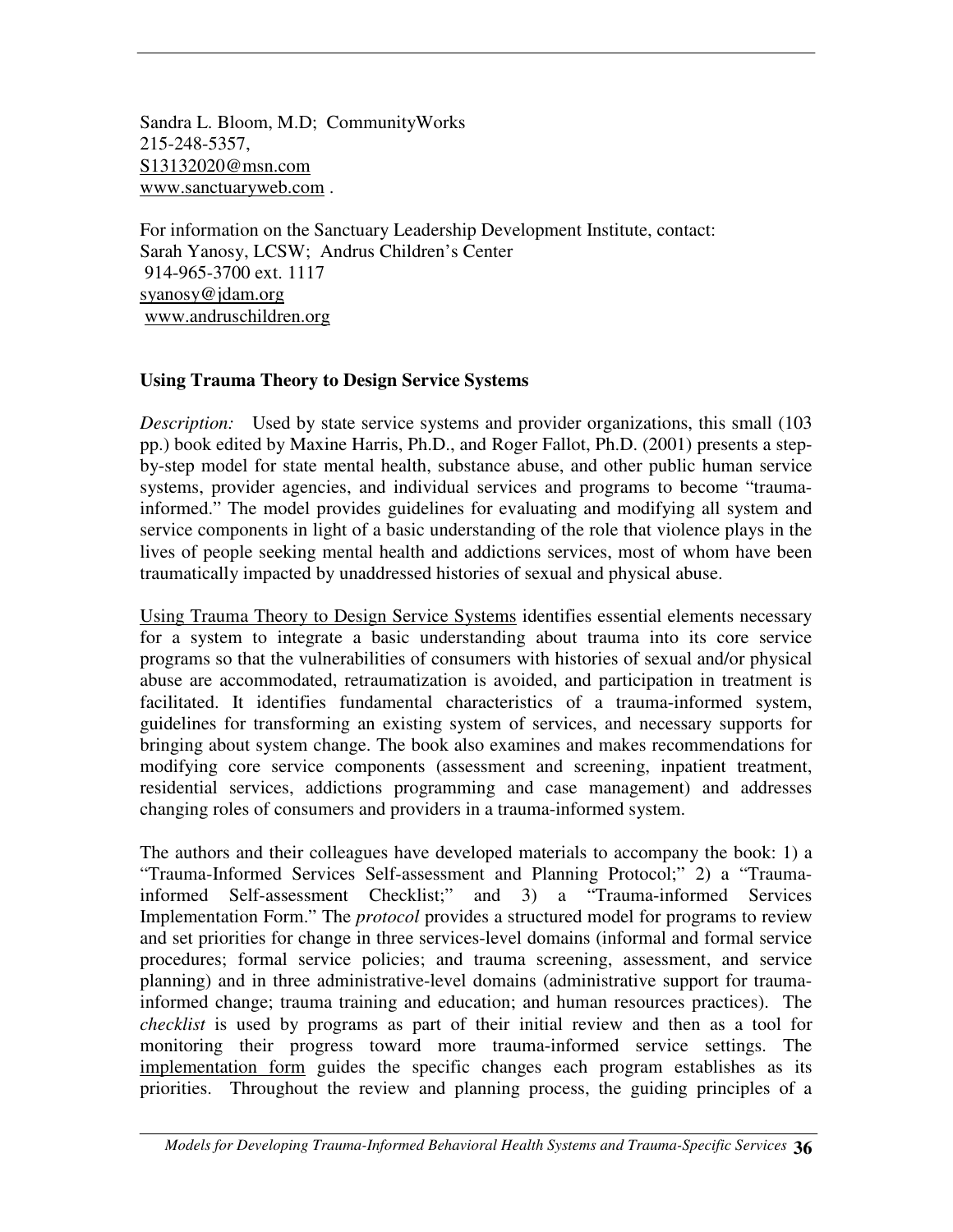trauma-informed service system—safety, trustworthiness, choice, collaboration, and empowerment—are highlighted.

*Status of Research:* Several states have participated in this approach to trauma-informed systems change, with most efforts to date focusing on smaller regions or pilot projects within a larger state system. Two formal qualitative evaluations have been conducted. One pilot project, in a mental health agency, evaluated responses from administrators, clinicians, and consumers to the services modifications. Qualitative responses from all three groups were positive. Administrators emphasized the value of: their increased collaboration with both clinicians and consumers; recovery skills-oriented services; an emphasis on physical and emotional safety; and enhanced trauma assessment. Clinicians noted the increased openness of their work with consumers; the value of focusing services on recovery skills, and the emphasis on vicarious traumatization and clinician self-care. Consumers reported having a more significant "voice" in services, especially via a Consumer Advisory Team established for the agency. In addition, they described an enhanced sense of safety and collaboration with agency staff. Quantitative evaluation of this program focused on new consumers who entered services after the trauma-informed systems change was in process. Clinician ratings at baseline and three or six months indicated increases in overall functioning and recovery skills along with decreases in mental health symptoms, physical health concerns, consumer risk behaviors, and use of hospitalizations and crisis services. Consumer satisfaction ratings were very high, with 84% of the consumers giving their "overall experience" with the agency the scale's highest rating.

The second evaluation described the implementation process in one region of a state system and the responses from administrators, service providers, and consumers. This evaluation also reported largely positive responses from all stakeholder groups. Increased awareness of trauma, enhanced consumer choice, and greater safety and hospitality in the physical environment were especially noteworthy findings.

*Contact Information:* To obtain the book, contact Kate Boucek, M.S.W 202-608-4784 kboucek@ccdc1.org Or order it through: at www.ccdc1.org.

To obtain the assessment and planning protocol and training or consulting information, visit www.ccdc1.org or call Rebecca Wolfson Berley, M.S.W., Director of Trauma Training 202-608-4735 rwolfson@ccdc1.org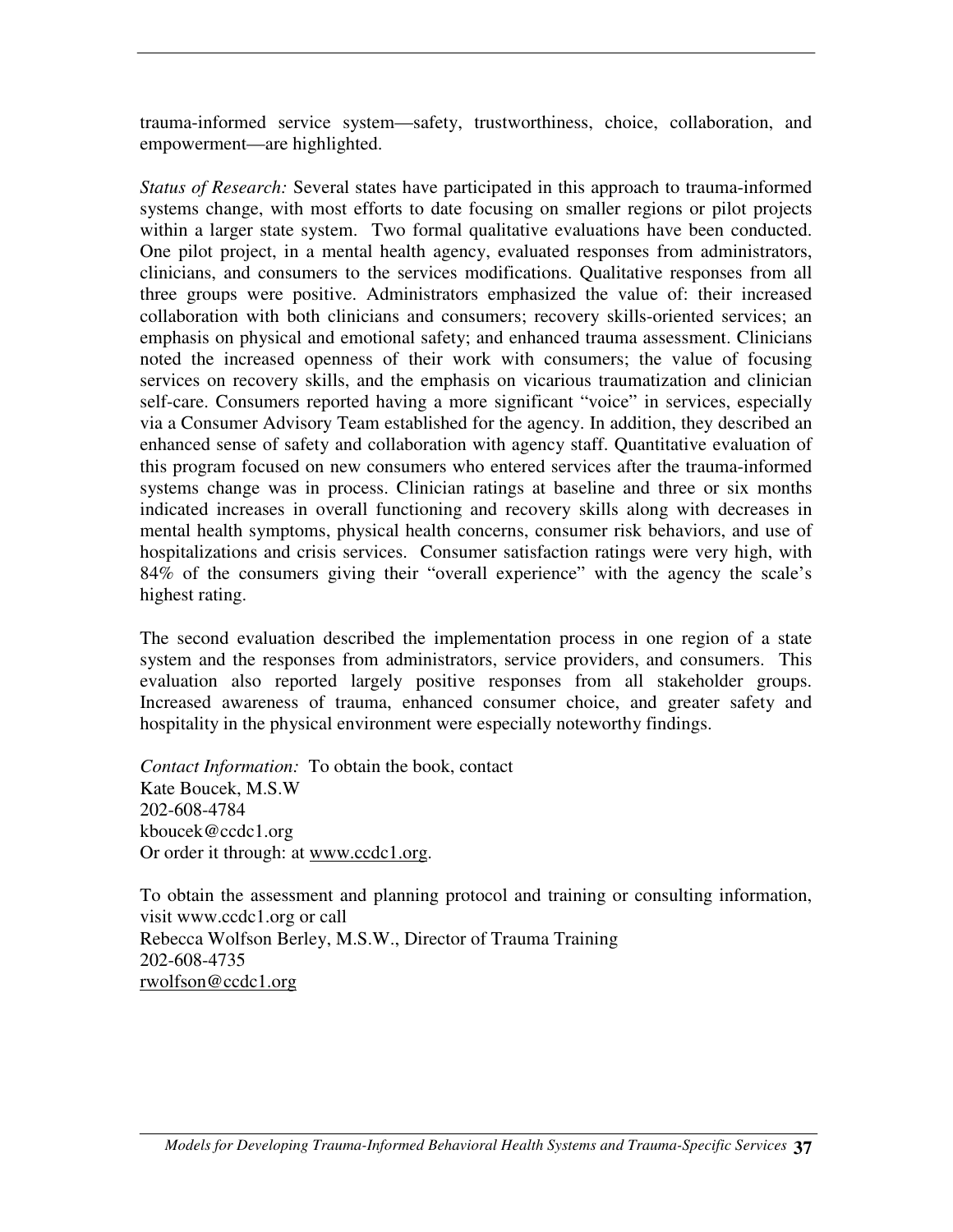## **Women and Addiction: A Gender-Responsive Approach**

*Description:* Developed by Stephanie S. Covington, Ph.D., L.C.S.W., co-director of the Institute for Relational Development and the Center for Gender and Justice, *Women and Addiction: A Gender-Responsive Approach* (2007) is a manual and DVD that provides an overview of the essentials for creating trauma-informed, woman-centered services. It includes a theoretical foundation and guiding principles, the current research on gender differences, a discussion of what counselors need to know and do in order to be effective, and a description of important program elements. The complete package is part of Hazelden's Clinical Innovators Series and includes a self-test for continuing education units (CEU's).

This comprehensive, integrated approach is based on theory, research, and years of clinical experience. It integrates theories of addiction, women's psychological development, and trauma. It offers program directors, counselors, clinicians, and other helping professionals a basic understanding of current knowledge, treatment philosophies, and principles that can serve as a framework for creating services for women and increasing women's opportunities for sobriety and ongoing recovery. The principles are applicable in a variety of settings and are suitable for individual and group therapy.

In the past, substance abuse treatment was developed as a single-focused intervention. Counselors would focus only on the addiction and assumed that other issues would either resolve themselves through recovery or would be dealt with by another helping professional at a later time. However, the interrelationship between substance abuse, trauma, and mental health in women's lives requires a multi-focused approach. One of the most important developments in health care over the past several decades is the recognition that a history of serious traumatic experiences plays an often unrecognized role in a woman's physical and mental health problems. In this manual, "woman centered" and "gender- responsive" refer to the creation of an environment – through site selection, staff selection, program development, program content and materials – that reflects an understanding of the realities of women's and girls' lives and that addresses and responds to their challenges and strengths.

Included in the manual are the following topics:

- current research on the differences between women and men
- relational-cultural theory
- trauma theory
- elements of woman-centered treatment
- using trauma theory in women's treatment
- importance of the therapeutic environment

*Status of Research:* No research to date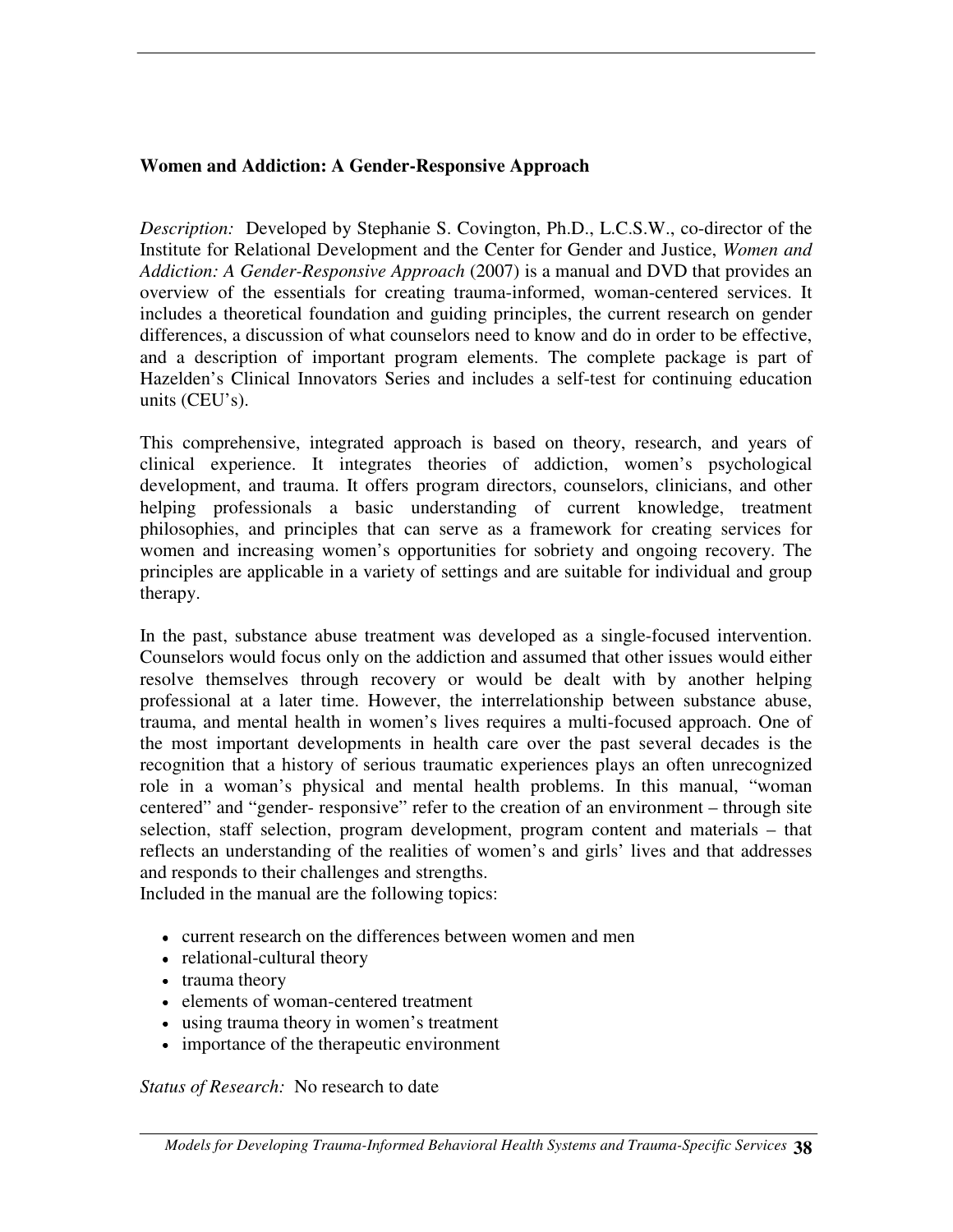*Contact Information:* To obtain the *Women and Addiction: A Gender-Responsive Approach* materials (manual, DVD, CEU test), and for additional information on training, consultation, and research: Stephanie S. Covington, Ph.D., L.C.S.W. 858-454-8528 sscird@aol.com www.stephaniecovington.com www.centerforgenderandjustice.org

# **Individual Trauma-Informed Service Models for Adults**

## **Domestic Violence Group Intervention**

*Description:* This ten-session manualized group intervention helps women who have experienced domestic violence to break the cycle of abuse. Intervention is written as a leader's manual, with a rationale, goals, questions to prompt discussion, and experiential exercises for each topic. Topics include: the relational context of domestic violence; the cycle of violence; power and control; multi-generational violence; the impact of domestic violence on children; anger; assertiveness; communication skills; and stopping the cycle.

*Status of Research:* No research to date.

*Contact Information:* To obtain a leader's manual (Domestic Violence: A 10 Session Group Treatment Intervention) and more information contact: Kate Boucek, M.S.W. 202-608-4784 kboucek@ccdc1.org www.ccdc1.org

#### **Economic Success in Recovery**

*Description:* An educational group curriculum for women in recovery developed by the Boston Consortium of Services for Families in Recovery, Boston Public Health Commission and Institute on Urban Health Research at Northeastern University. Exito Con Mi Dinero y Mi Recuperacion: Un curriculo educativo y grupal para mujeres en recuperacion. (Spanish). The curriculum (Spanish and English) is for women with histories of trauma, mental illness, and substance abuse. This group model focuses on the options in planning for the future and financial success. Within a trauma-informed context, the women explore their strengths, skills, job and educational opportunities, decision-making, and understanding of their past and present experiences with money.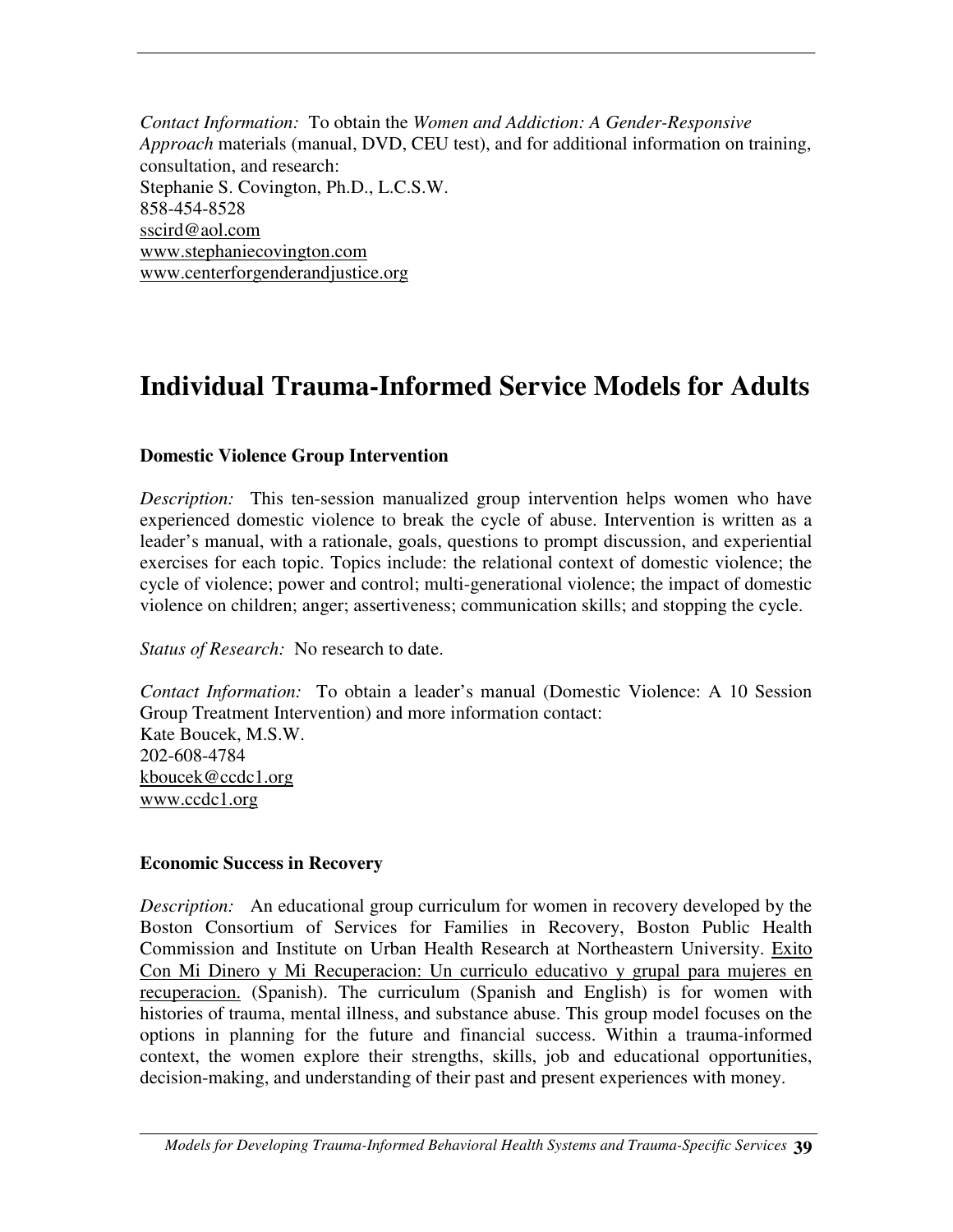*Status of Research:* The Economic Success in Recovery was part of the intervention package offered to women participating in the Women, Co-Occurring Disorders and Violence Study in the Boston site. The study used a non-randomized comparison group design with comparison agencies providing services as usual and intervention sites providing the trauma integrated model. Analyses to date have focused on the overall differences in outcomes among intervention participants who received the 'package' of services and comparison group participants who received services as usual rather than on the specific outcomes related to exposure to this particular component of the intervention treatment 'package.' Three documents are in press for publication indicating that women in the intervention stay in treatment longer and at followup have lower sexual HIV risk behaviors, and lower rates of drug use and mental health and trauma symptoms than those in the comparison condition.

Amaro, H., Larson, M. J., Zhang, A., Acevedo, D., Dai, J., & Matsumoto, A. (2006a). Effects of Trauma Intervention on HIV Sexual Risk Behaviors Among Women with Co-occurring Disorders in Substance Abuse Treatment. *Journal of Community Psychology,* in press.

Amaro, H., Chernoff, M., Brown, V., Arévalo, S., Gatz, M. (2006b). Does Integrated Trauma-Informed Substance Abuse Treatment Increase Treatment Retention? *Journal of Community Psychology*, in press.

Amaro, H., Dai, J., Arevalo, S., Acevedo, A., Matsumoto, A., & Nieves, R. (2007). Effects of integrated trauma-informed substance abuse treatment on addiction severity, mental health and PTSD symptomatology compared to services as usual. *Journal of Urban Health,* posted on-line March 14, 2007; *hardcopy in press*

*Contact Information:* To obtain curriculum and additional information, contact: Dr. Hortensia Amaro h.amaro@neu.edu or Rita Nieves, R.N., M.P.H. Rita\_Nieves@bphc.org

#### **Trauma Informed Addictions Group Intervention**

*Description:* This is a 20-session (75 minutes per), psycho-educational group intervention designed to address substance abuse issues within a trauma-informed perspective with survivors in the active treatment phase of recovery from substance addiction. Intervention used with all male, all female, or co-ed group membership. The group is aimed at helping survivors understand the connections between family history and addiction, substance use, and violence; the role of behavioral and emotional triggers in patterns of substance use; the emotional, interpersonal, and behavioral consequences of abuse; and re-victimization patterns. The final several topics are focused on empowerment, rebuilding relationships, achieving balance, and envisioning a dream for the future. The leader's manual, *Trauma-Informed Addictions Treatment: A 20-Session Psycho-Educational Group Intervention Designed to Address Substance Abuse Issues*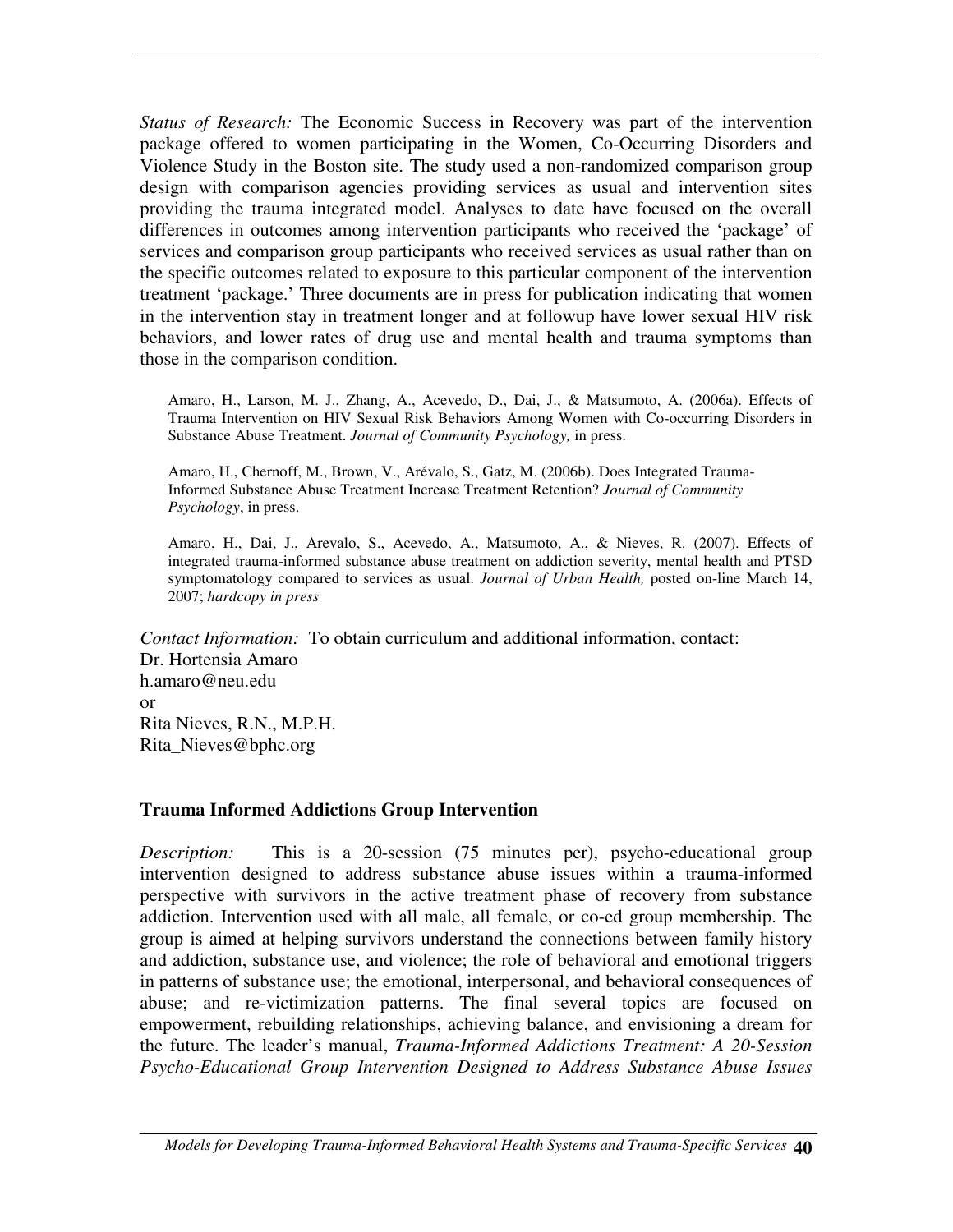*Within a Trauma-Informed Perspective,* is written with a rationale, goals, questions and exercises to facilitate discussion and exploration for each session topic.

*Status of Research:* No research to date.

*Contact Information:* To obtain the leader's manual, materials, and more information contact: Kate Boucek, M.S.W. 202-608-4784 kboucek@ccdc1.org www.ccdc1.org

# **Trauma Issues Associated with HIV Infection: A Group Intervention**

*Description:* This is an 11-session group intervention designed for women trauma survivors who have also been diagnosed with HIV infection. Intervention is written as a leader's manual, with a rationale, goals, questions to prompt discussion, and experiential exercises for each topic. The group helps HIV positive individuals view the infection itself as an additional trauma. Issues to be discussed include disclosure and stigma; hopelessness and fear; dealing with the system; creating collaborative relationships; sexuality and future relationships; and acceptance and spirituality. Members have a chance to explore how their trauma histories might be affecting their management of the HIV infection and to design healthy approaches for dealing with the illness.

*Status of Research:* No research to date.

*Contact Information*: To obtain the manual, Trauma Issues Associated with HIV Infection: An 11-Session Group Treatment Intervention, and more information contact: Kate Boucek, M.S.W. 202-608-4784 kboucek@ccdc1.org www.ccdc1.org

# **Trauma-Specific Service Models for Adults:**

# **Addictions and Trauma Recovery Integration Model (ATRIUM)**

*Description:* Developed by Dusty Miller, Ed.D., and Laurie Guidry, Psy.D., ATRIUM is a manualized, sequentially organized, 12-week curriculum designed for people who are survivors of sexual and physical abuse, those with substance abuse and other addictive behaviors, those who are actively engaged in harmful relationships, who self-injure, have serious psychiatric diagnoses, and for those who enact violence and abuse against others.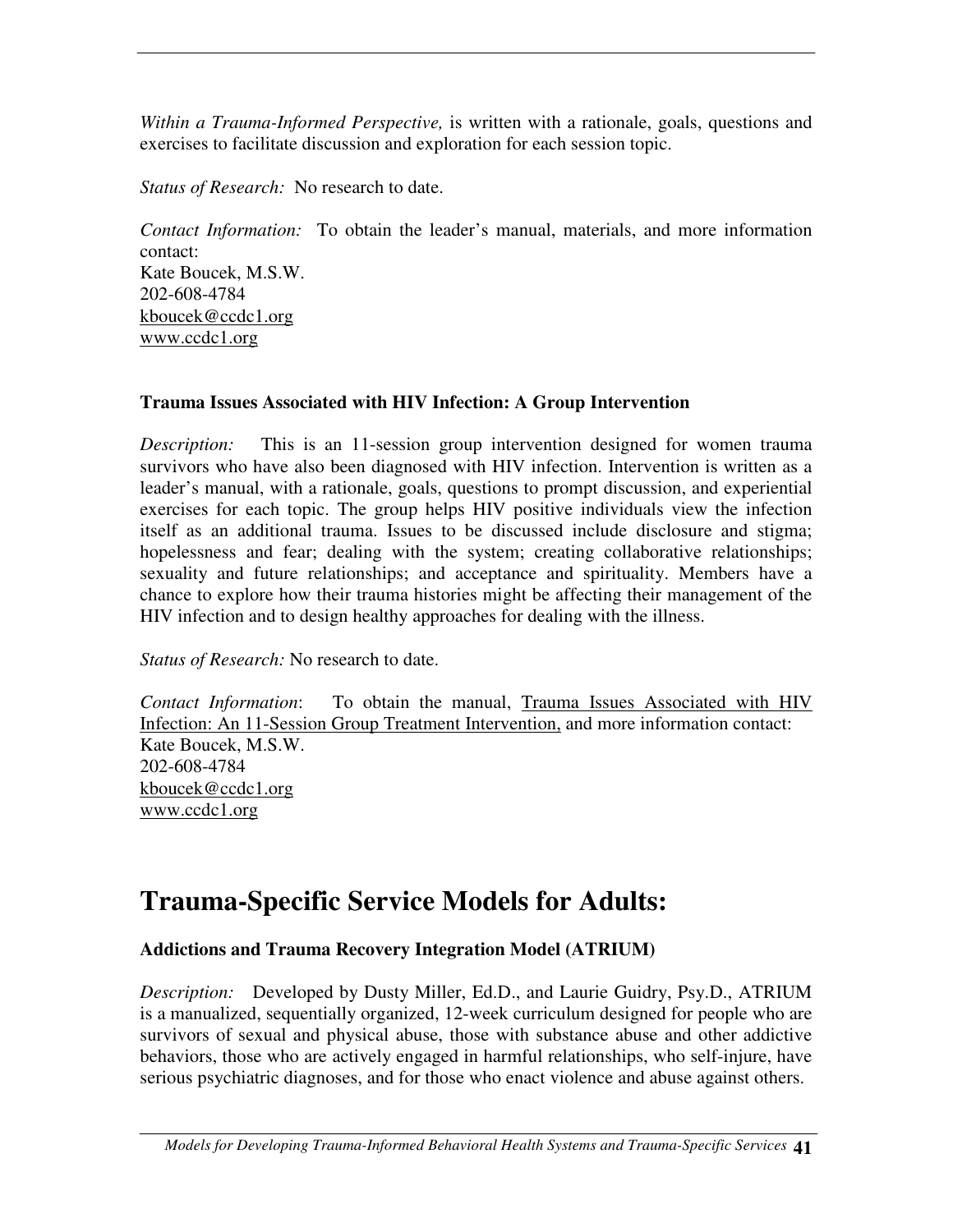ATRIUM is designed to work as a peer-led (as well as professionally led) group model and can be used for individuals working with therapists or counselors, or in group or peer support settings. ATRIUM is implemented within substance abuse and mental health treatment settings as well as in peer group environments. The model has primarily been used with single-sex groups.

Informed by Miller's personal knowledge of the mental health system and addiction recovery, and based on the premise that trauma impacts survivors on the physical, mental, and spiritual levels, ATRIUM is designed to intervene at all three levels. Integrating cognitive-behavioral and relational treatment, ATRIUM blends psycho-educational, process, and expressive activities. The curriculum provides information on the body's response to addiction and traumatic stress as well as the impact of trauma and addiction on the mind and spirit. Information is also included on anxiety, sexuality, self-harm, depression, anger, physical complaints and ailments, sleep difficulties, relationship challenges, and spiritual disconnection. New ways are also presented for thinking about self-care, self-soothing (relaxation response, mindfulness training), and self-expression.

The ATRIUM manual, Addictions and Trauma Recovery: Healing the Body, Mind and Spirit, may be used in conjunction with 12-step or other addiction treatment programs, as a supplement to trauma-focused psychotherapy, or as an independent model for healing. Each treatment component includes explanations and interventions to be used collaboratively by professionals and consumers in groups or individual treatment. Handouts allow consumers to work on coping skills between sessions.

*Status of Research:* ATRIUM was selected as one site of the 9-site SAMHSA Women, Violence and Co-occurring Disorders study. Results of that cross-site study show positive effects for trauma treatment and indicate that participation in integrated counseling that addresses treatment issues related to trauma, mental health, and substance seems to be the key ingredient in achieving better outcomes.

*Contact Information:* To obtain the manual, and for information on training and technical assistance (in English and Spanish), contact: Dusty Miller 413-584-8404 413 203 1432 (h&w) (413) 313 6317 (c) dustymi@aol.com www.dustymiller.org

## **The Associative Skills Model: Taking Charge of Change; The Trouble with Feelings; and Boundaries, Precious Boundaries**

*Description:* This three-module model, which can be taught on a flexible time and content-specific basis, teaches a basic trauma informed cognitive framework with accompanying skills. The premise is that the developmental disruptions of childhood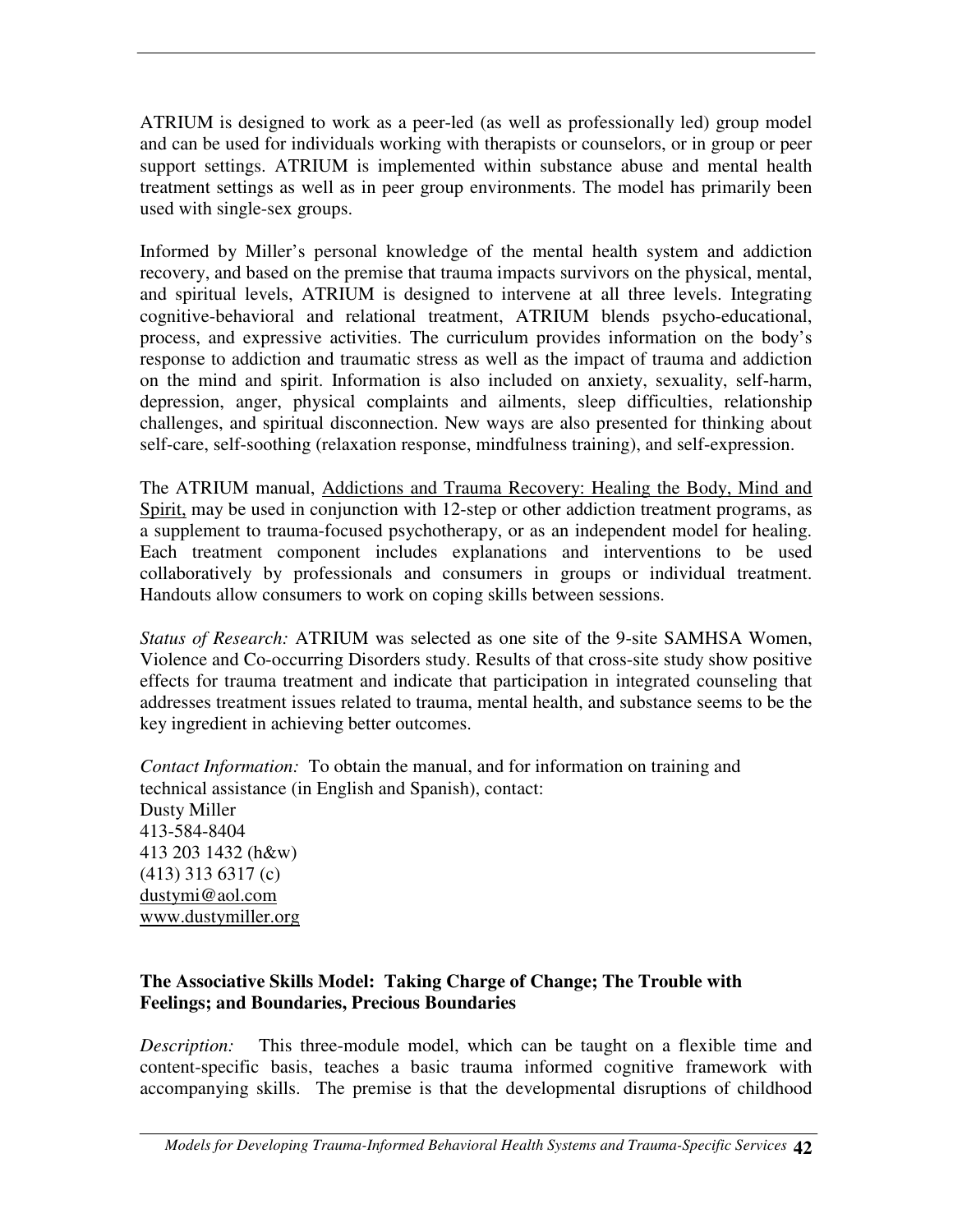trauma often prevent the development of a coherent frame of reference for three major areas impacted by trauma: the ability to cope with change in constructive ways; to identify, respond to and modulate affect, and the ability to identify, explore, set and change basic boundaries. Each module can be presented in a four-hour or one day format. An overview of all three, without skill development, is available as a one day program.

Audiences for this model range from direct services workers to highly degreed professionals as well as survivors of trauma. Greatest effect is achieved when providers as well as survivors both employ the elements of the model.

Delivery is a combination of lecture, experiential activity, and as appropriate role play. Adult learning principles and practices are integral in the delivery of this model, which is guided by module-specific manuals. Contexted versions for specific settings are available as customizations. Adaptations have been presented in the corporate environment, in faith communities, to persons with life changing diseases and in the community of persons with disabilities, and a video/DVD lecture only version has been available.

Taking Charge of Change addresses the issue of coping with and making change as fundamental to recovery from traumatic experiences. It teaches a set of constructs that, like algorithms, create a common framework for developing self-regulation that leads to increased self-determination and more effective coping skills. This module is a prerequisite to the modules on affect and boundaries.

Objectives for this module are:

- Identifying the feelings of change
- Differentiating between reactions and responses to the feelings of change
- Recognizing why people often focus on failure over success when faced with change
- Using the awareness of the benefits of failure and success to redirect the self
- Converting self-discipline, often abusive, to "discipling" the self in the service of change

The Trouble with Feelings builds on the change module in response to the role of feelings in change. Often survivors of childhood trauma have exceptionally limited vocabularies for affect, and without a construct for how feelings develop, names for different feelings, and even placement of feelings along a continuum, management and modulation of affect is even more difficult.

This module in the Associative Skills series supports increased effectiveness of the therapeutic work required around affect regulation through addressing these objectives:

- How children develop their knowledge and experience of affect (at a general level)
- Describing situations in which affect becomes problematic and why
- Defining the concept of a continuum and its role in affects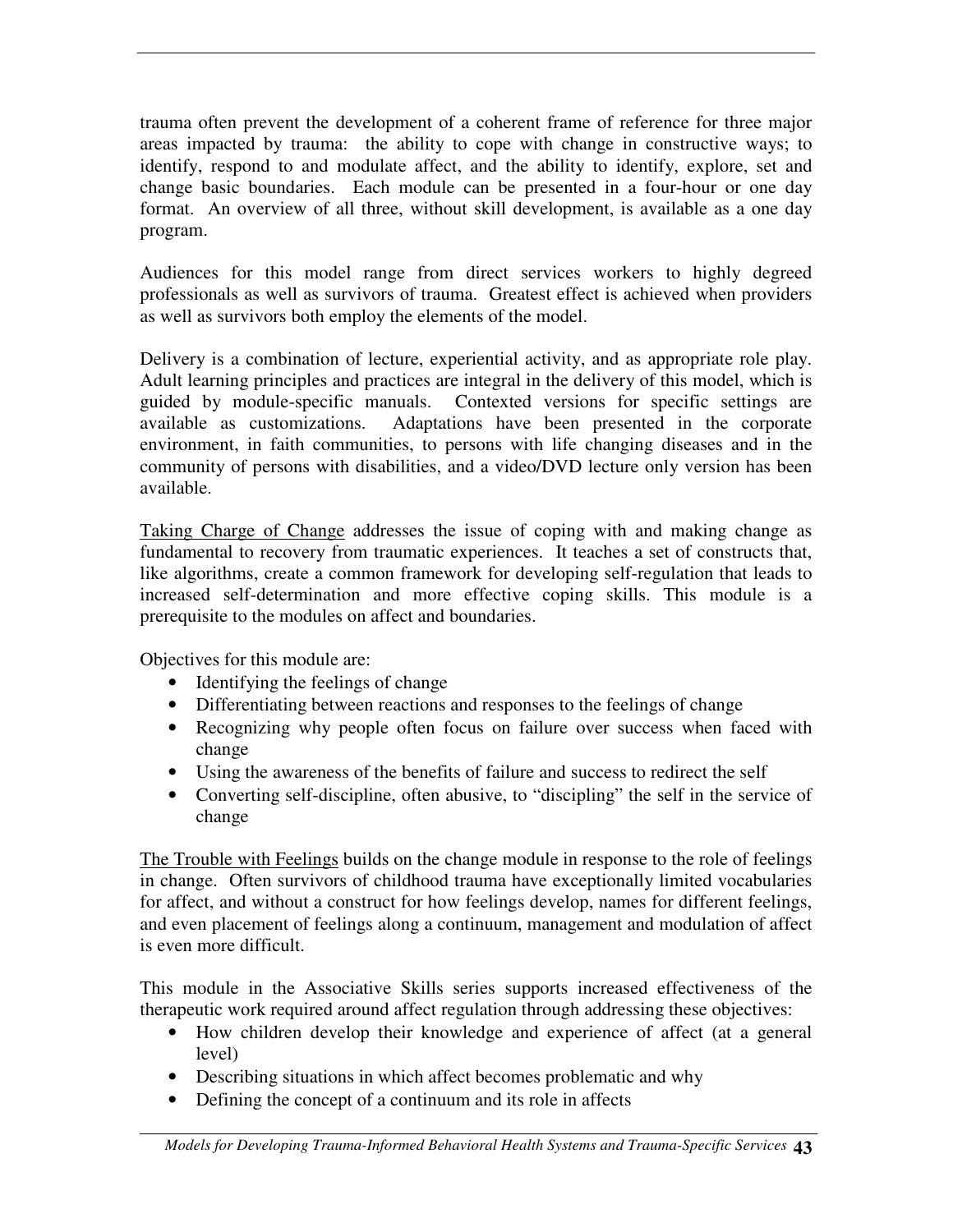- Recognizing the three basic feelings of pleasure, fear, and anger
- Identifying and placing gradations of these three feelings on a continuum
- Determining healthy expressions of each
- Practicing modulation skills

Boundaries, Precious Boundaries is the final module in the Associative Skills Series, and like the module on feelings, seeks to remediate knowledge and experience often simply missing for those who experience childhood trauma. By focusing on how boundaries are developed, types of boundaries people have, how those boundaries are identified and expressed, how to change boundaries (and what to expect when this occurs), trauma survivors and skilled helpers have a common knowledge set from which to operate.

This series was developed by professional educator and trauma survivor Elizabeth Power, M.Ed., whose work in self-determination and recovery includes materials for persons with dissociative disorders, adapting to disabilities, and coping with change. Her work along the spectrum of association and dissociation has been used in multiple contexts from the corporate to the clinical since the 1990s.

*Status of research:*: None conducted. Program reviews, and user comments, are highly positive.

*Contact Information:* To learn more or schedule this training event, contact Esther Giller , Sidran Institute 410-825-8888 extension 207 esther.giller@sidran.org.

# **Beyond Trauma: A Healing Journey for Women**

*Description:* Developed by Stephanie S. Covington, Ph.D., L.C.S.W., co-director of the Institute for Relational Development and the Center for Gender and Justice, Beyond Trauma: A Healing Journey for Women (Covington, 2003) is a manualized curriculum for women's treatment based on theory, research, and clinical practice. While the materials are trauma-specific, the connection between trauma and substance abuse is recognized and integrated throughout the curriculum. The program is designed for use in outpatient, residential, and criminal justice settings. Beyond Trauma has a psychoeducational component that teaches women what trauma is, its process, and its impact on both the inner self (thoughts, feelings, beliefs, values) and the outer self (behavior and relationships, including parenting). The major emphasis is on coping skills with specific exercises for developing emotional wellness. The curriculum includes a facilitator manual, participant workbook, and three instructional videos or DVD's (two for facilitators, one for clients).

The facilitator's manual has two parts. The first part gives group leaders background information about trauma. Having a basic understanding of the depth and complexity of the issues helps the facilitator work more effectively with the group. The second part of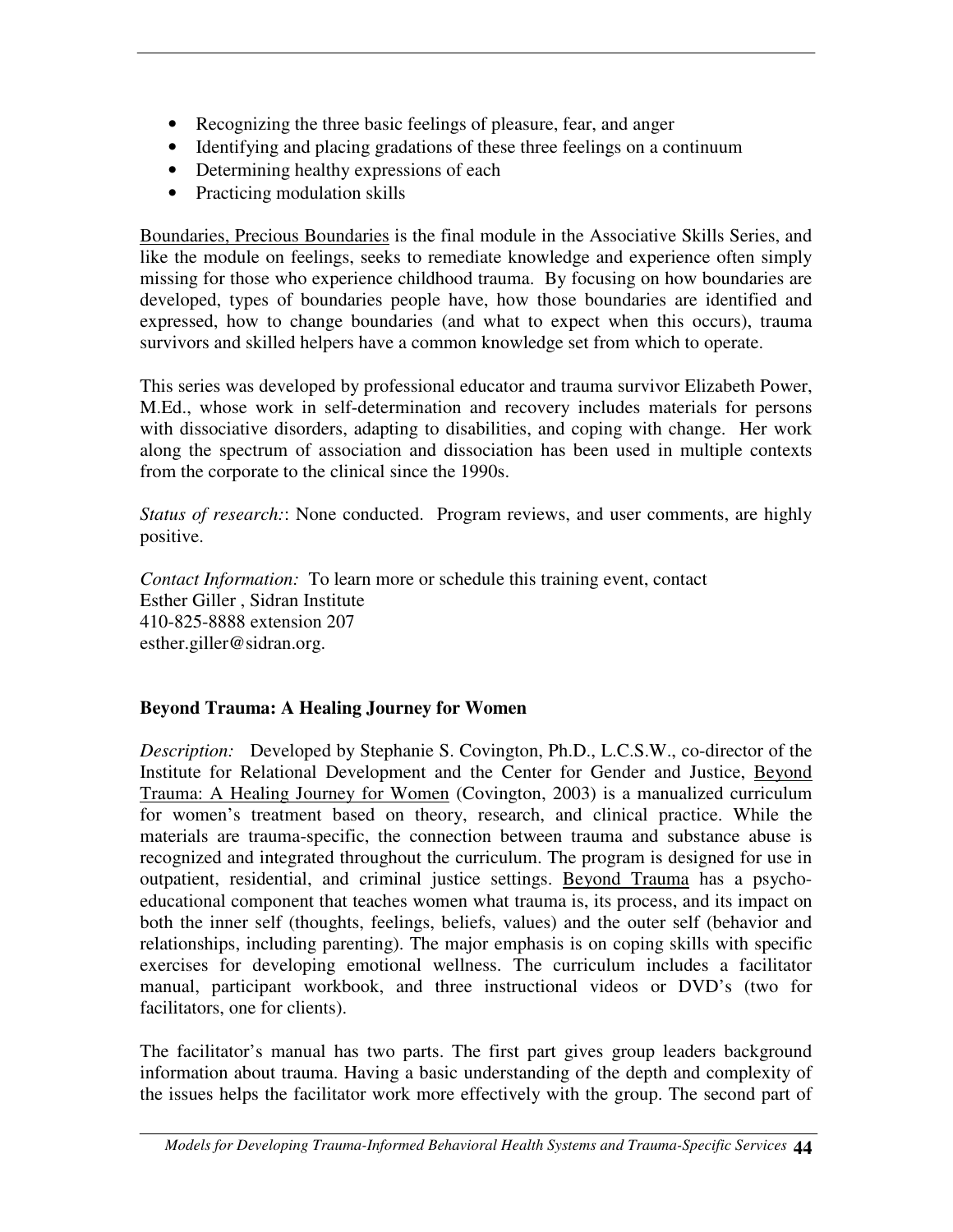the manual includes session outlines that are like lesson plans. There are 11 sessions total in the 3 modules: a) Violence, Abuse, & Trauma; b) Impact of Trauma; and c) Healing from Trauma.

The women in the group will go through a process of understanding what has happened to them by learning what abuse is and how wide spread it is in women's lives; exploring how abuse and trauma have impacted them; focusing on safety and learning coping mechanisms, including exercises to help them feel grounded and safe; and learning strategies for symptom reduction.

Beyond Trauma promotes a strength-based approach that seeks to empower women and increase their sense of self. The exercises are designed to give them a corrective experience of connecting with others in a safe environment. In using this model, the facilitator helps the women in the group to see the strengths they have and to increase the skills they need. The curriculum also focuses on emotional development. Dealing with the expression and containment of feelings (fear, loss, grief, anger, shame) is a critical part of trauma work. The program uses cognitive-behavioral techniques (CBT), expressive arts, and is based on the principles of relational therapy. Beyond Trauma can also be used with Helping Women Recover: A Program for Treating Addiction (see description) to extend and deepen the trauma work introduced in *Helping Women Recover.*

*Status of Research:* Beyond Trauma is in the process of being evaluated at several sites. There is also a completed study funded by the California Endowment. The site for this study was a residential substance-abuse program for women and children. Pre- and posttests were used with 50 women to evaluate the following domains: relapse, mental health symptoms related to trauma (anxiety, depression, PTSD), and family functioning (parenting skills and reunification). Results show a decrease in depression, as well as a decrease in other trauma-related symptoms.

Trauma-informed Services for Women in Treatment (completed) (5/1/04- 10/30/06) Funded by the California Endowment. Contact for data: Sandy Keaton at SANDAG ske@sandag.org and Cynthia Burke at SANDAG cbu@sandag.org

Gender-Responsive Treatment for Women in Prison (ongoing)

Two year experimental pilot study funded by NIH IR21DA 18699-01A1 (August 20, 2005-June 30, 2007). A random assignment of women in a prison TC to treatment as usual or enhanced gender-responsive treatment. Treatment being enhanced by *Beyond Trauma* as well as *Helping Women Recover* and other materials developed by Dr. Covington.

Contact person: Nena Messina, Ph.D. at UCLA at nmessina@ucla.edu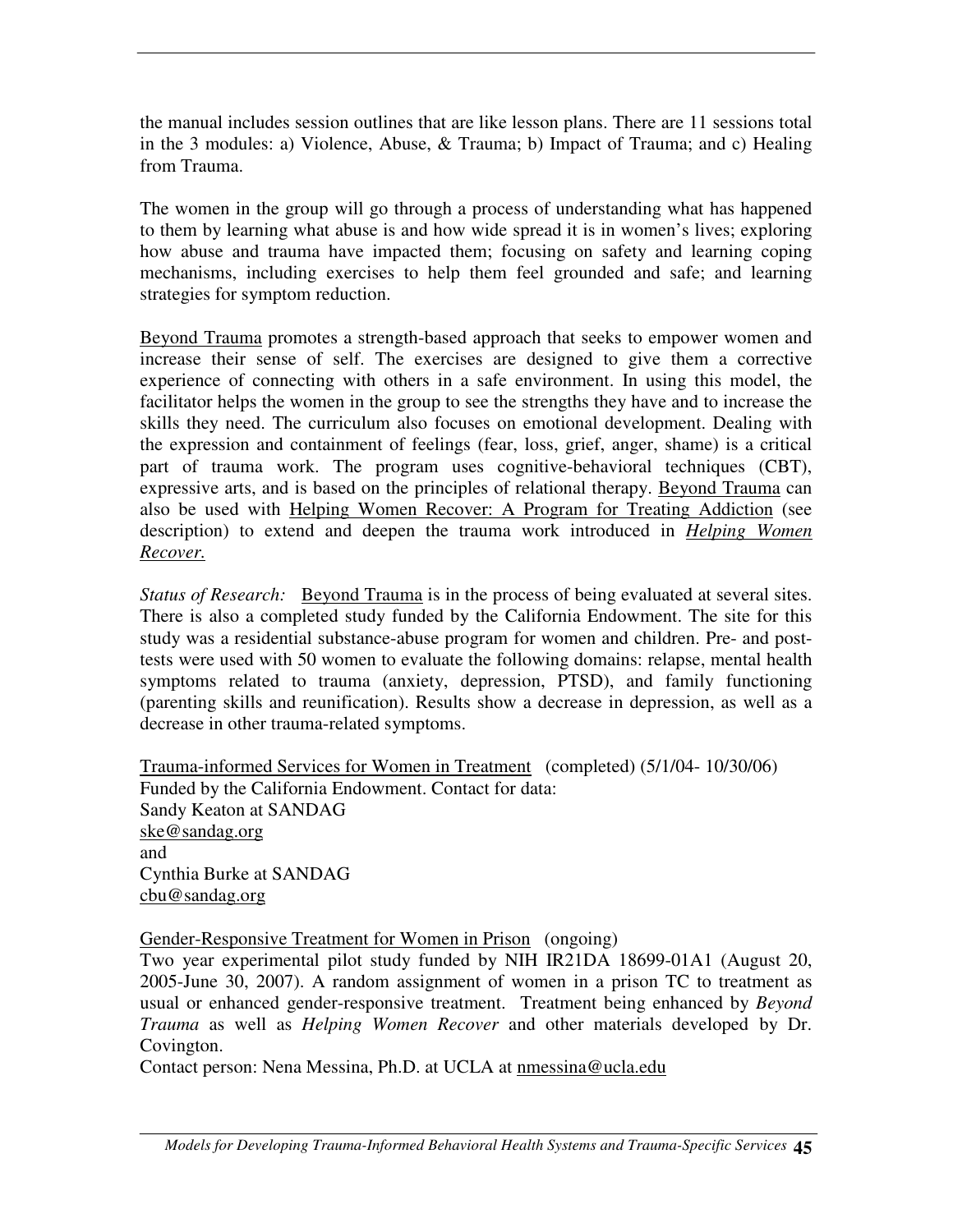Enhancing Substance Abuse Treatment and HIV Prevention for Women Offenders (ongoing) Funded by NIDA 1R01DA22149-01. (September 1, 2006 – August 31, 2009). This 3-year study is examining Mental Health Systems, Inc. (MHS) Readiness and Capacity for Practice Improvement as it incorporates women-focused treatment into four MHS program sites currently serving female drug court participants. An experimental component will determine the effectiveness of a women-focused (WF) treatment program based on HWR, BT and other Covington materials compared to standard mixed-gender (MG) outpatient treatment to promote positive behaviors among 150 women offenders (e.g., HIV risk reduction and substance abuse, and increased psychological functioning). Contact person: Nena Messina, Ph.D. at UCLA at nmessina@ucla.edu

*Contact Information:* To obtain the Beyond Trauma program curriculum (facilitator's manual, participant's workbook, instructional videos or DVD's) and for additional information on training, consultation, and research, contact Stephanie S. Covington, Ph.D., L.C.S.W., 858-454-8528 sscird@aol.com www.stephaniecovington.com www.centerforgenderandjustice.org .

# **Cognitive-Behavioral Treatment for PTSD Among People with Severe Mental Illness**

*Description:* Developed by B. Christopher Frueh, Ph.D. and colleagues, this is a manualized, multi-component cognitive-behavioral treatment model appropriate for chronic and severe PTSD among people with serious mental illness who are treated in public-sector mental health clinics. All components are designed for administration in a group format with the exception of Exposure Therapy, which takes place in 8 individual therapy sessions. Group work takes place in 14 (90-minute) sessions. This treatment model should serve as an intervention guide to be administered with flexibility. The exact sequencing, implementation, and dose of components may vary across settings and among clients, but clinicians and investigators may use this model as a starting point for developing, delivering, and evaluating treatment with this population.

The model includes a comprehensive treatment designed specifically to target various aspects of the clinical syndrome associated with PTSD in persons with SMI, particularly emotional and physiological reactivity to traumatic cues, intrusive symptoms and avoidance behavior, impaired interpersonal skills and emotion modulation (e.g., anger control), and reduced range of enjoyable social activities. It incorporates the PTSD psychosocial treatment approach with the most empirical support (exposure therapy) with a social skills and anxiety management training component that has been shown to work for other clinical populations.

The model consists of three phases: education/motivation/anxiety management skills; exposure; and coping/social skills. The major components of the model are: Education;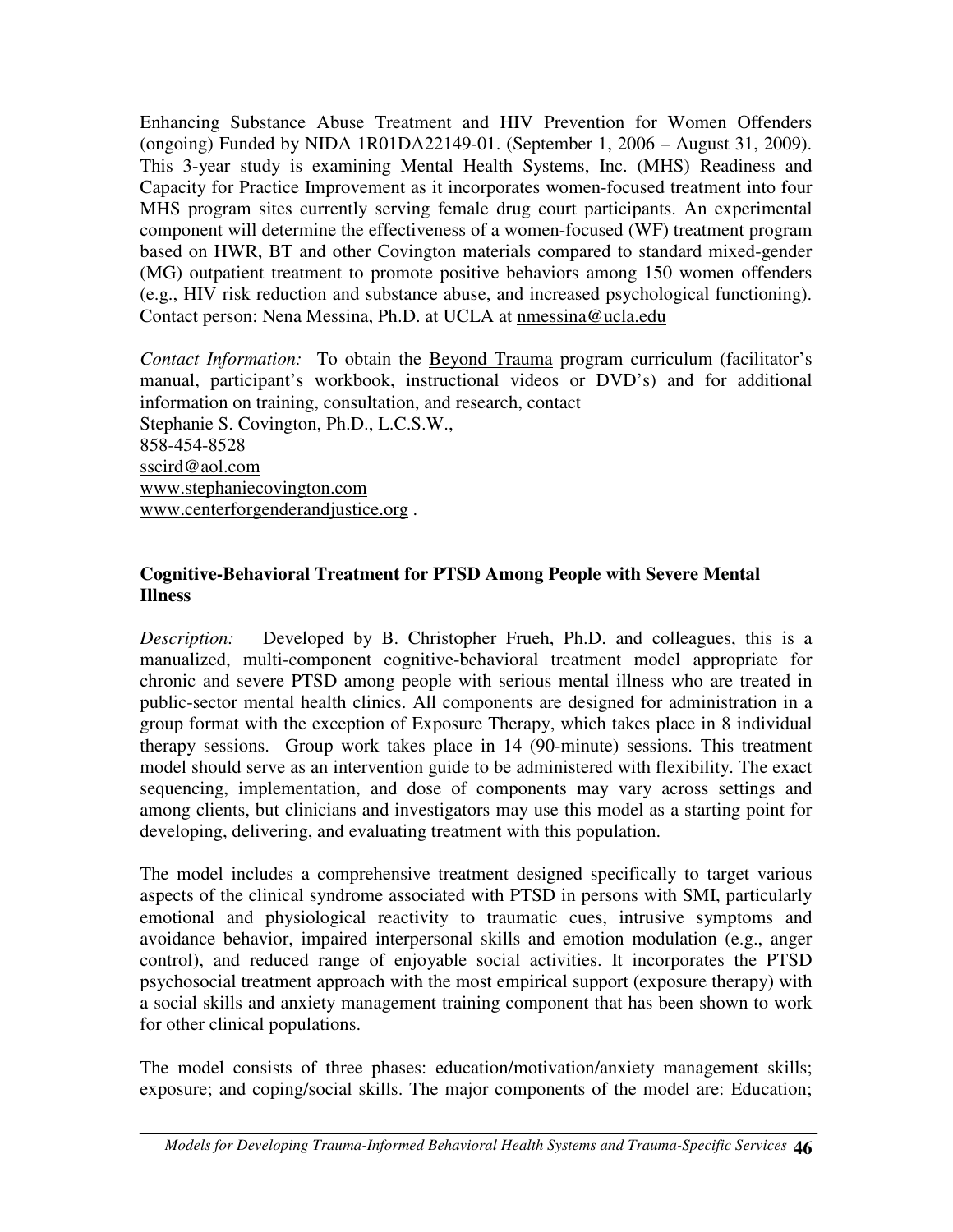Anxiety Management Skills Training; Social Skills Training; Social Environment Awareness; Social Skills Enhancement; Anger Management; Trauma Issues Management; Exposure Therapy; "Homework" Assignments; Long-term Follow-up Care.

For further information refer to Cognitive-Behavioral Treatment for PTSD among People with Severe Mental Illness: A Proposed Treatment Model (Frueh et al., 2004).

*Status of Research:* The project was funded by an three-year NIMH treatment development grant. Data show that staff at community mental health centers are reluctant to engage in trauma-focused therapy themselves, but agree that people with SMI have high rates of trauma, need PTSD treatments, and that cognitive-behavioral interventions are likely to be efficacious if delivered with sensitivity and skill (Frueh et al., 2006). Data analyses on an open trial using this treatment model for adults with schizophrenia and comorbid PTSD are currently underway. Preliminary analyses suggest the treatment program is acceptable to consumers with SMI and offers strong promise of therapeutic benefit, with no evidence of adverse effects.

*Contact Information:* For information about the model and obtaining a draft manual and materials, contact: B. Christopher Frueh, Ph.D frueh@hawaii.edu

# **Eye Movement Desensitization and Reprocessing (EMDR)**

*Description:* EMDR is a scientifically validated integrative psychotherapy for the treatment of PTSD and other trauma-related conditions. Developed by Francine Shapiro in 1989 (www.emdr.com), it is a phase-oriented approach using a protocol with a standardized set of procedural steps, grounded in a theoretical foundation known as the Adaptive Information Processing model (AIP). The model assumes that unprocessed experiences are the basis of much psychopathology and there is a natural ability of the brain, under appropriate conditions, to resolve disturbing emotional material that fuels current symptoms. Standardized procedures which include bilateral stimulation (eye movements, taps or tones) facilitate entry into an accelerated learning state in which traumatic experiences can be processed effectively.

EMDR can also be used as a means of accessing and accentuating positive affective states. The ultimate goal of EMDR treatment is to achieve the most profound and comprehensive treatment effects in the shortest period of time, while maintaining client stability within a balanced family and social system. EMDR is grounded in psychological, neurobiological and clinical research and practice. EMDR training is readily available but only provided to mental health professionals who are licensed, certified or registered for independent practice, or others who have received specific approval in order to work in underserved communities (see www.emdria.org for requirements).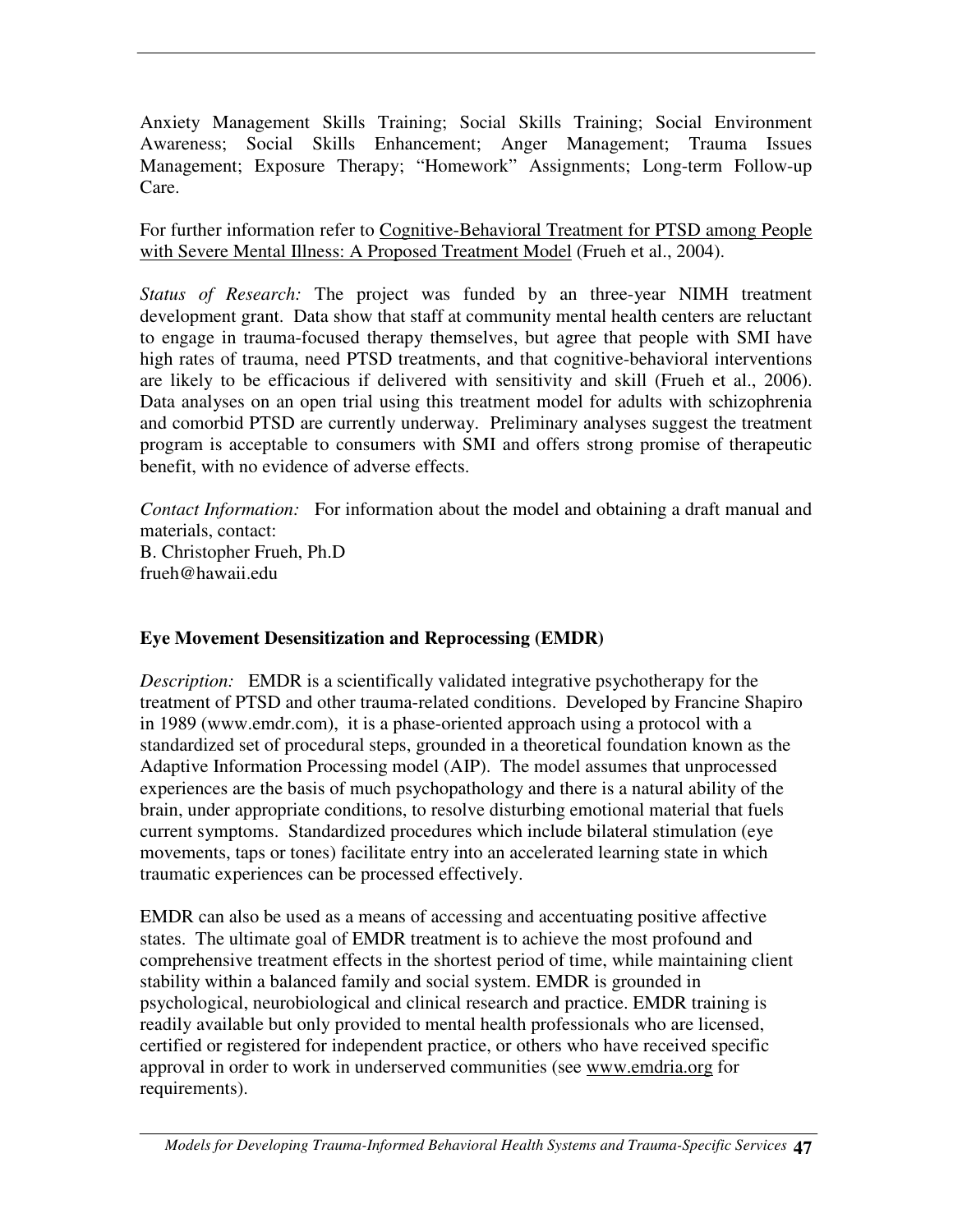The eight phases and specific protocols used to address the client's presenting complaints are described in detail in the book Eye Movement Desensitization and Reprocessing: Basic Principles, Protocols, and Procedures (Shapiro 2001) and training is available in many US locations throughout the year. The model includes a careful clinical history to identify client strengths and vulnerabilities and to identify the experiences to begin to process. The client is educated about the symptom picture and given tools for stabilization and preparation for the work. Processing the trauma includes a focus on the attendant negative beliefs, emotion and physical sensations and closely monitors the client's subjective level of discomfort throughout the procedures. In contrast to exposure therapies, the client is allowed to move at his/her own pace through the associative chain to work though the traumatic experiences. The closing parts of the session focus on returning the client to equilibrium, and verifying plans in the event of distress in between sessions. The EMDR protocols include the targeting of past events that contribute to the pathology, triggers that elicit disturbance (including triggers to substance use), and positive templates for self-image and behavior.

With respect to substance abuse, there is a specific EMDR protocol targeting urges and a comprehensive EMDR protocol that also includes procedures for increased stabilization and processing the underlying trauma that plays a key role in drug use. Some case reports have indicated that processing the underlying trauma with EMDR also results in increased stabilization. An innovative pilot study in the Thurston County Drug Court Program in Olympia, Washington utilized Seeking Safety as a structured preparation phase for safety and stabilization prior to individual treatment with EMDR. Outcomes showed significant improvement on all four post-treatment assessments for those who completed the ITTP, including reduction and/or elimination of trauma symptoms, decreased dissociation, decreased depression and increased self-esteem. One of the most important findings for future investigation was that participants who completed the entire ITTP graduated 75% of the time, while those that declined to volunteer for individual EMDR treatment (which was voluntary), though completing *Seeking Safety*, had significantly lower Drug Court Program completion and graduation rates (25%). Program completion and graduation is the variable most consistently associated with low postprogram recidivism (Drug Courts: The Second Decade; 2006). The ITTP is intended to be a replicable, structured, phased trauma treatment intervention for trauma and substance abuse.

*Status of Research:* EMDR is listed as an empirically validated and effective treatment in numerous practice guidelines *including* those of the American Psychiatric Association (2004), and the Department of Veterans Affairs/Department of Defense (2003). There are at least 18 randomized clinical trials that have been conducted on EMDR with a wide range of trauma populations and comparison conditions. EMDR has been demonstrated to be superior to a wide range of therapies, and equivalently effective to trauma focused CBT, without the need for sustained arousal, detailed description of the event, prolonged focus on the trauma, or the 40-100 hours of homework needed in CBT treatments. EMDR has also been found superior to antidepressants. For a full list of studies and outcomes see www.emdrhap.org.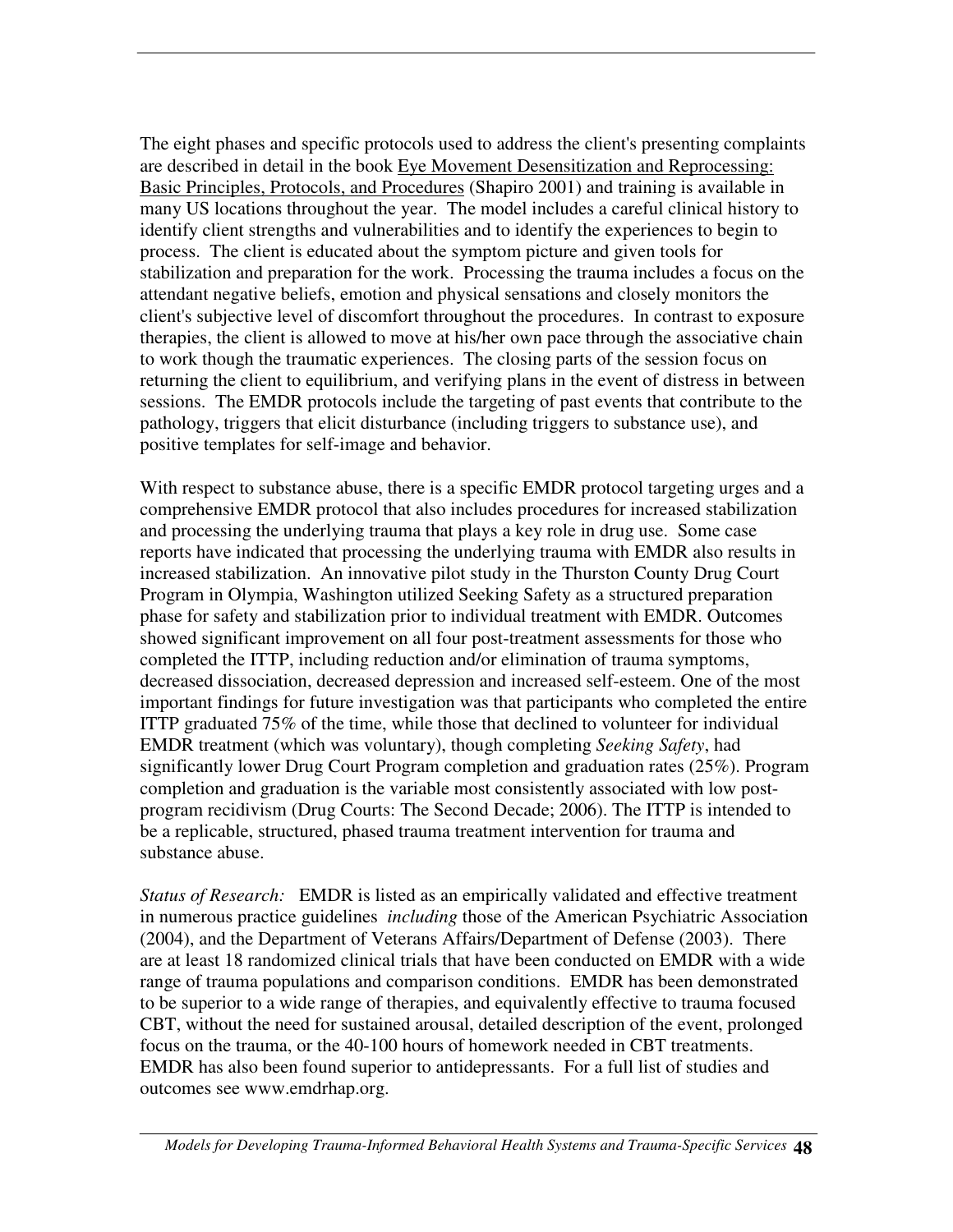*Contact Information:* For EMDR clinical training and supervision offered internationally, contact EMDR Institute at: www.emdr.com For the EMDR Chemical Dependency Treatment Manual, and for low cost trainings provided for U.S. mental health agencies and individuals clinicians working in agencies, contact the EMDR Humanitarian Assistance Programs at: (www.emdrhap.org).

# **Growing Beyond Survival: A Self Help Toolkit for Managing Traumatic Stress**

*Description:* This approach teaches skills that empower survivors to take control of and de-escalate their most distressing trauma-related symptoms. The model was originally designed for therapist-run symptom management therapy groups.

This workbook version, developed by Sidran Institute, can also be used effectively by survivors for managing trauma symptoms between therapy sessions and for individual survivor self-help. It teaches trauma survivors to recognize, contextualize, and understand distressing dissociative and posttraumatic reactions. It also creates a structure in which to learn and practice skills for self-regulation of the troublesome thoughts, feelings, and impulses related to traumatic experiences.

Developed in part and extensively field tested at Trauma Disorders Programs at Sheppard Pratt Hospital in Baltimore, Growing Beyond Survival offers tools enabling survivors to find relief from trauma-related symptoms (including poor concentration, sleep disturbances, panic attacks, nightmares, flashbacks, and other physical responses). It also examines the relationship between trauma and self-harming behaviors, difficulties with sexuality, and substance abuse.

*Status of Research:* No research to date.

*Contact Information:* To obtain this resource and for additional information, contact: Sidran Institute 410-825-8888 orders@sidran.org www.sidran.org/gbs

#### **Helping Women Recover (HWR ): A Program for Treating Addiction**

*Description:* Developed by Stephanie S. Covington, Ph.D., L.C.S.W., co-director of the Institute for Relational Development and the Center for Gender and Justice, Helping Women Recover: A Program for Treating Addiction (with a special edition for criminal justice settings entitled Helping Women Recover: A Program for Treating Substance Abuse*)* is an integrated, manualized curriculum for treating women with histories of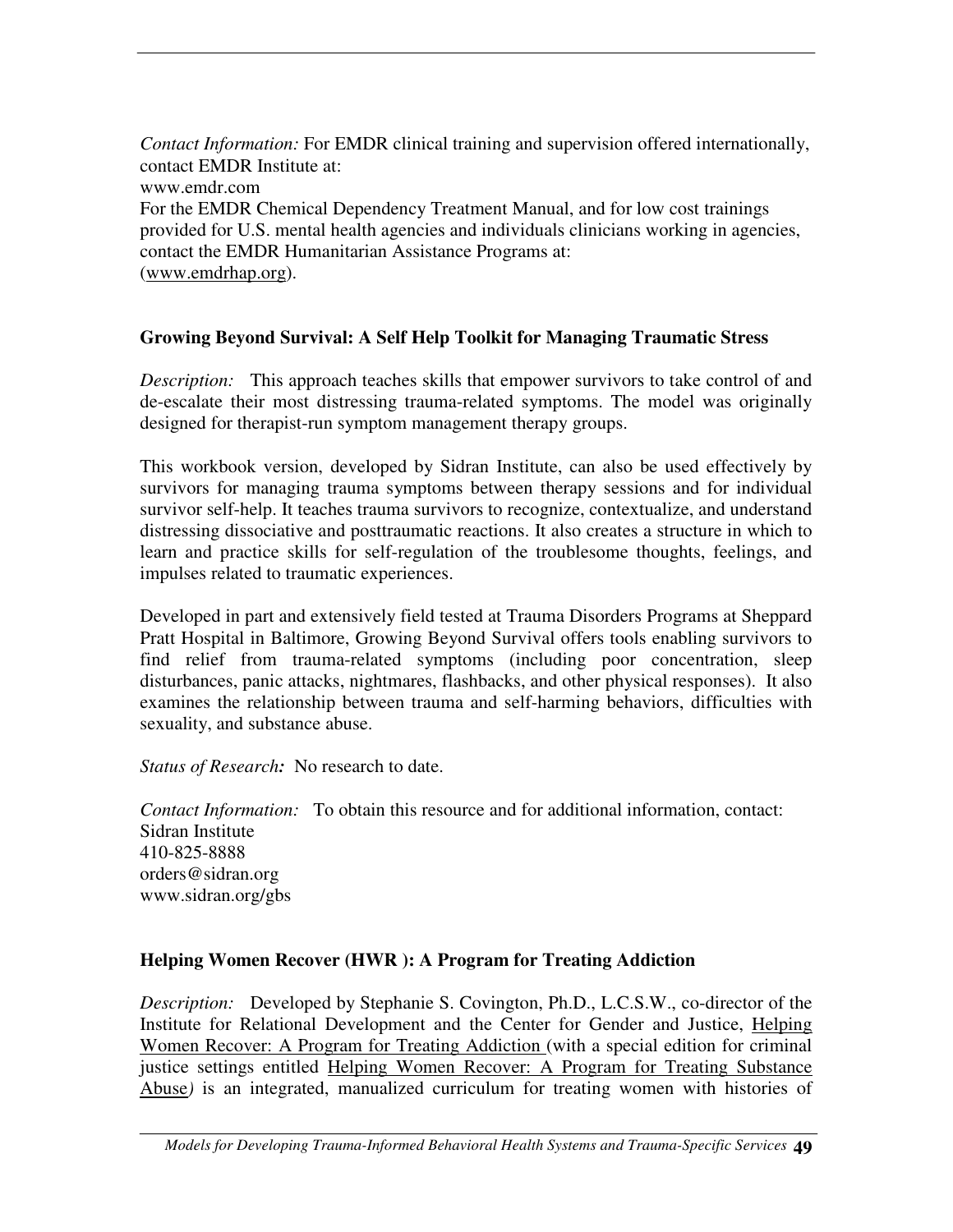addiction and trauma. It is designed for use in a variety of settings including outpatient and residential substance abuse treatment programs, domestic violence shelters, and mental health clinics, as well as jails, prisons, and community corrections. Helping Women Recover is grounded in research, theory, and clinical practice. The foundation of the treatment model is the integration of three theories: a theory of addiction, a theory of women's psychological development, and a theory of trauma. The therapeutic strategies include psycho-educational, cognitive-behavioral, expressive arts, and relational approaches.

The facilitator's manual for the 17-session program is a step-by-step guide containing the theory, structure, and content needed for running groups. *A Woman's Journey*, the participant's workbook, allows women to process and record the therapeutic experience. The program model is organized into four modules: self, relationships, sexuality, and spirituality. These are the four areas that recovering women have identified as triggers for relapse and as necessary for growth and healing. The materials are designed to be userfriendly and self-instructive. This allows the HWR program to be implemented by a staff with a wide range of training and experience.

Each session is organized in the following way.

- The objectives, general topics to be covered, and materials needed are listed at the beginning of each session.
- There is a check-in with the women in the group at the beginning of each session.
- Each session contains a teaching component—a segment in which the key topic(s) for the session are presented to enhance the women's understanding of the topic(s).
- Each session contains an interactive component in which the women discuss the issues, ask questions for clarification, and process the new information.
- Each session contains an experiential component in which the women do exercises to try out new skills, based on the information just presented, in a safe, supportive environment.
- Closure includes questions for the women to think about until the next session.

The groups are designed to be 90 minutes in length and to include 6 to 10 women with one facilitator. It is recommended that the curriculum be implemented sequentially in closed groups, but this is not a requirement. It can also be adapted for work with individuals.

*Status of Research*: HWR is currently being evaluated at several sites. One completed evaluation funded by the California Endowment was conducted at a residential substance-abuse program for women and children. Pre- and post-tests were used with 50 women to evaluate the following domains: relapse, mental health symptoms related to trauma (anxiety, depression, PTSD), and family functioning (parenting skills and reunification). This study evaluated both Helping Women Recover and Beyond Trauma*.* The results include a decrease in depression and other trauma-related symptoms, as well as less relapse. One prison-based pilot uses an experimental design with 50 women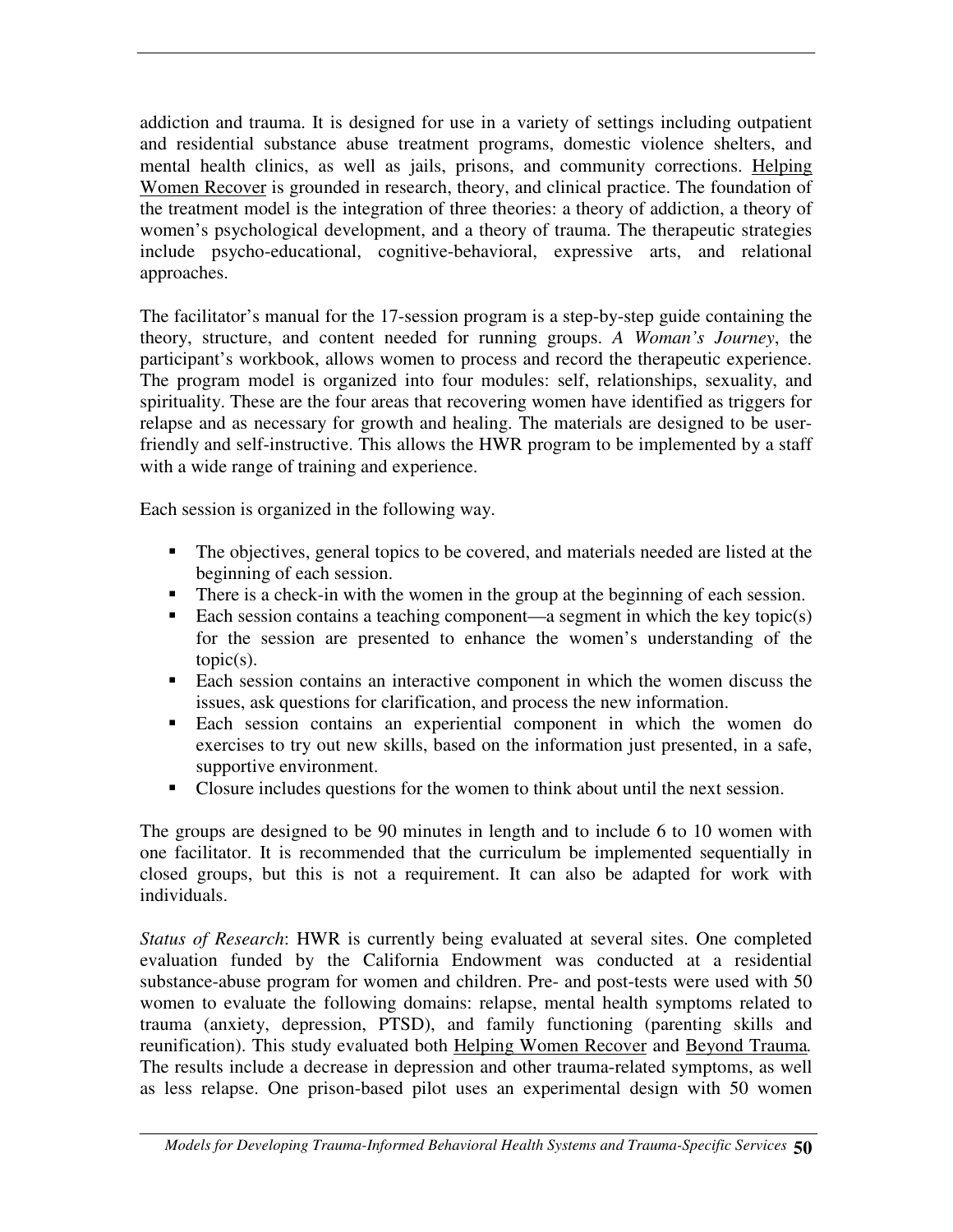randomly assigned to HWR or to a standard prison therapeutic community (TC) program. The study is testing the impact of HWR on program performance, aftercare participation, and recidivism for women offenders, compared to the impact of a standard TC. It also qualitatively assesses treatment staff and client perceptions of the elements of the program. It is anticipated that this pilot will be expanded to a 5-year randomized study of 400 women using specific post-treatment outcome measures including recidivism, substance abuse and relapse, and social adjustment (e.g., employment, parenting behaviors, psychological improvement, relationship issues), compared to the impact of standard treatment. The curriculum is also part of a large drug court study (see below).

In addition, there is approximately 10 years of anecdotal clinical data and self-report showing increased treatment retention, stronger therapeutic alliance, and lower rates of relapse, as well as high client and staff satisfaction. HWR (criminal justice version) has been selected by the Correctional Services of Canada as the basis of their female offender programming. They are also doing quantitative and qualitative research.

Trauma-informed Services for Women in Treatment (completed) (5/1/04- 10/30/06) Funded by the California Endowment. Contact for data:

Sandy Keaton at SANDAG at ske@sandag.org and Cynthia Burke at SANDAG at cbu@sandag.org

Gender-Responsive Treatment for Women in Prison (ongoing)

Two year experimental pilot study funded by NIH IR21DA 18699-01A1 (August 20, 2005-June 30, 2007). A random assignment of women in a prison TC to treatment as usual or enhanced gender-responsive treatment. Treatment is being enhanced by using Helping Women Recover as well as Beyond Trauma and other materials developed by Dr. Covington.

Contact person: Nena Messina, Ph.D. at UCLA at nmessina@ucla.edu

Enhancing Substance Abuse Treatment and HIV Prevention for Women Offenders (ongoing) Funded by NIDA 1R01DA22149-01. (September 1, 2006 – August 31, 2009). This 3-year study is examining Mental Health Systems, Inc. (MHS) Readiness and Capacity for Practice Improvement as it incorporates women-focused treatment into four MHS program sites currently serving female drug court participants. An experimental component will determine the effectiveness of a women-focused (WF) treatment program based on HWR, BT and other Covington materials compared to standard mixed-gender (MG) outpatient treatment to promote positive behaviors among 150 women offenders (e.g., HIV risk reduction and substance abuse, and increased psychological functioning). Contact person: Nena Messina, Ph.D. at UCLA at nmessina@ucla.edu

HWR has also been adapted for adolescent girls in a program entitled Voices: A Program of Self-Discovery and Empowerment for Girls. (see description)

To extend and deepen the trauma work introduced in HWR, Beyond Trauma: A Healing Journey for Women (see description) can be used with HWR.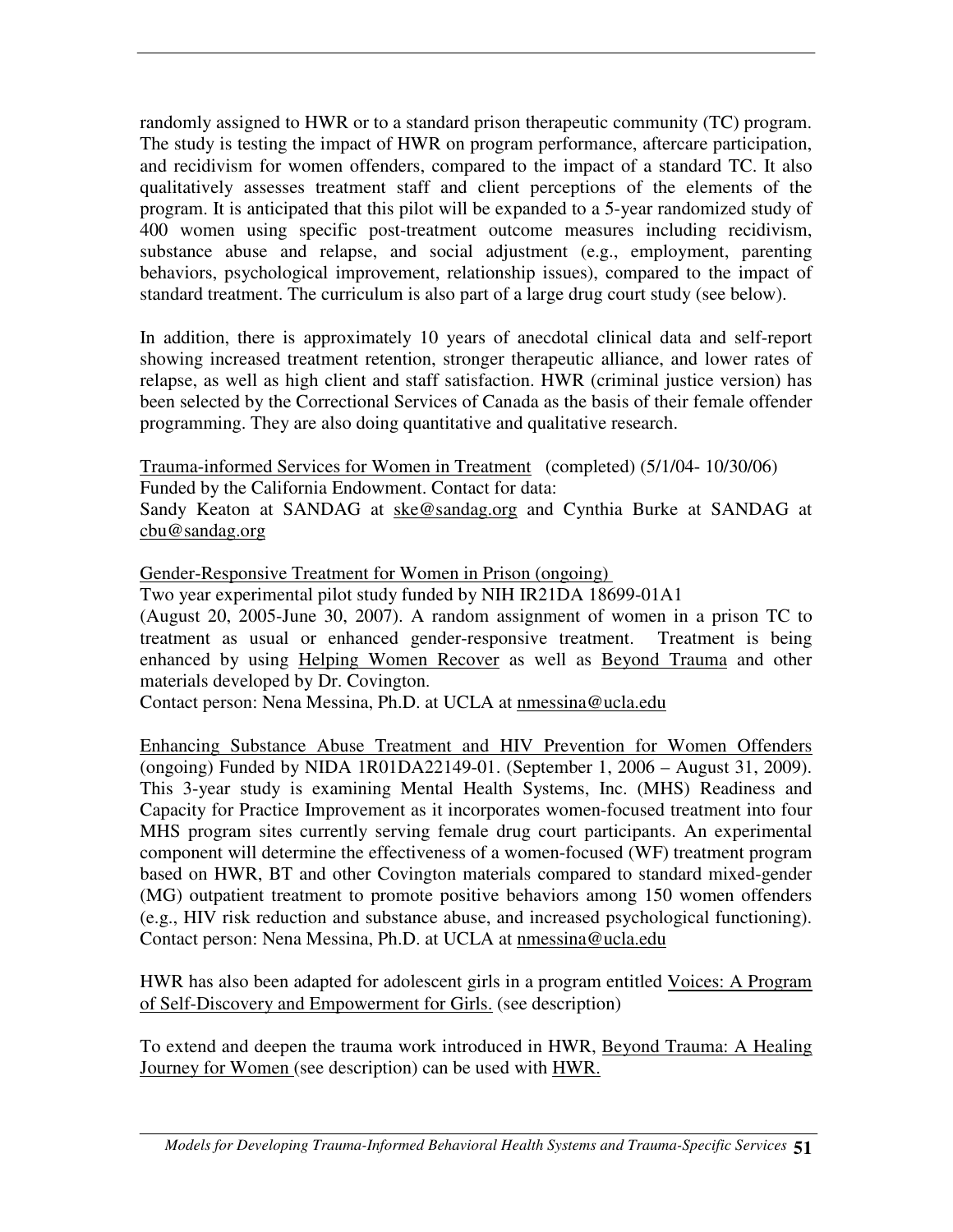*Contact Information:* To obtain the HWR facilitator's manual and a Woman's Journal and for additional information on training, consultation, and research, contact: Stephanie S. Covington, Ph.D., L.C.S.W. 858-454-8528 sscird@aol.com www.stephaniecovington.com www.centerforgenderandjustice.org.

#### **Individual Cognitive-Behavioral Treatment for PTSD in People with Severe Mental Illness**

*Description:* Developed by Kim Mueser, Ph.D. and Stanley Rosenberg, Ph.D. at the Dartmouth Psychiatric Research Center and the Dartmouth Trauma Intervention Research Center. This treatment program is a manualized 12-16 week individual intervention for men or women with persistent mental illness and PTSD. The program incorporates the following components: orientation to the program, developing a crisis plan, breathing retraining, psychoeducation about PTSD and related effects of trauma, cognitive restructuring, and termination. The program does not utilize exposure therapy approaches for PTSD. The preponderance of the program is focused on teaching cognitive restructuring as a skill for managing negative feelings, and for identifying and correcting trauma-related beliefs that contribute to and maintain PTSD symptoms.

*Status of Research*: One pilot study of the CBT for PTSD program has been completed which demonstrated the feasibility of the intervention, high rates of retention in treatment, and significant reductions in PTSD symptoms, depression, and other psychiatric symptoms from pre- to post-treatment, with gains maintained at a 3-month follow-up (Hamblen et al., 2004; Mueser et al., 2004; Rosenberg et al., 2004). In addition, one randomized controlled trial of the program has been completed, in which the CBT for PTSD program was compared with treatment as usual in 108 individuals with severe mental illness (primary diagnoses of major depression, bipolar disorder, schizoaffective disorder, or schizophrenia) and PTSD living in rural northern New England (Mueser et al., under review). Results showed high rates of retention in the CBT for PTSD program, and significantly greater improvements for clients who received CBT compared to TAU in PTSD symptoms, depression, other psychiatric symptoms, knowledge about PTSD, trauma-related beliefs about the world, and working alliance with the case manager (who was different than the therapist who provided the treatment). A replication study is currently underway in an urban setting.

The manual for this intervention is currently being turned into a book by Mueser and Rosenberg for American Psychological Association Press.

Hamblen, J., Jankowski, M. K., Rosenberg, S. D., & Mueser, K. T. (2004). Cognitive-behavioral treatment for PTSD in people with severe mental illness: Three case studies. *American Journal of Psychiatric Rehabilitation, 7*, 147-170.

Mueser, K. T., Rosenberg, S. D., Jankowski, M. K., Hamblen, J., & Descamps, M. (2004). A cognitive-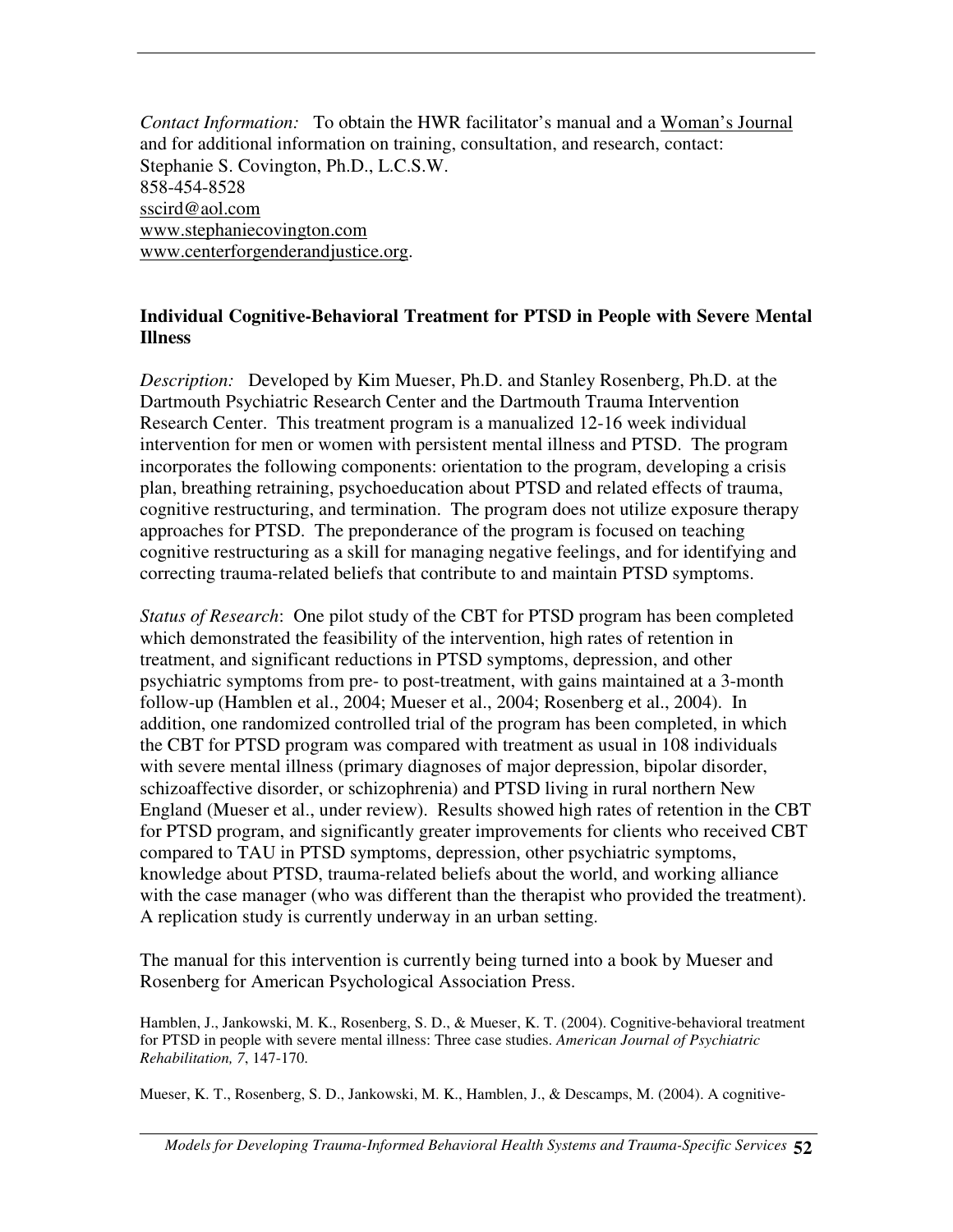behavioral treatment program for posttraumatic stress disorder in severe mental illness. *American Journal of Psychiatric Rehabilitation, 7*, 107-146.

Mueser, K. T., Rosenberg, S. R., Xie, H., Jankowski, M. K., Bolton, E. E., Lu, W., Hamblen, J. L., Rosenberg, H., McHugo, G. J., & Wolfe, R. (under review). A randomized controlled trial of cognitivebehavioral treatment of posttraumatic stress disorder in severe mental illness.

Rosenberg, S. D., Mueser, K. T., Jankowski, M. K., Salyers, M. P., & Acker, K. (2004). Cognitivebehavioral treatment of posttraumatic stress disorder in severe mental illness: Results of a pilot study. *American Journal of Psychiatric Rehabilitation, 7*, 171-186.

*Contact Information:* Information about the program can be obtained from either: Kim Mueser kim.t.Mueser@dartmouth.edu or Stanley Rosenberg Stanley.d.Rosenberg@dartmouth.edu

## **Managing Traumatic Stress Through Art: Drawing from the Center**

*Description:* Under the auspices of Sidran Institute, three art therapists, Barry M. Cohen, Mary-Michola Barnes, and Anita B. Rankin, have collaborated to produce this workbook style manual and model. Designed for trauma survivors to use in individual therapy, in groups, or independently, Managing Traumatic Stress Through Art introduces inventive ways to understand, manage, and transform the aftereffects of trauma. It consists of 26 carefully structured step-by-step art projects, augmented by tear out images, and writing experiences.

The model's first section, Developing Basic Tools for Managing Traumatic Stress, is devoted to art projects for establishing safety and containing strong feelings and impulses. The second section, Acknowledging and Regulating Your Emotions, helps the trauma survivor to make sense of overwhelming emotional experiences. The final section, Being and Functioning in the World, focuses on self and relational development, leading into the future.

Managing Traumatic Stress Through Art will inspire survivors to explore the aftermath of traumatic stress as it affects self-image, relationships with others, and functioning in the world. The projects encourage creative growth and help to establish a sense of personal safety, while exploring and honoring feelings of anger, fear, shame, and sadness. The art experiences are broad enough to be of value to survivors of a wide variety of traumatic experiences, ranging from childhood abuse to accidents to disabling mental illness.

*Status of Research:* No research to date.

*Contact Information:* To obtain this resource and for additional information, contact Sidran Institute 410-825-8888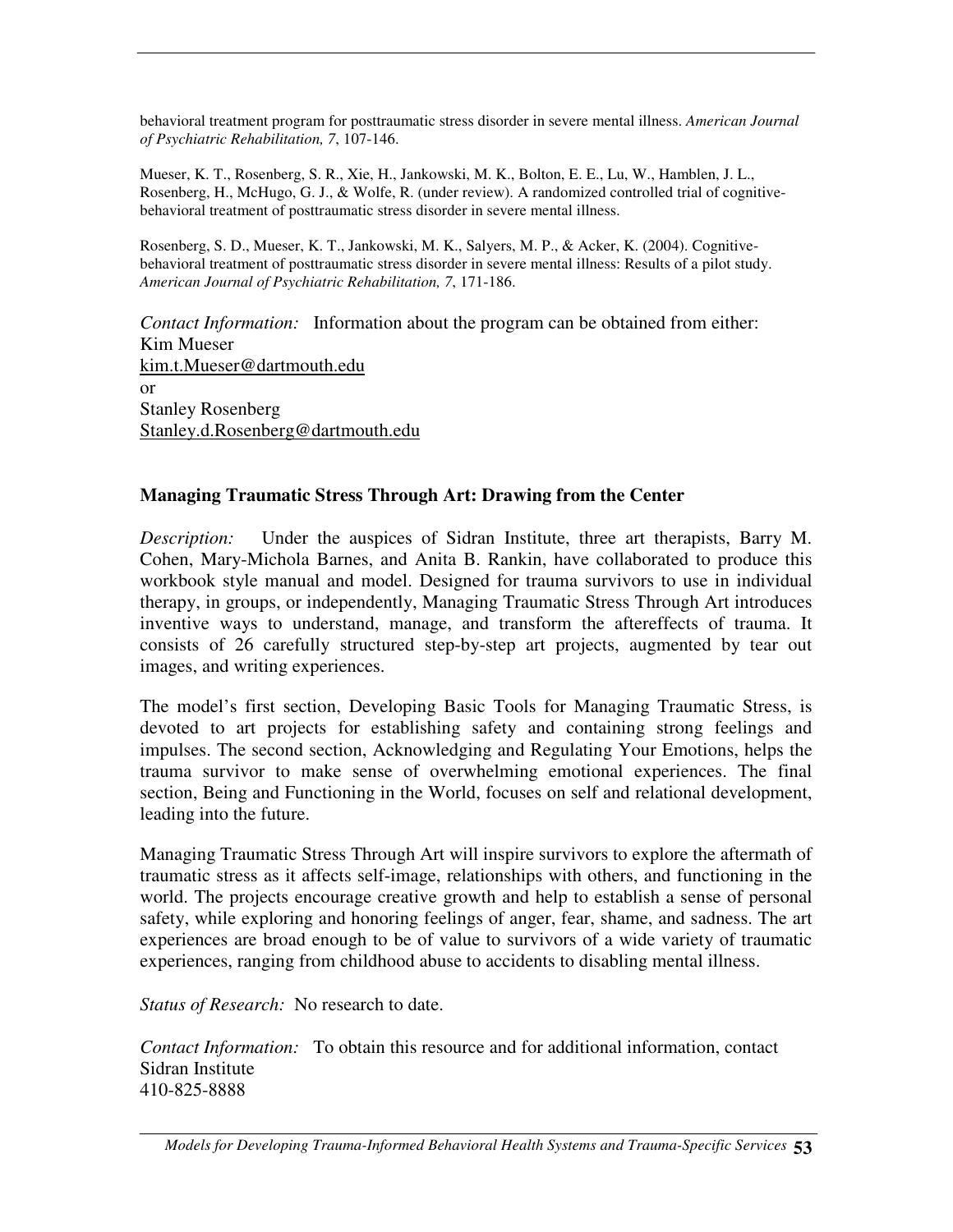www.sidran.org/store orders@sidran.org.

# **The PTSD Psychoeducation Program for People with Severe Mental Illness**

*Description:* Developed by Stanley Rosenberg, Ph.D. Kim Mueser, Ph.D., and their colleagues at the Dartmouth Psychiatric Research Center and the Dartmouth Trauma Intervention Research Center. This program for clients with severe mental illness and PTSD can be implemented on an individual- or group-basis. The goal of the program is to provide basic information about PTSD and its treatment, but is not intended as a direct treatment for PTSD symptoms. The program is conducted in 3 sessions and includes a video about trauma and PTSD, which is used to provide basic information and to stimulate discussion between the client(s) and clinician.

*Status of Research*: Two non-controlled pilot studies of the CBT for PTSD program have been completed. The first study included 70 inpatients with severe mental illness and PTSD at New Hampshire Hospital. Results showed that participants reported high levels of satisfaction with the program and improvements from before the program to after the program in knowledge about PTSD (Pratt et al., 2005). A second study evaluated the program delivered in two group cohorts to 13 female outpatients in Indianapolis with severe mental illness and PTSD (M. Salyers, unpublished data). Similar improvements in knowledge about PTSD from before to after treatment were reported, as well as qualitative feedback indicating participants' satisfaction with the group.

Pratt, S. I., Rosenberg, S. D., Mueser, K. T., Brancato, J., Salyers, M. P., Jankowski, M. K., & Descamps, M. (2005). Evaluation of a PTSD psychoeducational program for psychiatric inpatients. Journal of Mental Health, 14, 121-127.

*Contact Information:* Information about this program can be obtained from Stanley Rosenberg Stanley.d.Rosenberg@dartmouth.edu

# **Prolonged Exposure (PE) Therapy**

*Description:* Prolonged Exposure (PE) therapy is a cognitive-behavioral treatment program for individuals suffering from posttraumatic stress disorder (PTSD). This treatment was developed by Edna B. Foa, Ph.D., Professor of Psychology at the University of Pennsylvania and the founder and director of the Center for the Treatment and Study of Anxiety. In 1982, Dr. Foa and her colleagues began developing the Prolonged Exposure program for treating women who had chronic PTSD following sexual and non-sexual assault. The program consists of a course of individual therapy designed to help clients process traumatic events and thus reduce trauma-induced psychological disturbances. Twenty-five years of research has shown that PE significantly reduces the symptoms of PTSD, depression, anger, and general anxiety. The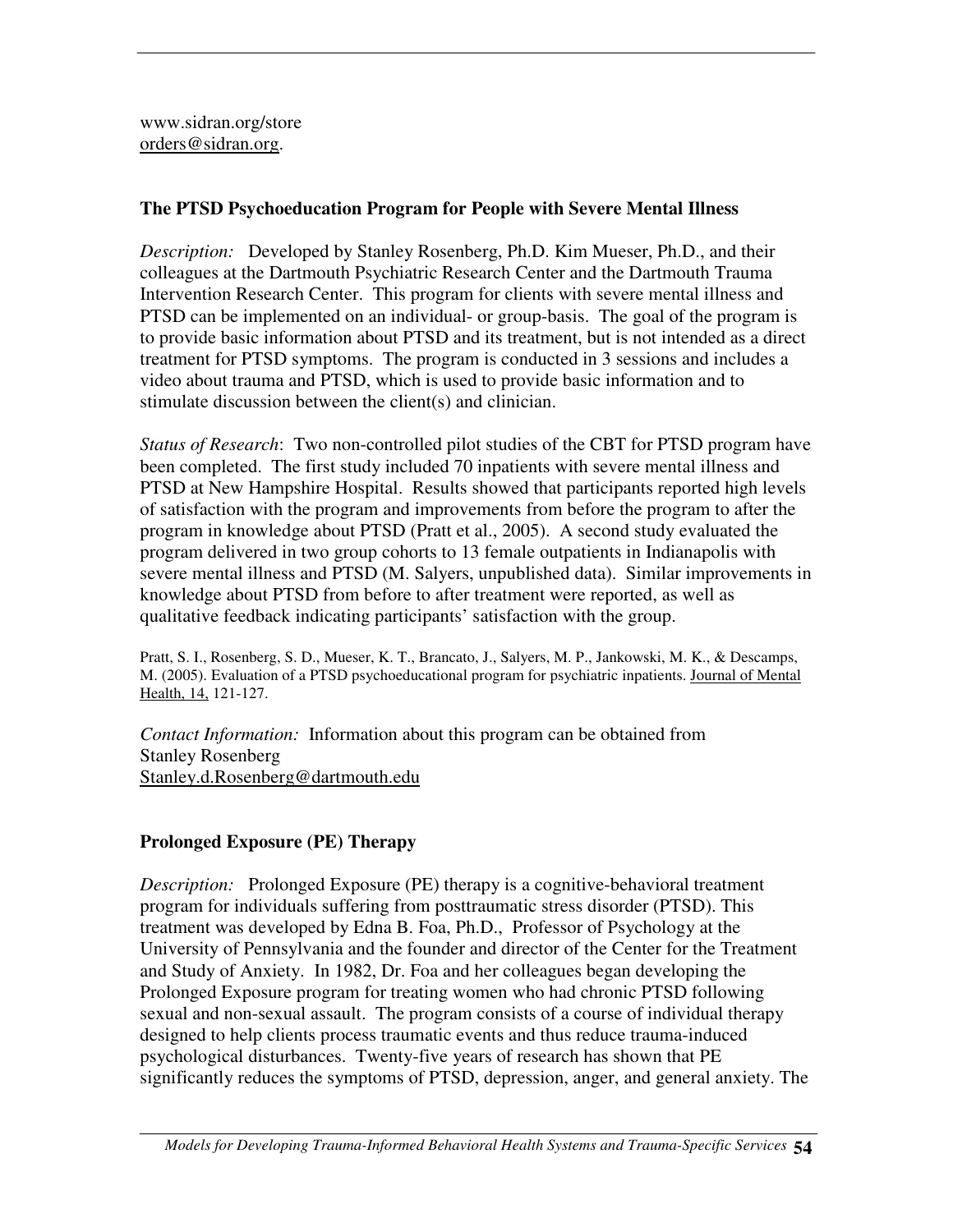standard treatment program consists of 9 to 12, 90-minute sessions. PE includes three main components:

- **Psychoeducation about common reactions to trauma and the cause of chronic post**trauma difficulties
- Imaginal exposure: repeatedly revisiting the traumatic memory in imagination and recounting the experiences
- In-vivo exposure: gradually approaching situations, places, people, and objects that are feared and avoided despite being safe because of their association with the trauma memory

PE is designed for adults aged 18 and older who have experienced either single or multiple/continuous traumas and currently suffer from significant PTSD symptoms. PE substantially reduces PTSD and related symptoms in female victims of rape, aggravated assault, and childhood sexual abuse, and in men and women whose PTSD symptoms are related to combat, traffic and industrial accidents, and violent crime. Most extensively used with adults, PE has also been successfully used with children, primarily with those whose symptoms were related to sexual abuse or assault. PE is also useful with children whose PTSD is related to accidents, disasters, and terrorist attacks. A developmentally sensitive version of PE, called Prolonged Exposure for Adolescents (PE-A), has obtained promising results in pilot studies and is currently being investigated in two randomized controlled trials. PE-A is described in the next section.

PE can be used in a variety of clinical settings, including community mental health outpatient clinics, veterans' centers, rape counseling centers, private practice offices, and inpatient units. Treatment is individual and is conducted by therapists trained to use the *PE Therapist Guide* (Foa, Hembree, & Rothbaum, 2007), which specifies the agenda and treatment procedures for each session. Standard treatment consists of 9 to12 once- or twice-weekly sessions**,** each lasting 90 minutes:

- **Sessions 1 and 2**: information gathering, presentation of treatment rationale, construction of a list of avoided situations for in-vivo exposure (i.e., gradually approaching trauma reminders such as situations and objects that, despite being safe, are feared and avoided), and initiation of in-vivo homework. Clients are taught to reduce anxiety by slow, paced breathing.
- **Sessions 3 to 8 or 11**: homework review, imaginal exposure (i.e., 35-45 minutes of repeated recounting of traumatic memories), processing of imaginal exposure experience, reviewing in-vivo exposure, and homework assignment.
- **Final session:** imaginal exposure, review of progress and skills learned, and discussion of client's plans for maintaining gains.

The treatment course can be shortened or lengthened depending on the needs of the client and the rate of progress, but usually range from 7 to 15 sessions.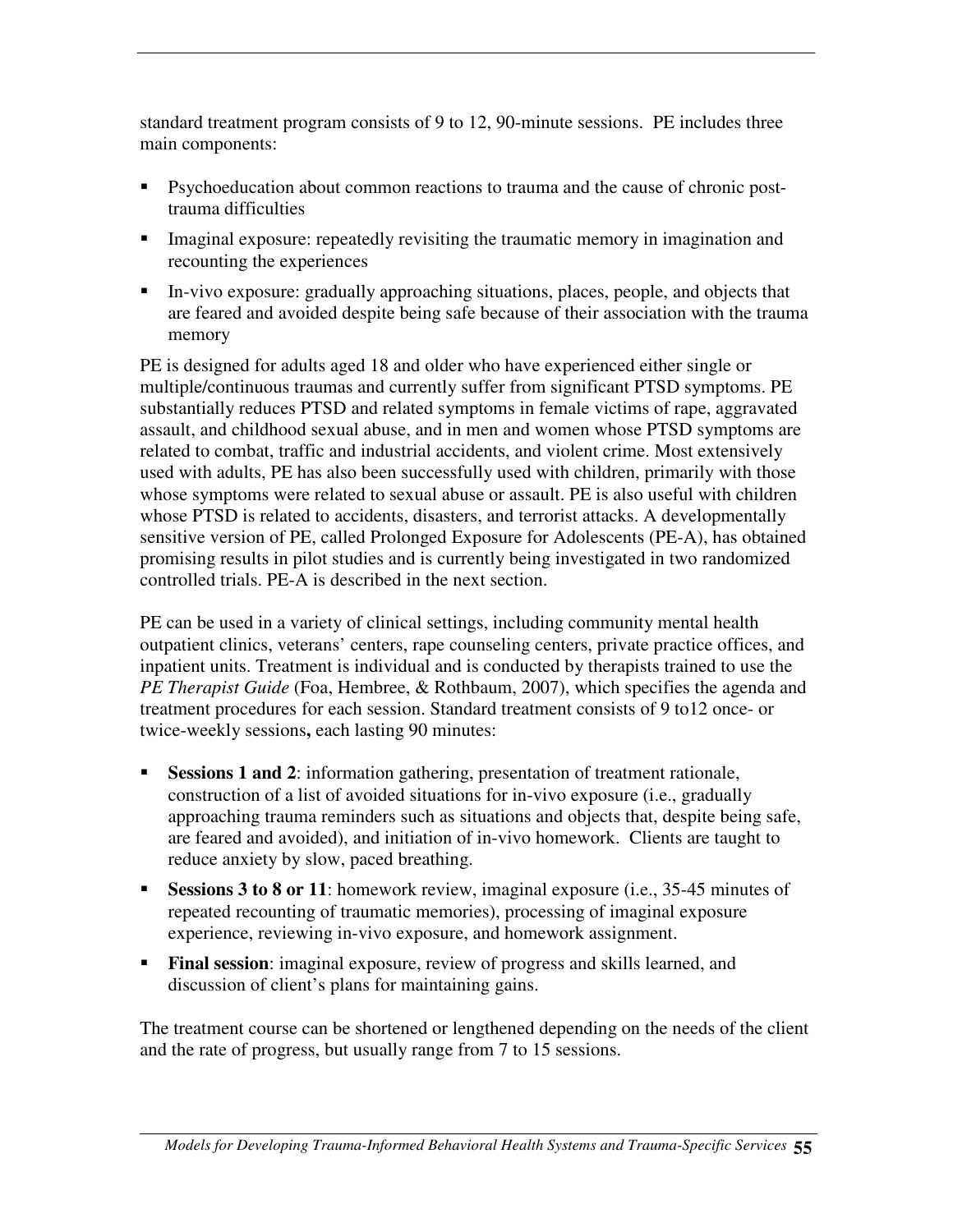Training: PE is a form of CBT and is implemented by trained therapists (e.g., social workers, counselors, psychologists, psychiatrists). Thus training in PE is essential to its successful implementation. Several levels of training are available, ranging from a halfday workshop to familiarize the therapist with PE to a 4-day in-depth workshop. In a 2 day basic workshop, the three PE procedures are demonstrated on videotapes and therapists practice the procedures using role-playing. In addition to this basic training, the comprehensive 4-day workshop includes in-depth examination and discussion of typical and atypical treatment responses and how to recognize and manage challenges presented by complex clients. Therapists are shown techniques for promoting effective emotional engagement during imaginal and in-vivo exposures as well as how to overcome difficulties with homework assignments.

*Status of Research*: Over the last 25 years, Dr. Foa and her colleagues have continued to study the efficacy of the program and have used the findings of these studies to enhance and refine the PE program. In the last 10 years, the efficacy of the PE program has been further established through case series and studies conducted in other academic centers in the USA, Australia, England, Canada, Japan, Holland, and Israel. Numerous clinicians around the world currently practice PE

To date, eight large randomized controlled trials investigating the comparative efficacy of PE have been published and more are underway. Clients in these studies were predominantly African American and white. On average, over 70% of clients no longer have the diagnosis of PTSD after a 9- to 12-session course of PE therapy (i.e., they have a highly significant reduction in trauma-related symptoms, including distressing thoughts, feelings, and flashbacks; avoidance of thoughts and other reminders of the traumatic event; and hyperarousal symptoms). Improved daily functioning, including substantial reduction in depression, general anxiety, and anger have been observed in clients treated with PE. Treatment gains are maintained for at least 1 year after treatment ends. PE has also been beneficial for those suffering from co-occurring PTSD and alcohol or substance abuse when combined with substance abuse treatment. The PE therapist guide is in English and has been translated into Hebrew. Spanish and Japanese translations are underway.

In 2001, PE received an Exemplary Substance Abuse Program Award from SAMHSA, U.S. Department of Health and Human Services, and was designated a Model Program PE also received an Exemplary Service and Support to Victims and Witnesses of Crime Award from the Philadelphia Coalition for Victim Advocacy

Foa, EB, Hembree, EA, Rothbaum, BO. (2007). Prolonged Exposure for PTSD: Emotional Processing of Traumatic Experiences. New York: Oxford University Pres

Rothbaum, BO, Foa, EB, Hembree, EA. (2007). Reclaiming Your Life From A Traumatic Experience Workbook. New York: Oxford University Pres

*Contact Information*: For program, training, and research information, contact Dr. Edna Foa or Dr. Elizabeth Hembree: Center for the Treatment and Study of Anxiety Phone: 215-746-3327 Web site: ctsa@mail.med.upenn.edu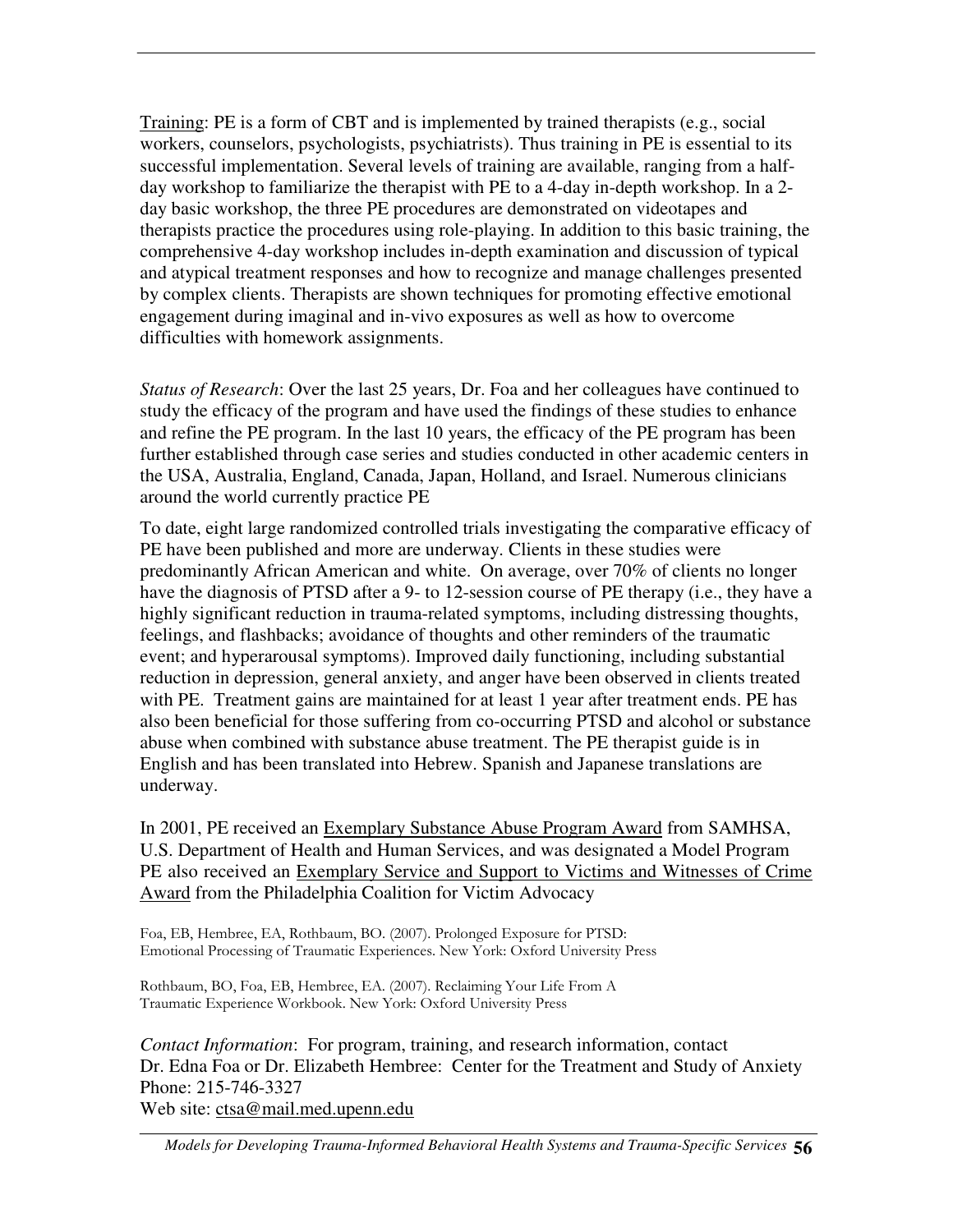#### **Seeking Safety**

*Description:* Developed by Lisa M. Najavits, Ph.D., at Harvard Medical/McLean Hospital, *Seeking Safety* is a manualized model that offers coping skills to help clients attain greater safety in their lives. It is present focused and designed to be inspiring and hopeful. It is highly flexible and can be used for group or individual format; women or men; all levels of care (e.g., outpatient, inpatient, residential); and all types of trauma and substances. There are 25 treatment topics, each representing a safe coping skill relevant to both PTSD and SUD*.* All topics are independent, and thus can be done in any order, with as few or many sessions as there is time for (it is not required to do all 25 topics). The model has been successfully implemented with a variety of populations including incarcerated, homeless, adolescents, veterans, substance abuse, mental health, and diverse ethnicity. Seeking Safety is used broadly with traumatized clients who need improved coping skills; they do not have to meet criteria for PTSD and substance abuse as the skills can be generalized. It can be implemented by a very wide range of counselors, including those without a degree in mental health (e.g., substance abuse counselors, case managers).

The treatment manual, Seeking Safety: A Treatment Manual for PTSD and Substance Abuse, (Najavits, 2002) includes client handouts and clinician guidelines. It offers 25 topics to address cognitive, behavioral, interpersonal, and case management domains: Introduction/Case Management; Safety; PTSD; Taking Back Your Power; When Substances Control You; Honesty; Asking for Help; Setting Boundaries in Relationships; Getting Others to Support Your Recovery; Healthy Relationships; Community Resources; Compassion; Creating Meaning; Discovery; Integrating the Split Self; Recovery Thinking; Taking Good Care of Yourself; Commitment; Respecting Your Time; Coping with Triggers; Self-Nurturing; Red and Green Flags; Detaching from Emotional Pain (Grounding); Life Choices; and Termination. Implementation of the model is enhanced by various materials including a website with extensive downloadable materials (www.seekingsafety.org), the published manual in English and Spanish; five hours of video-based training; and numerous national trainings. Information on all of these is available from www.seekingsafety.org.

*Status of Research:* Seeking Safety is the most empirically studied treatment thus far for trauma/PTSD and substance abuse, and was designed from the start as an integrated treatment for both domains. Published studies are two multisite controlled trials (Desai  $\&$ Rosenheck, 2006; Morrissey, Jackson, Ellis, Amaro, Brown, & Najavits, 2005); two RCTs (Hien, Cohen, Miele, Litt, & Capstick, 2004; ; Najavits, Gallop, & Weiss, 2006); a controlled nonrandomized trial (Gatz et al., in press); and six uncontrolled pilots (Cook, Walser, Kane, Ruzek, & Woody, 2006; Holdcraft & Comtois, 2002; Mcnelis-Domingos & May, 2004; Najavits, Schmitz, Gotthardt, & Weiss, 2005; Najavits, Weiss, Shaw, & Muenz, 1998; Weller, 2005; Zlotnick, Najavits, & Rohsenow, 2003). Other completed studies are available at www.seekingsafety.org, but are not yet published (including a dissemination study by Rugs, Hills, & Peters, 2004). The published studies were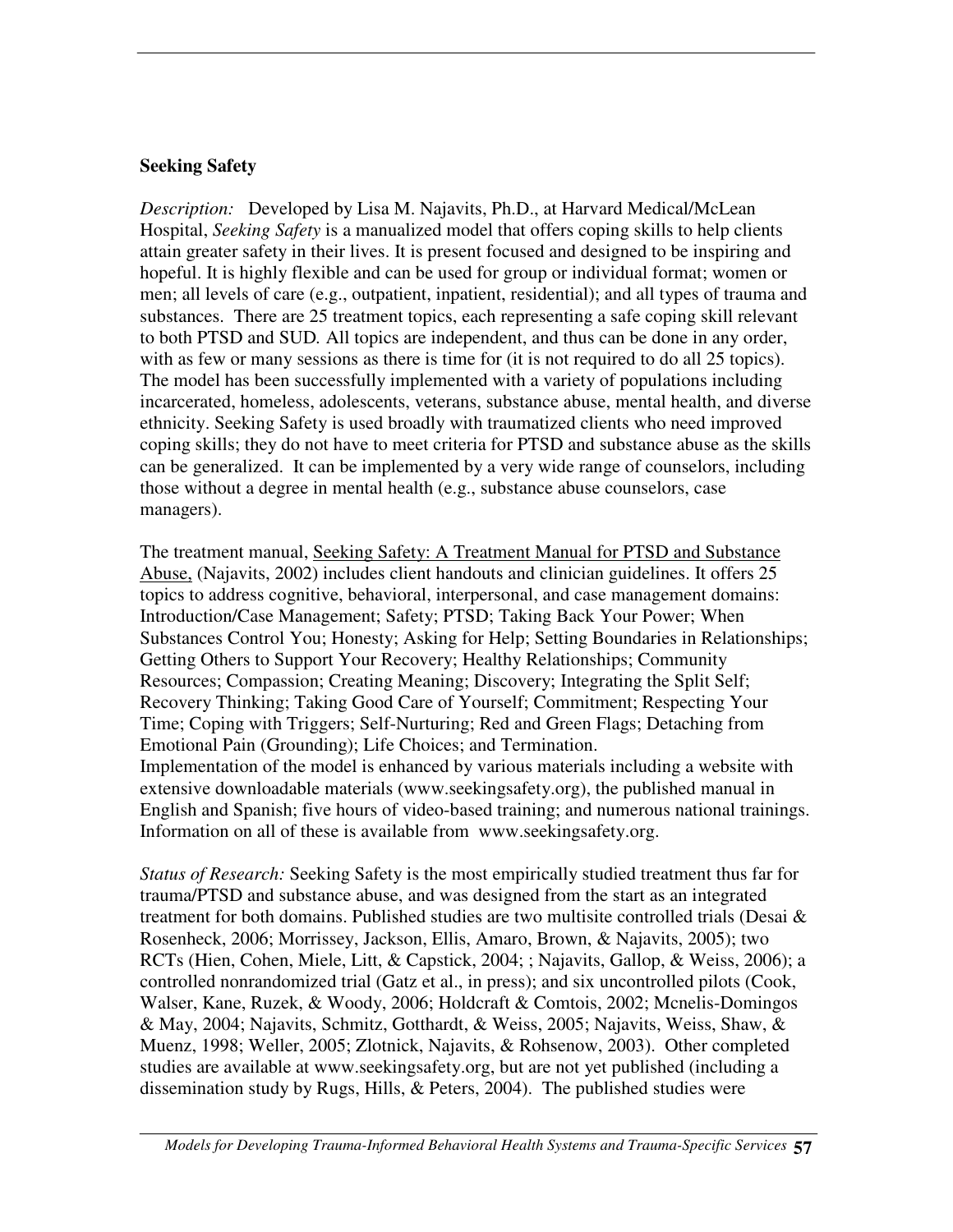conducted with various populations including outpatient women in group modality (Najavits et al., 1998); women in prison in group modality (Zlotnick *et al.*, 2003); women in a community mental health setting in group format (Holdcraft  $&$  Comtois, 2002); lowincome urban women in individual format (Hien *et al.*, 2004); adolescent girls in individual format (Najavits et al., 2006); men and women veterans in group format (Cook et al., 2006); homeless women veterans in group and/or individual format (Desai & Rosenheck, 2006), women with co-occurring disorders in group format (Morrissey et al., 2005), outpatient men in individual format (Najavits, Schmitz, Gotthardt, & Weiss, 2005), and women veterans in group format (Weller, 2005). One study, Brown et al. (in press) is not reviewed here as it evaluated implementation rather than outcome. Two outcome studies are omitted from the summary below as they included Seeking Safety as one model among several, but did not report differences between them (Holdcraft & Comtois, 2002; Morrissey et al., 2005). Seeking Safety was selected by four sites of the 9-site SAMHSA Women, Violence and Co-occurring Disorders study.

All outcome studies evidenced positive results. Eight of the nine studies that reported on substance use found improvements in that (Hien et al., 2004; Najavits et al., 2006; Najavits et al., 2005; Najavits et al., 1998; Weller, 2005; Zlotnick et al., 2003). The ninth, Cook et al. (2006) did not have quantitative results for substance use, but reported that clients maintained abstinence, verified by urinalysis. All nine studies assessed PTSD and/or or trauma-related symptoms and found improvements in one or both of those areas. Improvements were also found in other domains, such as social adjustment, suicidal thoughts, problem-solving, sense of meaning, and quality of life. Treatment satisfaction and attendance were reported to be high in all studies.

In the four controlled trials, Seeking Safety outperformed treatment-as-usual (Desai & Rosenheck, 2006; Hien et al., 2004; Najavits et al., 2006; Gatz et al., in press). All allowed clients in Seeking Safety to obtain unlimited treatment-as-usual (TAU), and thus essentially evaluated the impact of (a) Seeking Safety plus TAU versus (b) TAU alone. This is a challenging test as clients had so much treatment other than Seeking Safety. Results for the controlled trials are as follows. In Hien et al. (2004), with a study sample of 107 women, both Seeking Safety and relapse prevention (an additional arm of the study that represents a gold-standard treatment for SUD) had reductions in PTSD, substance abuse, and psychiatric symptoms, while the TAU nonrandomized control worsened. In the Najavits et al. (2006) study of 33 adolescent girls, Seeking Safety outperformed TAU for on numerous variables including substance use and trauma symptoms. In the Desai  $&$  Rosenheck (2006) multisite study of 450 homeless women veterans, Seeking Safety outperformed a nonrandomized TAU comparison condition on several variables including PTSD and psychiatric symptoms. That study is notable for having used case managers without prior therapy training to conduct Seeking Safety. In the Gatz et al. (in press) study of 313 women in community treatment, Seeking Safety outperformed the control in PTSD, coping skills, and treatment retention. They were also the only study to evaluate possible mechanisms of action, and found that increased coping skills partially mediated outcomes. Finally, one of the pilot studies (Najavits et al., 2005) combined Seeking Safety with an adapted version of PE (Foa & Rothbaum, 1998) with dosage based on choice. Clients chose an average of 21 Seeking Safety sessions and nine PE sessions.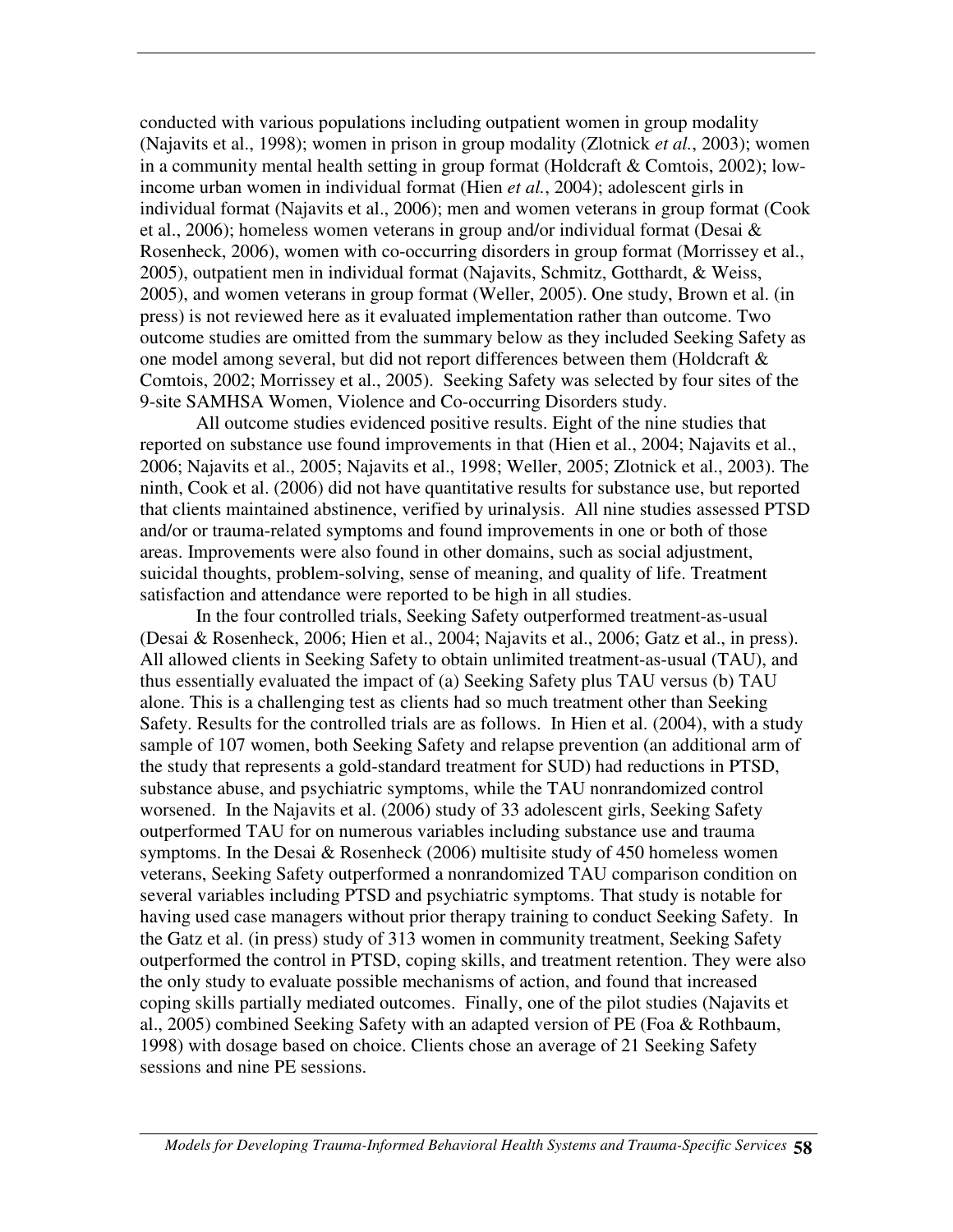Seeking Safety is the only co-occurring PTSD model that is established as effective at this point using criteria for empirically supported treatments (e.g., Chambless & Hollon, 1998). It has shown consistent positive outcomes on various measures, superiority to treatment-as-usual, comparability to a gold standard treatment (relapse prevention), positive results in populations considered challenging (e.g., the homeless, prisoners, adolescents, and veterans), and high acceptability. All of the published articles on the model can be freely downloaded from www.seekingsafety.org (section "articles").

Najavits, L. M., Ryngala, D., Back, S. E., Bolton, E., Mueser, K. T., & Brady, K. T. (in press). Treatment for ptsd and comorbid disorders: A review of the literature. In E. B. Foa, T. M. Keane, M. J. Friedman & J. Cohen (Eds.), Effective treatments for ptsd: Practice guidelines from the international society for traumatic stress studies (2nd ed.). New York: Guilford.

*Contact Information:* To obtain a manual, obtain research articles on the model, and for information on training and consultation Lisa M. Najavits, Ph.D. 617-731-1501 (phone) 617-701-1295 (fax info@seekingsafety.org www.seekingsafety.org

#### **Spirituality and Recovery Curriculum**

*Description:* This is a 7-session group manual and curriculum that helps women in recovery from addiction and trauma explore their spiritual roots, assess the impact of religion and spirituality in their lives and make choices about how to grow and develop their chosen spiritual traditions to support recovery and healing from trauma. The curriculum was developed by the Boston Consortium of Services for Families in Recovery, Boston Public Health Commission, the Institute on Urban Health Research, Northeastern University.

*Status of Research:* The Spirituality and Recovery Curriculum was part of the intervention package offered to women participating in the Women, Co-Occurring Disorders and Violence Study in the Boston site. The study used a no-randomized comparison group design with comparison agencies providing services as usual and intervention sites providing the trauma-integrated model. Analyses to date have focused on the overall differences in outcomes among intervention participants who received the 'package' of services and comparison group participants who received services as usual rather than on the specific outcomes related to exposure to this particular component of the intervention treatment 'package.' Three documents are in press for publication indicating that women in the intervention stay in treatment longer and at followup have lower sexual HIV risk behaviors, and lower rates of drug use and mental health and trauma symptoms than those in the comparison condition.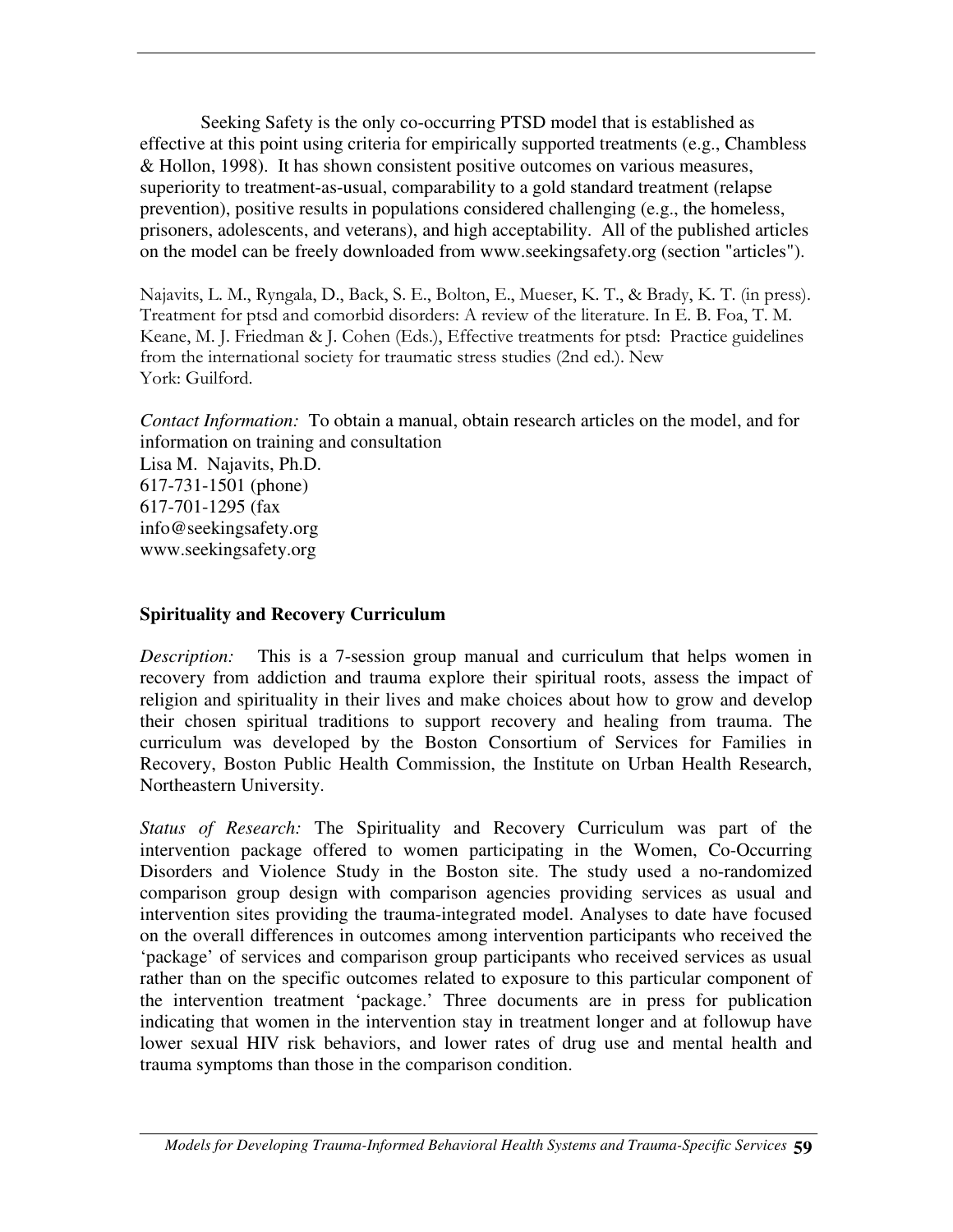Amaro, H., Larson, M. J., Zhang, A., Acevedo, D., Dai, J., & Matsumoto, A. (2006a). Effects of Trauma Intervention on HIV Sexual Risk Behaviors Among Women with Co-occurring Disorders in Substance Abuse Treatment. *Journal of Community Psychology,* in press.

Amaro, H., Chernoff, M., Brown, V., Arévalo, S., Gatz, M. (2006b). Does Integrated Trauma-Informed Substance Abuse Treatment Increase Treatment Retention? *Journal of Community Psychology*, in press.

Amaro, H., Dai, J., Arevalo, S., Acevedo, A., Matsumoto, A., & Nieves, R. (2007). Effects of integrated trauma-informed substance abuse treatment on addiction severity, mental health and PTSD symptomatology compared to services as usual. *Journal of Urban Health,* posted on-line March 14, 2007; hardcopy in press

*Contact Information:* For more information or copies of these materials, please contact Dr. Hortensia Amaro h.amaro@neu.edu or Rita Nieves, R.N., M.P.H., Rita\_Neives@bphc.org

#### **Spirituality in Trauma Recovery Group**

*Description:* This manualized group intervention was developed as part of the D.C. Trauma Collaboration Study at Community Connections, one of the Women, Co-Occurring Disorders, and Violence Study sites. Its 11 sessions address spiritual and religious resources for empowerment and recovery from the impact of physical and sexual abuse. Group topics include: What It Means To Be Spiritual; Spiritual Gifts; Spiritual Coping Strategies; Anger; Fear and Powerlessness; Shame and Guilt; Loneliness; Despair; Forgiveness and Letting Go; Hope and Vision; and Continuing the Journey of Healing.

*Status of Research:* This group's effectiveness is currently being studied, in a randomized wait-list control design, as part of a doctoral dissertation at Washington University in St. Louis. Though informal reports from participants have been positive, no formal results are yet available.

*Contact Information:* To obtain a manual and for training and consultation information, visit www.ccdc1.org or contact Kate Boucek, M.S.W. 202-608-4784 kboucek@ccdc1.org www.ccdc1.org

**Symptom-Specific Group Therapy (SSGT) for Complex Post Traumatic Stress Disorder (CPTSD).**.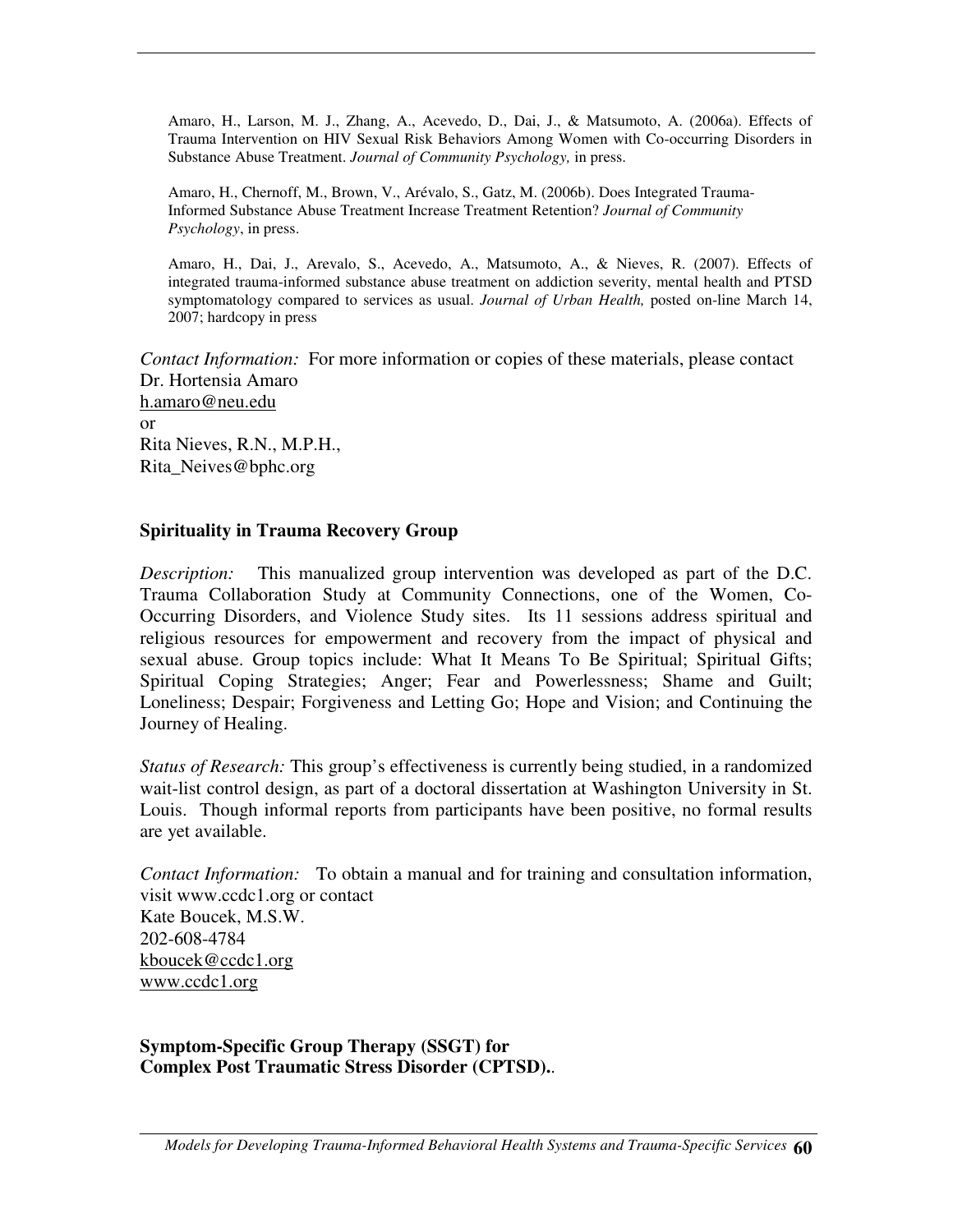*Description:* Symptom-Specific Group Therapy (SSGT) for individuals with Complex Post Traumatic Stress Disorder (CPTSD) is a manualized, group-based program, developed by Anne-Marie Shelley PhD, Kristina Muenzenmaier MD and colleagues, to address the symptoms of CPTSD often observed in individuals with serious mental illness (SMI) (Muenzenmaier et al, 2005). The clinical goal of the program is to educate people about symptoms of CPTSD and to teach coping skills to deal with these distressing symptoms, using psycho-education, skills training (both cognitive and behavioral) and social support. There are separate groups for males and for females and both have been manualized (Shelley, 2006). SSGT for CPTSD is a component of BPC's Trauma Program, directed by Kristina Muenzenmaier MD.

The SSGT for CPTSD program and manual consists of 12 modules presented over 12 weekly sessions. Each module is aimed specifically at one of the symptoms of CPTSD, such as nightmares, flashbacks, dissociation, avoidance, addiction, numbing, hyperarousal, impulsivity, aggression, self-injury and poor self-esteem. Each module also teaches a coping skill or 'tool' for the management of the targeted CPTSD symptom. The analogy of a toolbox is used, with each group providing a new skill, or 'tool' to add to the toolbox. These tools include behavioral coping skills (for example grounding, behavior scripts, positive distractions), cognitive strategies (re-scripting nightmares, self-soothing, positive coping statements, safe places imagery), social support (communication skills and assertiveness training) and medication management.

Each of the 12 modules is subdivided into the following sections:

- 1. Introduction to topic (and brief revision of previous session)
- 2. Stickers to illustrate the module's Topic and corresponding Tool
- 3. Relating and sharing personal experiences.
- 4. Psychoeducation, with written handouts for patients
- 5. Skills training (or 'tool') for symptom management
- 6. Practice exercises and/or homework

Our experience with SMI patients has shown that CBT needs some modifications before it can be applied optimally in this population. These modifications include:

1. Simplifying language and concepts to be concise and concrete.

2. Using visual input such as illustrations, graphics and color to capture attention, provide aesthetically pleasing material, entertain with humor, relax participants, and optimize learning in people who have problems with auditory processing, executive functions and reading.

3. Making the material relevant at all levels, including symptom specificity, personalized tools, and examples from everyday concerns.

4. Using 'gentle persuasion' as opposed to confrontational approaches when doing cognitive disputations.

5. Using a lot of repetition and revision.

6. Rewarding and reinforcing any and all improvement and progress.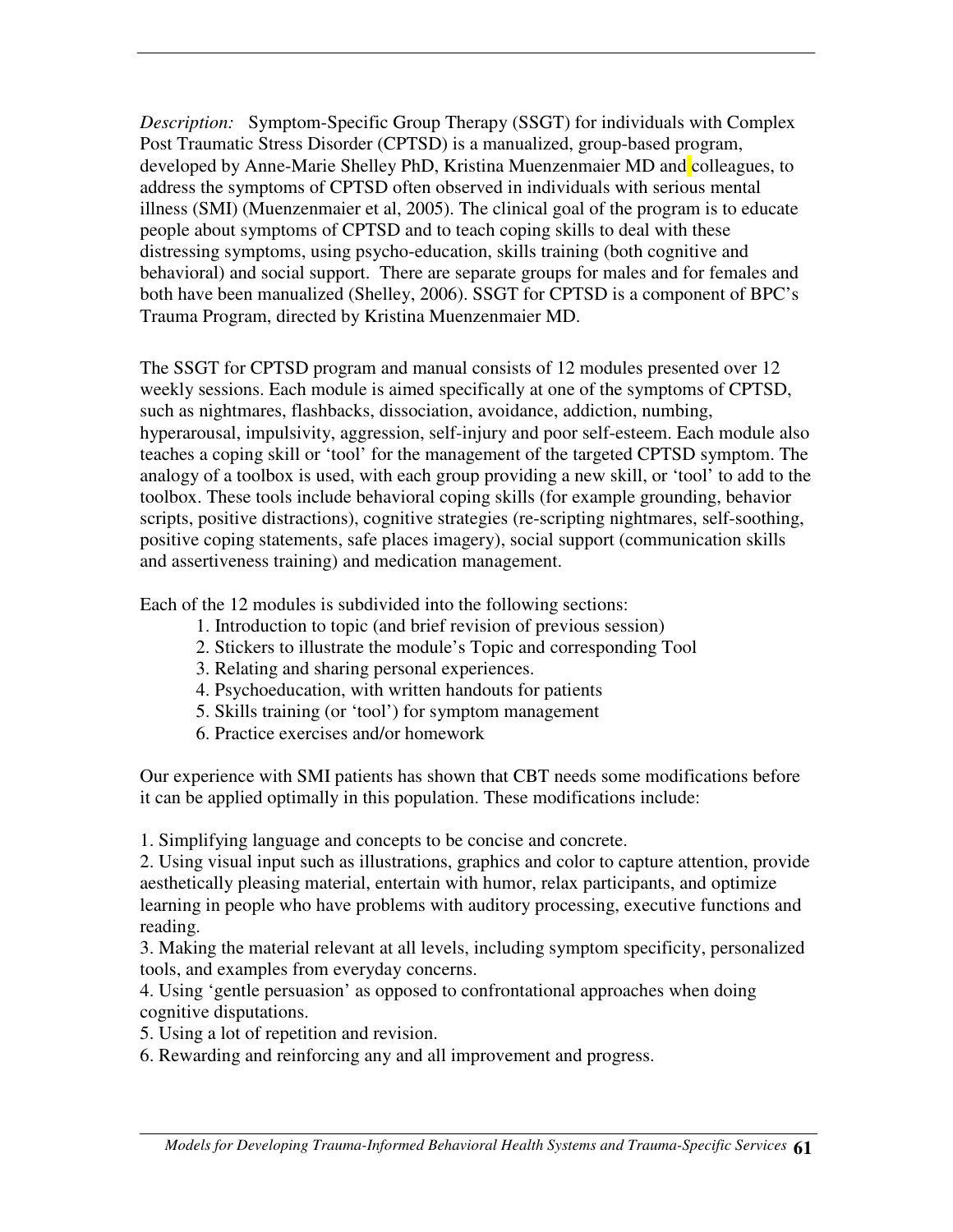The SSGT for CPTSD Project (Muenzenmaier et al, 2007) is part of a larger program, conceived and developed at Bronx Psychiatric Center (BPC) over the past 10 years: The SSGT for SMI (Serious Mental Illness) Project (Battaglia et al, 2007). SSGT for SMI is a group-based treatment program, created for the management of those syndromes, or symptom clusters, that are routinely observed in Serious Mental Illnesses (SMIs). SSGT consists of eight treatment groups, each of which has been manualized. These are:

- 1. Positive Symptoms (such as delusions, hallucinations and paranoia)
- 2. Negative Symptoms (for isolation, amotivation, lack of involvement)
- 3. Activation (for affective dysregulation, anger and aggression)
- 4. Dysphoric Mood (for depression, anxiety, panic and irritability)
- 5. Autistic Preoccupation (for attentional problems, exaggerated internal focus, turning inward).
- 6. Trauma Symptoms for Women (as described above) and
- 7. Trauma Symptoms for Men
- 8. Substance Abuse

We are currently also developing the SSGT Peer Empowerment Project. This project gives patients who have graduated from one or more SSGT groups the opportunity of receiving training to become assistant group leaders and co-leaders. Another new direction we are exploring is combining SSGT for CPTSD with art or music therapy, for individuals who prefer more non-verbal modalities.

*Status of Research*: A pilot study (Shelley et al, 2001) examining the efficacy of the first 5 groups, which correspond to the 5 factors of schizophrenia as identified by the Positive and Negative Syndrome Scale (PANSS) (Kay, Opler & Fiszbein, 1992), found that participants showed a 22% decrease in symptom severity over 6 months. Preliminary pilot data for the male and female CPTSD groups, showed that participants who received SSGT in the Trauma Symptoms for Men or the Trauma Symptoms for Women Groups, in addition to standard medication and routine care, showed a decrease in symptom severity as indexed by the Post-Traumatic Symptom Checklist (PCL), Abbreviated Dissociative Experiences Scale (DES-A), Abbreviated Psychoticism Scale (PS-A) and an increase in the Knowledge, Use and Helpfulness of Positive Coping Skills (KUH-PCS).

THE SSGT for SMI Project (2007) (Vol. I-VIII) Battaglia et al. Library of Congress, Washington D.C.

THE SSGT for CPTSD Project (2007) Muenzenmaier et al. Library of Congress, Washington D.C.

Muenzenmaier, Castille, Shelley, Jamison, Battaglia & Opler (2005) Comorbid posttraumatic stress disorder and schizophrenia. Psychiatric Annals, 35 (1), 51-56.

Shelley A.M. (2004) Symptom-Specific Group Treatment (SSGT) Program for Serious Mental Illness Manual (Volume I-VI). Library of Congress, Washington D.C.

Shelley, Battaglia, Lucey, Ellis & Opler (2001) Symptom-Specific Group Therapy for Inpatients with Schizophrenia. The Einstein Quarterly Journal of Biology and Medicine, 18, 21-28.

Shelley, Muenzenmaier, Spei, Margolis, Battaglia & Opler (submitted)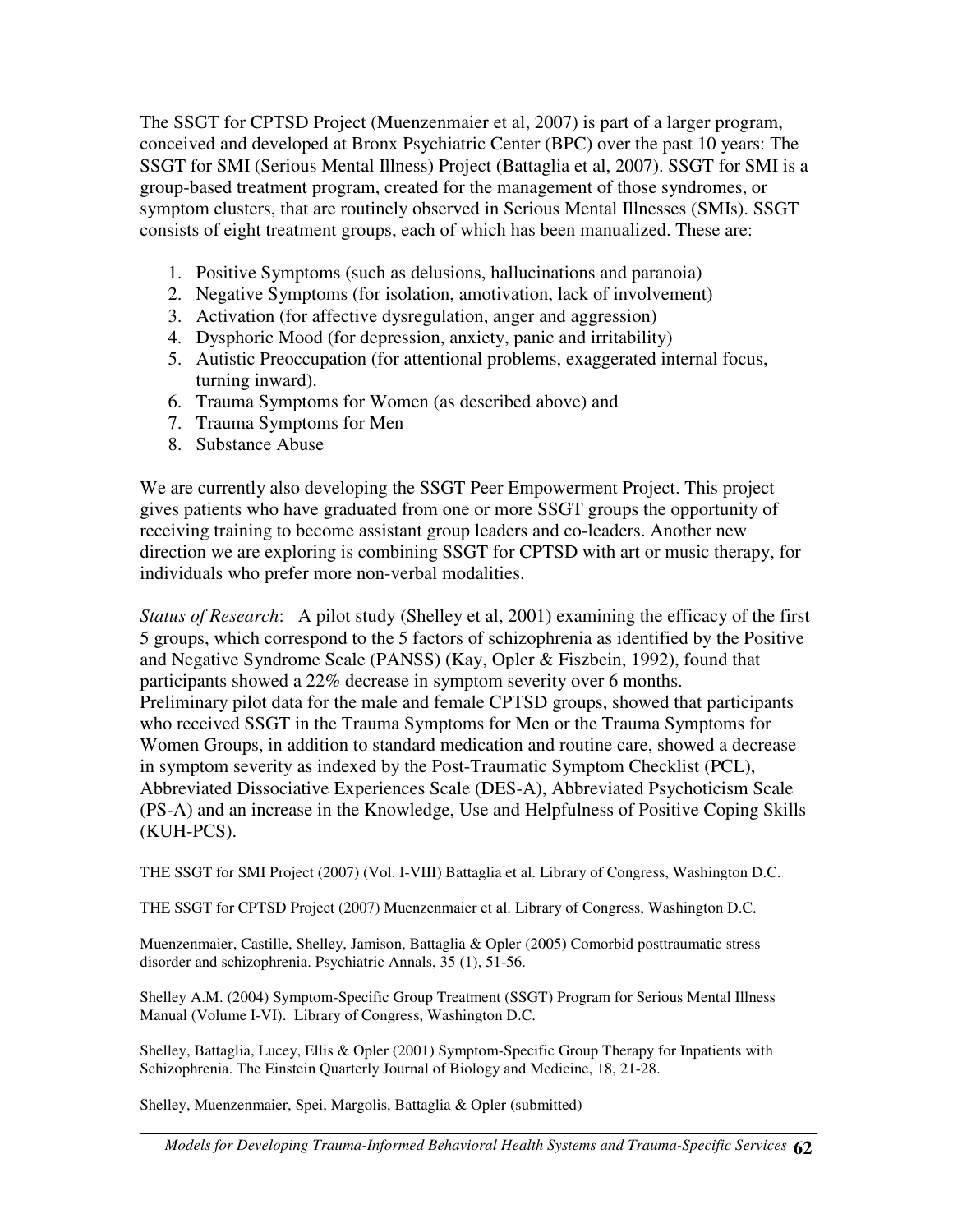Symptom-Specific Group Therapy for Inpatients with Complex Post Traumatic Stress Disorder: A Preliminary Report

The Manuals 'Complex PTSD (Trauma) Group for Women' (Shelley 2006) and 'Complex PTSD (Trauma) Group for Men' (Shelley 2006) are both available from Lulu.com.

*Contact Information:* For further information please contact: A.M. Shelley PhD , shelleybpc@aol.com, brpgams@omh.state.ny.us J. Battaglia, brcdjbb@omh.state.ny.us K. Muenzenmaier, brmdkmm@omh.state.ny.us

#### **The Trauma Recovery Group: Group Cognitive-Behavioral Treatment for PTSD in People with Severe Mental Illness**

*Description:* Developed by Kim Mueser, Ph.D. at the Dartmouth Psychiatric Research Center and the Dartmouth Trauma Intervention Research Center, and Patricia Carty, M.S., C.C.B.T. and colleagues at the Mental Health Center of Greater Manchester, Manchester, NH, based on the individual CBT for PTSD model developed by Mueser and Rosenberg (described above). This program is a 21-week standardized group intervention for women and men with severe mental illness and PTSD. Group size ranges between 6 and 8 clients. The components of the program include: orientation, breathing retraining, psychoeducation about PTSD and related effects of trauma, cognitive restructuring, teaching coping skills for managing persistent PTSD symptoms, and developing a personal recovery plan. Women and men are included in groups, which are co-facilitated by male and female co-leaders. The program has been in place for seven years at the Mental Health Center of Greater Manchester.

*Status of Research*: One non-controlled pilot study of the CBT for PTSD program has been completed, which included 80 clients who participated in the first 11 groups. This study showed high rates of retention in treatment, and significant reductions in PTSD symptoms, depression, and post-traumatic cognitions from pre- to post-treatment, with gains maintained at a 3-month follow-up (Mueser et al., 2007).

The manual for this program is currently being developed. Thus far, groups have been based on a detailed outline, supplemented by the manual for the individual CBT for PTSD program developed by Mueser and Rosenberg (above).

Mueser, K. T., Bolton, E. E., Carty, P. C., Bradley, M. J., Ahlgren, K. F., DiStaso, D. R., Gilbride, A., & Liddel, C. (2007). The trauma recovery group: A cognitive-behavioral program for PTSD in persons with severe mental illness. Community Mental Health Journal. Published ahead of print: DOI: 10.1007/s10597- 006-9075-2.

*Contact Information:* Further information can be obtained from: Kim T. Mueser kim.t.Mueser@dartmouth.edu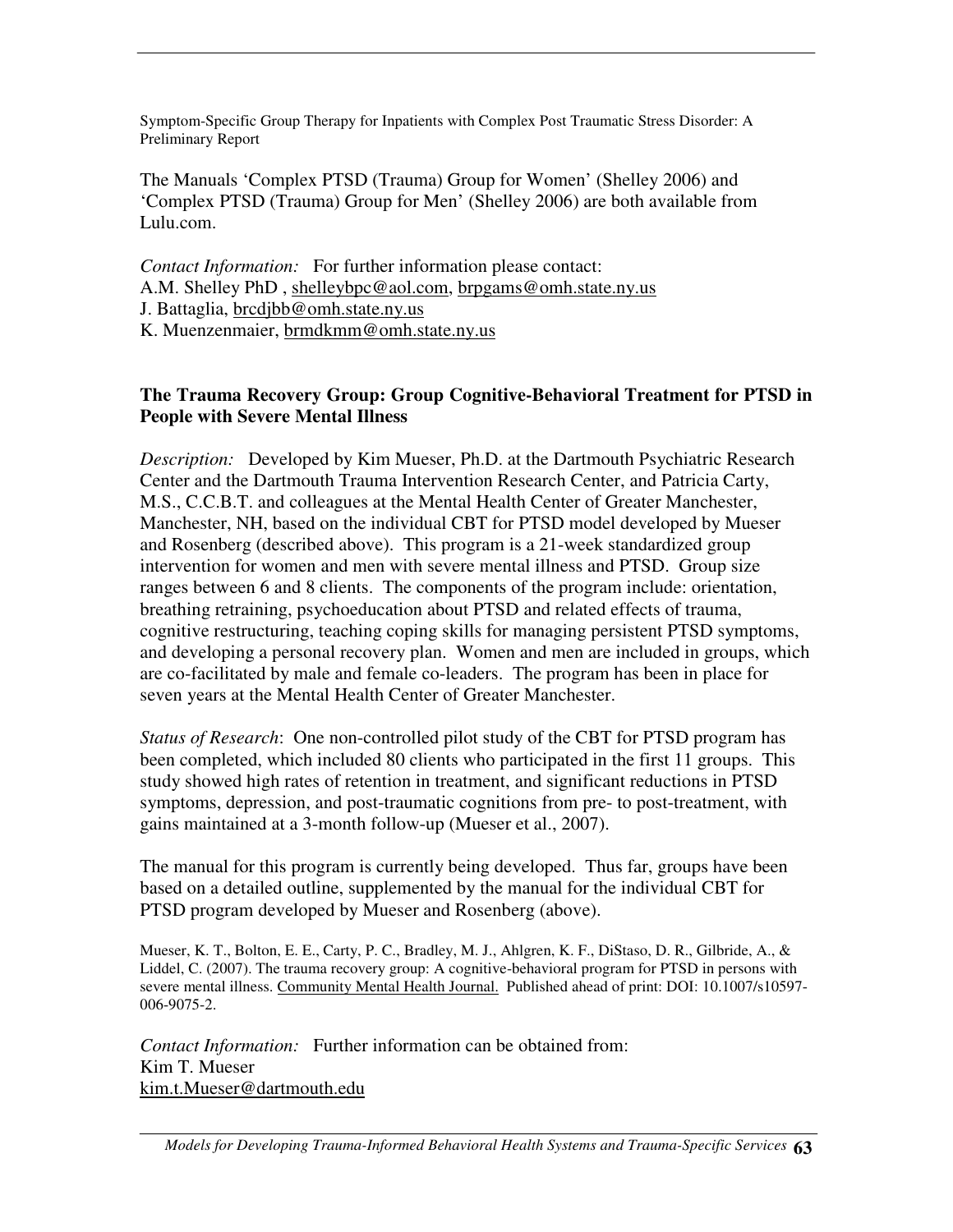## **Trauma Affect Regulation: Guide for Education and Treatment (TARGET**

*Description:* TARGET was developed by Julian Ford, Ph.D., as an educational and therapeutic approach for the prevention and treatment of complex Posttraumatic Stres Disorder (PTSD). TARGET provides a practical skill set that can be used by trauma survivors and family members to de-escalate and regulate extreme emotion states, to manage intrusive trauma memories in daily life, and to restore the capacity for information processing and autobiographical memory. TARGET teaches a sequence of seven (7) skills described as the FREEDOM steps. The focus in TARGET is on shifting the way a person processes information and emotions so that s/he is able to live life and make sense of memories without being trapped in an alarm state.

TARGET explains post-traumatic symptoms as the product of an ingrained, but reversible, biological change in the brain's alarm and information processing systems and the body's stress response systems. Using graphics and simple language, TARGET describes the stress response system as an "alarm" in the brain that is triggered by trauma or extreme stress. When the brain becomes stuck in "alarm" mode a person cannot access the brain's capacities for clear thinking, and therefore reacts to all types of current stressors as survival threats. This causes serious difficulties in their relationships and daily life activities that can be addressed by using the FREEDOM skill set.

#### Essential Components

TARGET is designed to address the primary personal issues that are related to trauma, usch as PTSD symptoms, rage, traumatic grief, survivor guilt, shame, interpersonal rejection, and existential/spiritual alienation. The seven (7) core skills in TARGET are taught through repeated coaching and guided practice and are described by the acronym, FREEDOM.

#### Applications:

TARGET originally was designed for and has been field tested in public-sector and private nonprofit community mental health and addiction treatment settings with adults and adolescents. Although the information provided is complex, the language used in participant materials and in leader guides is down-to-earth rather than technical or academic terminology. The pacing of materials within and across sessions is designed to sustain participant interest without taxing clients' sometimes impaired information processing abilities. TARGET has been adapted for several other trauma-affected populations:

-Survivors, rescue workers, and families affected by September 11, 2001 -Advocacy for women who have experienced domestic violence and their children -Incarcerated men and women in prison or when newly re-entering the community

-Girls and boys in the juvenile justice system in secure and community programs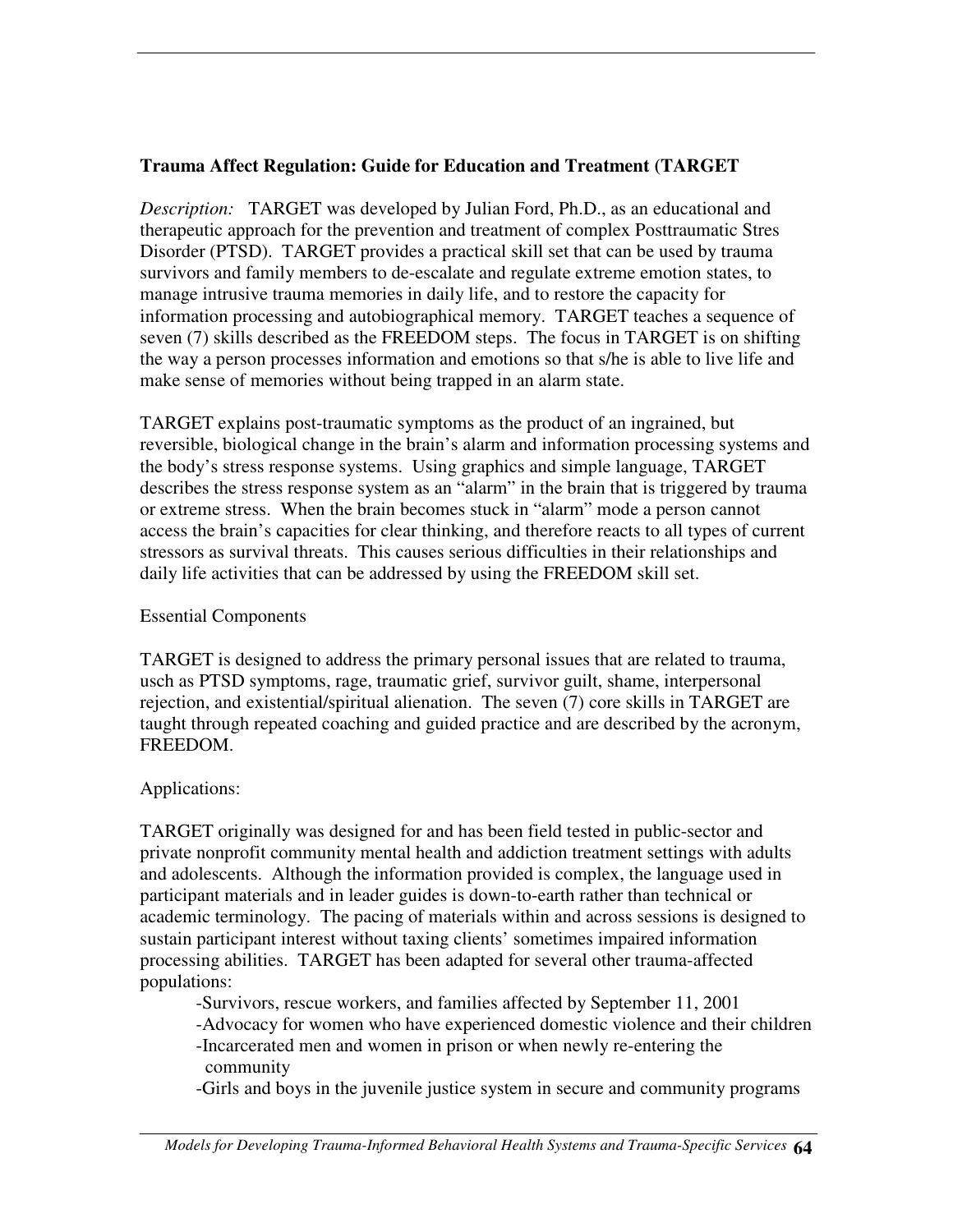-Girls and boys in mental health and addictions treatment programs and schools -Women with young children who are at risk for criminal justice involvement

TARGET can be offered in individual or group counseling or psychoeducation sessions conducted by clinicians, case managers, rehabilitation specialists, or teachers for 10 to 12 sessions. TARGET has been adapted for interventions that are not specifically focused on trauma recovery, such as anger management, anxiety/stress management, pain management, interpersonal skills, screening and orientation for new clients or residents, and general support groups.

*Status of Research:* A three-year randomized clinical trial study funded by the Department of Justice of TARGET delivered as a 12-session individual therapy for PTSD with 135 low-income urban mothers will be completed in Fall 2007; all participants have completed the study treatments and follow-up assessments are being conducted. Initial findings comparaing TARGET to a present-centered problem solving therapy and to treatment as usual will be presented at the American Psychological Associations' Annual Convention August 18, 2007.

A three-year randomized clinical trial study funded by the Office of Juvenile Justice and Delinquency Programs of TARGET delivered as a 12-session individual therapy for PTSD with 90 girls involved in delinquency will be completed in Fall 2008; half of the anticipated participants presently are enrolled and completing study treatments or followup assessments.

A two-year field trial funded by the Office of Juvenile Justice and Delinquency Programs of TARGET delivered as a group and milieu intervention in every Juvenile Detention Center in Connecticut will be completed in Fall 2008. Juvenile Justice data and admission/discharge questionnaire data are being collected in this quasi-experimental study of the impact of the sequential introduction of TARGET into mixed-gender and gender-specific (girls only) detention centers.

*Contact Information:* For information, training, and materials, contact Judith Ford 860 679-2360 fordj@psychiatry.uchc.edu www.ptsdfreedom.org

# **Trauma, Addictions, Mental health And Recovery (TAMAR) Trauma Treatment Group Model**

*Description:* Developed as part of the first phase of the SAMHSA Women, Co-Occurring Disorders and Violence Study, TAMAR Trauma Treatment Group Model is a structured, manualized 15-week, 15-module trauma-specific group intervention combining psycho-educational approaches with expressive therapies. It is designed for women and men with histories of trauma. Groups are run inside detention centers, in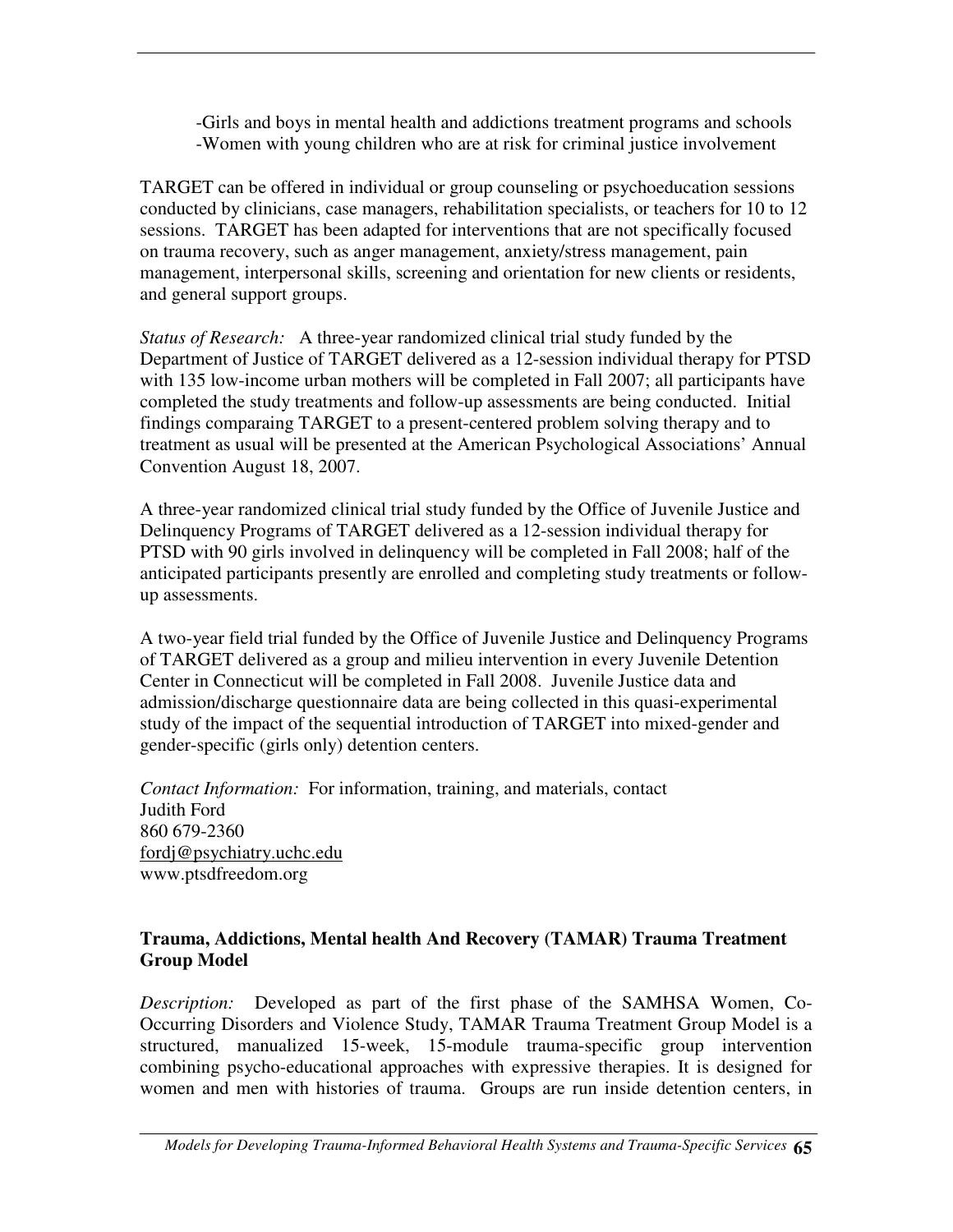state psychiatric hospitals, and in the community. Group sessions meet twice weekly for 90 minutes, an interval that fits smoothly into the daily schedules of county detention centers. Men and women taking part in groups while detained in the detention center complete it on-site or continue in a community group if released before completion.

The Trauma Addictions Mental health and Recovery Treatment Manual provides basic education on trauma, its developmental effects on symptoms and current functioning, symptom appraisal and management, the impact of early chaotic relationships on health care needs, the development of coping skills, preventive education concerning pregnancy and sexually transmitted diseases, sexuality, and help in dealing with role loss and parenting issues. The modules integrate education about childhood physical and sexual abuse and its impact on adult development and functioning with cognitive-behavioral and expressive therapy principles and activities. In 2001, the Mental Hygiene Administration partnered with the Maryland AIDS Administration to fund two sites. Modules on HIV and AIDS (including condom use, communication, and negotiation skills) were added to the manual. The TAMAR manual incorporates work by Maxine Harris, Marsha Linehan, Elizabeth Vermilyea, Barry Cohen, and Andrea Karfgin. Expressive Art Therapy exercises are often used.

*Status of Research:* The TAMAR Program is currently being evaluated by the Maryland AIDS Administration. Participants are given pre-tests when starting the group and posttests after they have completed the program. The AIDS Administration is conducting the evaluation to demonstrate potential benefits of the program. One such benefit is that TAMAR builds participants' self-efficacy, and improves self-esteem and coping skills. Another potential benefit is the reduction of the incidence of contracting HIV and STD's for this high-risk population.

Initial research by the University of Maryland during the Women and Violence study found that prior to the TAMAR program, 72% of the women had a history of at least one prior incarceration. After the program was initiated, recidivism back to detention centers was 3%.

*Contact Information:* To obtain the manual and for information on training and technical assistance, Marian Bland, LCSW-C 410-724-3242 blandm@dhmh.state.md.us.

# **Trauma Recovery and Empowerment Model (TREM)**

*Description:* Developed by Maxine Harris, Ph.D., and the Community Connections Trauma Work Group, TREM is a manualized, sequentially organized, 24–33 session group approach to healing from the effects of trauma. It is designed for women with major mental health, PTSD, and/or substance abuse problems. The TREM model for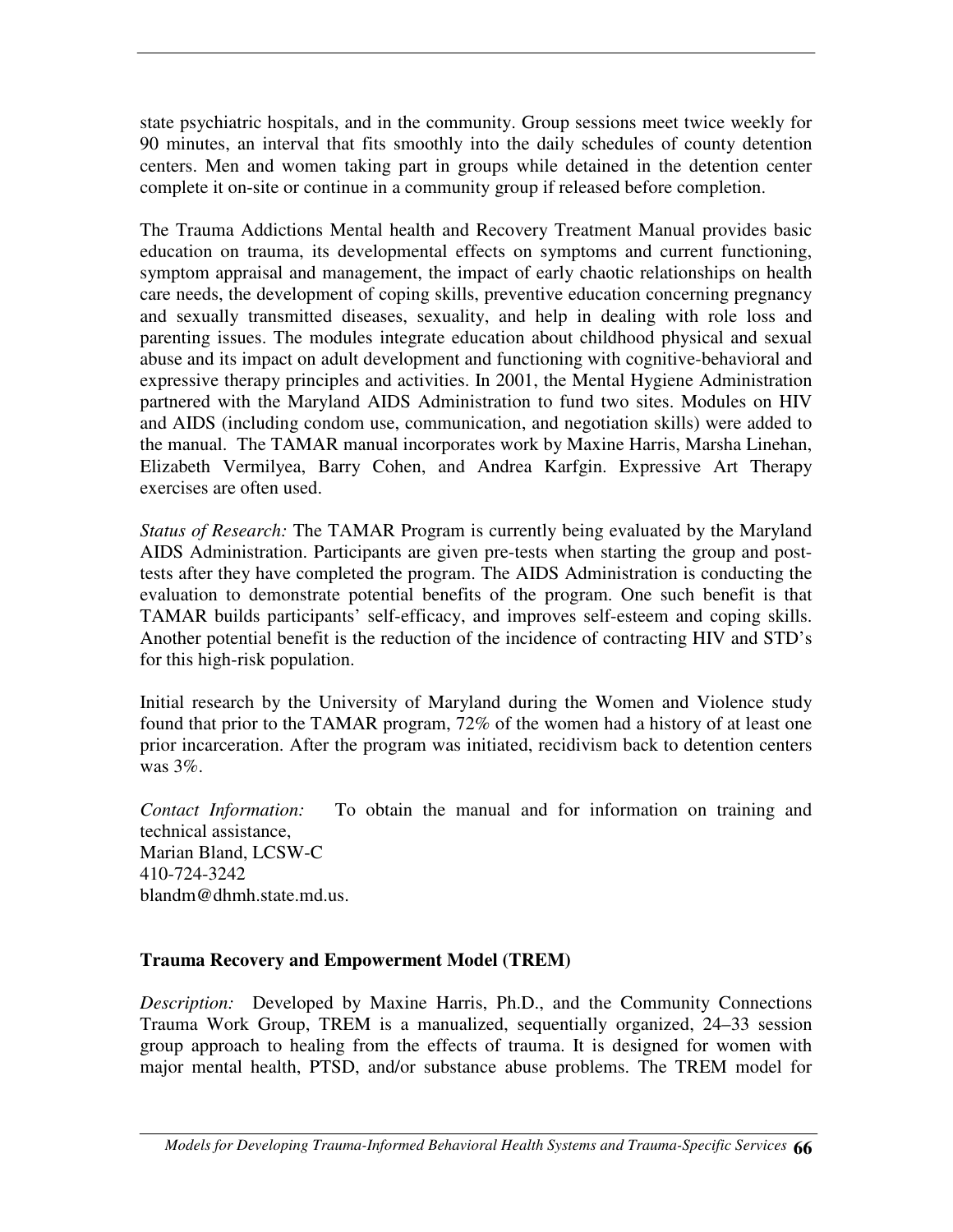women was developed and refined over a period of five years by 27 clinicians and more than 500 participants.

TREM combines elements of recovery skills training, psychoeducation, and other cognitive-behavioral techniques, and emphasizes peer support, which has proven to be a highly effective approach with survivors. TREM is co-facilitated by female clinicians. TREM focuses initially on the survivor's personal and relational experience, with emphasis on empowerment and skill building. At this stage, members learn strategies for self-comfort and accurate self-monitoring as well as ways to establish safe physical and emotional boundaries. TREM then provides a supportive (gender-separated) group peer environment in which each survivor can explore current life problems as they relate to past or present experiences of physical, sexual, and emotional abuse. Some group members may disclose personal stories of trauma, though each woman has her own path to healing, and disclosure is not required. The model helps women overcome fear, grief, and shame while reintegrating trauma experiences into a personal life narrative and reframing the connection between their experiences of abuse and other current difficulties including substance use, mental health symptoms, and interpersonal problems. Several sessions focus on skills building, emphasizing self-awareness, self-soothing, communication style, decision-making, problem solving, regulating overwhelming feelings and emotional modulation, and establishing safer, more reciprocal, relationships. Throughout, TREM addresses substance abuse problems and relapse prevention. In conjunction with their participation in a TREM group, participants may use the self-help workbook *Healing the Trauma of Abuse* by Mary Ellen Copeland (see below).

The TREM model for women and its adaptations for men and for girls have been implemented in multiple states in a wide range of settings including residential and nonresidential substance abuse and mental health programs, correctional institutions, health clinics, and welfare-to-work programs, among others. Although fidelity to the manualized model is likely to produce the most positive results, it has been provided with benefit to public mental health and substance abuse clients in a variety of ways including selected sessions and in combination with other models and programs.

Participants largely have been recipients of publicly funded mental health, substance abuse and other human services, and have been diverse in terms of overall life skills and functioning. They include the most disenfranchised clients who often are homeless and make heavy use of inpatient, crisis, and other high cost services. TREM was developed in Washington, D.C., with a predominately African American population, and has been used with Caucasian and Latina women (see below for Spanish Cultural and Linguistic Adaptation) who have trauma and other mental health and/or substance abuse problems, and who may have had contact with the criminal justice system.

*Status of Research:* TREM was adopted by three sites of the nine-site SAMHSA-funded Women, Co-Occurring Disorders and Violence (WCDVS) project. TREM groups explicitly address trauma, mental health, and substance abuse concerns, using an integrated approach that seems to be a key ingredient in achieving better outcomes for project participants. TREM-specific studies to date have focused on the group's retention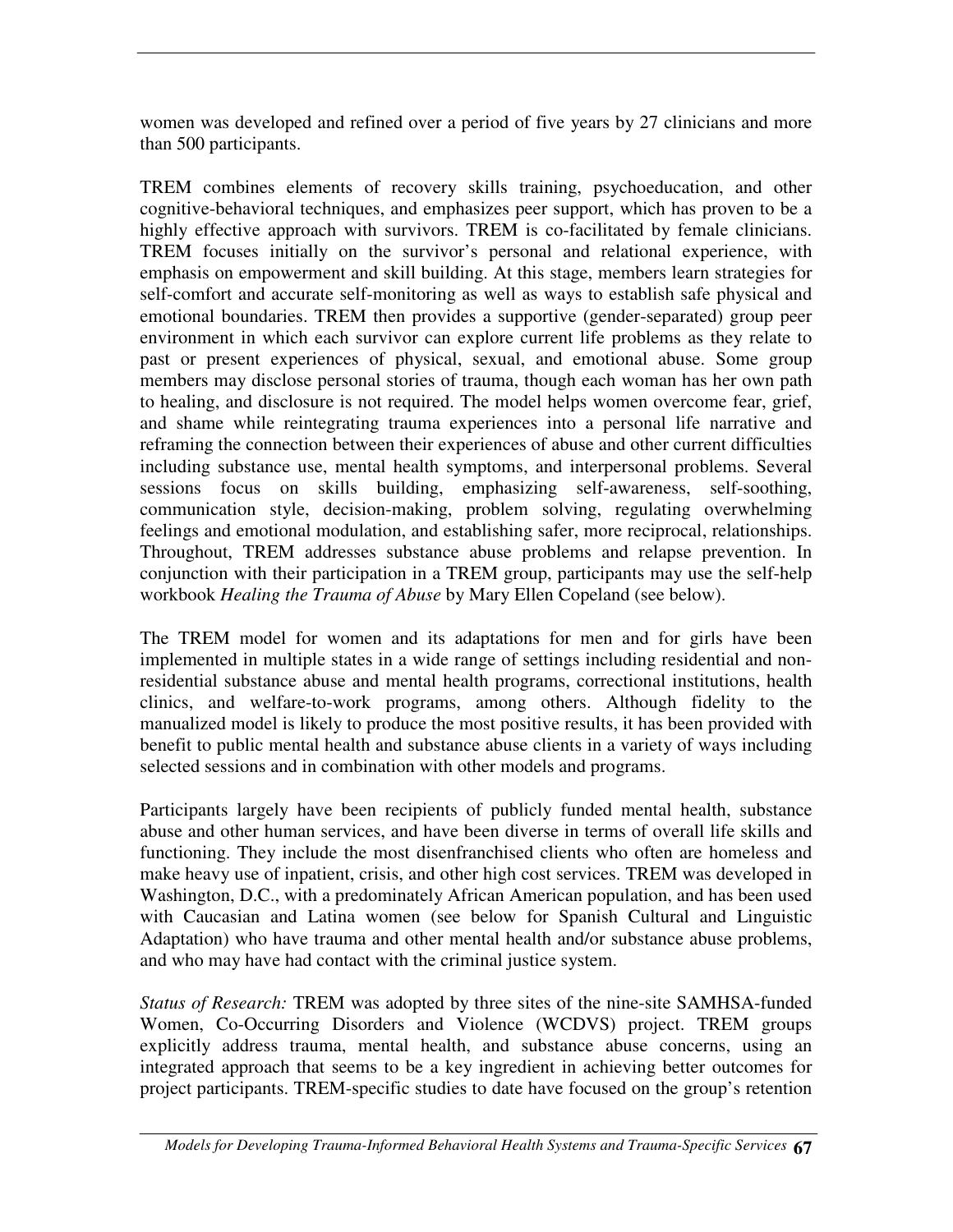of participants, consumer satisfaction, fidelity of implementation, and effectiveness. TREM groups have shown a very high rate of retention, even among women with multiple vulnerabilities and few supports. At the D.C. site of the WCDVS, over 70% of the women enrolled completed over 70% of the group sessions. Pilot studies have indicated a high level of participant satisfaction with the group, with over 90% finding it helpful on a number of trauma-related dimensions, including recovery skill development. Results from studies using a formal TREM Fidelity Scale have demonstrated that trained leaders can implement the TREM group with high fidelity to the manual's content and leadership process. Preliminary studies of TREM have found improvement in overall functioning; mental health symptoms (including anxiety and depression); and trauma recovery skills (e.g., self-soothing, emotional modulation, and self-protection). In addition, these evaluations found decreased high-risk behaviors and reduced use of intensive services such as emergency room visits and hospitalizations. Results of the quasi-experimental WCDVS study conducted in D.C. and Baltimore showed advantages for TREM over services as usual in both PTSD symptoms and drug and alcohol abuse (Fallot, McHugo, & Harris, 2005). At the Denver site (Toussaint, VanDeMark, Bornemann, & Graeber, in press), results indicated that TREM participants, in comparison to those receiving usual services, had better outcomes on both mental health symptoms in general and trauma-related symptoms in particular (e.g., sense of personal safety, feelings of dissociation, coping with trauma). An NIMH-funded randomized controlled trial of TREM is currently in progress, jointly conducted by the New Hampshire-Dartmouth Psychiatric Research Center and Community Connections. The TREM model has been adapted for men (M-TREM) and has been translated into

Spanish and culturally adapted for Latina women (see descriptions below). It has also been adapted for adolescent girls and young women ages 12-18 (Love and Life: G-TREM) (see Trauma-Specific Service Models for Children).

TREM Manual: Trauma Recovery and Empowerment: A Clinician's Guide to Working with Women in Groups*,* by Maxine Harris, Ph.D. and the Community Connections Trauma Work Group, is a step-by-step leader's guide covering 33 group sessions. Each topic includes a rationale and goals for the session, specific discussion questions, a sampling of typical responses, and experiential exercises.

TREM Instructional Video: Trauma Recovery and Empowerment: A Clinician's Guide to Working with Women in Groups, by Maxine Harris, Ph.D. and the Community Connections Trauma Work Group, is an 8.5-hour instructional video designed for clinicians to learn the rationale and philosophy behind the TREM intervention, with focus on the content and format of each of the 33 sessions. The video provides general information about sexual and physical abuse and can be used as part of a curriculum on trauma.

Fallot, R.D., McHugo, G.J., & Harris, M. (2005). DC Trauma Collaboration Study: Background and Preliminary Report. Unpublished manuscript, Community Connections.

Toussaint, D., VanDeMark, N., Bornemann, A., & Graeber, C. (in press). Modifications to the Trauma Recovery and Empowerment Model (TREM) for substance-abusing women with histories of violence: Outcomes and lessons learned at a Colorado substance abuse treatment center. Journal of Community Psychology.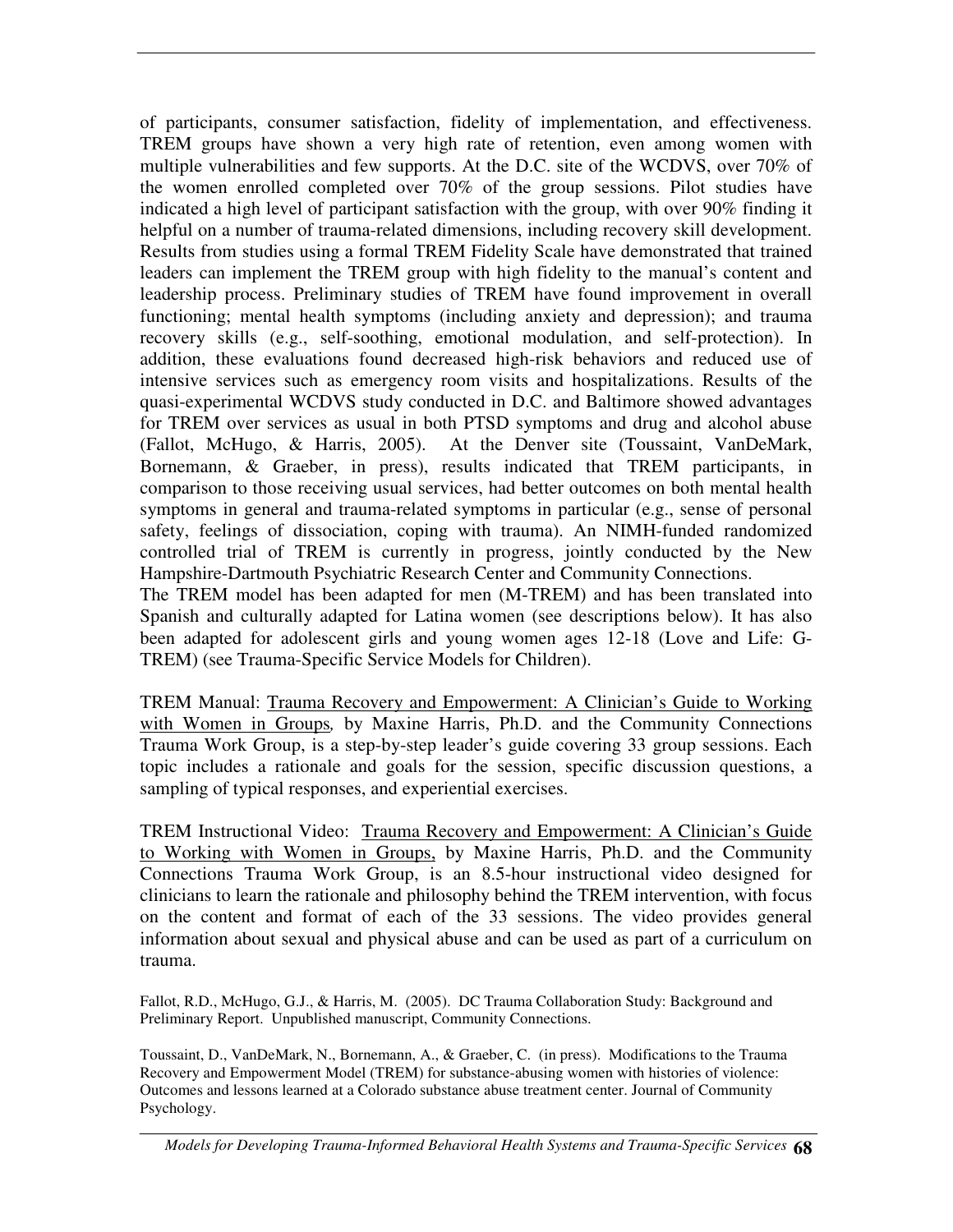Healing the Trauma of Abuse: A Women's Workbook, by Mary Ellen Copeland, M.A., M.S. and Maxine Harris, Ph.D. Used by women participants in conjunction with their work in the TREM group, this workbook can also be used by a woman on her own, or with a therapist or supportive friend. The manual assists women recovering from the effects of physical, sexual, and emotional abuse. It is divided into four parts: Empowerment, Trauma Recovery, Creating Life Changes, and Closing Rituals. Each part has a number of topics to work on, helps women develop individual goals for the recovery work, and addresses self-care while doing recovery work.

*Contact Information:* To obtain the manual or the instructional video contact; Kate Boucek, M.S.W. 202-608-4784 kboucek@ccdc1.org www.ccdc1.org For information on training and consultation, contact Rebecca Wolfson Berley, M.S.W. Director of Trauma Training 202-608-4735 rwolfson@ccdc1.org To obtain the Copeland workbook and more information, visit: www.mentalhealthrecovery.com

#### **Trauma Recovery and Empowerment Profile (TREP) and Menu of Strategies for Improving a Woman's Trauma Recovery and Empowerment Profile**

*Description:* Developed by Maxine Harris, Ph.D., and Roger D. Fallot, Ph.D., this skills rating scale and menu of skill building strategies may be used in conjunction with the TREM group program or individually as clinical tools for clinicians and survivors to evaluate skill levels and work toward development of skills. TREP is a rating instrument with eleven dimensions. Each dimension describes a skill that is central to coping effectively with the impact of emotional, physical, and/or sexual abuse. Completed by a clinician who knows the consumer/survivor well, or by the survivor him/herself, the TREP is designed to provide an assessment of the consumer/survivor's recovery skills at a particular point in time. The manual, Menu of Strategies for Improving a Woman's Trauma Recovery and Empowerment Profile, contains interventions designed to develop skills in the eleven domains of trauma recovery. The interventions are used in conjunction with a case manager, counselor, therapist or peer advocate, and are in some circumstances used in a self-help format. Exercises are categorized into beginning and intermediate level exercises. Exercises may also be useful for individuals who are not trauma survivors but who desire skill development to deal with addictions or mental health problems.

*Status of Research:* No research to date.

*Contact Information:* To obtain copies of TREP and the Menu of Strategies, contact:

*Models for Developing Trauma-Informed Behavioral Health Systems and Trauma-Specific Services* **69**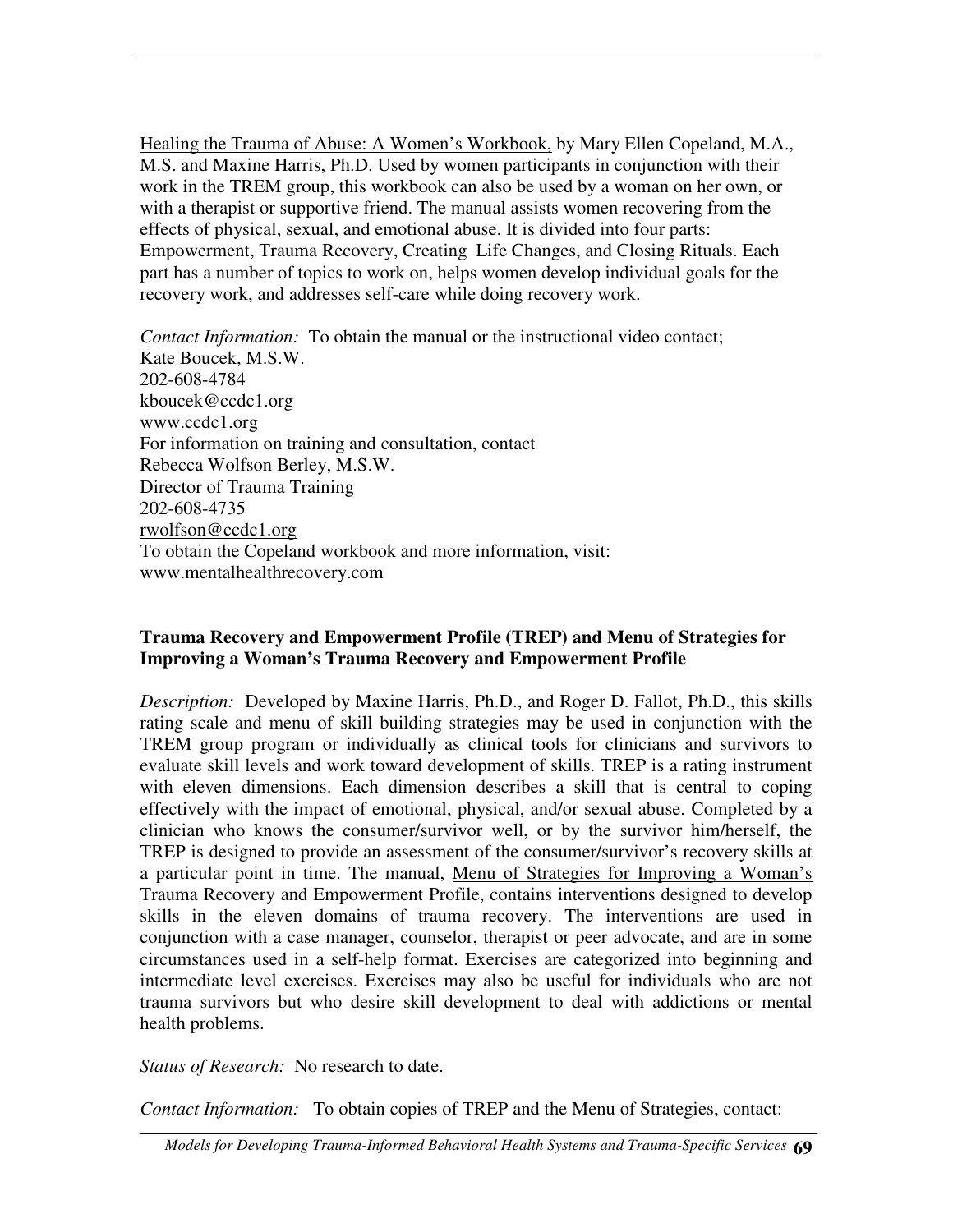Kate Boucek, M.S.W. 202-608-4784 kboucek@ccdc1.org www.ccdc1.org For additional information, contact Rebecca Wolfson Berley, M.S.W. Director of Trauma Training 202-608-4735 rwolfson@ccdc1.org

## **Trauma Safety Drop-In Group: A Clinical Model of Group Treatment for Survivors of Trauma**

*Description:* Designed by Pat Gilchrist of Ulster County Mental Health and Peri Rainbow of Women's Studies at New Paltz State University of New York, this model provides trauma survivors with basic safety skills. A low-intensity group model that requires no commitment from participants, the group is open to all survivors regardless of diagnosis, level of functioning, and place in the healing process. Goals of the group include increasing the survivor's ability to function and feel safe in a more intensive level of group treatment, to learn about the healing process and the after-affects of trauma, and to assess readiness for further treatment. The drop-in nature of the group is an essential and unique feature. Survivors who are beginning trauma-specific treatment are often not prepared to fulfill the commitment of consistent attendance required by traditional group therapy. The group is structured so that survivors can join at any point and complete the cycle at their own pace.

*Status of Research:* No research to date

*Contact Information:* Manuals are available from the New York State Office of Mental Health Trauma Unit at nominal cost from NYS OMH Printing and Design Services. Fax number: 518-473-2684.

#### **TRIAD Women's Group Model**

*Description:* Developed by and implemented at one of the SAMHSA Women Co-Occurring Disorders and Violence Study sites, this manualized, 16-session (2-hours a week for 16 weeks) cognitive behavioral group model is based on the perspective that complex disorders arise from trauma and that particular fundamental issues must be addressed for long-term recovery to occur (Herman, 1992). It is designed for and takes an integrated approach to women who experience challenges around the three issues of trauma, mental health, and substance abuse.

TRIAD is structured into four phases: Mindfulness, Interpersonal Effectiveness Skills, Emotional Regulation, and Distress Tolerance, with four weekly sessions in each phase.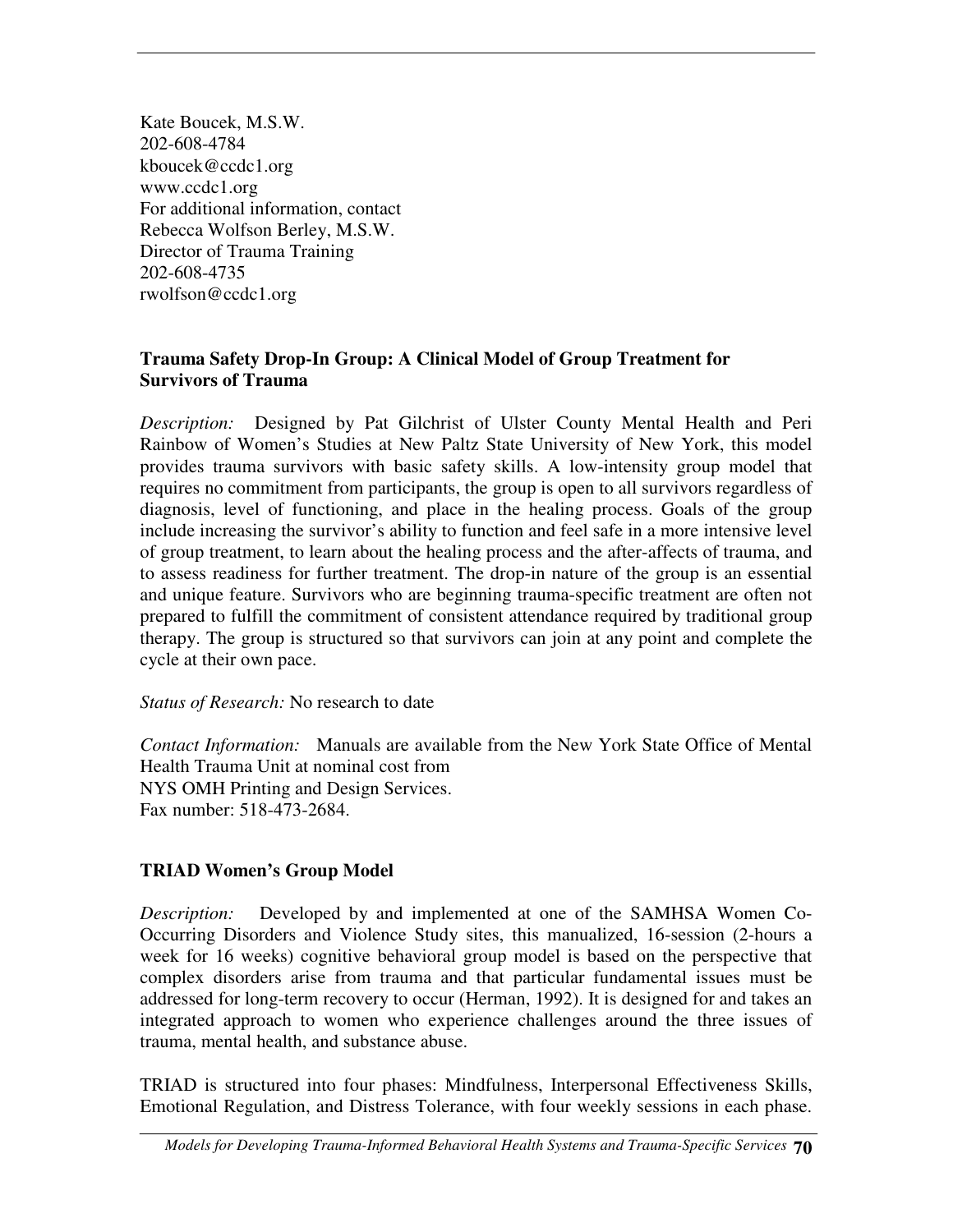This design allows for a "modified open" format in which women can join the group at the beginning of each of the four phases. Each session includes specific goals and objectives to facilitate short-term treatment planning. A leaders manual, Triad Women's Project Group Treatment Manual, was developed by the Clinical Interventions Committee of the Triad Women's Project. TRIAD's primary treatment goals are to reduce psychiatric and trauma-related symptoms associated with histories of violence/abuse and substance use for those with substance abuse disorders. Additional model goals are to increase abstinence for those with substance dependence and to support women in maintaining their personal safety. This cognitive behavioral model is based, in part, on Linehan's Cognitive-Behavioral Treatment model, Evans and Sullivan's work on substance abuse and trauma and Harris' work on trauma and serious mental illness.

TRIAD groups are implemented in outpatient or residential community mental health centers and substance abuse treatment facilities and a modified version of TRIAD is currently being offered in jails.

*Status of Research:* Triad was developed and implemented by one site of the 9-site SAMHSA WCVDS. Results of this cross-site study show positive effects for trauma treatment and indicate that participation in integrated counseling that addresses treatment issues related to trauma, mental health, and substance seems to be the key ingredient in achieving better outcomes.

*Contact Information:* To obtain the manual and for information on training and consultation, contact Colleen Clark, Ph.D. 813-974-9022 cclark@fmhi.usf.edu

# **Manualized Adaptations to Trauma-Specific Service Models for Adults**

#### **An Introduction to Trauma Issues for Women on Inpatient or Short-Stay Units**

*Description:* Created by Maxine Harris, Ph.D., Bronwen Millet, Ph.D., Lori Beyer, M.S.W., Jerri Anglin, M.S.W., and Rebecca Wolfson, M.S.W., this manualized, foursession (45-50 minute) group treatment intervention is drawn from the TREM model. It is made for women with histories of sexual and physical abuse who have been diagnosed as having a mental illness or a substance abuse disorder and are receiving treatment on a psychiatric, detoxification, or battered women's short-stay residential unit. The curriculum has a suggested order but is capable of being attended by a woman in any order as each session is designed to stand alone. The woman may attend one, two, three, or all sessions depending on her readiness and circumstances. A brief written version of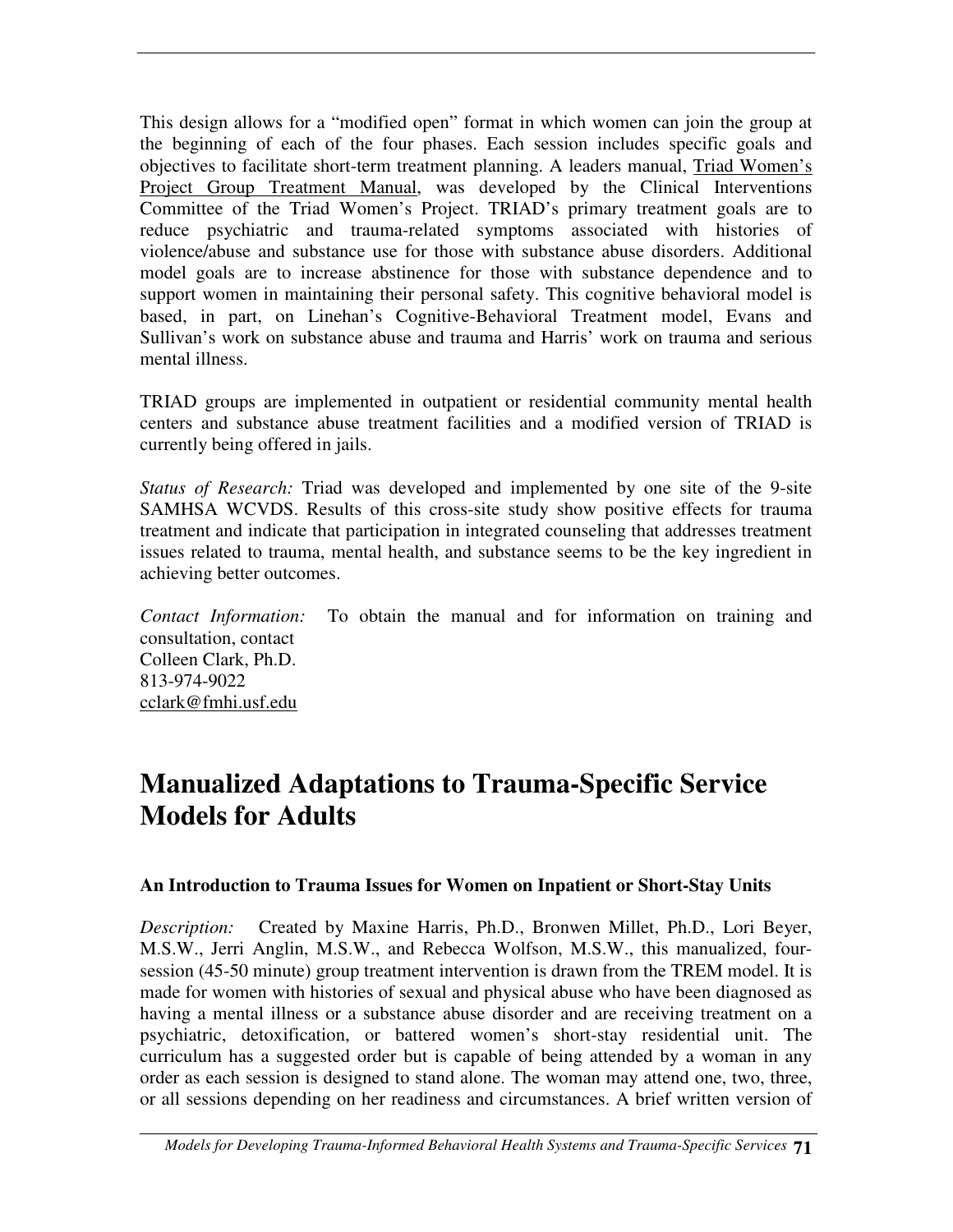the sessions is available for residents so they have a chance to benefit from sessions missed.

The curriculum is designed to introduce women to important connections between a history of physical, sexual, and /or emotional abuse and current difficulties and symptoms. It helps women assess their need for longer-term recovery work and identify community resources for doing trauma recovery work in an outpatient setting.

*Status of Research:* No research to date.

*Contact Information:* To obtain a manual and for additional information visit www.ccdc1.org or contact Kate Boucek, M.S.W. 202-608-4784 kboucek@ccdc1.org www.ccdc1.org

#### **Men's Trauma Recovery and Empowerment Model (M-TREM): A Clinician's Guide to Working with Male Trauma Survivors in Groups**

*Description:* Developed by Community Connections with Roger D. Fallot, Ph.D., Maxine Harris, Ph.D., H. Urs Affolter, M.S.W., Jerri Anglin, M.S.W., Ellen Arledge, M.S.W., Richard Bebout, Ph.D., John Dende, M.A., David Freeman, Psy.D., Walter Green, M. Div., and Matthew Lee, M.S.W., this group is an adaptation of the original TREM for women tailored to the specific concerns of male trauma survivors. The men's 24-session group (75 minutes per session) is structured in three sections. Part I addresses the emotional readiness of male trauma survivors for trauma-focused discussions. Group members develop a shared emotional and relational vocabulary via sessions that center on both key emotions (anger, fear, hope, shame) and relationship characteristics (friendship, intimacy, trust, loss). Part I helps men to place their personal experiences in a larger context by exploring the cultural understanding of "what it means to be a man." In Part II, attention focuses more directly on trauma and its connections to emotional, addictive, and relationship difficulties. Part III adopts an explicitly skill-building emphasis with, among others, sessions on communication, problem-solving, and self-soothing. This program can be used with African American, Caucasian, and Latino men who have trauma, other mental health and/or substance abuse problems, and who may have had contact with the criminal justice system.

*Status of Research:* Pilot studies of M-TREM have shown promising results, based on the feedback of group leaders and participants. In an initial group of six participants, for example, changes from pre-group to six-month post-group follow-up were consistently positive, reflecting enhanced overall functioning and decreased mental health (including posttraumatic stress) symptoms. M-TREM is currently being examined in an NIMHfunded study designed, first, to revise and refine the treatment manual and, second, to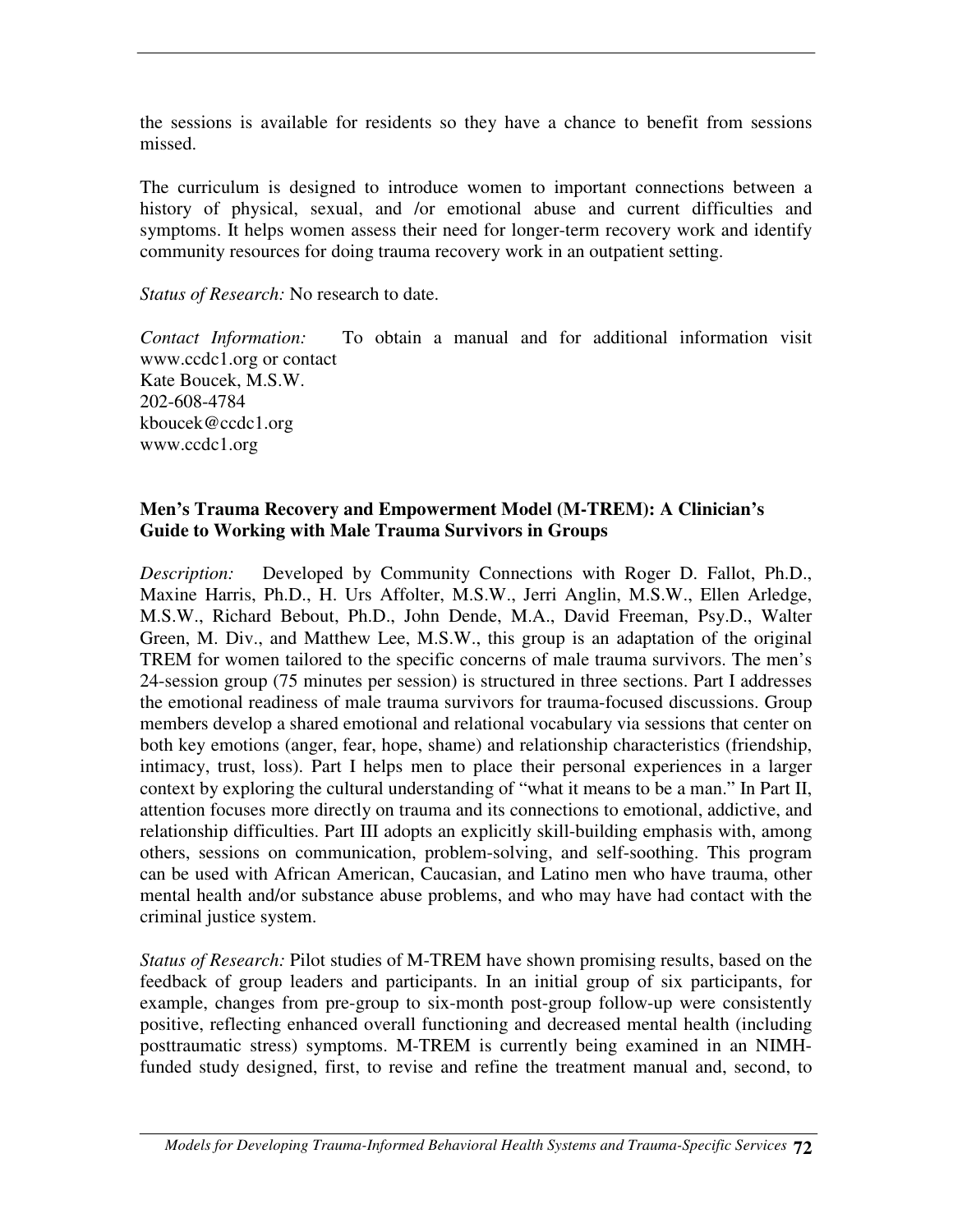conduct a small, randomized controlled trial of the group's effectiveness in reducing PTSD and other symptoms.

*Contact Information:* To obtain the manual, visit www.ccdc1.org or contact Kate Boucek, M.S.W. 202-608-4784 kboucek@ccdc1.org www.ccdc1.org For information on training, call Rebecca Wolfson Berley, M.S.W., Director of Trauma Training 202-608-4735 rwolfson@ccdc1.org

## **Spanish Cultural and Linguistic Adaptation and Expansion of Trauma Recovery and Empowerment Model**

*Description:* Developed by the Boston Consortium of Services for Families in Recovery, Boston Public Health Commission and the Institute on Urban Health Research at Northeastern University, TREM is translated into Spanish and culturally adapted to make it more appropriate and accessible to Latina women. The title of this cultural adaptation and Spanish language translation is:

Saber Es Poder: Modelo de Trauma y Recuperación para Mujeres Latinas, Harris, M., Wallis, F., Amaro, H., translated by Cortes, D., August 2006

Multiple issues addressed by the TREM manualized group treatment are translated and contextualized within the Latino culture and the African American culture, and compared to the viewpoints of mainstream American culture and other cultures. The model has also been expanded to include strategies for reduction of HIV sexual risk behaviors.

*Status of Research:* The Spanish Cultural and Linguistic Adaptation and Expansion of Trauma Recovery and Empowerment Model was part of the intervention package offered to women participating in the Women, Co-Occurring Disorders and Violence Study in the Boston site. The study used a no-randomized comparison group design with comparison agencies providing services as usual and intervention sites providing the trauma-integrated model. Analyses to date have focused on the overall differences in outcomes among intervention participants who received the 'package' of services and comparison group participants who received services as usual rather than on the specific outcomes related to exposure to this particular component of the intervention treatment 'package.' Three documents are in press for publication indicating that women in the intervention stay in treatment longer and at followup have lower sexual HIV risk behaviors, and lower rates of drug use and mental health and trauma symptoms than those in the comparison condition.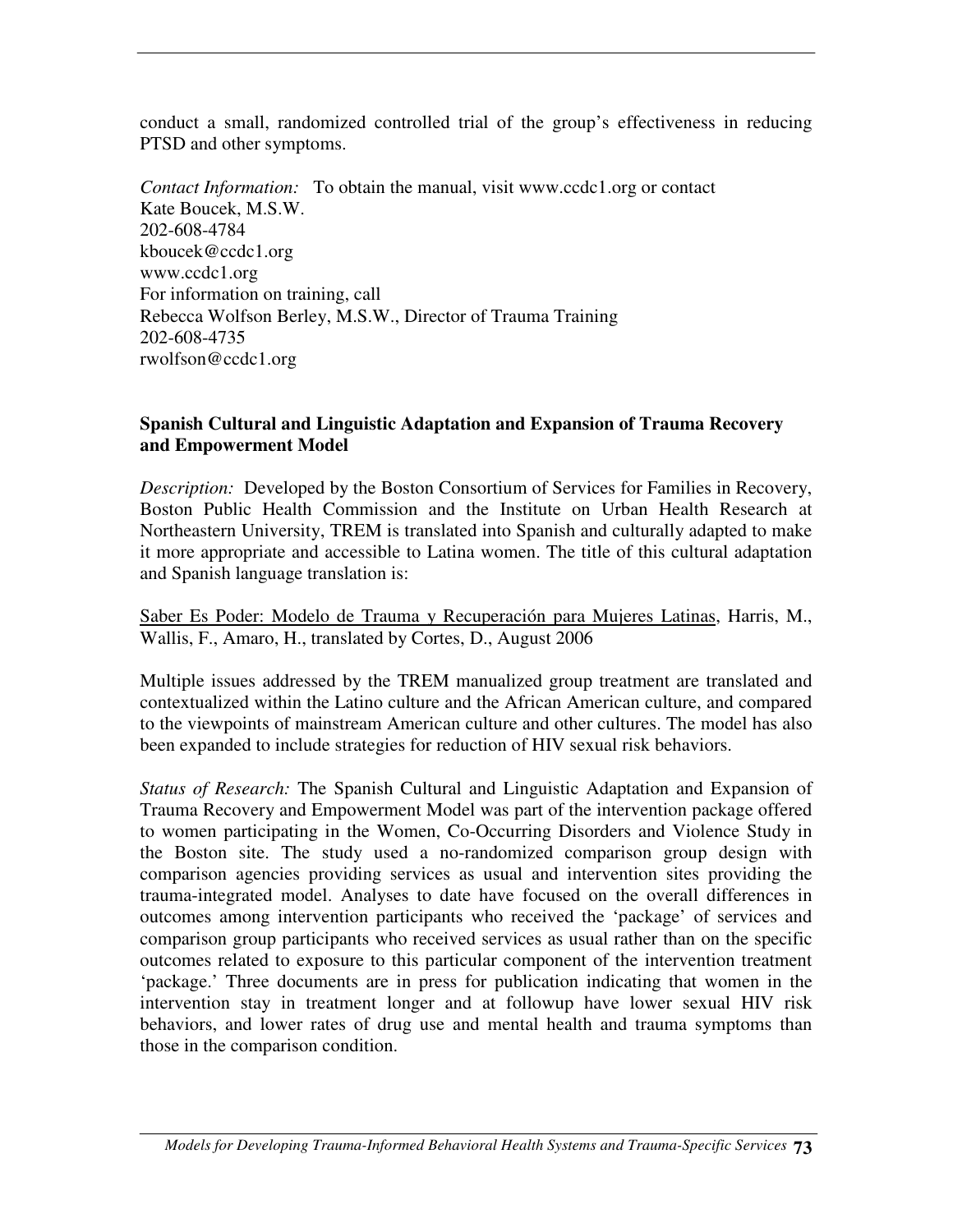**Amaro, H**., Larson, M. J., Zhang, A., Acevedo, D., Dai, J., & Matsumoto, A. (2006a). Effects of Trauma Intervention on HIV Sexual Risk Behaviors Among Women with Co-occurring Disorders in Substance Abuse Treatment. *Journal of Community Psychology,* in press.

**Amaro, H.,** Chernoff, M., Brown, V., Arévalo, S., Gatz, M. (2006b). Does Integrated Trauma-Informed Substance Abuse Treatment Increase Treatment Retention? *Journal of Community Psychology*, in press.

**Amaro, H.,** Dai, J., Arevalo, S., Acevedo, A., Matsumoto, A., & Nieves, R. (2007). Effects of integrated trauma-informed substance abuse treatment on addiction severity, mental health and PTSD symptomatology compared to services as usual. *Journal of Urban Health,* posted on-line March 14, 2007; hardcopy in press

*Contact Information:* To obtain a manual and for more information, contact Dr. Hortensia Amaro h.amaro@neu.edu or Rita Nieves, R.N., M.P.H. Rita\_Nieves@bphc.org

## **Models for Developing Trauma-Informed Service Systems and Organizations: Children**

## **Child Adult Relationship Enhancement (CARE)**

*Description:* Child Adult Relationship Enhancement (CARE) is a trauma-informed, field-initiated modification of specific Parent-Child Interaction Therapy (PCIT) skills for general usage by adults who work with traumatized children. This promising intervention approach is based on PCIT, but it is a separate intervention that began developing collaboratively in 2004 by the Trauma Treatment Training Center (TTTC) and Cincinnati Children's Hospital Medical Center with therapists and service providers in a variety of settings whom the TTTC had trained in PCIT. In response to feedback from the children and families they served, these therapists modified the standard PCIT model to serve special circumstances and culturally diverse clients. Using the TTTC's structured conference call and listserv platforms, these community providers then shared their successful adaptations of core PCIT components so that they could be incorporated into the developing CARE model. Thus, CARE reflects a collaborative co-creation between the TTTC and a range of agencies (i.e., battered women shelters, foster care agencies, residential care facilities, medical care settings, homeless shelters). As a result, CARE can be generalized to a wide variety of settings and implemented at different levels of intensity.

CARE utilizes the 3 P skills (Praise, Paraphrase and Point-out-Behavior) based on PCIT's PRIDE skills: Praise, Reflect, Imitate, Describe and Enthusiasm, to connect with children, a set of techniques for giving children effective positive commands to increase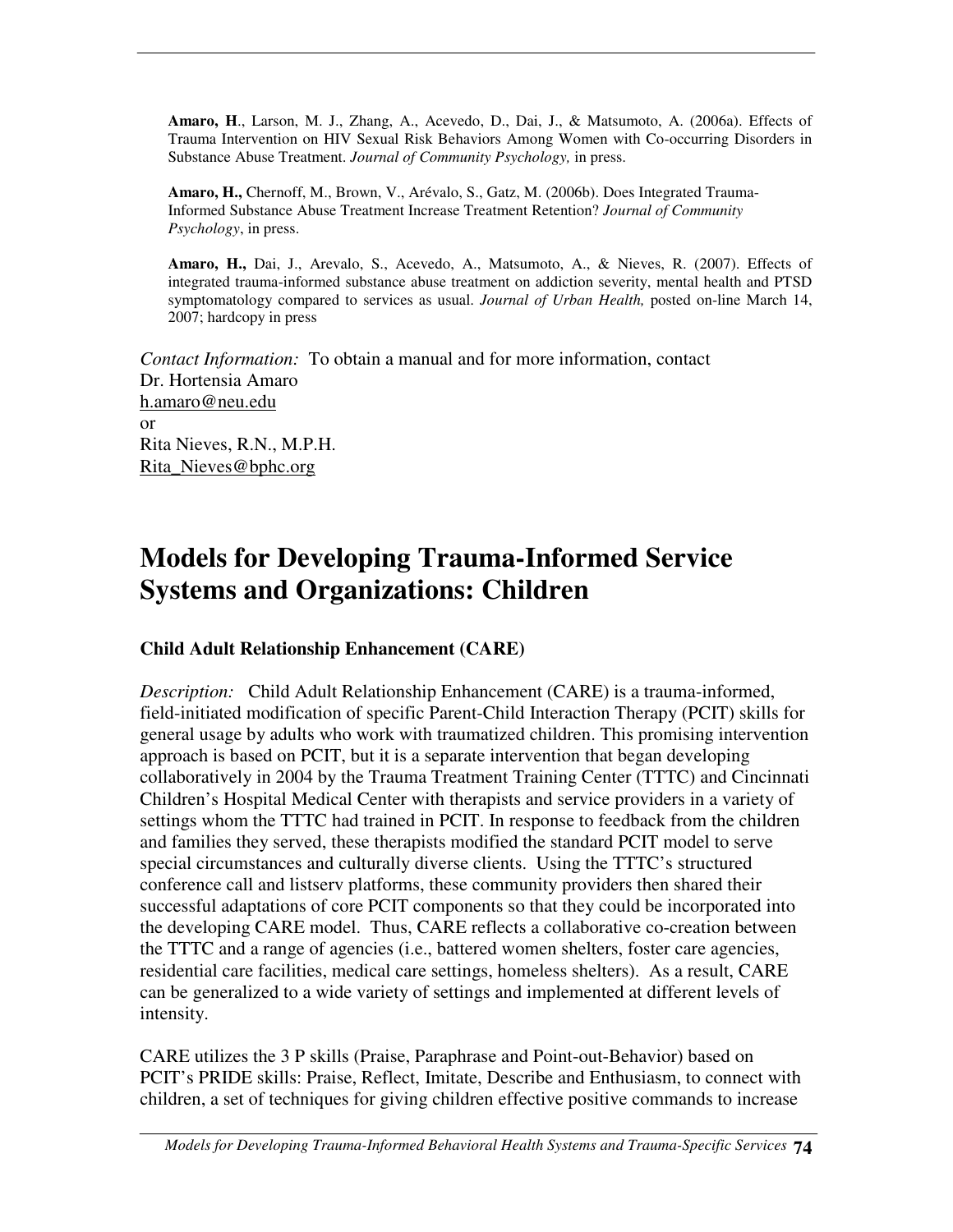compliance, and selective ignoring techniques to redirect problematic behaviors. CARE also contains a trauma education component to contextualize the use of these skills with the kinds of behaviors and problems exhibited by many traumatized children. The basics of the CARE skills can be taught in about 3-6 hours in groups or individually. A CARE Curriculum Guide for Trainers is available to clinicians who have completed PCIT training.

CARE training is applicable for adults who interact with children from preschool through adolescence in a large range of settings. These settings include but are not limited to: 1) foster parents; 2) foster care caseworkers and child protection workers; 3) battered women shelter staff; 4) homeless shelter staff; 5) child victim advocates; 6) residential treatment center staff; 7) day care providers and Head Start teachers; 8) medical care providers; 9) partial hospitalization staff; 10) social service case aides; 11) home visitation providers; 12) international adoptions staff; 13) medical students; and 14) receptionists/other administrative staff who come in contact with children. The TTTC has had direct or indirect experience working with service providers in all of these populations/settings and has used this accumulated experience to shape the CARE Curriculum Guide.

*Status of Research:* CARE is supported by pragmatic evidence of its effectiveness with concepts derived from the evidence-based PCIT, but further evaluation is warranted.

*Contact Information***:**

Trauma Treatment Training Center, Cincinnati, OH www.OhioCanDo4Kids.org CARE trainers: Erica Pearl, PsyD, Barbara Boat, PhD, & Erna Olafson, PhD, PsyD

For questions about how to obtain CARE training: Lacey Thieken, Mayerson Center for Safe & Healthy Children Phone: 513.636.0042 Fax: 513.636.0204 Email: Lacey.Thieken@cchmc.org

## **Child Development Community Policing Program (CD-CP)**

*Description*: The CD-CP Program is a collaborative partnership between police, mental health, domestic violence advocacy, child protection, and juvenile justice professionals. The program's mission is to decrease the negative psychological consequences of violence exposure on children and families. The CD-CP Program was developed in New Haven, Connecticut in 1991 by the Yale Child Study Center and the New Haven Department of Police Service. The program model includes the following components:

\* Cross training for police, mental health clinicians and others in principles of child development and psychological response to trauma and principles and practice of community policing;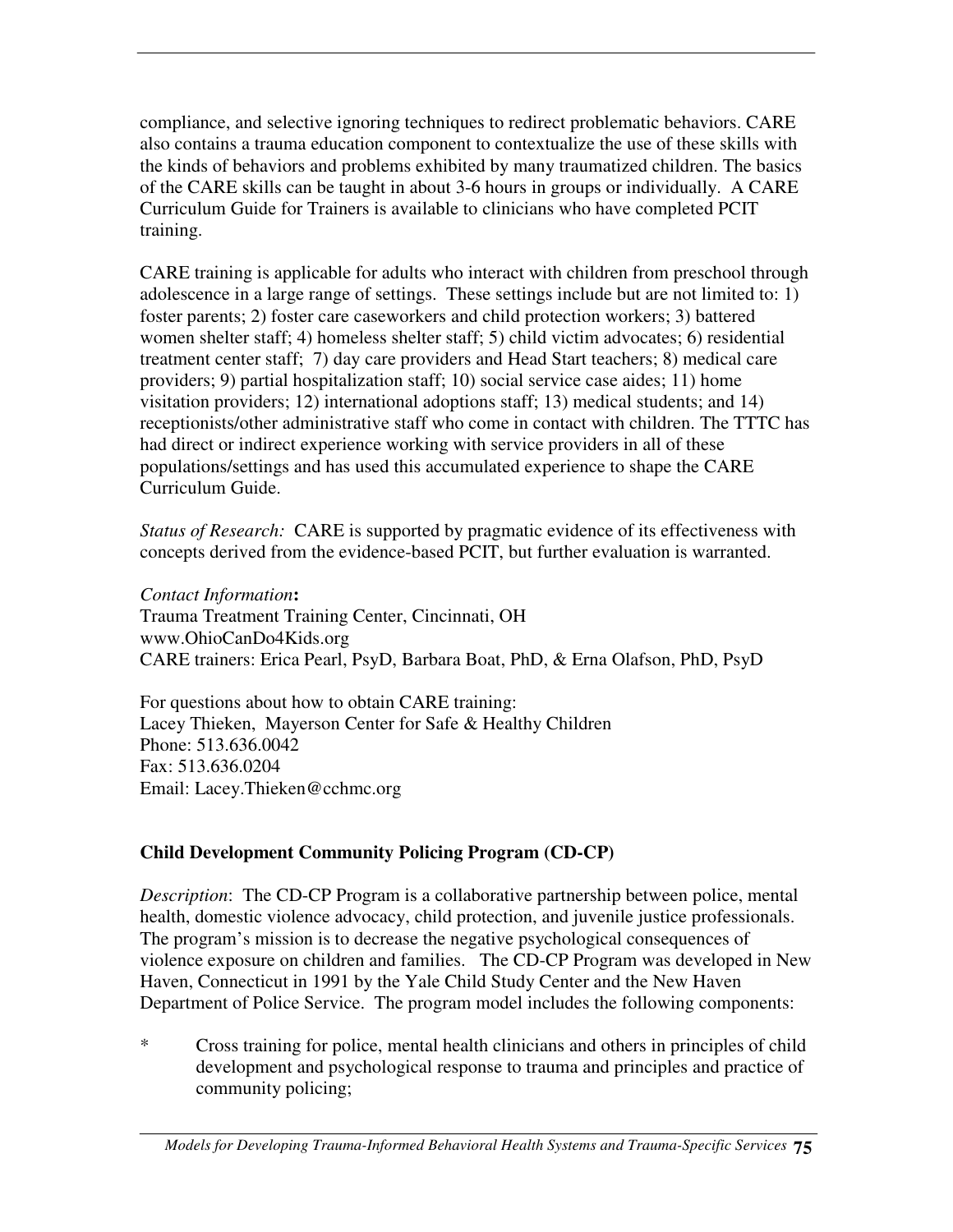- \* Acute response service, which places trained clinicians and officers on-call 24/7 to provide immediate direct assessment and intervention for children and families exposed to or involved in violence or other potentially traumatic incidents;
- \* Weekly interdisciplinary program conference to develop, review and track casespecific intervention plans for children and families referred to the acute response service;
- \* Domestic Violence-Home Visit Intervention (DV-HVI) provides outreach home visits and follow-up advocacy by teams of patrol officers and domestic violence advocates to children and families affected by intimate partner violence;
- \* Trauma Clinic that provides services for acute response and treatment for children and families. This serves as a secondary prevention model for post-traumatic stress and long term treatment for the effects of traumatic stress. The Child and Family Traumatic Stress Intervention (CFTSI) has been developed and implemented with children and families within days or weeks of traumatic events to decrease post traumatic impact.

The following is a sample of available materials regarding the program:

- Marans, S., Adnopoz, J., Berkman, M., Esserman, D., MacDonald, D., Nagler, S., et al. (1995). The police-mental health partnership: A community-based response to urban violence. New Haven: Yale University Press.
- Marans, S., Berkman, M. (2005). Police-mental health collaboration on behalf of children exposed to violence: TheChild-Development Community Policing program model. In, Handbook of Community-Based Clinical Practice, Lightburn, A. & Sessions, P. (Eds.). Oxford University Press (USA).
- CD-CP Program Manual
- CD-CP Acute Response Protocol
- Domestic Violence Home Visit Intervention (DV-HVI) Manual
- One on One: Connecting Cops and Kids: DVD and Training Manual
- Child and Family Traumatic Stress Intervention Manual
- Guidelines for Parents and Professionals on Trauma and Catastrophic **Events**

The CD-CP Program was developed to assist children ages 0-18 and their families who have been affected by violence or other potentially traumatic events, such as serious accidents, sudden deaths, and acute medical injuries and emergencies (e.g., house fires). The program was developed in New Haven, CT, a small urban community with a high rate of poverty and a diverse population that is comprised of, African American, Latino, Caucasian and mixed ethnicity communities. The program has been implemented in over a dozen other communities in the U.S. with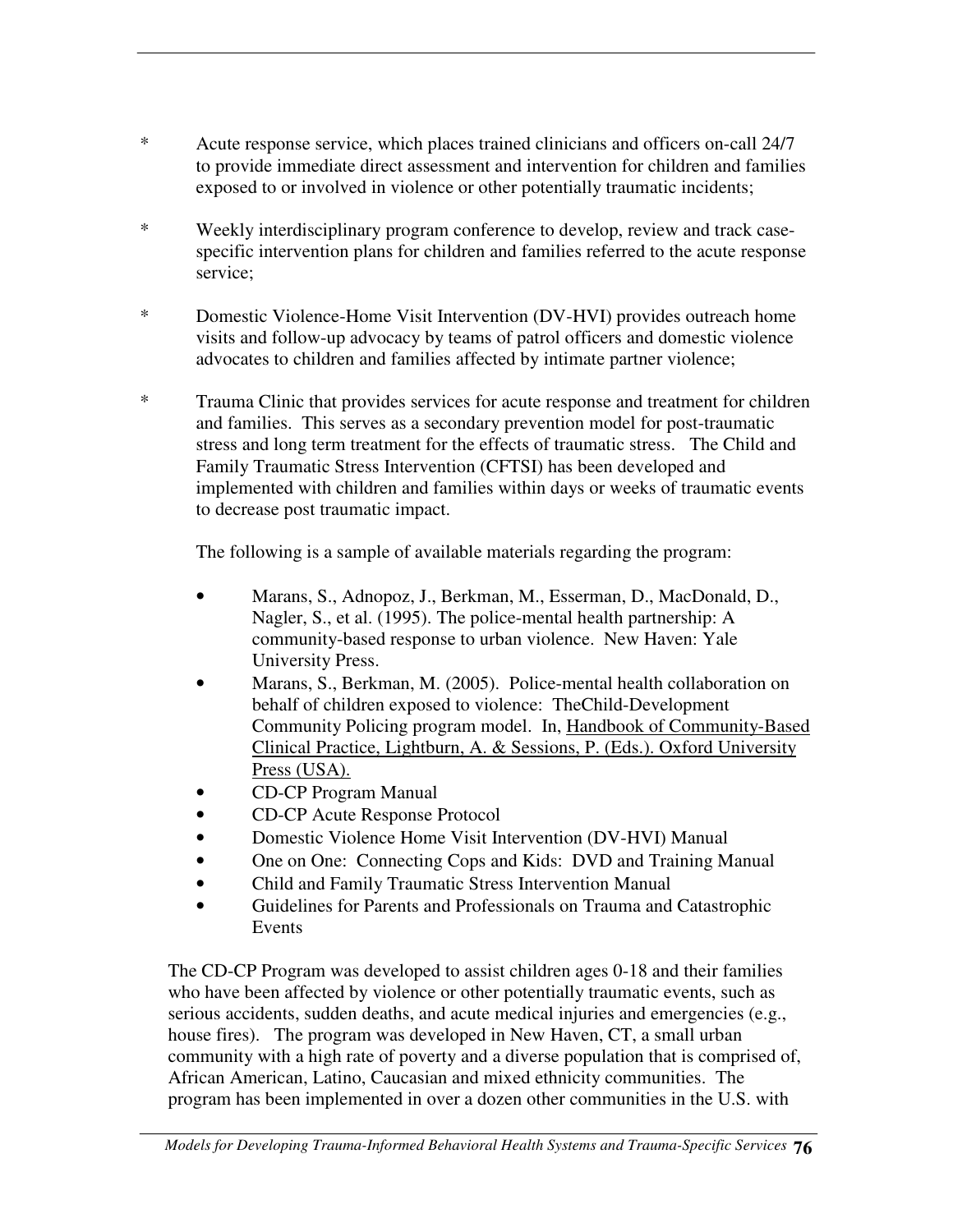varied demographics. The program has also been adapted nationally to assist first responders, mental health practitioners, communities, and governmental entities, and to educate the public, in the wake of violent events, terrorist incidents (e.g., 9/11 terrorist attacks), and natural disasters (e.g., hurricane Katrina).

#### *Status of Research:*

- \* An intensive CD-CP program evaluation in New Haven, CT and Charlotte, NC that examines changes in law enforcement practice and child and family functioning is underway.
- \* A 12 month longitudinal study comparing 50 women who received DV-HVI home visits with 50 others who received standard police services only found that, at baseline, intervention subjects felt safer and more positively toward the police than comparison subjects. At 6 month and 12 month follow-up interviews, intervention subjects were more likely to call the police for new domestic violence incidents than control subjects, but the new calls to the police were more likely to be for less serious, non-violent incidents. Intervention subjects were also more likely to be engaged in court based advocacy/legal services for themselves and mental health services for their children.
- \* A randomized evaluation of the Child and Family Traumatic Stress Intervention (CFTSI) is currently in progress in the city of New Haven. Two hundred and fifty children who have experienced a traumatic event (e.g. motor vehicle accidents, sexual abuse, domestic, community violence, etc) will be recruited within 4 weeks of the incident and randomly assigned to the CFTSI or a treatment as usual comparison group. Parents and children will be interviewed at baseline, postintervention and 3 months later to determine the effectiveness of the CFTSI in reducing child symptoms and increasing parent-child communication and feelings of social support. To date 42 families have completed baseline interviews and been randomized and 15 families have completed 3 month follow-up.

*Contact Information:* For further information on Program Research contact: Dr. Carla Stover, Ph.D carla.stover@yale.edu. For more information about the program contact National Center for Children Exposed to Violence: Steven R. Marans, Ph.D.**,** Director, and Professor of Child Psychiatry and Psychiatry Phone: (203) 785-3377 Email: steven.marans@yale.edu or Colleen Vadala, Coordinator and Chief Administrator Phone: (203) 785-2975 Email: colleen.vadala@yale.edu or Visit our Website: www.nccev.org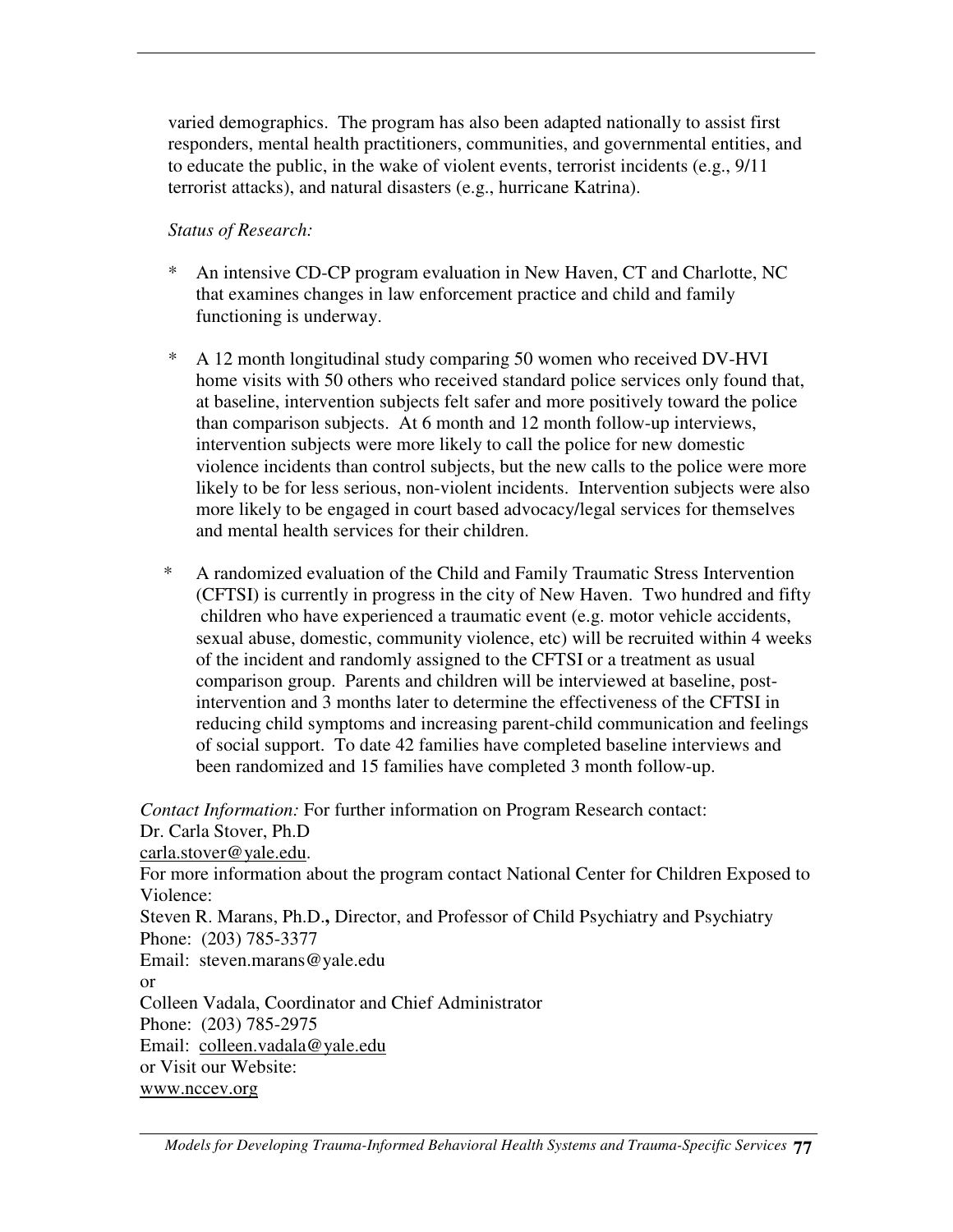#### **Preventing Child Abuse Within Youth Serving Organizations: Getting Started on Policies and Procedures**

*Description:* In the first section, you will find six key components of child sexual abuse prevention for organizations. These components were identified by the Centers for Disease Control and Prevention (CDC) in conjunction with experts. The experts included advocates, child sexual abuse researchers, professionals who provide prevention resources for organizations, and representatives of youth-serving organizations that have child sexual abuse prevention programs.

- Screening and selecting employees and volunteers  $\mathbf{1}$
- Guidelines on interactions between individuals  $\overline{2}$ .
- 3. Monitoring behavior
- $\overline{4}$ . Ensuring safe environments
- Responding to inappropriate behavior, breaches in policy, and allegations and 5. suspicions of child sexual abuse
- Training about child sexual abuse prevention. 6.

Each component is described in detail, including the prevention goals, critical strategies, and additional strategies that could be considered depending on the context and resources of individual organizations.

The sections that follow offer suggestions for addressing challenges to developing and implementing a strategy to prevent child sexual abuse and provide tools to help organizations move forward. A list of publications and organizations that can provide helpful information is provided in Appendix B.

Population (s) the model is designed for and used with (e.g. ages, genders, cultures, specific client groups, settings, language adaptations, etc.) This is important as we plan to create an easy-to-refer-to summary chart highlighting the populations and age groups served by each model;

This report is designed for representatives of youth-serving organizations who are interested in adopting strategies to prevent child sexual abuse. Whether these strategies are developed within the context of an overall risk management plan or are addressed separately, organizations need to examine how they can protect youth from sexual abuse.

Status of research: No research to date

*Contact information*: for readers to obtain materials and acquire additional information, in the following order:

For information or questions about content -- Renee Wright, CDC 770-488-1146 rwright@cdc.gov www.cdc.gov/injury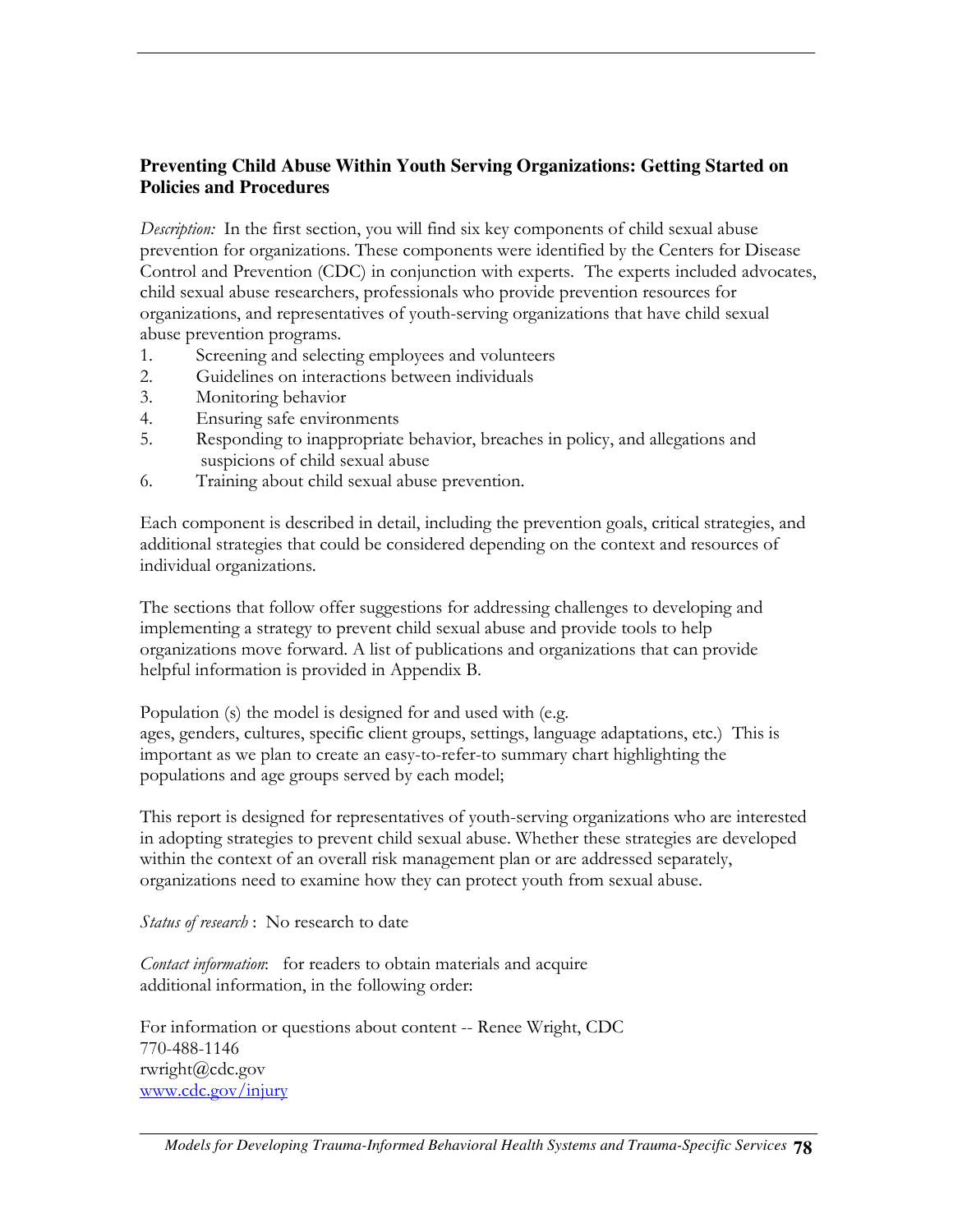For copies of the report: Wendy Heaps, CDC 770-488-1345 wheaps@cdc.gov www.cdc.gov/injury

#### **Safety, Mentoring, Advocacy, Recovery, and Treatment (SMART)**

*Description:* The Safety, Mentoring, Advocacy, Recovery, and Treatment (SMART) Model developed by a team of clinicians at the Kennedy Krieger Institute Family Center is a structured, phase-based, abuse-focused, treatment approach to address the emotional and behavioral needs of young children with a history of sexual abuse exhibiting problematic sexual behavior (PSB). A major premise of the model is that the PSB stems from emotional responses to the prior child sexual abuse causing the child to form cognitive distortions about themselves, others, and the world around them. A unique feature of the model is the formation of parallel narratives of the child's experiences as a victim and as one who victimizes others. Children are supported to examine their roles and perceptions associated with each of these experiences. Clinicians guide children and their families through this process and provide the context for comparison leading to the integration of these experiences into a single narrative.

The SMART Model consists of three clinically essential phases: Safety and Stabilization, Triggers/Integration, and Re-Socialization. Each phase of treatment incorporates established practices proven to be effective in trauma treatment, such as CBT and psycho-education that reinforce safety/stability concerns, affect and behavioral regulation, as well as strategies for developing new coping patterns that no longer involve harm to self or others through traumainformed interventions. A primary concern at all times is the provision of safety, both physical and emotional.

The SMART model utilizes individual, family, and group therapy simultaneously. Used independently, these therapeutic approaches are frequently insufficient to eliminate PSB; however, the synergy created by concurrent use of these approaches yields an integrated comprehensive treatment model that promotes recovery and the acquisition of appropriate adaptive skills. To date, the average length of stay for model completion is 12 months. Length of stay may vary based on the individualized needs of the family and the child's ability to master concepts and build skills.

*Status of Research:* An analysis of the data collected during the piloting of the model (N=62) supports the effectiveness of the SMART model in reducing and/or eliminating PSB exhibited by young children with a history of sexual abuse. Children treated with the SMART model made behavioral and emotional improvements in functioning across multiple areas up to one year following treatment. Mean total functional impairment from the beginning to the end of treatment was reduced in half. Future research using a comparison group and randomized design is planned.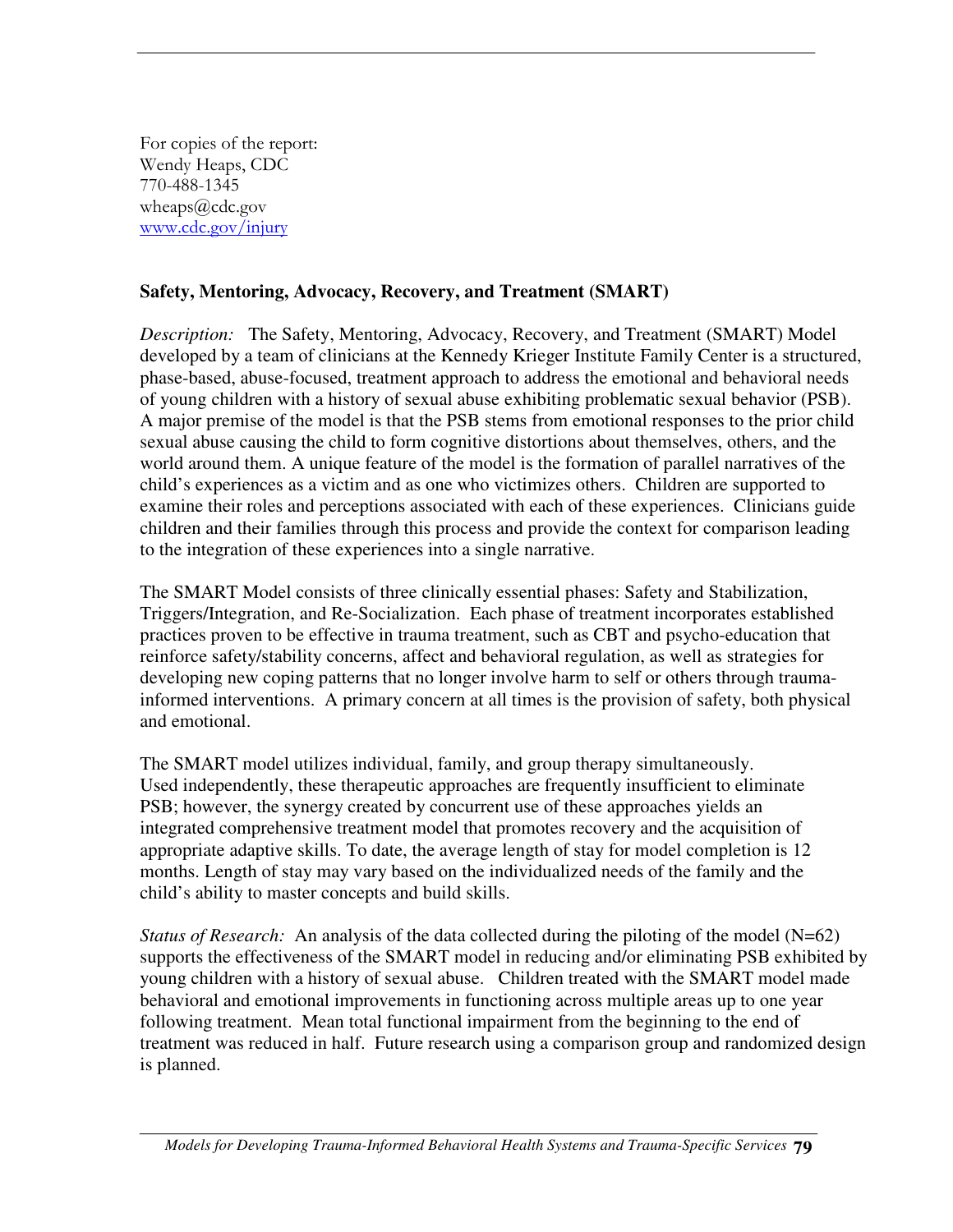*Contact Information:* For more information on the model and on training and consultation services, contact lead developer, Betsy Offermann, LCSW-C 443-923-5907 Offermann@kennedykrieger.org,.

#### **Stewards of Children: Adults Protecting Children from Abuse**

*Description:* Darkness to Light's Stewards of Children Prevention Program is a revolutionary sexual abuse prevention training program that educates adults to how to prevent, recognize, and react responsibly to child sexual abuse. The program addresses the trauma of child sexual abuse in a sensitive and empowering way, increasing the understanding of its impact on health, mental health and well being. Procedures to reduce the risk of re-victimization are also presented.

The program is empowering and motivates adults to take courageous action in the protection of children. The 2.5 hour training program is based on Darkness to Light's "7 Steps to Protecting Our Children" as the core curriculum and interweaves the stories of adults with lived experiences of child sexual abuse with the advice of experts in the areas of prevention, intervention and law enforcement to emphasize and teach the 7 steps. The presentation of the survivor stories and outcomes are based on hope, self-determination and empowerment. Hearing the lived experiences of childhood sexual abuse trauma survivors often enablers other survivors to come forward and consider treatment for the first time, although the focus is to teach adults the skills to protect children. The training is presented using a 1.25 hour training dvd/video and interactive workbook in a format that teaches specific tools and encourages discussion and participation in the development of a personal prevention plan. The curriculum also includes interactive discussions that can be customized for various audiences, organizations and settings.

The Stewards of Children program is designed for any adult who has responsibility for a child's safety, targeting parents, staff and volunteers of organizations, clubs, corporations and agencies that serve children and youth. The focus of the curriculum is primary prevention, accomplished by teaching adults how to prevent child sexual abuse from occurring the first time. For example, adults learn about the prevalence and consequences of sexual abuse and are encouraged to monitor situations where one-on-one contact between adults and children might occur, to screen adults who work with children, and to initiate conversation about healthy sexuality, appropriate physical contact and child sexual abuse prevention. The curriculum also addresses secondary prevention by teaching adults to identify when abuse has occurred, how to respond appropriately, as well as, the prevention of re-victimization. Prevention education occurs within the context of asking participants to think about the children for whom they are responsible and how they may be vulnerable to child sexual abuse, thus providing both the motivation and the empowerment to act.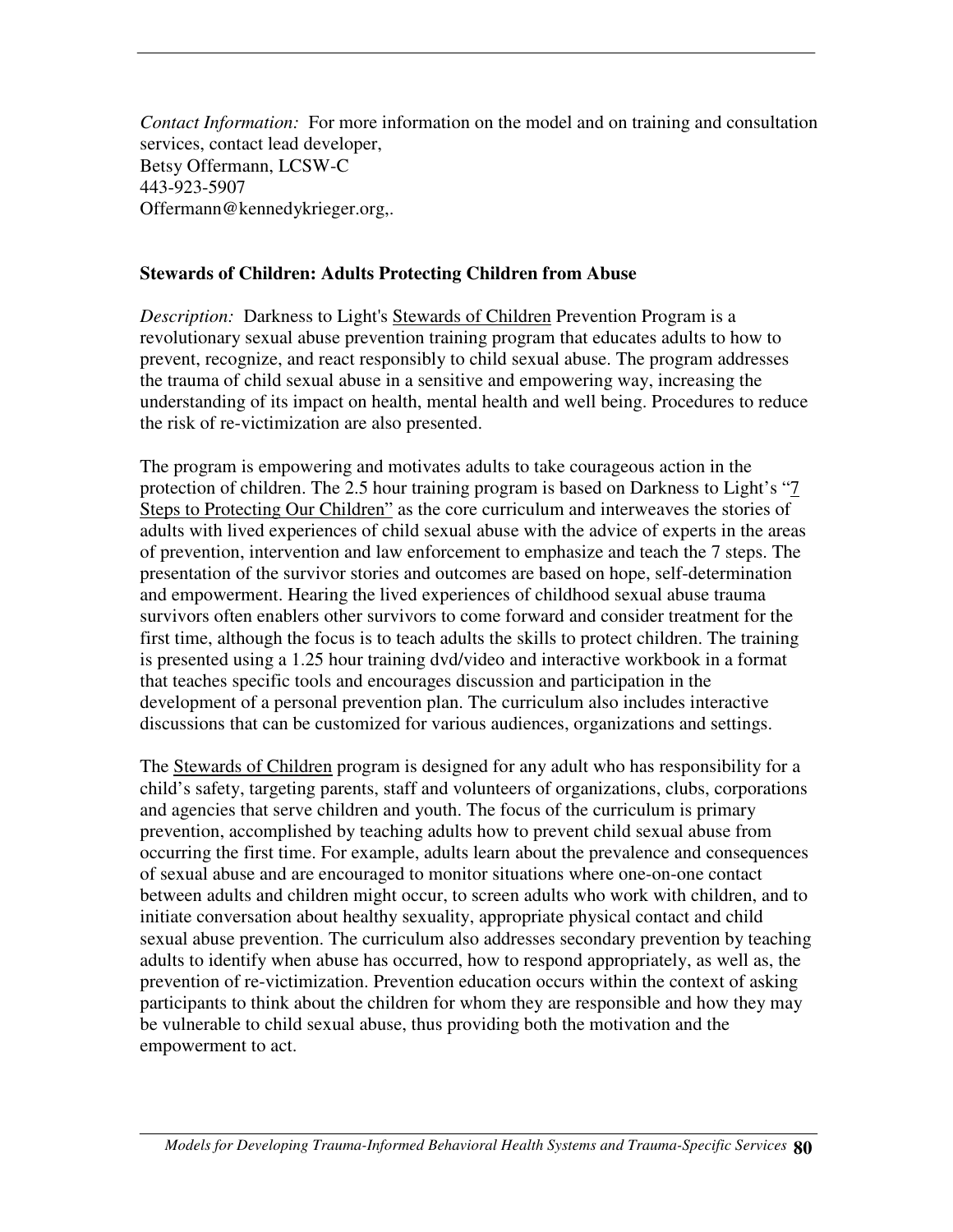The philosophy of the Stewards of Children curriculum is to change attitudes about child sexual abuse through the principles of choice, consciousness, personal power, and relentless compassion and to motivate individuals to act courageously and assertively toward child sexual abuse prevention. The Stewards of Children curriculum is being used in numerous youth serving agencies, organizations and settings including child advocacy centers, family advocacy programs on military bases, prevention programs, faith-based, sports and recreational clubs and organizations, youth camps, educational settings (primary, secondary and higher education), foster care, treatment foster care, residential settings, early childhood education, child welfare, juvenile justice, as well as numerous other agency, non profit and intervention programs.

The Stewards of Children program utilizing the 7 Steps to Protecting our Children, incorporates seven simple, proactive steps adults can take to protect children from sexual abuse. Steps 1-3 (Know the Facts and Understand the Risks; Minimize Opportunity; Talk about It) are oriented toward primary prevention. They address the prevalence of child sexual abuse and encourage adults to pay attention to risk in various settings, ensuring that when children are alone with an older youth or adult the situation is observable and interruptible. Adults are also reminded to talk about child sexual abuse prevention with children and other adults. Steps 4-6 (Stay Alert; Make a Plan; Act on Suspicions) provide ways for adults to act if abuse is suspected, awareness of the signs of child sexual abuse and incorporating contact information for local and national resources that includes Darkness to Light's national helpline support. Step 7 circles back to primary prevention, urging adults to "Get Involved" by supporting agencies that deal with child sexual abuse, contacting legislators, and encouraging youth organizations to enact safe practices.

Steward of Children is made available through two formats, instructor led and online. In the instructor led format, a Darkness to Light trained facilitator is taught to lead group discussion that reinforces the learning objectives and addresses thoughts and feelings stimulated by the DVD and workbook. Facilitators have ongoing contact with Darkness to Light that includes updates in their training and support for initiatives in their communities including funding strategies and evaluation tools. They also have opportunities to learn about the development of child protection policies and practices for organizations. This resource enhances primary prevention in that facilitators not only train individuals in child sexual abuse prevention, but also equip organizations to create a culture where prevention efforts are supported.

The web-based version of Stewards of Children is available through the Darkness to Light website, www.darknesstolight.org. A web-based version of the interactive workbook is downloaded and participants are able to work at their own individual pace.

Additional assets are the structure and standardization of the Stewards of Children program. The curriculum incorporates basic principles of adult learning that includes delivery in visual, auditory and written modes to support different learning styles. The facilitated discussion of the instructor led format affords active participation in learning with the idea that personal engagement will lead to action. The workbook is written at an 8<sup>th</sup> grade reading level, making it broadly accessible to adults of all educational levels.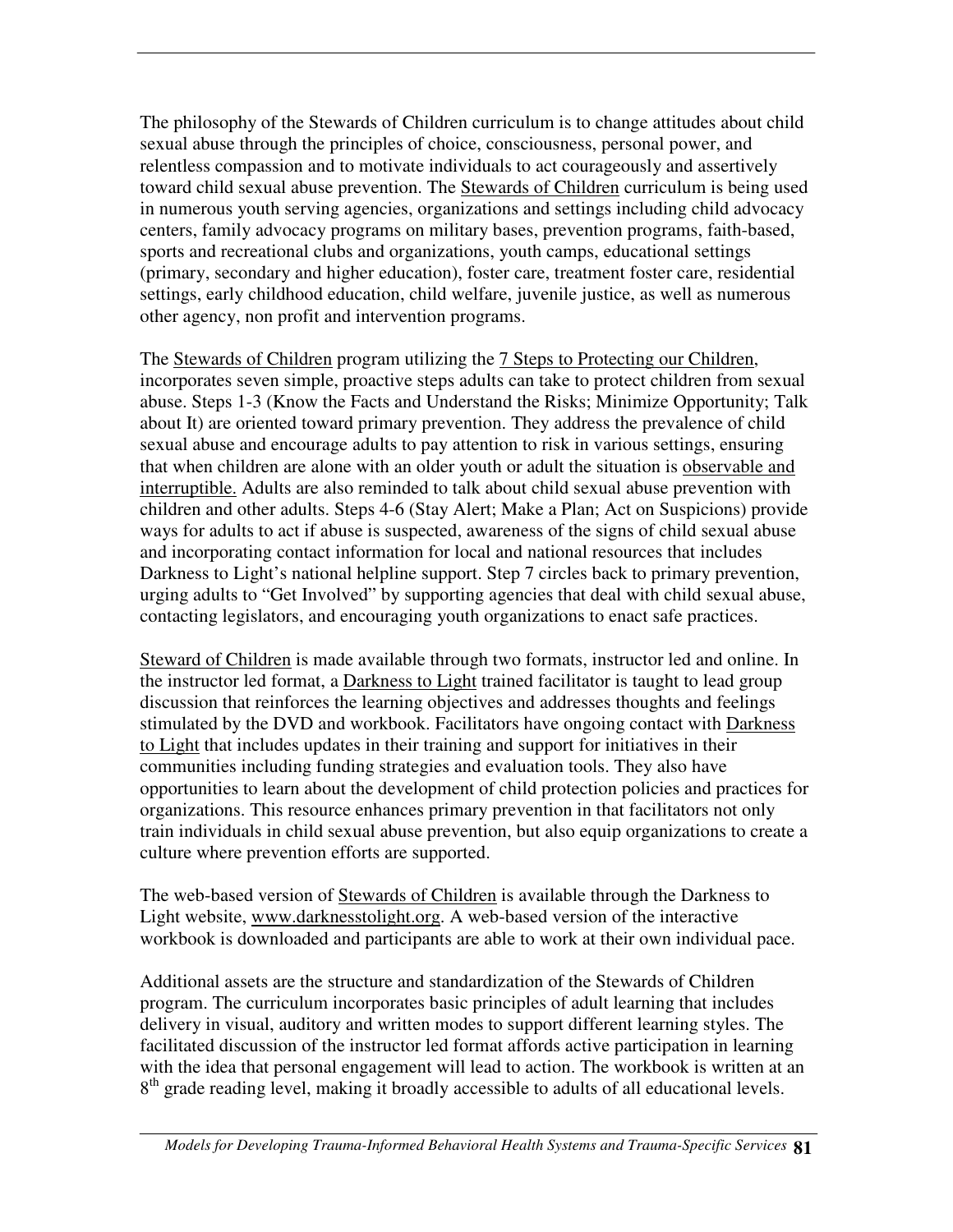The standardized training for facilitators ensures that facts about child sexual abuse are delivered accurately and prevention strategies are enacted in a climate that supports their effectiveness.

*Status of Research:* Darkness to Light has demonstrated its investment in an evidencebased approach to child sexual abuse prevention for all of its programs and products, distinguishing it as an organization determined to make a lasting impact. In addition to the Stewards of Children program, media and "7 Steps to Protecting Our Children" booklets, advanced training programs in policy and procedure development, community prevention implementation, funding and evaluation, a mini course for parents and parent brochures are also available.

Given the mixed results on the effectiveness of child-focused programs (Wurtele, in press), Darkness to Light's emphasis on adult education fills a critical gap. Darkness to Light's programs represent a novel approach to child sexual abuse prevention and have the potential to impact primary and secondary prevention. Their broad distribution increases the probability that adults worldwide will have the opportunity to learn how to protect children from sexual abuse.

Two important features of **Darkness to Light's** programs are the comprehensive approach and research foundation. The media, the 7 Steps printed booklets and web-based version, and the Stewards of Children curriculum in face-to-face training and web-based formats, together ensure that Darkness to Light's powerful resources are widely available and adaptable to different circumstances. These prevention tools are founded on best practices as reflected in the literature on child sexual abuse prevention (CDC, 2004), and all have been evaluated for their effectiveness in several studies.

In an evaluation of the Stewards of Children program, nine organizations and nearly 500 individuals participated in a comparison of pre- and post-training evaluating the effectiveness of the Stewards of Children curriculum and the efficiency of the training format. Results showed a 38% improvement in both child sexual abuse knowledge and attitudes, changes that were maintained over two months. Participants also reported significant increases in preventive behaviors after training. Participants were more likely to:

- Discuss issues of sexual abuse with a child or another adult
- Pay attention to potential signs of sexual abuse
- Drop in unexpectedly to ensure that a child is safe in the care of another adult

The core curriculum, "7 Steps" of the Stewards of Children program has also undergone evaluation. In 2004, researchers with the College of Charleston completed a web-based study and found a significant increase in knowledge of child sexual abuse prevention after exposure to the "7 Steps" information. This finding suggests that the "7 Steps" effectively reached individuals with varying degrees of knowledge regarding child sexual abuse, and then brought all groups to the same performance level.

The efficacy of the "7 Steps" web-based versus print version was also evaluated in 2005.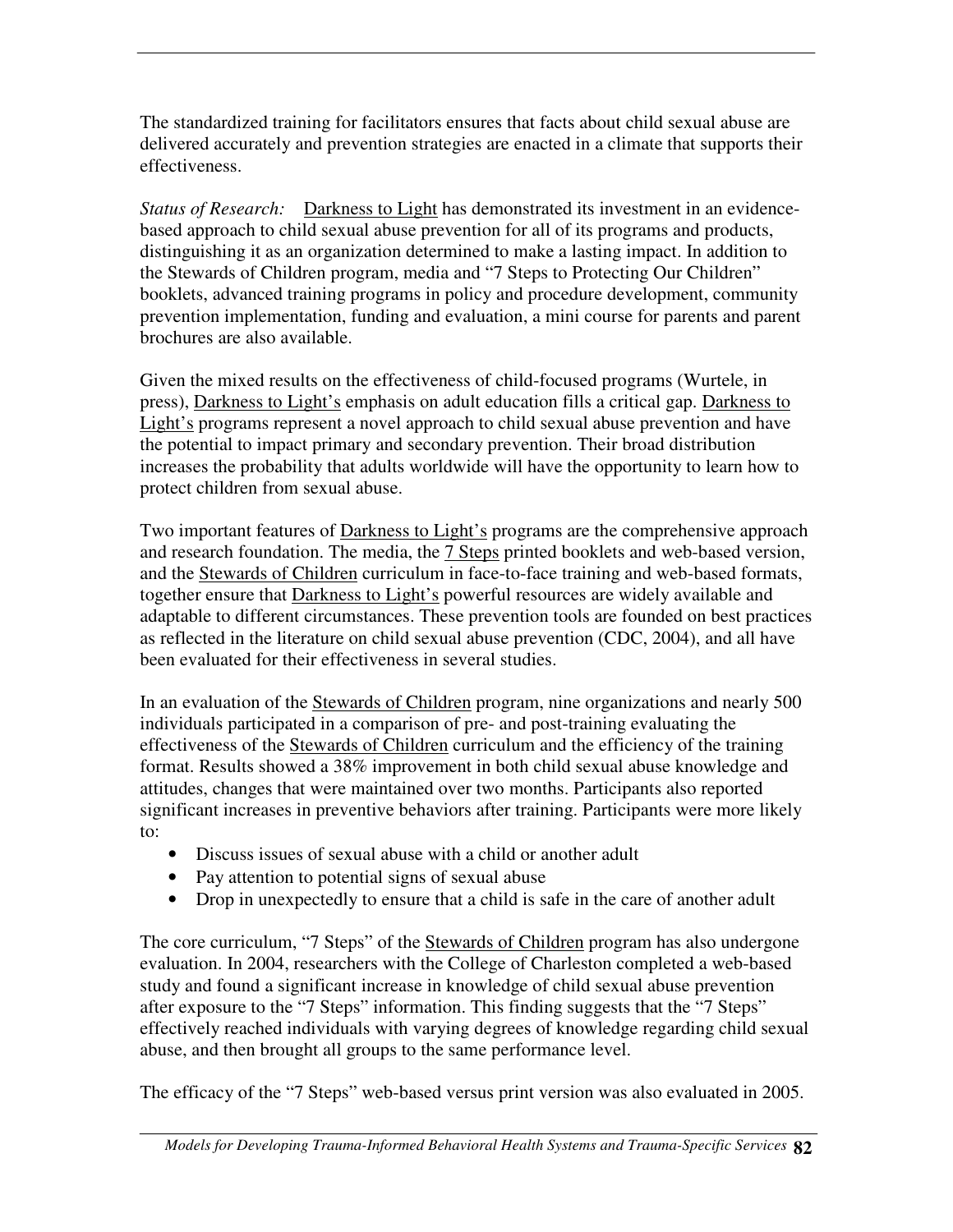The study used two separate Solomon 4 Group Research Designs to test the effectiveness of the web-based and the print version of the prevention materials. In addition to comparing the efficacy of each version against a control group, the research design afforded comparison of the web-based and print versions of the prevention information. The results established that regardless of presentation format, exposure to 7 Steps has a significant impact on knowledge and attitudes about sexual abuse and its prevention. This finding has particular interest for the web-based Stewards of Children program.

*Contact Information:* To obtain additional information: Pat Patrick, LISW 843-954-5444 ppatrick@d2l.org www.darknesstolight.org

## **Trauma Informed Organizational Self Assessment**

*Description* **:** Developed by the National Center on Family Homelessness (NCFH), the Trauma-Informed Organizational Self-Assessment was designed to provide programs with specific ways to understand how to be trauma-informed. The Self-Assessment contains concrete items that describe specific practices necessary for creating a traumainformed shelter system. The Self-Assessment is divided into five categories including: supporting staff development, creating a welcoming and safe environment, assessing and planning services, involving consumers, and establishing policies. The Trauma-Informed Organizational Self-Assessment also can be used by providers to assess the extent to which their systems are trauma-informed. When completed by program staff and administrators at all levels of an organization, an agency can determine the degree to which they are "trauma-informed". Based on their findings, they can then design a strategic plan for increasing their capacity to provide trauma-informed services using the Self-Assessment as a guide.

Accompanying the Trauma-Informed Organizational Self-Assessment is a Companion Guide that provides information about the relationship between trauma and homelessness; the nature of trauma-informed care; the content, development and implementation of the items in the Self-Assessment; and a detailed description of the five domains and examples of how to provide trauma-informed care within each domain. The Companion Guide is designed to be used in conjunction with the Self-Assessment. Together, the Companion Guide and Trauma-Informed Organizational Self-Assessment constitute the Trauma-Informed Organizational Toolkit.

The Trauma-Informed Organizational Self-Assessment was developed by the National Center on Family Homelessness with the help of experts in the fields of homelessness and trauma, consumers, and Boston area homeless service providers. Based on early feedback from providers and researchers, the growing focus on evidence-based practices, and the need for more concrete ways to measure program change, NCFH concluded that the Trauma-Informed Organizational Self-Assessment would be more effective if it was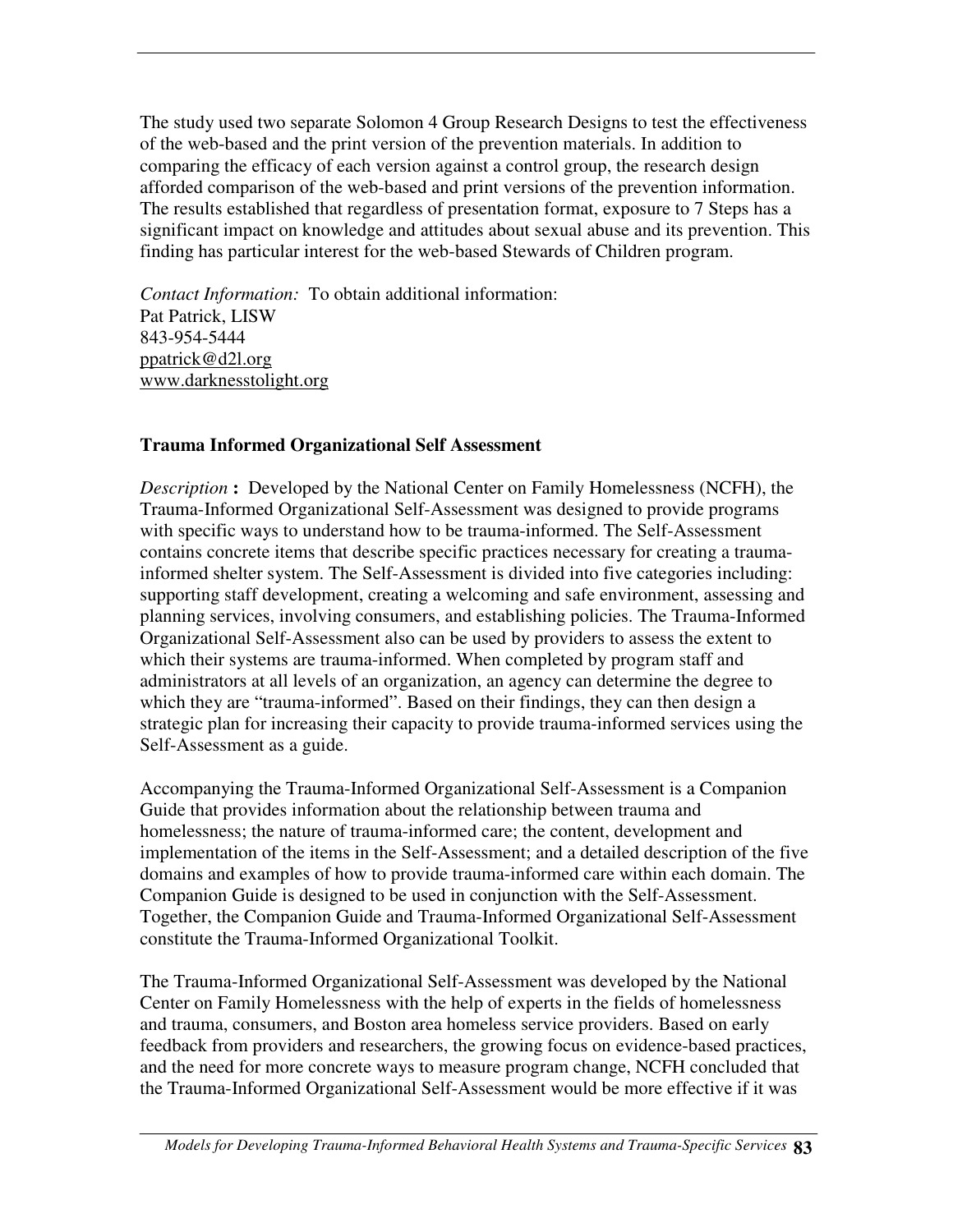converted from a checklist into an instrument with psychometric properties that allowed the tool to be scored and the results to be easily interpreted. During the second year in the development and refinement of the Self-Assessment, NCFH transformed the Self-Assessment into a formal measure by 1)adding a scoring component; 2) revising the items and format; 3) piloting the Self-Assessment in nine Massachusetts area shelters; 4) evaluating the process and using the piloting experience to clarify the items and shorten the Self-Assessment; and 5) creating a Companion Guide that corresponds to the newly refined Self-Assessment and more fully describes the implementation process.

Pending approval for piloting the Self-Assessment and Companion Guide nationally in 2008, we plan to further revise it.

The Trauma-Informed Organizational Self-Assessment can be used by staff and administrators in residential programs serving homeless families, including emergency shelters, domestic violence shelters, and transitional and supportive housing programs.

## *Status of Research:*

The initial development of the Trauma-Informed Organizational Self-Assessment involved the creation of Self-Assessment items by experts in the fields of homelessness and trauma, along with refinement of the tool based on feedback gathered from focus groups with shelter providers.

In year two of its development, the following steps were taken to create a more rigorous tool by which organizations can assess the extent to which they provide trauma-informed care and measure program change. We modified the tool as follows:

## 1. Modifying the Tool

- Developing a scoring system for the self-assessment that people could use when thinking about the extent to which they incorporate each item into daily practice. This involved creating a range of possible responses for each item, rather than using a yes or no checklist format.
- Modifying the wording and order of individual Self-Assessment items based on pre-testing of the scaled instrument. Administrators, case managers and direct care staff provided feedback about the items and their usefulness, the format of the Self-Assessment, and the new scoring system.
- Revising the Self-Assessment based on feedback from the pre-testing.

2. Determining the Reliability and Validity of the Self-Assessment Tool

- Identifying minimally trauma-informed, moderately trauma-informed and highly trauma-informed shelters to pilot the Self-Assessment. Area programs were labeled as low, medium or high using guidelines developed by NCFH based on the principles of trauma-informed care. This step was added so that NCFH could assess whether the Self-Assessment is a valid and reliable instrument that measures the extent to which a shelter is trauma-informed.
- Piloting the Self-Assessment tool. 87 staff members in nine Massachusetts area shelters used the tool to examine their systems and evaluate the extent to which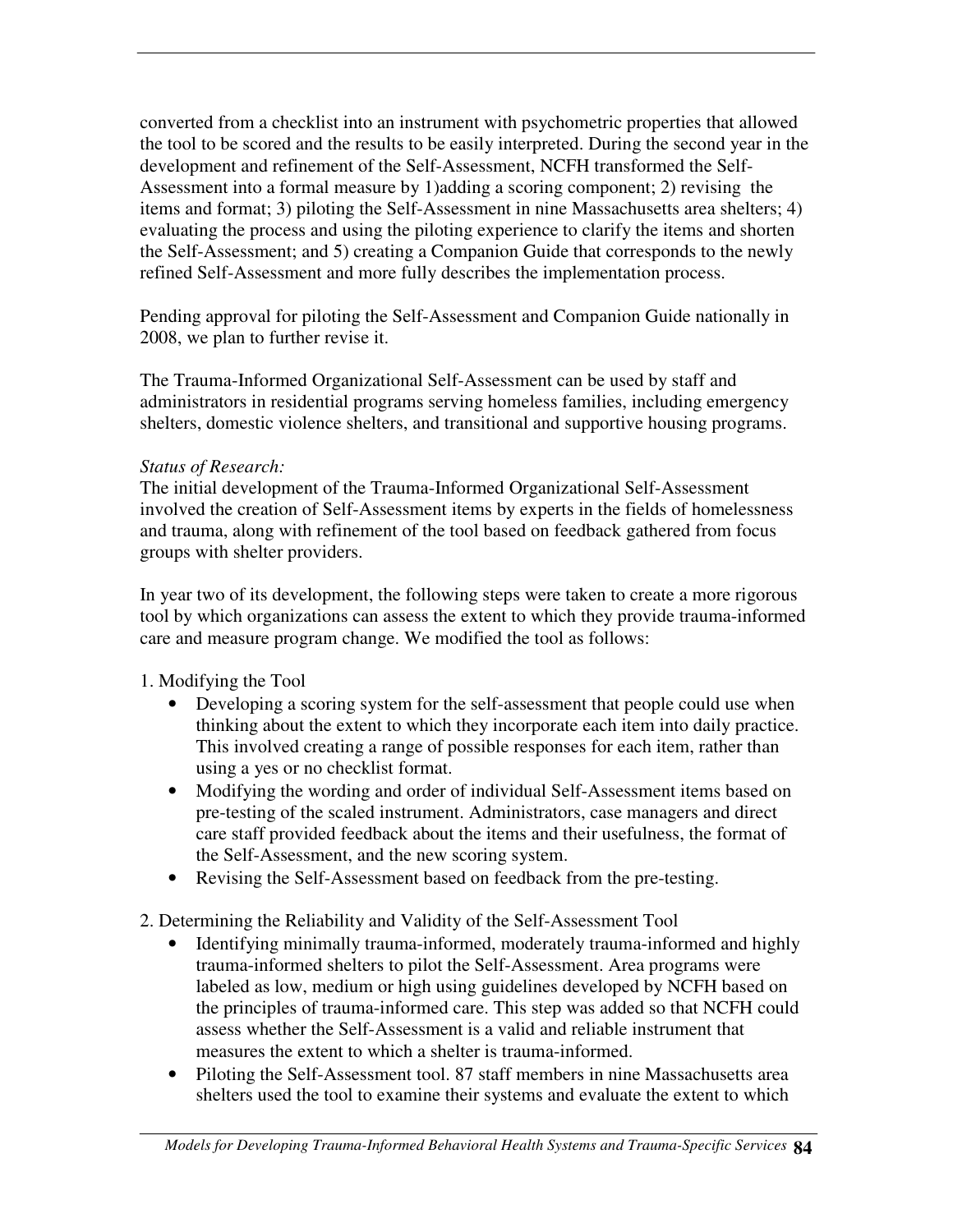they incorporated trauma-informed practices into their programs. Shelter staff members completed the Self-Assessment twice in order for NCFH to analyze the reliability of the measure.

• Analyzing responses to the Self-Assessment. Responses collected during the piloting process were analyzed and items were identified that consistently discriminated between high, medium and low programs. This analysis helped us shorten the tool and determine which items were most representative of highly trauma-informed practices.

## 3. Evaluating the Change Process

- Pre-testing and post-testing at pilot sites. After completing the Self-Assessment tool, five area shelters agreed to form multi-disciplinary trauma workgroups to work to mobilize systemic changes. NCFH facilitated this process, and assessed training needs. After 4 months of consultation with NCFH, using the Self-Assessment as a guide for creating change, sites completed the Self-Assessment and differences between pre and post-test responses were analyzed.
- Process evaluation of the effectiveness of the Self-Assessment in facilitating programmatic change. Evaluation of the change process included incorporating provider feedback in refining the Self-Assessment, examining the implementation process and its barriers, and defining the necessary steps to expand its use in shelter systems across the country. This evaluation process also helped us develop the Companion Guide and describe the implementation process.

*Contact information:* Kathleen Guarino, LMHC/ The National Center on Family Homelessness 617-964-3834 x24 Kathleen.guarino@familyhomelessness.org www.familyhomelessness.org

## **Trauma Systems Therapy (TST)**

*Description:* Trauma Systems Therapy (TST) was developed to help agencies and organizations effectively work with traumatized children and their families. This treatment model aims to assist agencies and organizations develop specific and integrated treatment plans for these children and families through the integration of 4 service elements considered critical for providing effective care. These service elements are 1) skill-based psychotherapy, 2) home and community based preventative care, 3) psychopharmacology, and 4) advocacy. TST specifies how these services should be integrated and operationalizes the activities that should occur within each respective service element. TST also includes recommendations on organizational process related to supporting and integrating these 4 service elements. This model is meant to be adapted by organizations based on the services they are already providing and receiving reimbursement for via third party payment. The TST organizational process facilitates an organizations ability to leverage existing programs and resources and forming partnerships with other organizations that may already be providing 'missing' service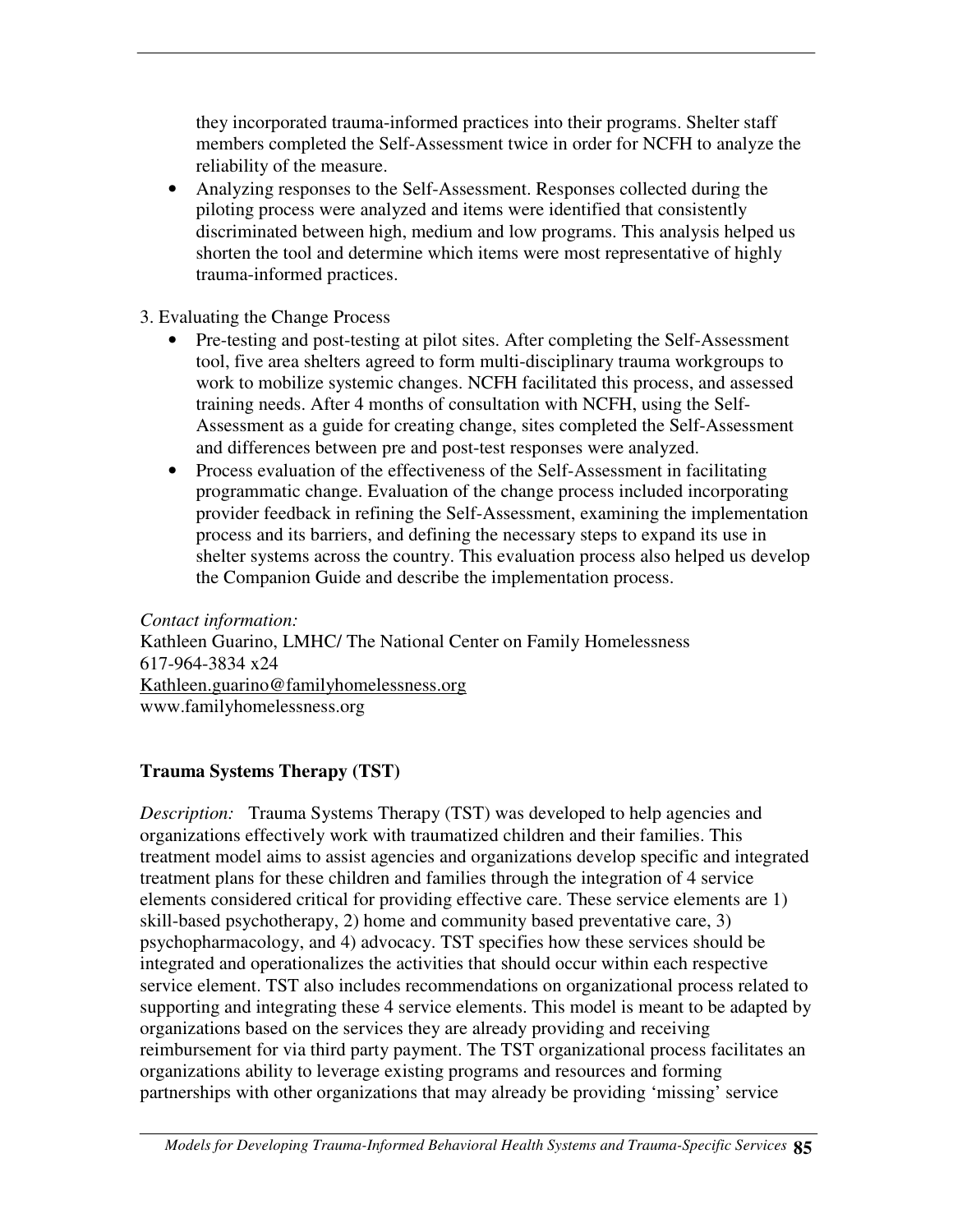elements. The aim of this process is an organizations ability to support a well trained and functioning TST team that includes the aforementioned 4 service elements of TST. This team may include members from different organizations based on how services are organized and reimbursed in a given county or state. This team is trained to develop and implement integrated treatment plans for traumatized children and families with fidelity to the TST model.

TST includes a formalized and specific assessment and treatment planning process. All children with traumatic stress are believed to have problems that relate to 2 main factors 1) the inability to regulate emotional and behavioral states when confronted with a stressor (that usually consciously or unconsciously reminds the child of the traumatic event or events), 2) the inability of the child's social environment and system of care to sufficiently help him or her regulate these emotional states. The assessment, treatment planning, and treatment implementation process has a high degree of focus on these two main factors. TST also assumes that, to be effective, trauma-oriented services must be family-focused, strength-based, and well-integrated with systems of care. Services must also be specific, integrated with, operationalized and delivered close to the source of the problem (e.g. home, school, neighborhood, etc.).

TST includes plans and procedures for engaging all service providers, specific treatment planning forms that can cross systems of care, and legal consultation when needed to help a family access needed services related to recovery from traumatic stress. Specific intervention modalities that are contained within the TST are home-based care, legal advocacy, emotional regulation skills training, cognitive processing skills, and psychopharmacology. TST is specific about engaging families in treatment and specifies ways of building the treatment alliance and troubleshooting practical barriers to treatment engagement.

As described, TST is a central organizing structure that brings together different service systems that are involved in a child's care. In order to provide TST, a service system must be able to provide 4 types of services/skills: individual skills-based psychotherapy, home or community-based care, advocacy, and psychopharmacology. The configuration of a team providing these services differs by community, and is typically built out of existing resources.

TST was developed to service trauma-exposed children ages 6-19. It is particularly useful for children who are contending with complex problems associated with poverty and/or ongoing exposure to stressors. It has been used in urban and rural areas, and adapted for use with young children (ages 3-6)\*, substance-using traumatized adolescents, refugee children, medically-traumatized children. It has been implemented in schools, mental health outpatient clinics, through social service departments, in residential care facilities, in medical hospitals (for medically-traumatized youth), and in foster care settings

TST is fully manualized and was published in book form in 2006 (Saxe, Ellis, & Kaplow, 2006).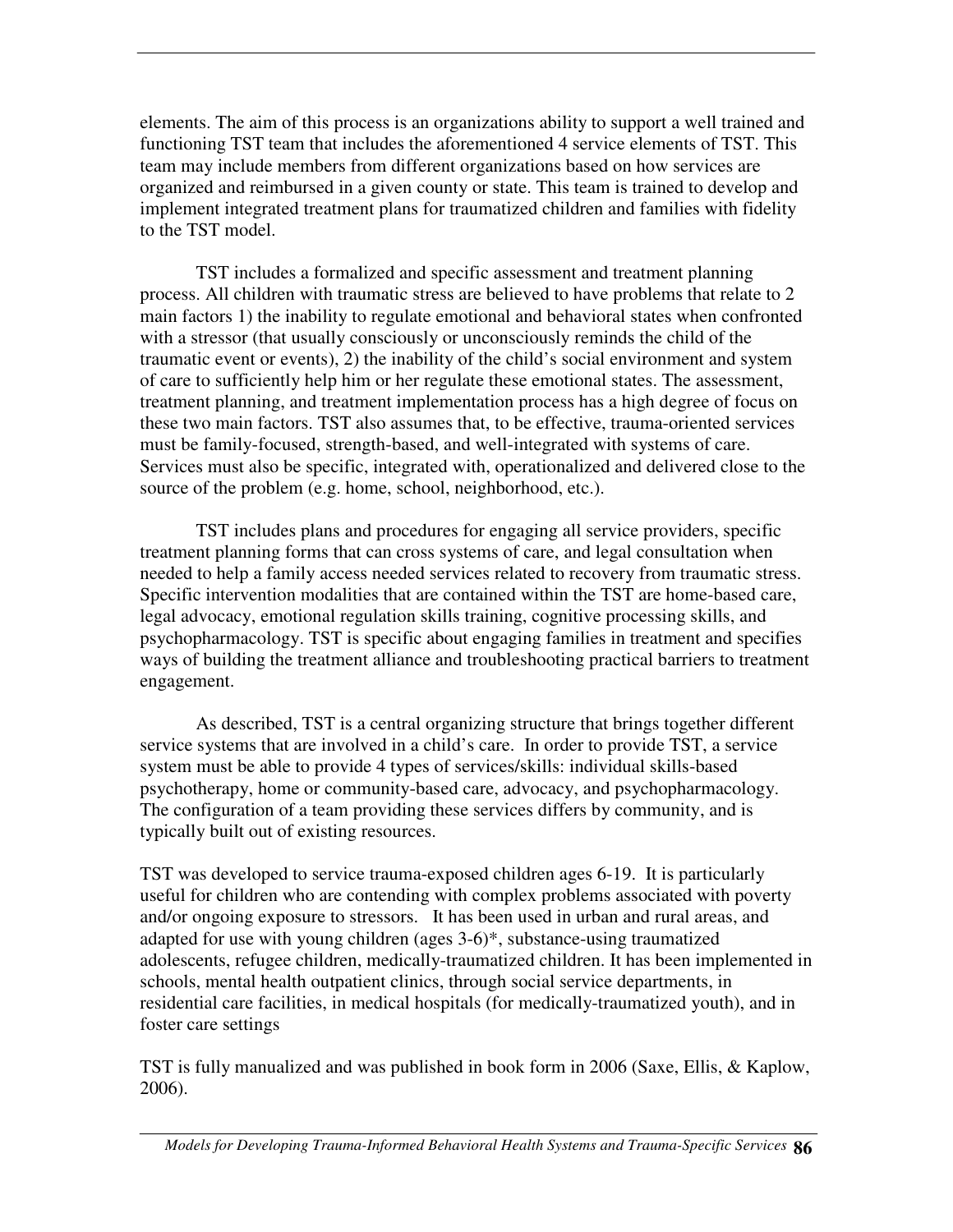*Status of Research:* TST has been fully developed, manualized and can be delivered with fidelity. The results of an open trial of 110 families comprising a cohort of children from inner city Boston and another from rural New York state have been published (Saxe, Ellis, Fogler, Hansen, & Sorkin, 2005). These families were enrolled in TST and assessed 3 months later. These children were largely multiply traumatized and managing significant environmental stressors such as poverty, risk of homelessness, and parental mental illness and substance abuse. While almost 60% of families needed more intensive home and community-based care at the beginning of treatment, only 39% of families needed this level of treatment after 3 months. A recent, not yet published follow up study shows that at 15-months after enrollment in treatment these gains persist and even improve. Unpublished data from a pilot randomized controlled study of TST vs. treatment as usual in an inner city sample of traumatized children show that three months following enrollment in treatment 90% of families receiving TST were still in treatment whereas only 10% of the treatment as usual families were still in treatment. This finding suggests that TST is very effective at engagement, and highlights the importance of 1) family engagement and 2) integration of care within the existing services system.

\*currently being adapted for this age group

- Saxe, G., Ellis, B. H., & Kaplow, J. (2006). *Collaborative Care of Traumatized Children and Teens: The Trauma Systems Therapy Approach*. New York, NY: Guilford Press.
- Saxe, G. N., Ellis, B. H., Fogler, J., Hansen, S., & Sorkin, B. (2005). Comprehensive care for traumatized children: An open trial examines Trauma Systems Therapy. *Psychiatric Annals, 35*(5), 443-447.

*Contact information:* Glenn Saxe, Children's Hospital Boston/Harvard Medical School 617 919 4676 Glenn.saxe@childrens.harvard.edu Website TBD

## **Trauma-Specific Models for Parenting**

#### **Impact of Early Trauma on Parenting Roles**

*Description:* A 14-session group intervention for women whose traumatic experiences of early sexual and /or physical abuse have created symptoms and responses that make parenting tasks difficult. The intervention is designed to address the connections between trauma sequelae and parenting, and help a woman deal with her feelings and responses so that she can be maximally available to parent her children.

*Status of Research:* No research to date.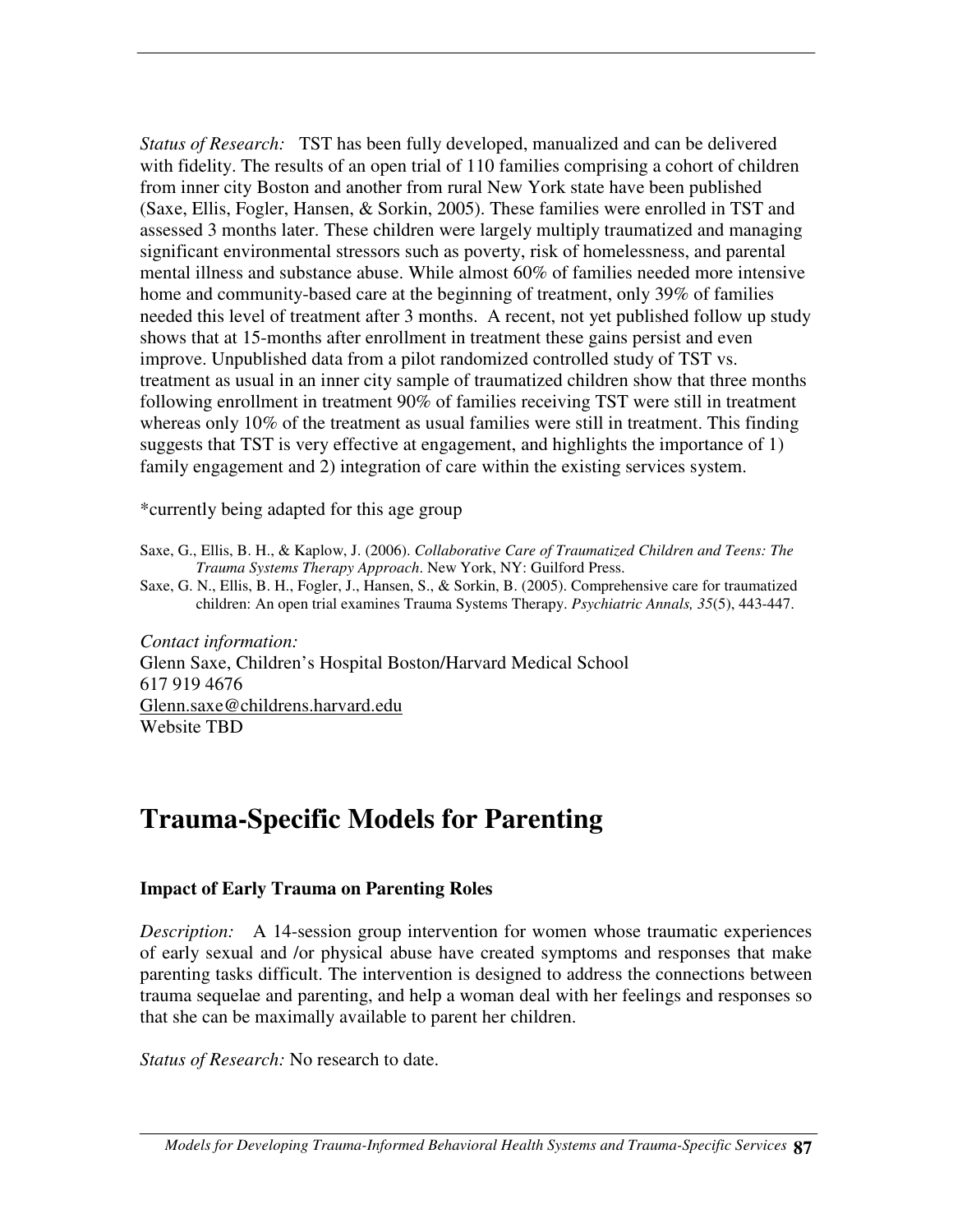*Contact Information:* To obtain the manual *Non-Traditional Parenting Interventions,* which contains this group intervention, contact Kate Boucek, M.S.W., 202-608-4784 or kboucek@ccdc1.org For information on training or consultation, call Rebecca Wolfson Berley, M.S.W., Director of Trauma Training 202-608-4735 or rwolfson@ccdc1.org Or visit website at: www.ccdc1.org

#### **Parenting at a Distance**

*Description:* A 10-session group intervention to address issues of parenting for women who are involved in some form of partial parenting, but who do not have full-time residential custody of their children.

*Status of Research:* No research to date.

*Contact Information:* To obtain the manual Non-Traditional Parenting Interventions, which contains this group intervention, Kate Boucek, M.S.W. 202-608-4784 kboucek@ccdc1.org www.ccdc1.org For information on training or consultation, contact Rebecca Wolfson Berley, M.S.W. Director of Trauma Training 202-608-4735 rwolfson@ccdc1.org

#### **Pathways to Family Reunification and Recovery (Caminos Para la Reunificacion y la Recuperacion): An educational group curriculum for women in recovery**

*Description:* Available in Spanish and English, this multi-session group intervention was developed by the Boston Consortium of Services for Families in Recovery, Boston Public Health Commission and the Institute on Urban Health Research, Northeastern University. The manual focuses on the different possible scenarios that women in recovery may encounter in the process of reuniting with their children. It has some focus on understanding the Department of Social Services regulations and policies but also explores other family dynamics when the children are in custody of the women's sister, grandmother, aunt or any other family members. Curriculum explores the different stages of reunification and the possible reactions and emotions children and mothers might experience when going through this period of transition coming from a foster home or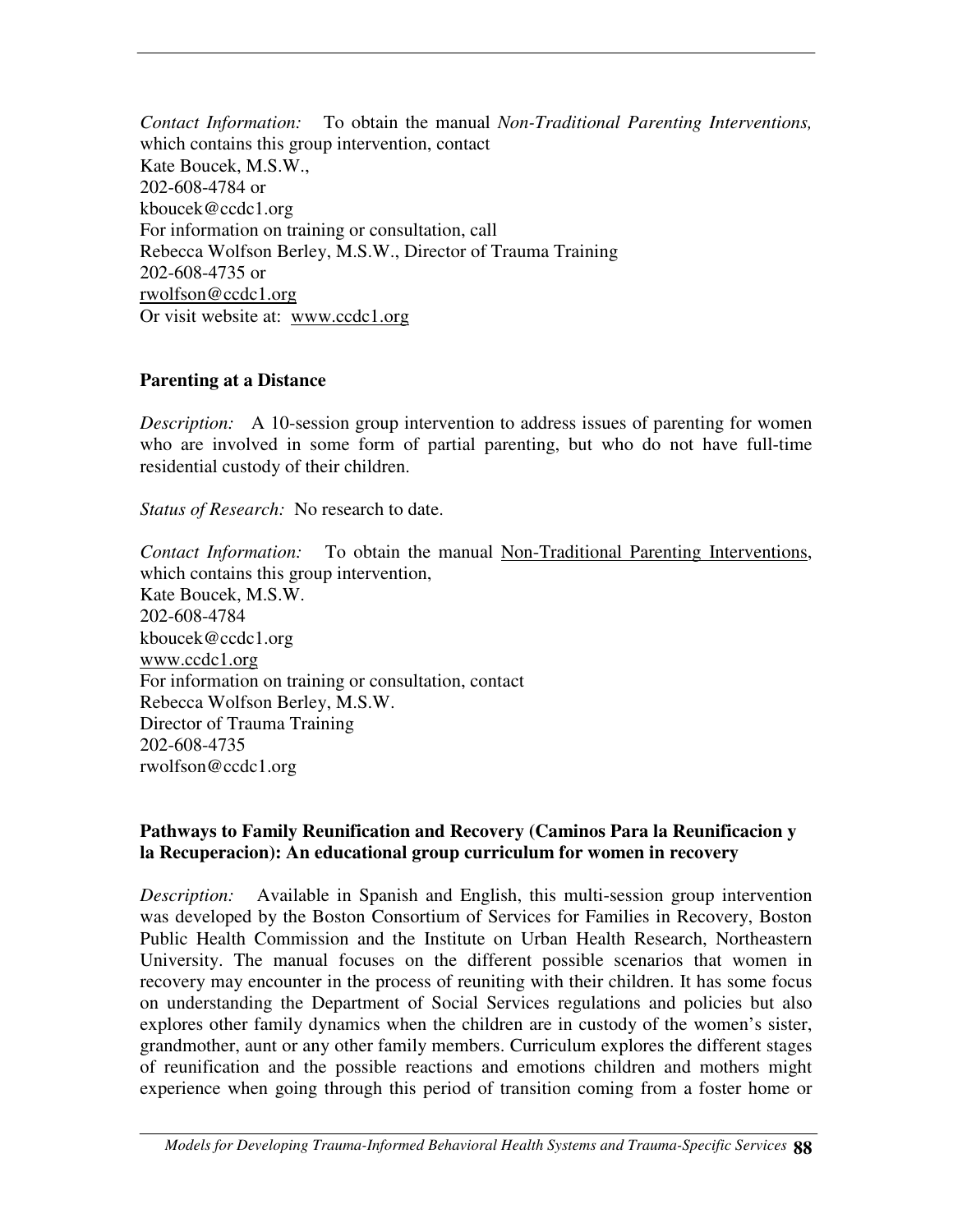any other environment. Contains tools for parents to develop nurturing relationships with children.

*Status of Research:* The Pathways to Family Reunification and Recovery was part of the intervention package offered to women participating in the Women, Co-Occurring Disorders and Violence Study in the Boston site. The study used a no-randomized comparison group design with comparison agencies providing services as usual and intervention sites providing the trauma-integrated model. Analyses to date have focused on the overall differences in outcomes among intervention participants who received the 'package' of services and comparison group participants who received services as usual rather than on the specific outcomes related to exposure to this particular component of the intervention treatment 'package.' Three documents are in press for publication indicating that women in the intervention stay in treatment longer and at followup have lower sexual HIV risk behaviors, and lower rates of drug use and mental health and trauma symptoms than those in the comparison condition.

**Amaro, H**., Larson, M. J., Zhang, A., Acevedo, D., Dai, J., & Matsumoto, A. (2006a). Effects of Trauma Intervention on HIV Sexual Risk Behaviors Among Women with Co-occurring Disorders in Substance Abuse Treatment. *Journal of Community Psychology,* in press.

**Amaro, H.,** Chernoff, M., Brown, V., Arévalo, S., Gatz, M. (2006b). Does Integrated Trauma-Informed Substance Abuse Treatment Increase Treatment Retention? *Journal of Community Psychology*, in press.

**Amaro, H.,** Dai, J., Arevalo, S., Acevedo, A., Matsumoto, A., & Nieves, R. (2007). Effects of integrated trauma-informed substance abuse treatment on addiction severity, mental health and PTSD symptomatology compared to services as usual. *Journal of Urban Health,* posted on-line March 14, 2007; hardcopy in press

*Contact Information:* To obtain the curriculum and for further information, contact Dr. Hortensia Amaro h.amaro@neu.edu or Rita Nieves, R.N., M.P.H., Rita\_Nieves@bphc.org

#### **Strengthening Multi-Ethnic Families and Communities: A Violence Prevention Parent Training Program**

*Description:* This program was developed by Marilyn Steele, Ph,D. (Child Clinical Psychologist) in collaboration with Marilyn Marigna (community focus); Jerry Tello (cultural focus), and Ronald Johnson (youth focus), and is a prevention**-**intervention parent training program for parents with children between 3 and 18 years that addresses violence against the self (drugs/alcohol, depression/suicide), violence in the family (child abuse, domestic violence), and violence against the community (juvenile delinquency, crime, gangs). The curriculum is structured into an Orientation and 12 weekly 3-hour sessions, provides for two community speaker sessions, and integrates anger management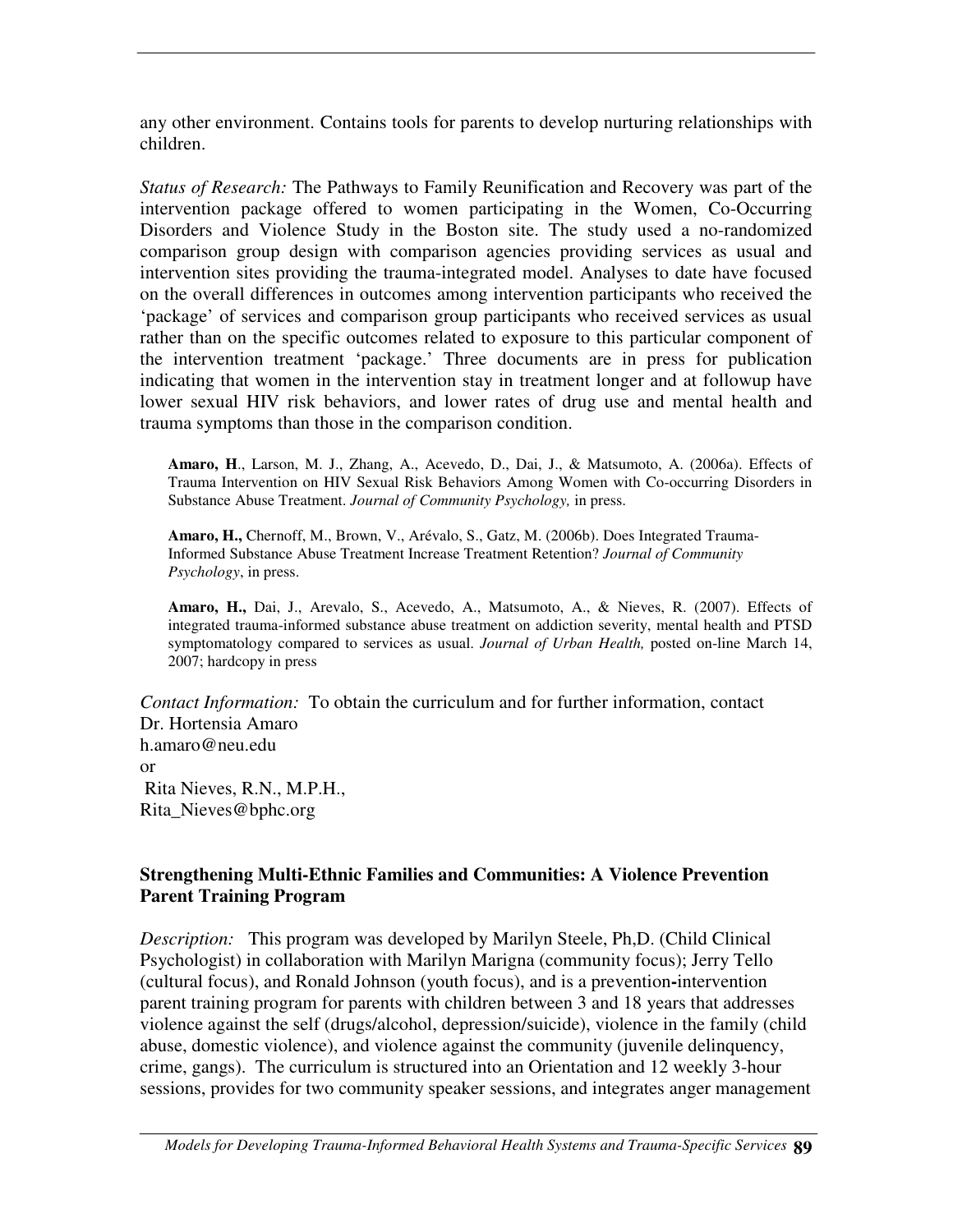and developmental information in five component areas: Cultural/Spiritual Focus; Rites of Passage; Positive Discipline; Enhancing Relationships, and Community Involvement. This strength-based program emphasizes the importance of spiritual / cultural / family values, and utilizes a "facilitative-discussion" format to enhance parent competence, parent/child interactions, child competence, parent relationships and community involvement. All facilitators must attend a Five-Day Training Workshop.

The program has been used successfully in the US, England, Australia and Ireland with high-risk and hard-to-reach groups, including teen parents, foster parents, court-ordered parents (child abuse, substance abuse, domestic violence), parents of troubled youth, parents of teens, grandparents, fathers, parents of children with developmental challenges, gay parents, single parents, parents in prison, parents with refugee status, and parents who do not read/write or speak English. It has also been used in the wider community in schools (all levels), churches, and with parents whose children are 0-5 years. Parent materials have been translated into Arabic, Bengali, Bosnian-Serbo Croatian, Chinese, Farsi, African-Based French, Hmong, Korean, Laotian, Russian, Samoan, Somali, Spanish, Turkish, Urdu, and Vietnamese. By the end of 2007, the number of translations will increase with the additions of Gujerati, Polish, Punjai, Simplified Chinese, Dinka, and Hazaragi.

*Status of Research:* The program contains a built-in 32-item Parent Pre/Post Evaluation Process. The results of over 3,000 parent pre/post questionnaires were analyzed and documented in The Monograph: Parenting Styles and Program Impact, Consulting and Clinical Services, 2002. The program significantly enhanced parent competence in managing child behavior, expression and management of emotions, and access/ utilization of community resources, as well as their perception of their children's selfesteem, self-discipline, and problem-solving skills. Parents reported that the program also enhanced family bonding, community bonding, and pride in cultural heritage. Although analyses revealed interaction effects for individual groups, the program significantly impacted parent attitudes and behaviors, regardless of sex, marital status, ethnic background, level of education, risk factors or child age group.

The Strengthening Families and Communities Program was selected by 30% (2000) and 50% (2001) of the communities receiving funding under SAMHSA's Strengthening Families Initiative. In a report dated January 2004: Content Analysis of Family Strengthening Final Reports (Cohort I), F. Belgrave, D. Brome, Gears, Inc., consultation by Center for Substance Abuse Prevention & McFarland and Associates, SAMHSA concluded that the Strengthening Multi-Ethnic Families and Communities Program, as compared to other parent training programs, was particularly suited to meeting community high-risk issues, the program was implemented with good fidelity, and grantees made fewer cultural and structural modifications, reporting that the curriculum was already well suited to meeting the needs of their families.

The curriculum's ability to significantly impact six protective factors for 71 women in a home for recovering single mothers is documented in an article published in The Source, Volume 12, No.2; National Abandoned Infants Assistance Resource Center. A research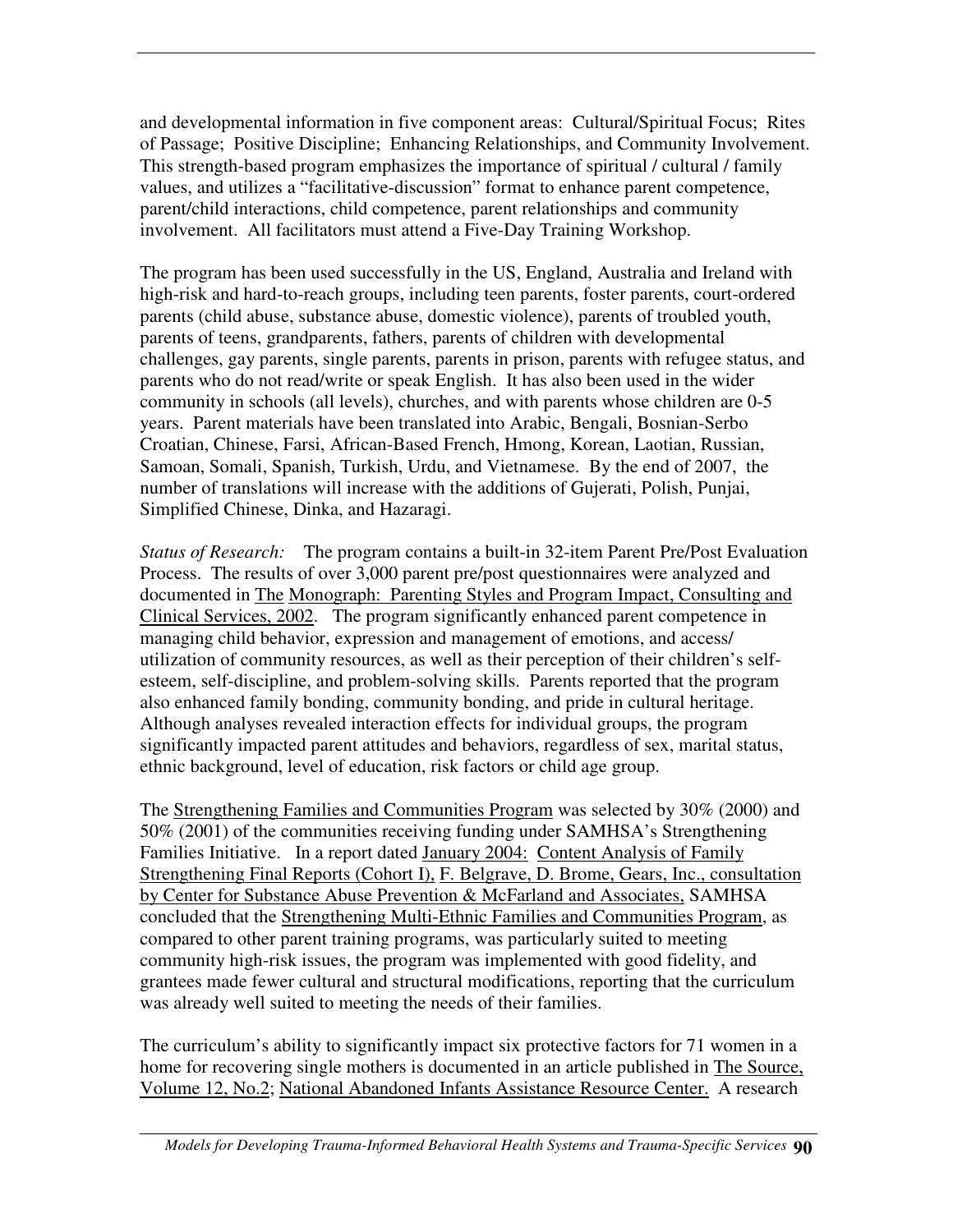article entitled "Empowering High-Risk Families of Children with Disabilities," Research on Social Work Practice, Vol. 15, No.6, November 2005, 501-515; M. Farber, Lt. Joseph P. Kennedy Institute, Washington DC, concluded that the curriculum was able to meet the needs of high-risk African American families rearing children with development delays, and that all outcomes evidenced statistically significant and practically meaningful positive trends. A recent evaluation (July 2007) of 82 parent classes in the United Kingdom (2004-2005) concluded that the Program had a positive impact on the participants and the children, and to some extent the wider family/community. Threefourths (75%) of the participants were of minority ethnic origin, reporting a total of 89 different ethnicities, and almost half (46%) had a first language other than English. Evaluations are currently being conducted for the projects in Australia and Ireland.

Program Materials are only available to individuals/organizations that have trained facilitators to implement the program.

*Contact Information:* For more information contact Dr. Marilyn Steele, Ph.D. Parenting Across Cultures 323-936-0343 dr\_mls@earthlink.net, www.parentingacrosscultures.com

## **Trauma-Specific Service Models for Children and Family/Parents/Caregivers**

## **Abuse-Focused Cognitive-Behavioral Treatment (AF-CBT)**

*Description:* AF-CBT was developed by David J. Kolko, Ph.D., and updated, in collaboration with Amy D. Herschell, Ph.D., and Barbara L. Baumann, Ph.D., to help children, parents, and families involved in child physical abuse and exposed to related circumstances such as harsh physical discipline/punishment, hostile and emotionally abusive interactions, and chronic family conflict or coercion. With its integration of interventions for caregivers and children/adolescents, AF-CBT seeks to reduce caregiver/family risk factors for physically abusive or coercive behavior and ameliorate the consequences of these experiences for children, at both the individual and familycontext levels. Children who have been exposed to physical abuse/coercion are at risk for developing significant psychiatric, behavioral, and adjustment difficulties, many of which may persist through adolescence and young adulthood, and they are at risk for reabuse. Appropriate candidates for AF-CBT include caregivers who rely upon the use of physical force or hostility with their children, children and adolescents who exhibit externalizing behavior problems, including aggressive behavior, and limited social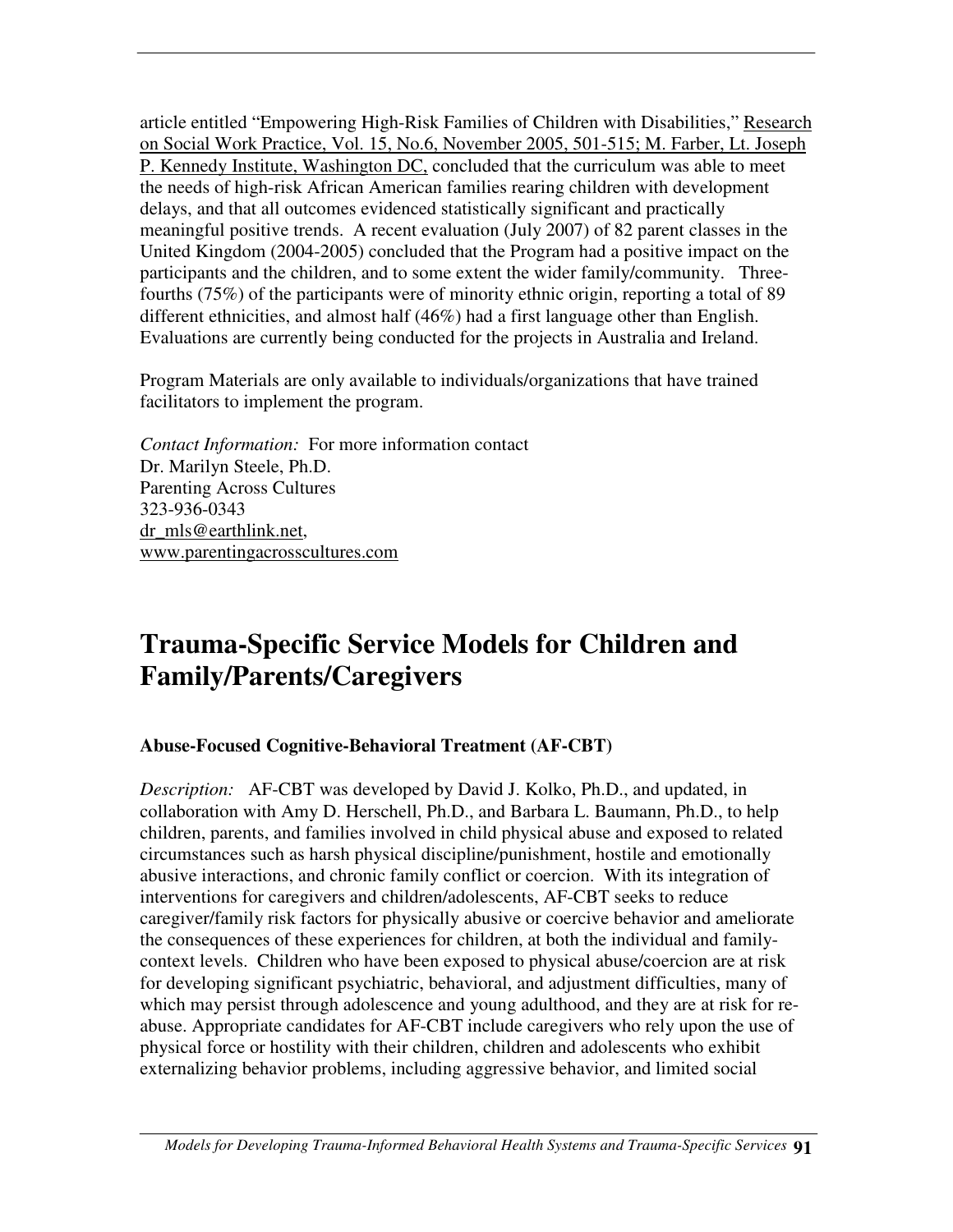competence, and families who present with heightened conflict and coercion, and volatile relationships.

AF-CBT incorporates several behavioral and cognitive-behavioral methods that have been described and examined for use with physically abusive or at-risk families by several investigators over the past few decades. The approach draws from several conceptual models, including behavioral and learning theory, cognitive therapy, familysystems therapy, and developmental victimology. AF-CBT emphasizes training in both intrapersonal and interpersonal skills designed to enhance self-control, promote positive family relations, and reduce violent behavior. Its primary techniques include affect regulation, behavior management, social skills training, cognitive restructuring/problemsolving, and communication. Common treatment goals include reducing a caregiver's level of anger and use of force, promoting non-aggressive (alternative) discipline strategies, minimizing family risks for re-abuse, enhancing a child's coping skills, and encouraging non-aggressive family problem-solving and communication. With its integration of both individual and joint sessions, AF-CBT is suitable for application by trained practitioners in individual, parent-child or family, and group sessions across diverse outpatient, residential, and home settings. The techniques, relevant handouts, training examples, and outcome measures are integrated in a structured approach designed to enhance accessibility to practitioners and supervisors.

*Status of Research*: Over the past three decades, many of the procedures incorporated in AF-CBT have been found effective by other investigators in improving child, parent, and/or family functioning, and reducing abuse risk or re-abuse among diverse populations of parents, children, and families. In a clinical trial that examined both clinical and child welfare outcomes through 1-year follow-up, the two main interventions that have now been integrated in AF-CBT (i.e., individual child and parent CBT, family therapy) were evaluated separately and compared to a condition representing usual care (i.e., cases receiving routine services in other community agencies). Weekly ratings of parents' use of physical discipline/force and their level of anger problems during treatment decreased for the two AF-CBT interventions, but the decline was significantly faster for individual CBT than for family therapy (Kolko, 1996a). Compared to routine community services, the individual CBT and family therapy interventions were also associated with significantly greater improvements in child (e.g., less child-to-parent aggression, fewer child externalizing behaviors), caregiver (e.g., decreased child abuse potential, improvement in individual treatment targets reflecting abusive behavior, less psychological distress), and family outcomes (e.g., less conflict and more cohesion), which were generally maintained at follow-up (Kolko, 1996b). Official records revealed abuse recidivism rates of 5% and 6% for the individual CBT and family therapy conditions, respectively, and 30% for those receiving routine services. Both CBT and family therapy had high rates of treatment fidelity, session attendance, and consumer satisfaction.

Much of the material on AF-CBT is found in the book "Assessing and Treating Child Physical Abuse in Children and their Families: A Cognitive-Behavioral Approach" (Kolko, D. J., & Swenson, C. C.), which is available from Sage Publications at www.Sagepub.com or www.amazon.com. Practitioner materials include a treatment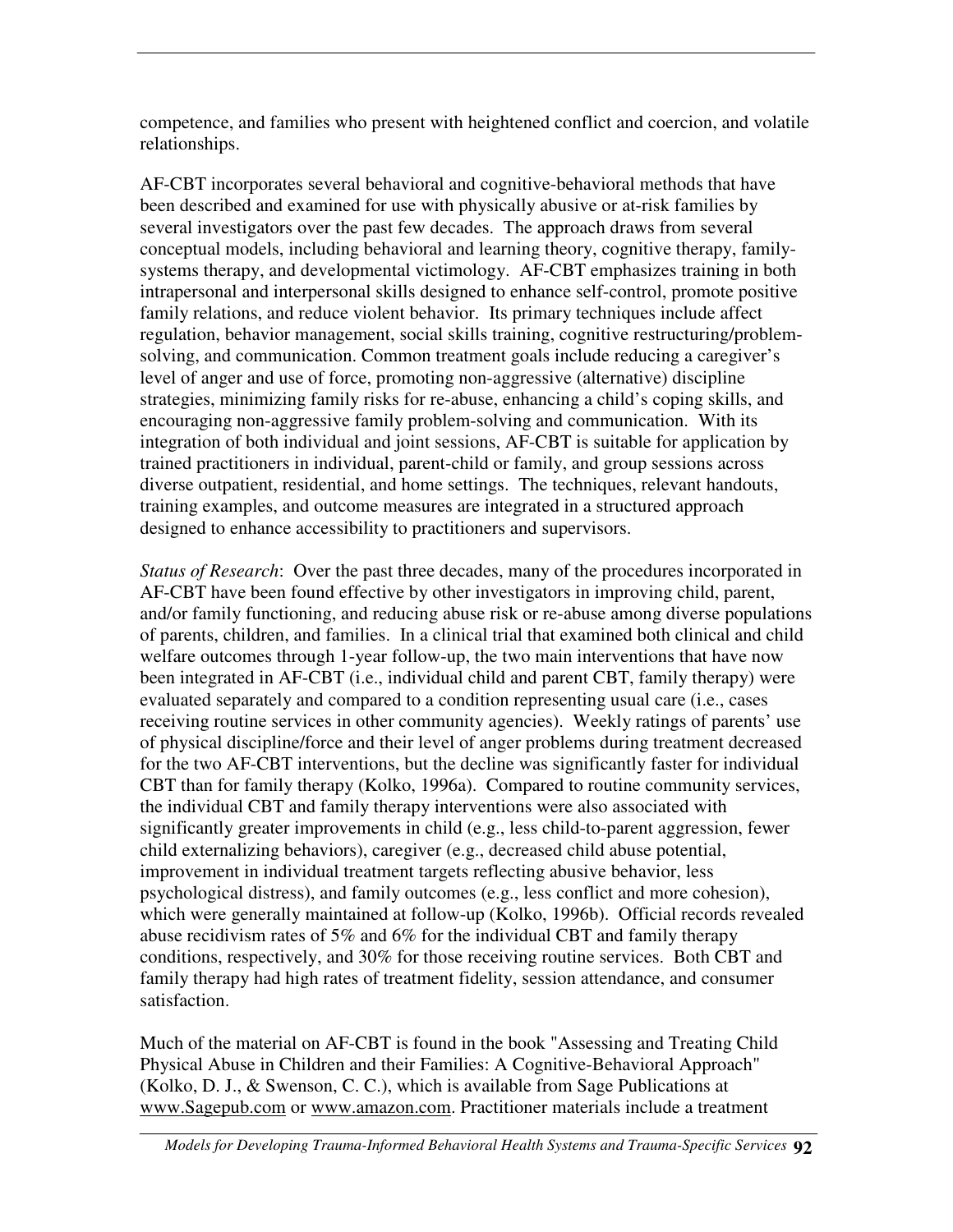session guide, accompanying workbook, and orientation and stakeholder brochures. The materials are being used on a local, national, and international basis with clients from diverse ethnic, racial, and socioeconomic backgrounds. AF-CBT is currently being examined in a randomized treatment effectiveness trial across several types of community agencies, services, and programs that will evaluate outcomes related to practitioner implementation and child welfare/family health status (www.partnershipsforfamilies.org).

*Contact Information:* General information about AF-CBT is available from the National Child Traumatic Stress Network (www.nctsn.org). Information about training in AF-CBT and additional resources for implementing the model are available from: David Kolko kolkodj@upmc.edu

#### **Attachment, Self-Regulation, and Competency (ARC): A Comprehensive Framework for Intervention with Complexly Traumatized Youth**

*Description:* ARC is a framework for intervention with youth and families who have experienced multiple and/or prolonged traumatic stress. ARC identifies three core domains that are frequently impacted among traumatized youth, and which are relevant to future resiliency. ARC provides a theoretical framework, core principles of intervention, and a guiding structure for providers working with these children and their caregivers, while recognizing that a one-size-model does not fit all. ARC is designed for youth from early childhood to adolescence and their caregivers or caregiving systems.

ARC is a flexible framework, rather than a protocolized intervention. Within the three core domains (attachment, self-regulation, and competency), ten building blocks of traumainformed treatment and service are identified. ARC is a menu-based approach. For each principle, the ARC manual provides key concepts and guiding theoretical structure, educational information for providers and caregivers, specific tools for clinicians, and developmental considerations.

The ARC framework is built around the following ten building blocks:

| Attachment                  |  |
|-----------------------------|--|
| Caregiver Affect Management |  |
| Attunement                  |  |
| <b>Consistent Response</b>  |  |
| <b>Routines and Rituals</b> |  |

Self-Regulation Competency Affect Expression Self Development

Affect Identification Developmental Tasks Affect Modulation Executive Functions

The goal of creating the ARC framework was to identify key principles that translate across service system settings. For instance, when applying the attachment principles within outpatient therapy, a clinician may be working with a biological, foster, or adoptive caregiver. Within a milieu setting, systemic staff may take on the role of caregiver.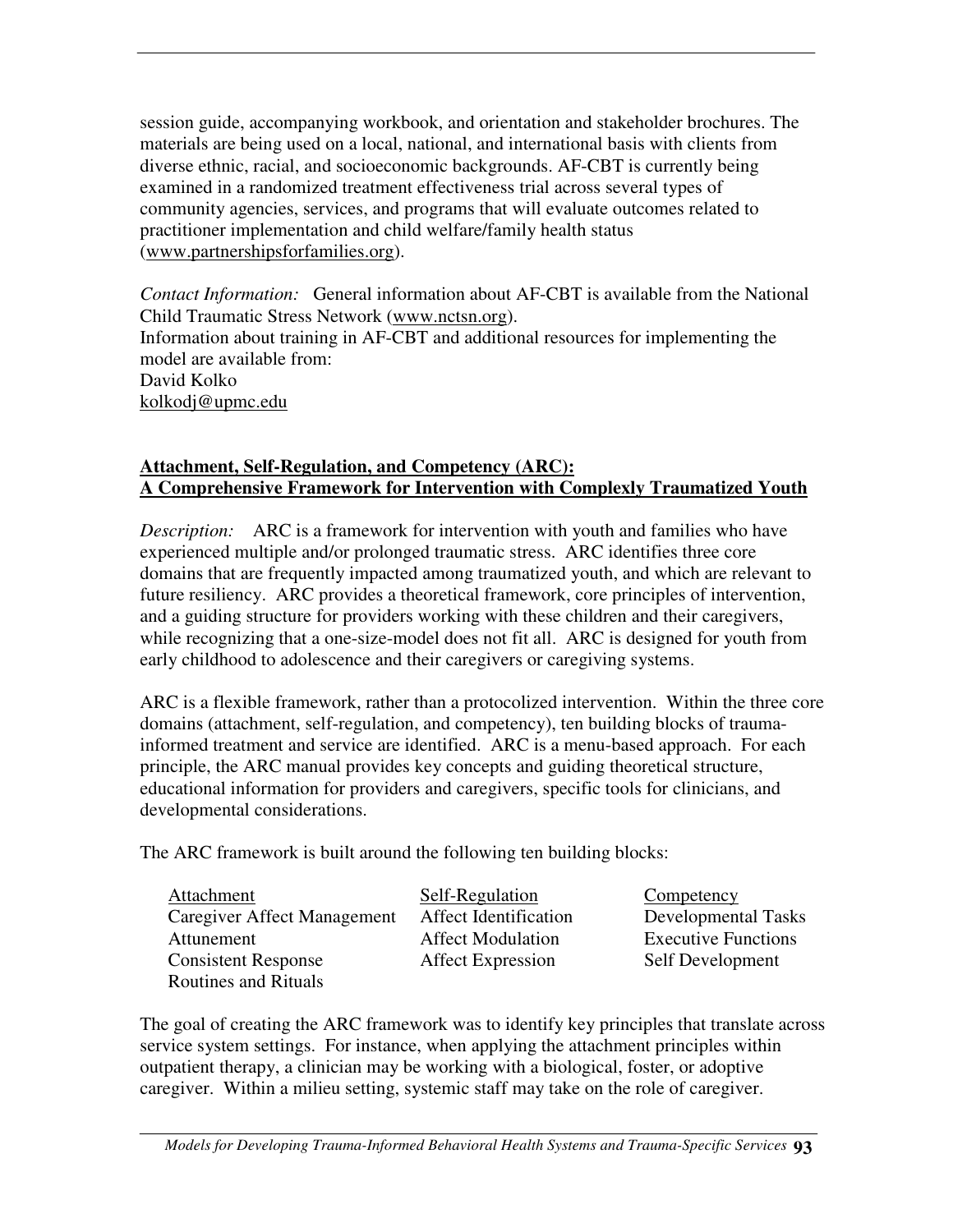Although application will vary, the principles remain the same. ARC principles have successfully been applied in a range of settings, including outpatient clinics, residential treatment centers, schools, and day programs.

ARC is designed as an adaptable treatment framework. The goal of designing an adaptable framework was to allow for differences in implementation and application across settings and across populations. To date, ARC has been used with a range of populations (including pre-/post-adoptive, internationally adopted, urban high-risk, Native Alaskan, juvenile justice-involved, child-welfare involved, and war refugee youth), in a range of settings (including outpatient, community mental health, residential treatment, secure facility, domestic violence shelter, and hospital settings), and age groups (ap. age 5 through late adolescent, and their caregiving systems).

*Status of Research:* ARC is in the pilot stages of evaluation. Formal evaluation (pre-/postassessment/program evaluation) is being done at all sites currently using ARC. Experimental research has not yet been done, but comparison data is being collected at one site (treatment-as-usual comparison group); this data has not yet been analyzed.

Preliminary data from a pilot study with adoptive children treated in an outpatient setting indicates that ARC leads to reduction in child posttraumatic stress symptoms, anxiety, and depression, as well as increased adaptive and social skills. Caregivers report reduced distress and view their children's behaviors as less dysfunctional.

Kinniburgh & Blaustein (2005)

*Contact Information*: To obtain materials and acquire additional information: contact: Kristine M. Kinniburgh, LICSW Margaret E. Blaustein, Ph.D. The Trauma Center at Justice Resource Institute 617-232-1303 kkinniburgh@jri.org mblaustein@jri.org Main Trauma Center Page: www.traumacenter.org ARC Information Page: http://www.traumacenter.org/research/ascot.php

## **Child-Parent Psychotherapy (CPP)**

*Description:* CPP is an evidenced-based treatment for children aged 0-6 who have experienced a trauma. The model incorporates a focus on trauma experienced by the parent, the child, or both. It examines how the trauma and the parents' relational history affect the parent-child relationship and the child's developmental trajectory. A central guiding goal is to support and strengthen the parent-child relationship as a vehicle for establishing and protecting the child's mental health. Treatment also focuses on contextual factors that may affect the parent-child relationship (e.g. culture and socioeconomic and immigration related stressors). Targets of the intervention include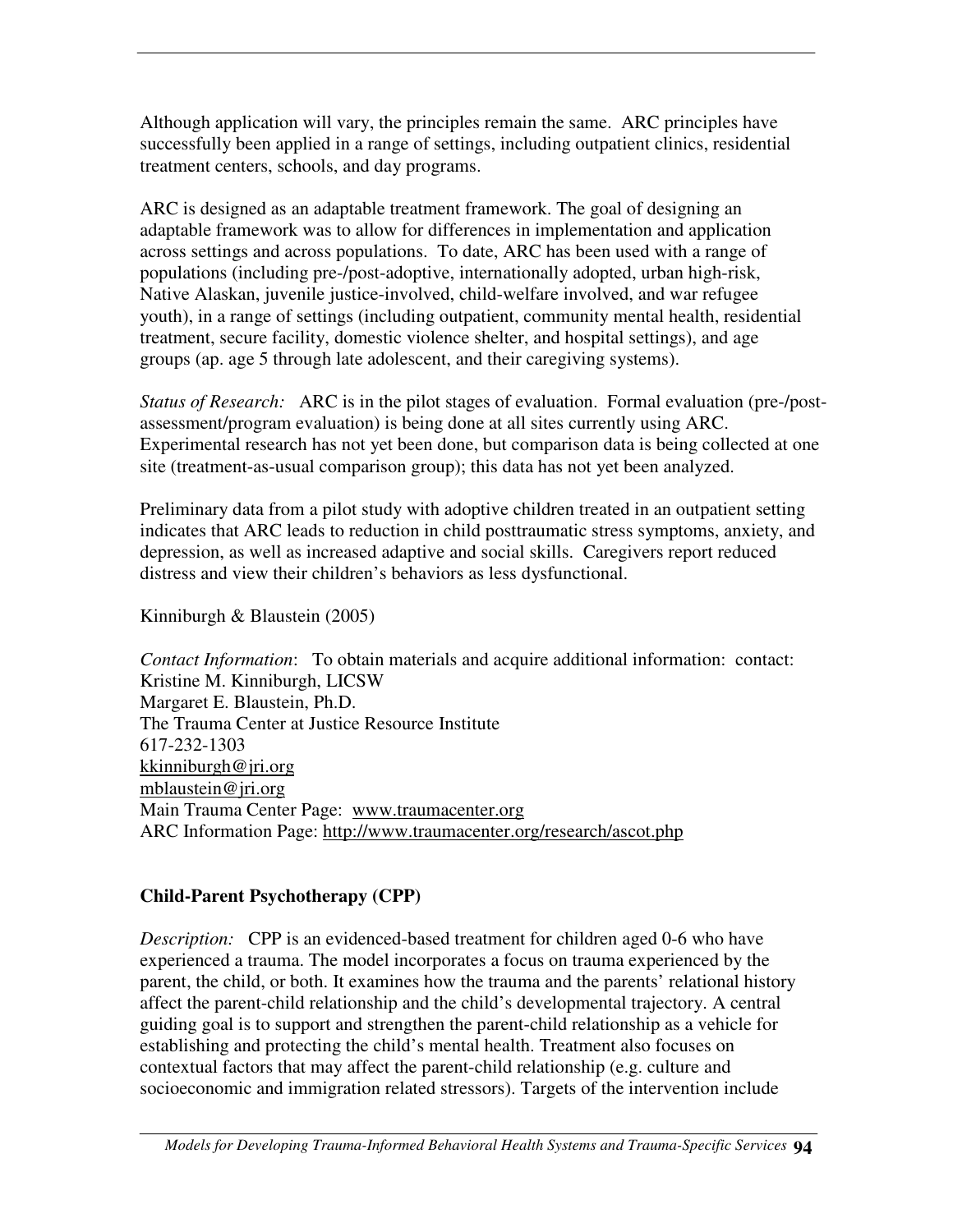parents' and children's maladaptive representations of themselves and each other and interactions and behaviors that interfere with the child's mental health. Over the course of treatment, parent and child are guided to create a joint narrative of the traumatic event, identify and address traumatic triggers that generate dysregulated behaviors and reinforce mutual traumatic expectations, and place the traumatic experience in perspective. The treatment is detailed in the published manual by Alicia F. Lieberman, Ph.D. and Patricia Van Horn, J.D., Ph.D. titled Don't hit my mommy: A manual for Child-parent Psychotherapy with young witnesses of family violence*.* Information regarding conducting CPP with children who have experienced the traumatic loss of a loved one is provided in Losing a parent to death in the early years: Guidelines for the treatment of traumatic bereavement in infancy and early childhood.

As noted above, CPP was designed for children aged 0-6 and their caregivers. The model was originally developed as a home visiting model but can and has been implemented in clinic and school settings as well as in a variety of other settings, such as playgrounds and hospitals. The basic theoretical principals and core goals of CPP are thought to apply across diverse groups. The model has been used with a wide range of ethnic minority groups including Spanish and English speaking Latinos (Mexican, Central, and South Americans), African Americans, and Asians (predominantly Chinese). Additional information about the use of CPP with culturally diverse families can be found at http://www.nctsnet.org/nctsn\_assets/pdfs/promising\_practices/CPP\_Culture%20\_7-13- 07.pdf.

*Status of Research:* Five randomized controlled trials (RCT's) detailed in 7 published studies support the efficacy of CPP with infants, toddlers, and preschoolers. Three of these trials were conducted with trauma-exposed children. These studies support the use of CPP with young children with documented histories of maltreatment and exposure to domestic violence. They also suggest that CPP is efficacious for parents and children who have experienced multiple, chronic traumas. In these studies, CPP was found to be efficacious in terms of reducing child and caregiver general symptoms and PTSD symptoms, strengthening the child-parent attachment relationship, and improving children's representations of themselves, their parents, and their relationships. One study involving a 6-month longitudinal follow-up shows that improvements in child and caregiver symptoms continue after the end of treatment.

Of note, of the five CPP RCT's, four were conducted with predominantly ethnic minorities. CPP is often conducted with Spanish speaking immigrants. One RCT involving 100 Spanish speaking Latina immigrant mothers whose children were anxiously attached found positive treatment effects even in this multiply stressed population.

*Contact Information:* For information on CPP and training and consultation in this model, contact Chandra Ghosh Ippen, Ph.D , Child Trauma Research Project 415-206-5312 chandra.ghosh@ucsf.edu.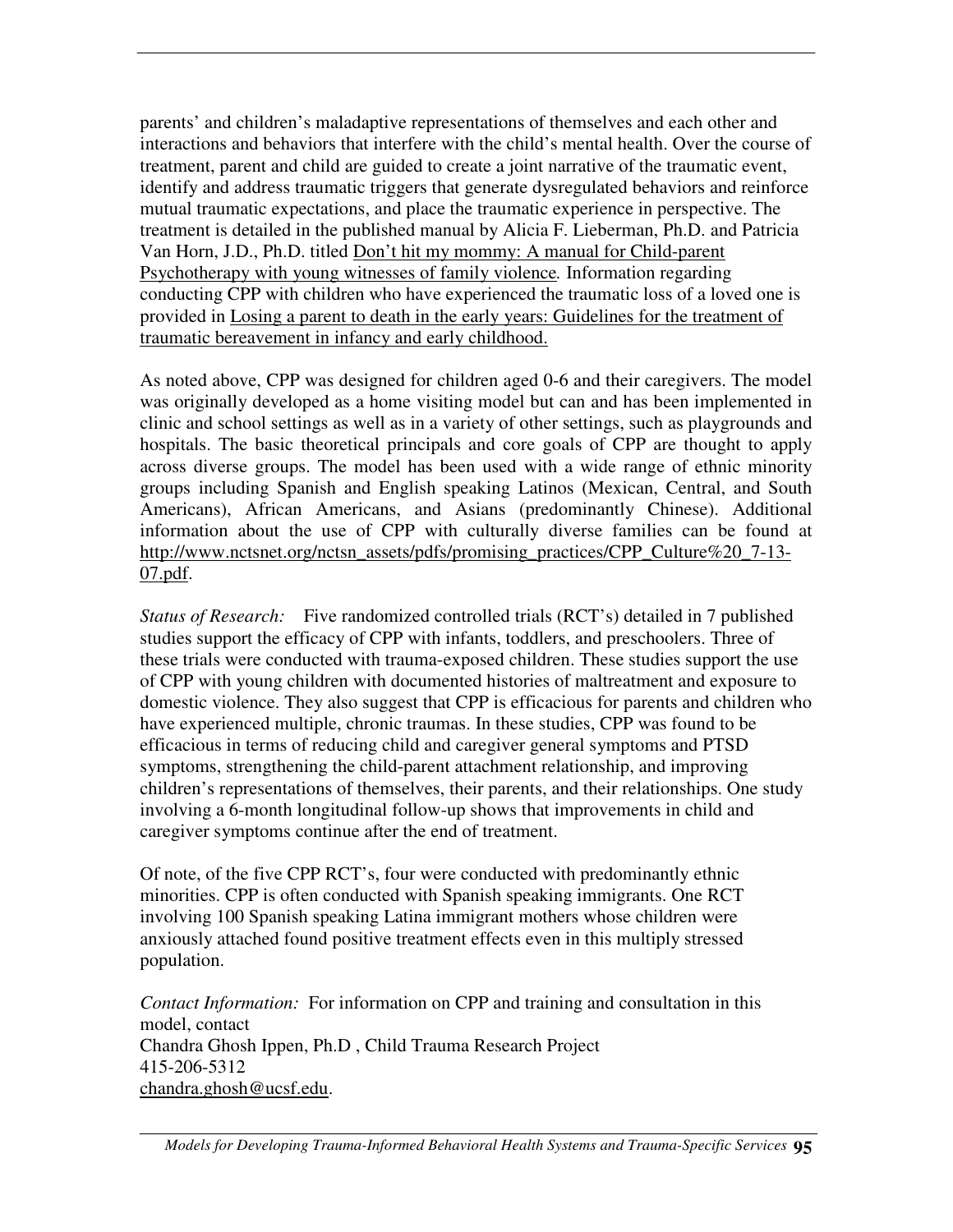## **Combined Parent-Child Cognitive Behavioral Therapy: Empowering Families At-Risk for Physical Abuse to Develop Healthy Outlooks and Positive Environments**

*Description:* Combined Parent-Child Cognitive-Behavioral Treatment (CBT), which was developed by Treatment Services Director Melissa K. Runyon, PhD, in collaboration with Esther Deblinger, PhD, at the Institute, is an evidence-based treatment model that aims to empower parents to effectively parent their children in a non-coercive manner, improve parent-child relationships, assist children in healing from their abusive experiences, and enhance the safety of family members. This model helps to reduce the risk of the recurrence of child physical abuse in children and families at-risk for child physical abuse. The model incorporates elements from TF-CBT model for sexually abused children, which was co-developed by the Institute's Clinical Director Esther Deblinger, PhD, and other CBT models targeting families in which physical abuse and domestic violence occurs.

The program offers both group and individual therapy to children, ages three to 18, and their caregivers. The group therapy program is time-limited and consists of 16-two hour sessions which involve meeting with both parents and children separately and together. The individual therapy program consists of 90 minute sessions which involve meeting separately with both the parent and child, as well as family meetings. The length of therapy may exceed 16 sessions if necessary.

The treatment consists of three components:

- (1) Child Intervention
- (2) Parent Intervention
- (3) Parent-Child Intervention

Parent and child interventions are conducted concurrently for the first hour of each session, while the end of the session involves integrated joint parent-child therapy. Over the course of group sessions, more time is devoted to the joint parent-child sessions during which families receive individual attention from a consistent coach. Some of the topics covered in the structured therapy sessions include:

• Providing parents with information concerning emotional and behavioral effects on children of severe corporal punishment and child physical abuse

• Providing education about realistic expectations for children's behavior based on developmental level

• Empowering parents to be effective by working collaboratively with them to develop adaptive coping skills, non-violent conflict resolution skills and a variety of child behavior management skills

• Teaching children a variety of positive coping skills (i.e., identification and expression of feelings, cognitive coping, assertiveness and anger management)

• Enhancing safety and communication in the family by developing a safety plan and discussing and processing past abusive interactions

*Status of Research:* For information, contact Melissa K. Runyon, Ph.D.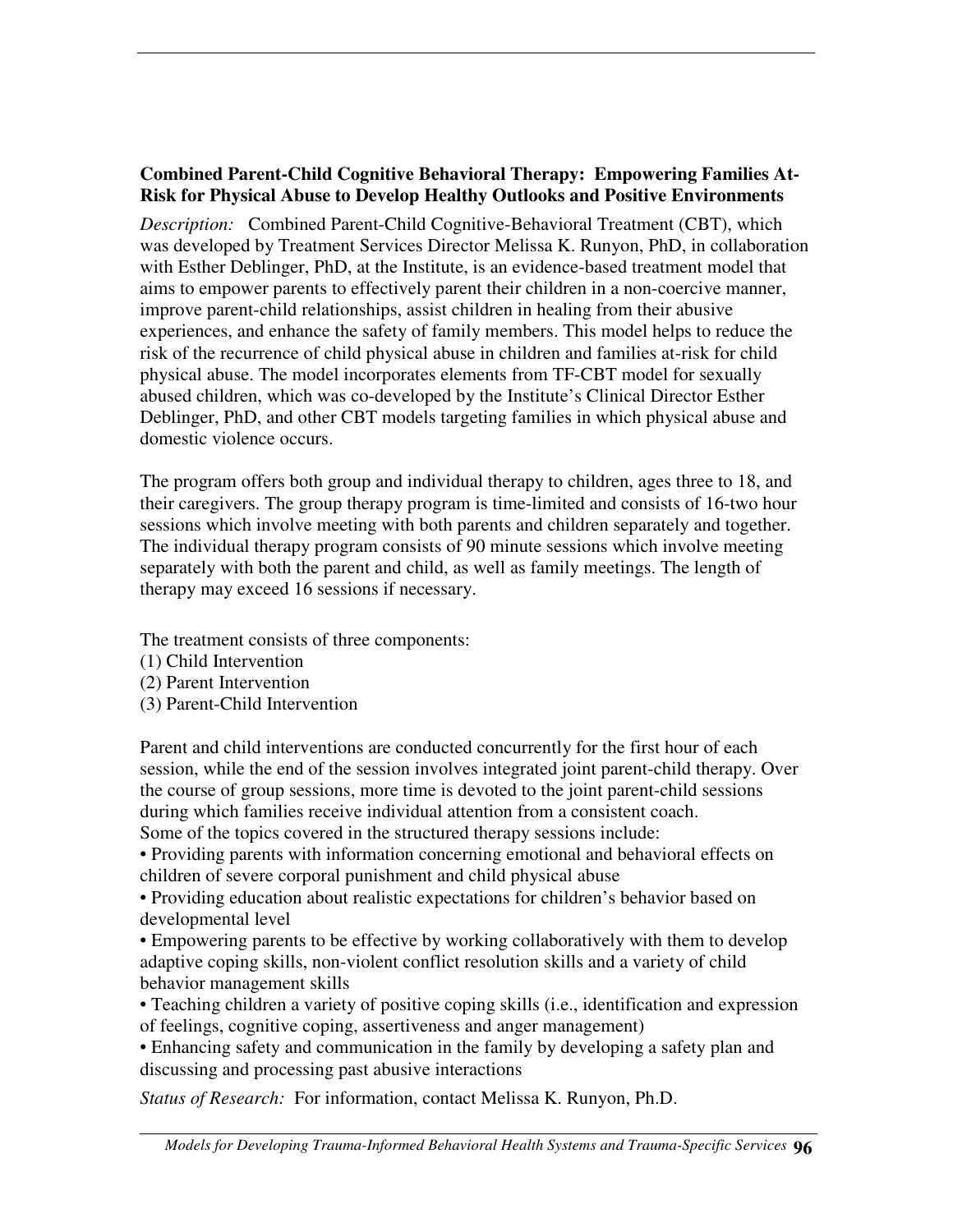*Contact Information:* Melissa K. Runyon, Ph.D., Associate Professor of Psychiatry runyonmk@umdnj.edu

#### **International Family Adult and Child Enhancement Services (IFACES): A Comprehensive Service Model for Refugee Children**

*Description:* International Family, Adult and Child Enhancement Services (FACES), a community-based mental health program of the Heartland Alliance for Human Needs  $\&$ Human Rights, provides comprehensive services to children, adolescents, and their families from a variety of countries. The organization, formerly known as Travelers and Immigrants Aid, has been providing a range of services for immigrants since 1888. Comprehensive refugee resettlement services were begun in 1976, initially designed for Southeast Asian refugees fleeing Vietnam following the fall of Saigon. Because of concerns among resettlement workers about mental health issues among this population, a program was established in 1978 for bilingual and bicultural paraprofessionals to serve as a bridge to existing mental health services for refugees that needed them. However, even with such supports, few refugees gained access and were engaged in mental health services at mainstream agencies. As a result, the program was expanded to include professional mental health staff, as the population of traumatized refugees increased with an influx of Bosnians in the mid 1990's. Clinicians now worked with bilingual/bicultural paraprofessionals to provide linguistically competent and culturally sensitive mental health services. However while children and adolescents were seen by mental health staff in the context of providing family services, they were not the focus of the treatment team.

The larger organization continued to grow, and in 1995 the name was changed from Travelers and Immigrant Aid to Heartland Alliance for Human Needs & Human Rights. This change signaled a transition to embracing a human rights perspective on service delivery (Batia, Beehler, & Birman, in press), emphasizing empowerment and respect for those receiving services, and referring to them as "program participants" rather than "clients". The agency also transitioned to serving a broader range of high risk and high need populations, such as people who were homeless and had severe mental illness. This led to cross-fertilization between newly formed community based programs, such as the Assertive Community Treatment (ACT) teams, and the evolving refugee mental health services.

In 1999 FACES was established with a focus on children and adolescents. The program provides culturally informed multidisciplinary services in both the office and community settings when indicated. The outreach-oriented services model has evolved as a result of staff efforts to create a program that can be culturally sensitive and creative around overcoming obstacles to providing services for refugees from a variety of different cultural and linguistic backgrounds. Like ACT and mental health work with people who are homeless, the FACES team provides case management services, tending to basic survival needs and adjustment challenges, often prior to beginning more traditional mental health services. Case management activities build trust between the program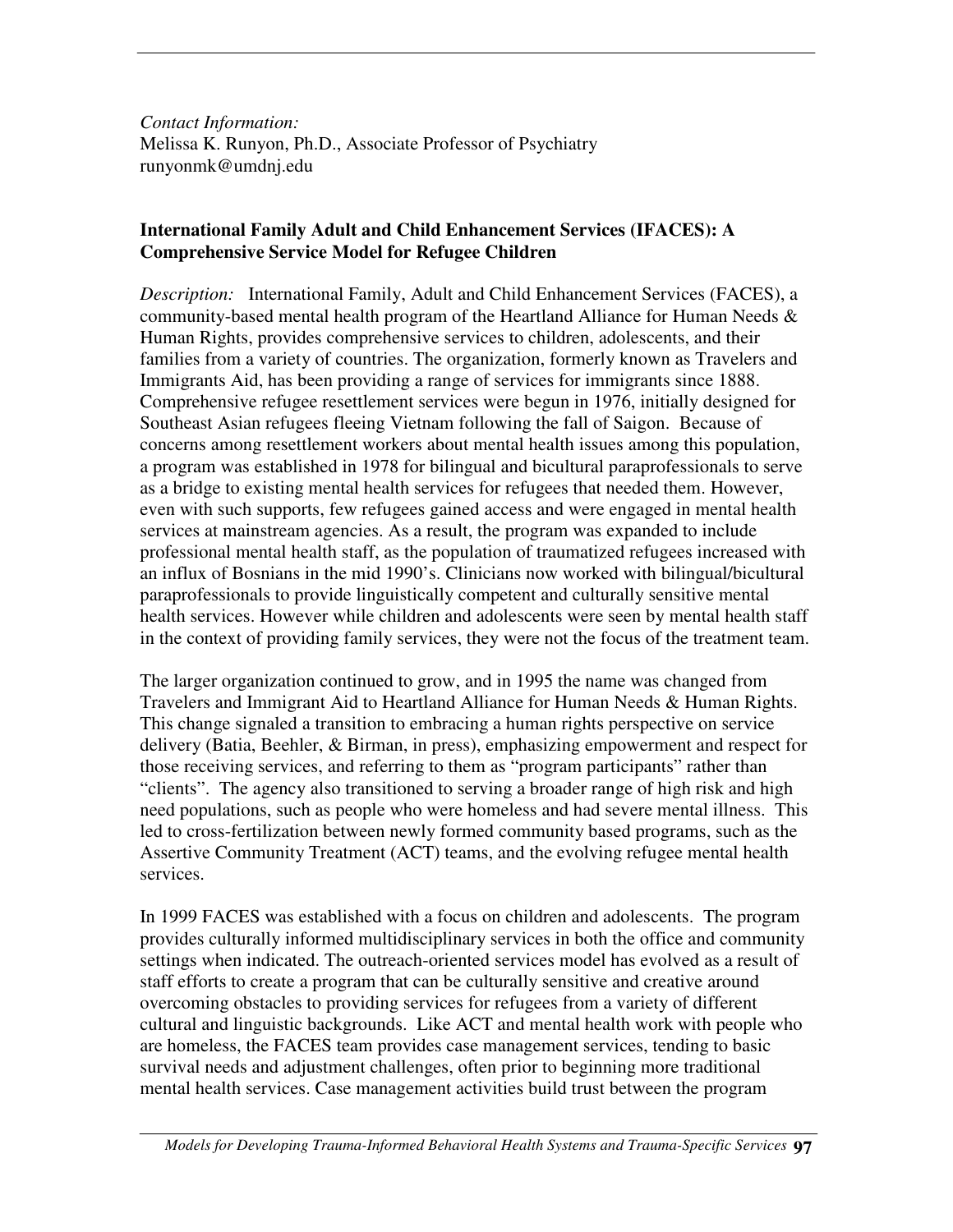participant and staff and allow for assessment and engagement into mental health services at the same time.

The staff at FACES uses a team approach. The team is multidisciplinary, and includes a psychologist, master's level clinicians, an art therapist, a dance therapist, an occupational therapist, and a child psychiatrist, and practicum students from local mental health training programs who provide services under supervision of staff. In addition, ethnic mental health workers are recruited from refugee groups that are being served by the program. While each program participant is assigned to a primary staff member, multiple team members provide different services as intensively as deemed necessary by the team, in accordance with the service plan designed by the team. This approach allows team members to share responsibility for meeting the sometimes overwhelming needs of program participants, thereby supporting one another and reducing staff stress. A team approach also ensures that a range of resources are available to the participants, and that the cultural context and norms are understood broadly across disciplines.

The team is not only multidisciplinary, but also multi ethnic. Ethnic mental health workers have themselves come to the U.S. as refugees, and are a critical link to the refugee communities, able to conduct outreach, and work in partnership with clinical staff as both interpreters and cultural brokers. The ethnic mental health workers during the time of the study were Congolese, Kosovar, Togolese, Algerian, Bosnian, and Ethiopian, and spoke the following languages: Albanian, Amharic, Arabic, Berber, Bosnian, French, Kurdish, Lingala, Oromo, Swahili, and Tigrinya. In addition to English, clinical staff also spoke Spanish, Russian, and Ukrainian. As a result, in all, FACES staff spoke 15 different languages among them during the time of the study. Although not every ethnicity and language is covered by the team, a concern with culture is at the forefront of the work. If a child being served speaks a language not represented within the team, a trained health care interpreter provided by the agency's Cross Cultural Interpreting Service serves in a similar capacity as the FACES ethnic mental health worker.

FACES services are provided to program participants at locations that are most comfortable and convenient for them, including at home, in the community, or at school. This helps to reduce the stigma associated with seeking services at a mental health clinic, and allows staff to observe and intervene in children's natural settings. Consultation with other providers, such as teachers, and advocacy with other service systems is also seen as an important component of the mental health service.

In summary, the service provided by FACES are designed to address the kinds of barriers to services faced by refugee children and families, and to be responsive to the resettlement stress the families experience while addressing the mental health concerns of the children and youth. Ethnic mental health workers conduct extensive outreach in the refugee communities, and services are provided at locations most comfortable for the program participants. While clinical staff provide therapeutic interventions to address specific mental health concerns, both clinical staff as well as the ethnic mental health workers also provide tangible assistance to families when needed to help them in resettlement (e.g. housing, transportation, school placement).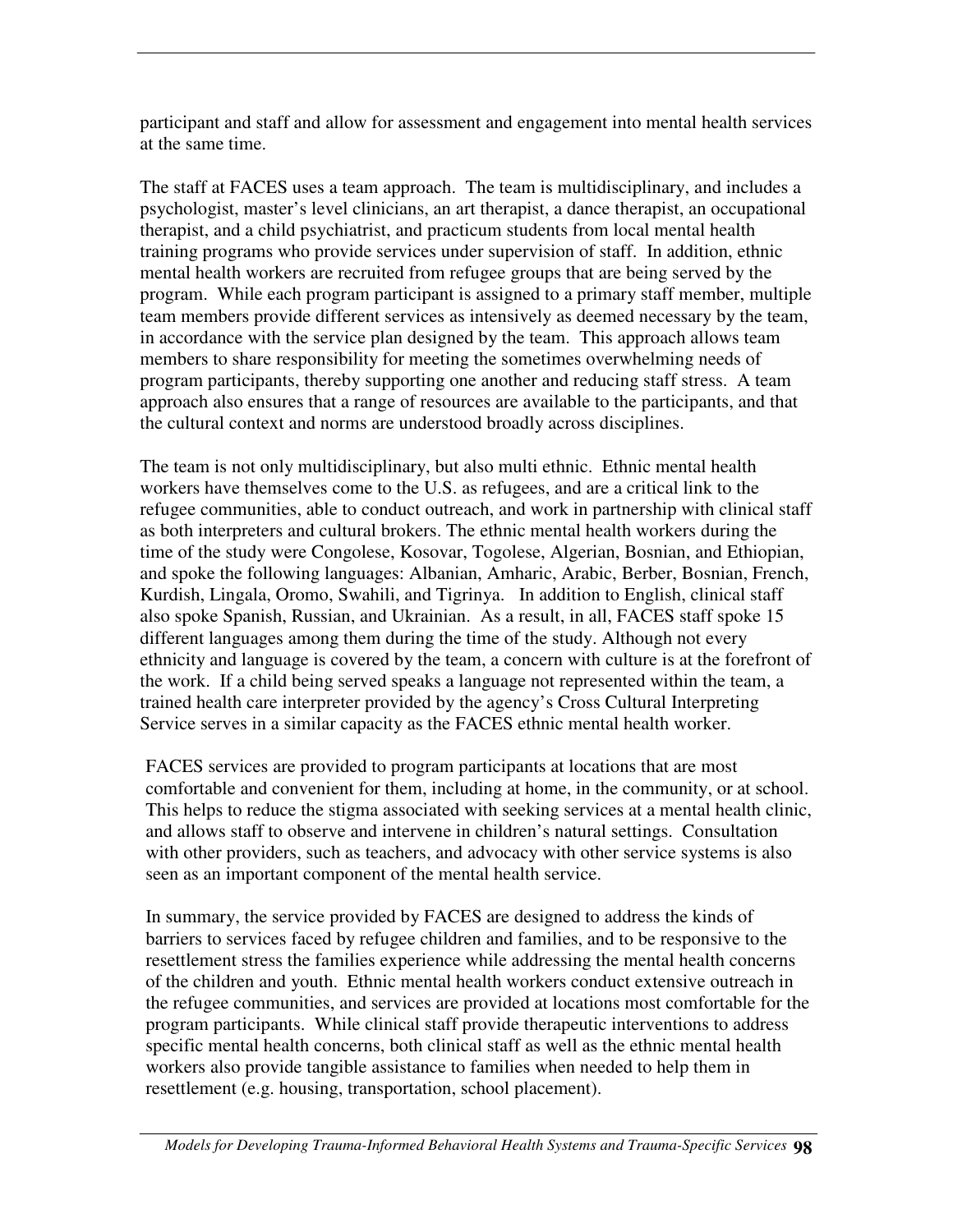#### *Status of Research:* For information contact Dr. Liautaud (below)

*Contact Information:* Joan M. Liautaud, Psy.D., Director of Clinical Operations jliautaud@heartlandalliance.org  $773/751 - 4054$ www.heartlandalliance.org

## **Nurturing Families Affected by Substance Abuse, Mental Illness and Trauma**

*Description:* This is a parenting curriculum offered in groups for women and children in recovery from substance abuse, mental illness, and trauma. The curriculum provides a first step in repairing the fractured parent-child relationship by helping families work toward a place where they can grow and heal together. Developed and piloted by the Institute for Health and Recovery as part of the Women Embracing Life and Living (WELL) Project—one of nine SAMHSA Women, Co-Occurring Disorders and Violence Study sites—the curriculum builds upon IHR's Nurturing Program for Families in Substance Abuse Treatment and Recovery, which was recognized by the Center for Substance Abuse Prevention as a model program for best practices in strengthening families. The WELL Project adapted this curriculum to encompass the needs of families affected by substance abuse, mental illness, and trauma.

The model is based on the relational development principles of authenticity, mutuality and empathy, and emphasizes the critical role self-nurturing plays in the lives of women who are parenting and in recovery. It consists of three modules.

- Module 1. One-on-one mentoring and intensive skills building. Two sessions on setting goals, and building connections.
- Module 2. Nurturing families affected by substance abuse, mental illness and trauma group. Twelve 90-minute sessions designed to increase parents' understanding of the effects of substance abuse, mental illness and trauma on their lives and the lives of their families.
- Module 3. Four sessions on parent-child skill-building activities, when parents and children engage in structured skill-building activities designed to repair and strengthen the bond between them.

The curriculum is intended to enhance coping strategies through concept presentations, practice sessions, role-plays, and activities, and it includes a skills-building component to apply techniques and strategies. Each session covers a different topic including hope; building trust; self-esteem; setting boundaries; family communication; feelings; managing stress; guiding behavior; schedules and routines; safety and protecting children; helping families grieve; and having fun.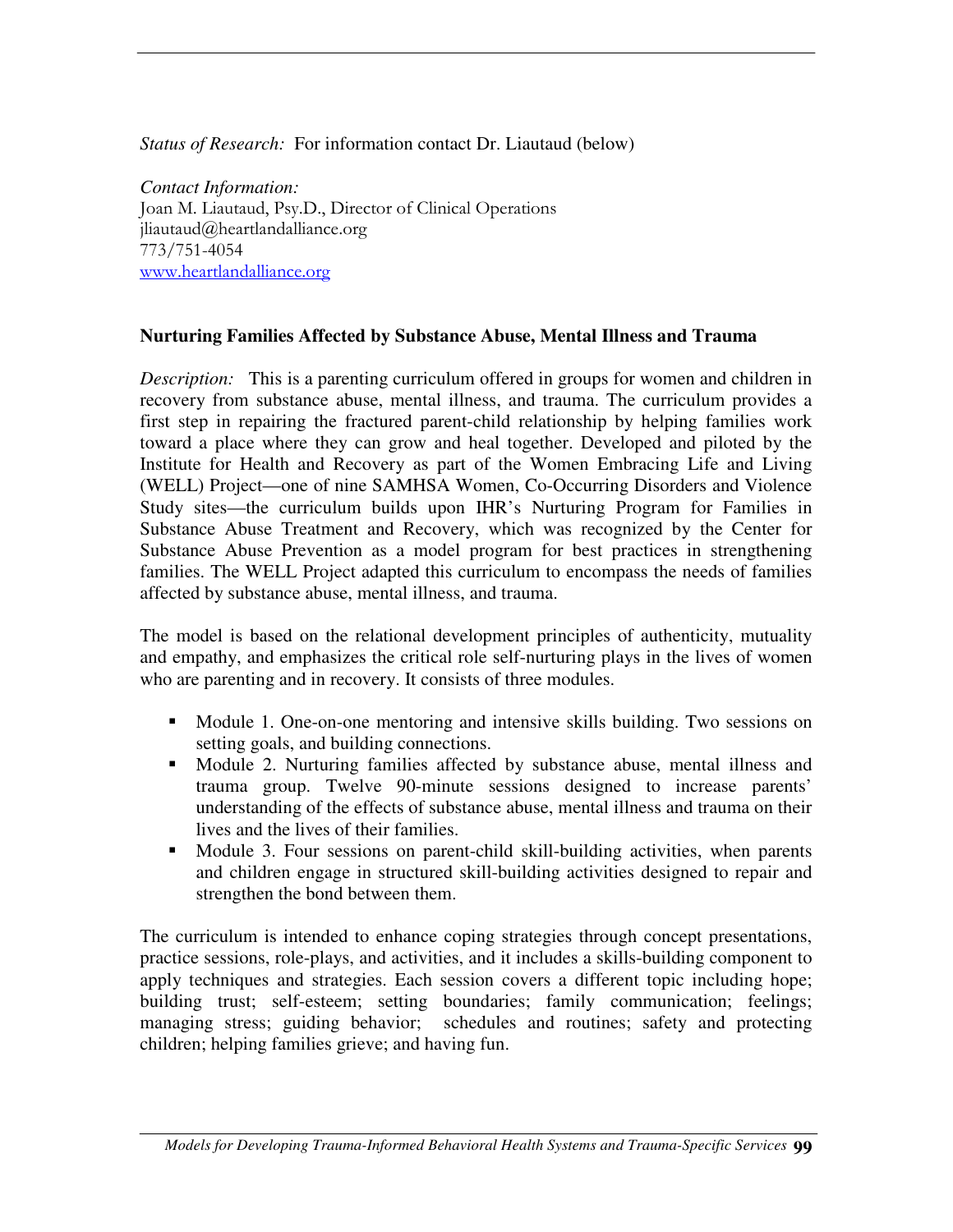Groups of no more than 12 participants are implemented in a variety of settings including inpatient, outpatient, and community-based service agencies. Women may join at any time throughout the series.

Since the development of this curriculum, a second edition of our original Nurturing Program for Families in Substance Abuse Treatment and Recovery has been published, incorporating trauma and other information learned through the development and use of the Nurturing Families curriculum.

*Status of Research:* A demonstration project measured the impact of implementing the original Nurturing Program in two urban residential treatment programs in Massachusetts for pregnant and parenting chemically-dependent women. Women in both programs made dramatic improvements in self-esteem and experienced significant gains in parenting knowledge and attitudes. Participants were also overwhelmingly positive about the impact of the parenting training on their lives. A number of other studies have been done around the country that have shown positive outcomes from using the Nurturing Program, including in California, Rhode Island, Florida, and Massachusetts. In addition, the original Nurturing Program is listed on the California Evidence-Based Clearinghouse for Child Welfare, an on-line connection that provides up-to-date information on evidence-based child welfare practices.

*Contact Information:* To obtain the manual Nurturing Families Affected by Substance Abuse, Mental Illness and Trauma, to obtain copies of published articles about the original curriculum, or for information on training and consultation, contact Terri Bogage 617-661-3991 terribogage@healthrecovery.org www.healthrecovery.org

## **Parent-Child Interaction Therapy (PCIT)**

*Description:* Parent Child Interaction Therapy (PCIT) is an evidence-based intervention developed by Sheila Eyberg, PhD, for oppositional and disruptive children aged 2-7 and their parents. It has been modified as a promising practice for the treatment of children aged 2-12 with trauma and/or maltreatment histories and their parents. PCIT addresses the common behavior challenges and/or relationship difficulties often seen in children who have had complex trauma histories. PCIT stabilizes family relationships and sets the stage, when necessary, for subsequent trauma-focused treatment.

PCIT offers effective parenting skills transmitted by the therapist, using live coaching, while parents or caregivers interact with children during two sequential treatment components of several weeks each: a relationship enhancement component followed by a positive discipline component. PCIT is a criteria-based therapy, so that parents progress to the next treatment stage when they demonstrate mastery of key skills during weekly 5 minute coded interactions. PCIT is typically completed in 12-20 sessions.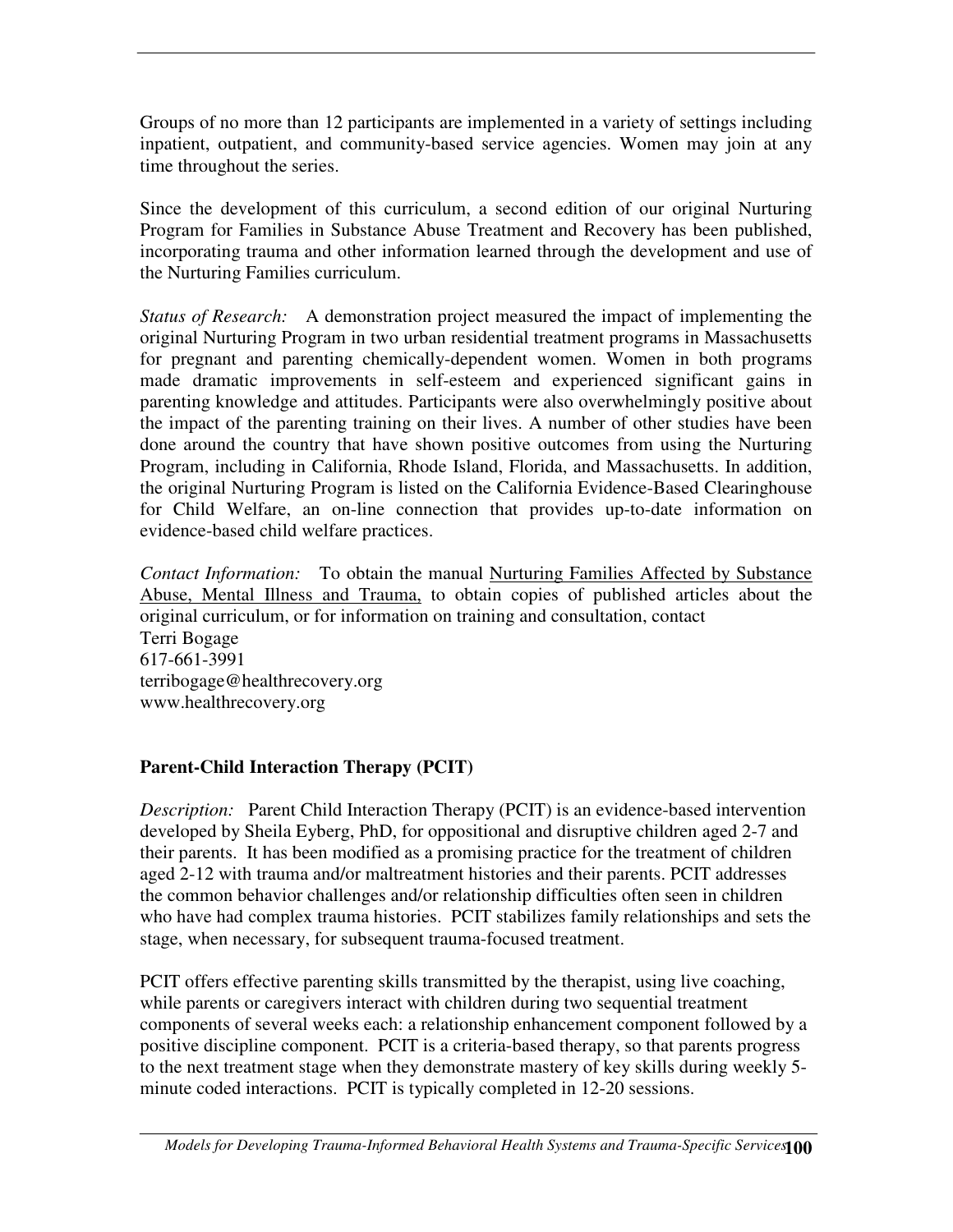The goals of PCIT treatment are:

- An improvement of the parent-child or caregiver-child relationship;
- An increase in children's prosocial behaviors and a decrease in child behavior problems;
- An increase in positive parenting skills and a decrease in negative disciplinary behaviors by parents;
- A decrease in parental stress.

Dr. Eyberg's evidence-based, session by session PCIT manual, coding manual and workbooks are available at PCIT.org, the University of Florida's PCIT website. Current protocols and checklists for the modifications suitable to treat older children (7-12) or traumatized children and their caregivers are made available during trainings conducted by the Trauma Treatment Training Center at Cincinnati Children's Hospital or the Indian Country Child Trauma Center at the University of Oklahoma. Additional PowerPoint and research materials are available at PCIT.org; www.OhioCanDo4Kids.org, OKPCIT.org, and www.pcit.tv.

#### Modifications

PCIT's relationship enhancement component (Child-Directed Interaction or CDI) remains unchanged from its evidence-based original, but there have been necessary modifications to the discipline component (Parent-Directed Interaction or PDI) for older children with a primary referral of family violence. The original PCIT for disruptive children aged 2-7 includes physical prompts for children who noncomply during PDI (e.g., physically moving the child to a timeout area.). When Chaffin et. al (2004) adapted PCIT for physically abusive parents with children aged 7-12, they replaced the required or prompted compliance for preschool children with graduated consequences for noncompliance in school-aged children. Centers who train foster parents or parents have also replaced the hands-on timeout room backup used in the original PCIT with loss of privileges as timeout backup when developmentally appropriate. This modification brings the intervention into compliance with SAMHSA's guidelines limiting the use of isolation and restraint with children. There is evidence from research on similar parenting programs that loss of privileges as a backup for timeout is effective (Barkley, 1997; Forgatch, Bullock, & Patterson, 2004).

Cincinnati's Trauma Treatment Training Center teaches loss of privilege rather than timeout room isolation as backup for a child's timeout chair noncompliance. Preliminary outcome data on this modification as used by community providers trained by the Cincinnati team demonstrates its effectiveness as a promising practice, with results showing significant improvement on several measures regarding problem behavior, trauma symptoms, dissociative characteristics, and stress levels of caregivers.

PCIT is grounded theoretically in developmental, social learning, family systems, and attachment theory. PCIT's strongest evidence base is for oppositional defiant children aged 2-7 and their parents, but there is a growing body of evidence for its application to older children when physical abuse is the presenting concern (up to age 12) and families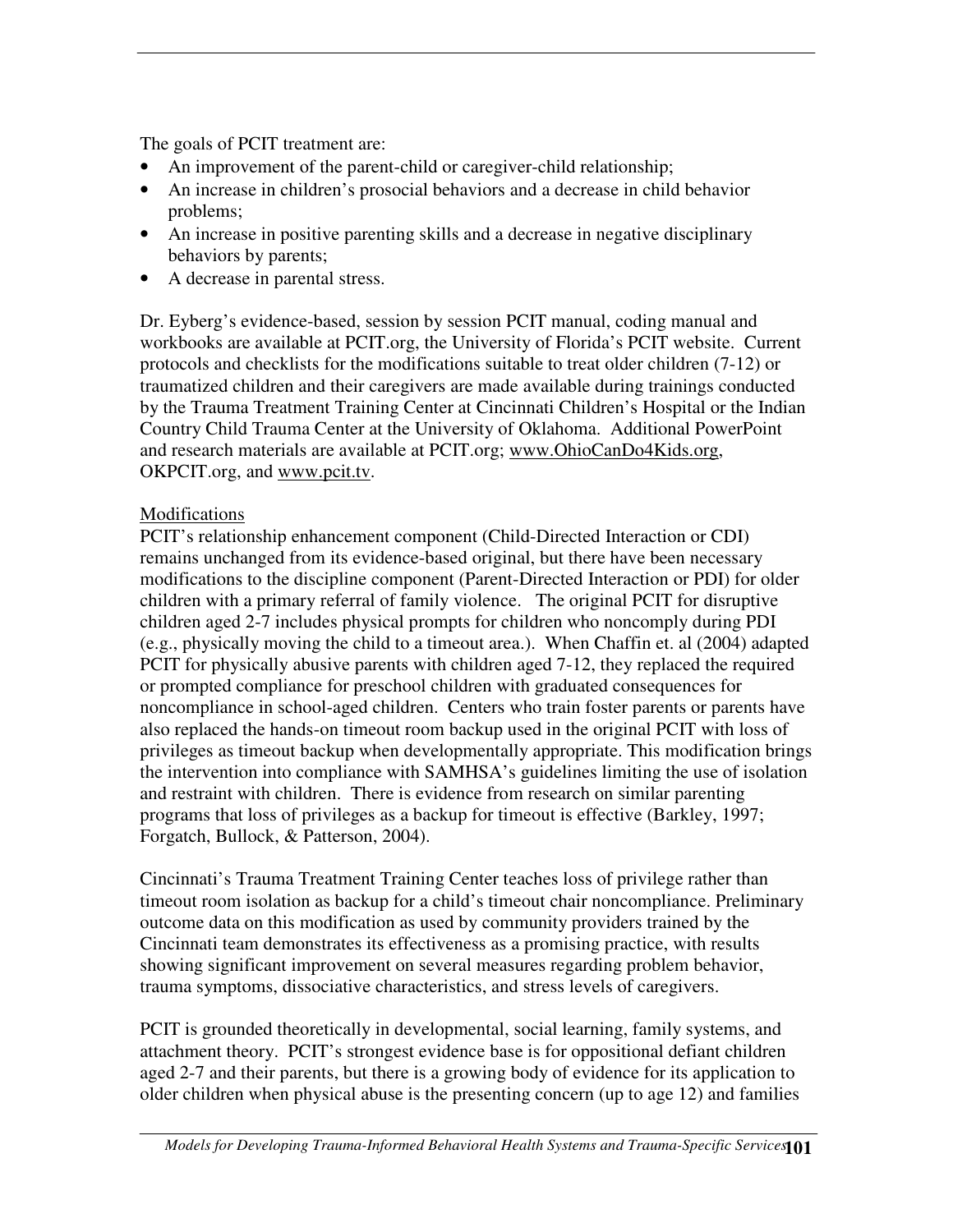with trauma and maltreatment histories. It is effective with single parents, cognitively limited parents, court-ordered parents, two-parent families, and foster parents. Cultural adaptations have been effective with Latino/Hispanic families, African American Families, and Native American families. PCIT has been disseminated internationally (e.g., Hong Kong, Norway, The Netherlands) and has been translated into different languages (e.g., Spanish and Mandarin).

PCIT has been adapted for:

Head Start classrooms; Group treatment; Home rather than office based sessions; Domestic violence shelters; Residential treatment centers.

*Status of Research:* PCIT is supported by more than 20 years of research and practice (Herschell, Calzada, Eyberg, & McNeil, 2002), and there are over 100 published research articles and book chapters, and doctoral dissertations including several randomized controlled studies showing its effectiveness. Hood & Eyberg (2003) examined the longterm maintenance of changes following PCIT for young children with Oppositional Defiant Disorder (ODD) and associated behavior disorders. Results indicated that the significant changes that mothers reported in their children's behavior at the end of treatment were maintained at long-term follow-up three to six years after treatment.

PCIT has been shown to significantly improve outcomes for high-risk families (Ware, Fortson, & McNeil, 2003; Timmer, Urquiza, Zebell & McGrath, 2005; Urquiza & McNeil, 2006). In a randomized controlled study by Chaffin, et al. (2004), 19 percent of parents assigned to PCIT had a re-report for physical abuse at a median of 850 days after treatment termination compared with 49 percent of parents assigned to the standard community parenting group.

Adaptations for PCIT have been and continue to be studied for various populations in several PCIT laboratories and training sites. McCabe et al. (2005) have developed the GANA program for Mexican American families in PCIT, and Choate, Pincus, Eyberg, & Barlow (2005) have adapted PCIT for children with Separation Anxiety Disorder. In a recent CDC-funded project, PCIT has been effective in children with Fetal Alcohol Spectrum Disorders and other prenatal substance exposure (Gurwitch, Mulvihil, Chaffin, et al., in preparation)

- 1. Barkley, R.A. (1987). Defiant children: A clinician's manual for parent training. New York: Guilford Press.
- 2. Chaffin, M., Silovsky, J.F., Funderburk, B., Valle, L.A., Brestan, E.V., Balachova, T., Jackson, S., Lensgraf, J., & Bonner, B.L. (2004). Parent-Child Interaction Therapy with physically abusive parents: Efficacy for reducing future abuse reports. *Journal of Consulting and Clinical Psychology*, 72(3), 500-510.
- 3. Choate, M. L., Pincus, D. B., Eyberg, S. M., & Barlow, D. H. (2005). Parent-Child Interaction Therapy for treatment of separation anxiety disorder in young children: A pilot study. *Cognitive and Behavioral Practice, 12*, 126-135.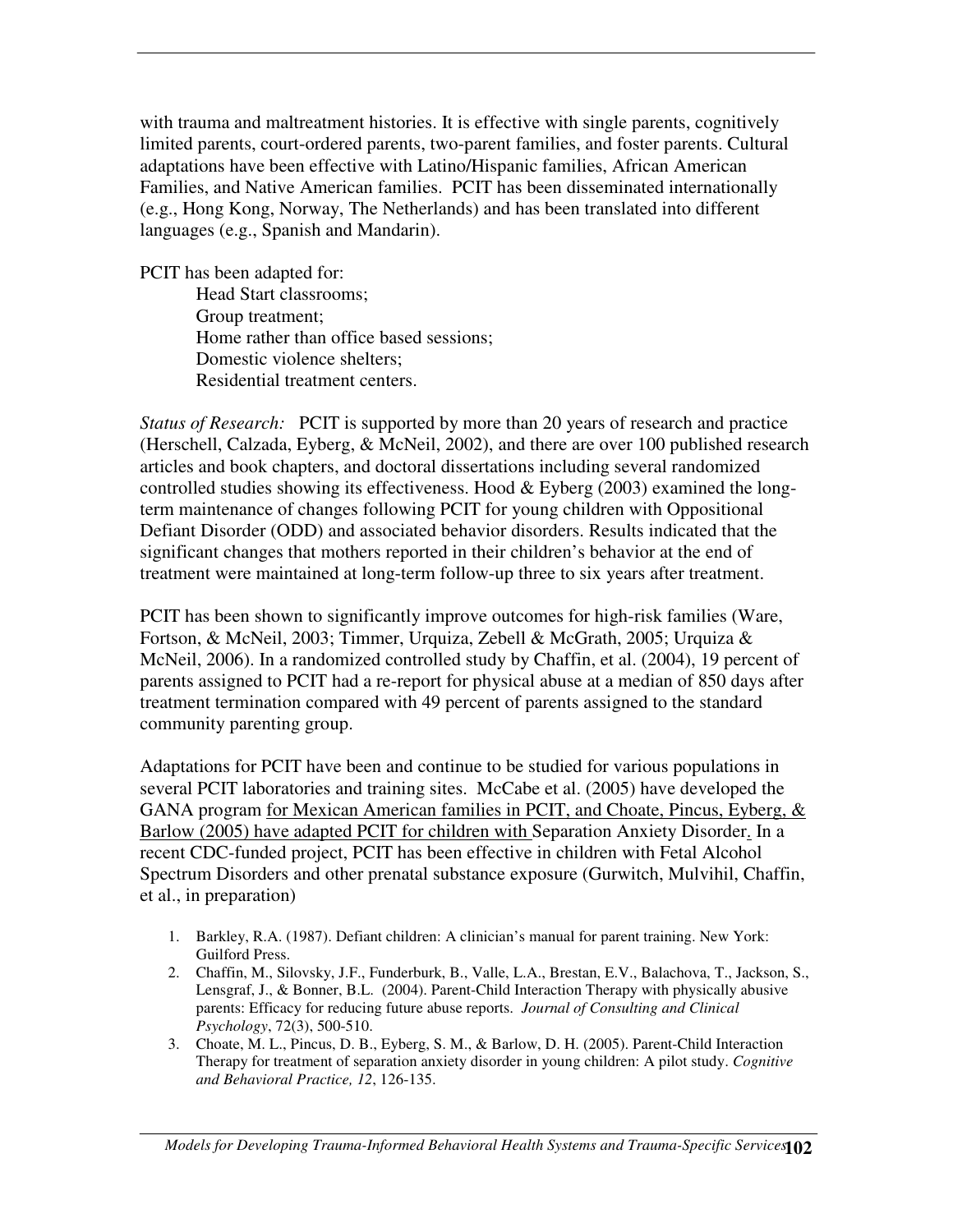- 4. Forgatch, M. S., Bullock, B. M., & Patterson, G. R. (2004). From theory to practice: Increasing effective parenting through role-play. The Oregon Model of Parent Management Training (PMTO). In H. Steiner, K. Chang, J. Lock & J. Wilson (Eds.), *Handbook of mental health interventions in children and adolescents: An integrated developmental approach* (pp. 782-812). Hoboken, NJ: Jossey-Bass.
- 5. Hembree-Kigin, T. L., & McNeil, C. B. (1995). *Parent-Child Interaction Therapy*. Delete until 2<sup>nd</sup> edition available?
- 6. Herschell, A. D., Calzada, E. J., Eyberg, S. M., & McNeil, C. B. (2002). Clinical issues in Parent-Child Interaction Therapy. *Cognitive and Behavioral Practice*, 9, 16-17.
- 7. Hood, K. K., & Eyberg, S. M. (2003). Outcomes of Parent-Child Interaction Therapy: Mothers' reports of maintenance three to six years after treatment. *Journal of Clinical Child and Adolescent Psychology, 32(3)*, 419-429.
- 8. McCabe, K.M., Yeh, M., Garland, A.F., Lau, A.S., & Chavez, G. (2005). The GANA Program: A Tailoring Approach to Adapting Parent Child Interaction Therapy for Mexican Americans. *Education & Treatment of Children, 28(2)*, 111-129.
- 9. Timmer, S. G., Urquiza, A. J., Zebell, N. M., & McGrath, J. M. (2005). Parent-child interaction therapy: Application to maltreating parent-child dyads. *Child Abuse & Neglect, 29*, 825-842.
- 10. Ware, L. M., Fortson, B. L., & McNeil, C. B. (2003). Parent-child interaction therapy: A promising intervention for abusive families. *The Behavior Analyst Today, 3(4)*, 375-382.

#### *Contact Information:*

For information on PCIT training: Dr. Sheila Eyberg of the University of Florida (PCIT.org) and the University of California Davis CAARE Center (www.pcit.tv). University of Oklahoma Health Sciences Center (http://devbehavpeds.ouhsc.edu/pcit.asp) Trauma Treatment Training Center-Cincinnati Children's Hospital (www.OhioCanDo4Kids.org).

For information on PCIT research labs: Go to http://pcit.org

For information on PCIT dissemination studies: contact University of Oklahoma Health Sciences Center and University of Washington – Seattle Harborview.

#### **Trauma Focused Cognitive Behavioral Therapy (TF-CBT) for Children and Parents; Cognitive Behavioral Therapy for Childhood Traumatic Grief (CBT-CTG); Combined TF-CBT and Sertraline for Children**

*Description:* TF-CBT and its adaptations were developed by Judith A. Cohen, M.D., Anthony P. Mannarino, Ph.D, and Esther Deblinger, Ph.D. to help children, youth, and their parents overcome the negative effects of traumatic life events such as child sexual or physical abuse; traumatic loss of a loved one; domestic, school, or community violence; or exposure to disaster, terrorist attacks, or war trauma. TF-CBT was developed by integrating cognitive and behavioral interventions with developmental, psychobiological, humanistic and psychodynamic principles in order to restore and enhance children's interpersonal trust, empowerment and resilience. Whenever possible this model also includes parents or other caretakers in treatment in order to focus on strengthening familial support and relationships. TF-CBT can be provided to children 3 to 18 years old and their parents by trained mental health professionals in individual, family, or group sessions in outpatient, residential, home or foster home or school settings. TF-CBT targets symptoms of posttraumatic stress disorder (PTSD) such as intrusive thoughts of the traumatic event; avoidance of reminders of the trauma; emotional numbing; excessive physical arousal/activity; irritability; trouble sleeping or concentrating, as well as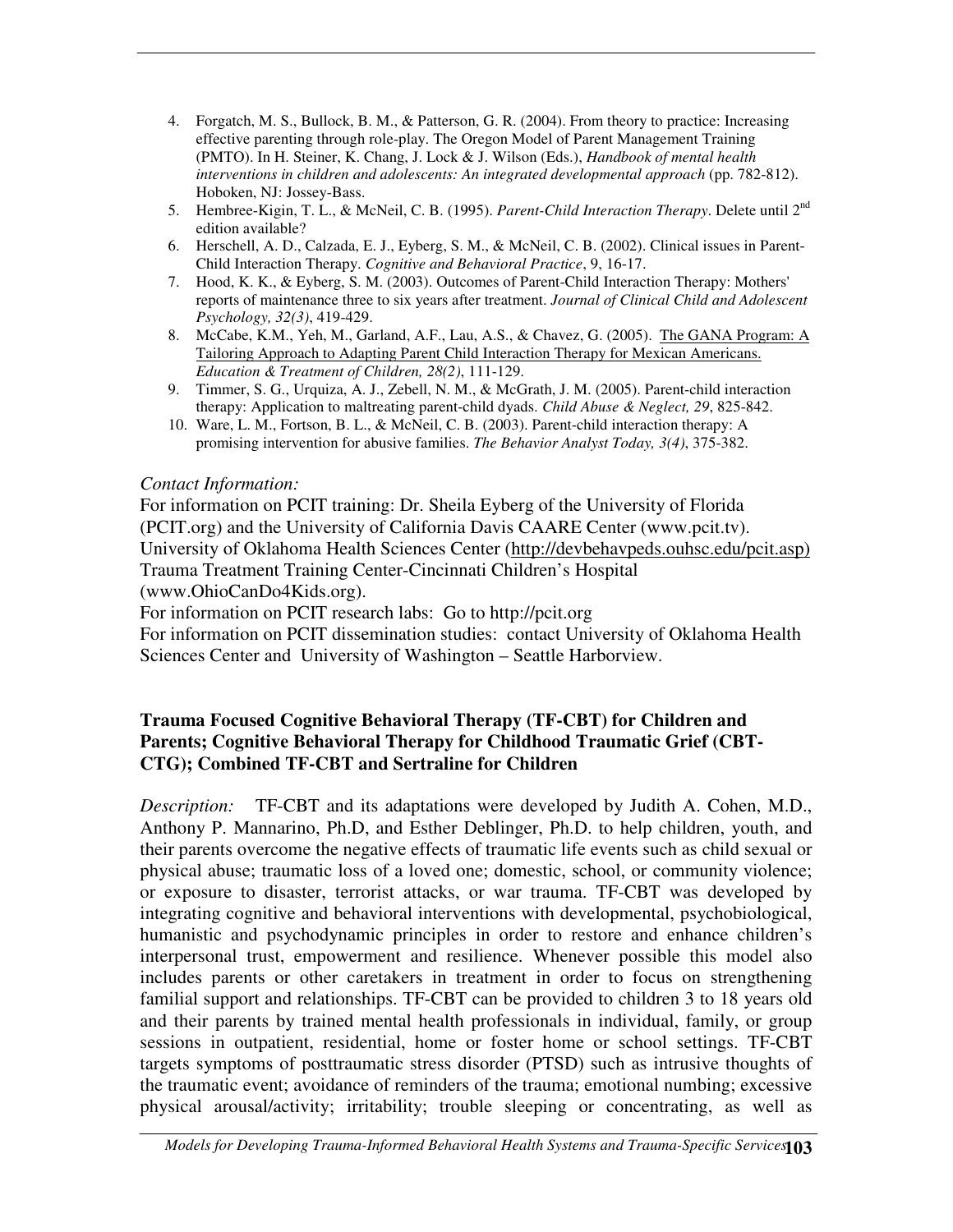depressive, anxiety and behavioral symptoms which often co-occur with PTSD. The intervention also addresses issues commonly experienced by traumatized children, such as poor self-esteem, difficulty trusting others, mood instability, and self-injurious behavior, including substance use. **The childhood traumatic grief (CTG)** adaptation of the model, **CBT –CTG**, was developed by adding grief-focused components to TF-CBT. CBT-CTG has been used with diverse populations including uniformed service families, survivors of domestic homicides, disaster survivors and victims of war. The **TF-CBT + Sertraline model** was designed and evaluated because many traumatized children receive selective serotonin reuptake inhibitors (SSRI) and/or other medications in usual care despite few studies to evaluate whether this approach is helpful.

*Status of Research:* **TF-CBT** is recognized as a Model Program by SAMHSA. Compared to traumatized children receiving other forms of active therapy such as child-centered therapy, children receiving TF-CBT experience significantly greater improvement in: PTSD symptoms, depression, negative attributions (such as self-blame) about the traumatic event, defiant and oppositional behaviors, social competency, and anxiety. The **CBT-CTG** model has been tested in two open studies and one small randomized trial; children with CTG symptoms experienced significant improvement in CTG and PTSD symptoms while parents experienced significant improvement in their own PTSD symptoms and functioning. In contrast, in a pilot randomized trial the **TF-CBT + Sertraline** model did not appear to be more effective than TF-CBT + placebo in reducing children's PTSD or other symptoms.

The TF-CBT and CBT-CTG treatment models are described in the book "Treating Trauma and Traumatic Grief in Children and Adolescents" which is available from www.guilford.com or www.amazon.com. The manual has been translated into Dutch and German. TF-CBT and CBT-CTG are being implemented internationally, particularly in Zambia where assessment instruments and the manual are being adapted to be culturally appropriate. Other international implementation projects are occurring in Germany, Holland, Israel, Norway and Pakistan. Many resources for implementing TF-CBT are available in Spanish and can be obtained at www.musc.edu/tfcbt. Free online training in the TF-CBT model is available to licensed mental health professionals at www.musc.edu/tfcbt; 10 free CE credits are provided to course completers. Limited opportunities to participate in TF-CBT Learning Collaboratives are available through the National Child Traumatic Stress Network (www.nctsn.org).

#### *Contact Information:*

For information on training in the TF-CBT model and implementation resources see www.musc.edu/tfcbt or at www.pittsburghchildtrauma.org.

For information about participating in a TF-CBT Learning Collaborative, contact Jan Markiewicz jmarkiewicz@psych.duhs.duke.edu

For more information visit:

www.modelprograms.samhsa.gov or contact:

## Judith Cohen

jcohen1@wpahs.org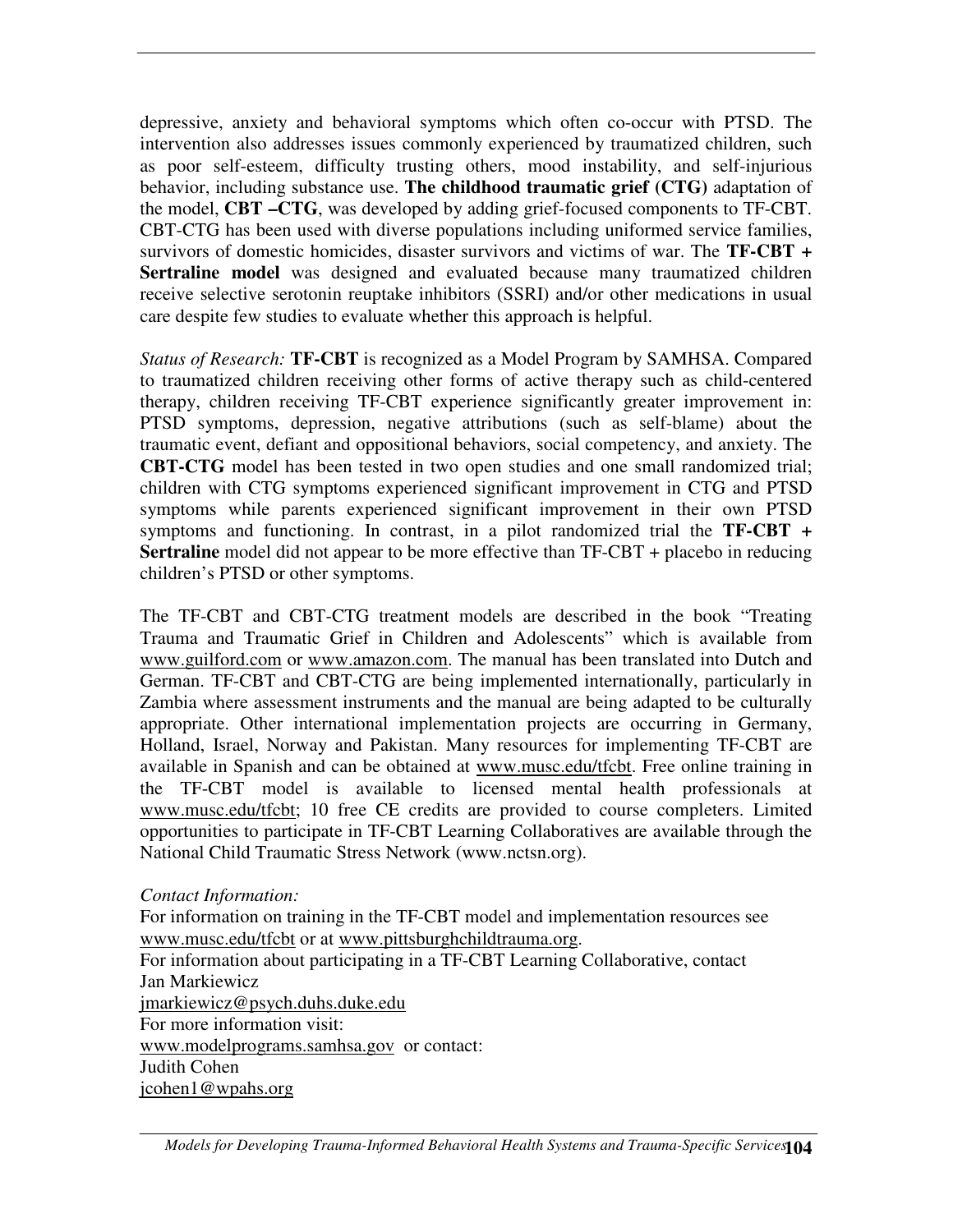## **Trauma Systems Therapy**

*Description:* Trauma Systems Therapy (TST) was developed to help agencies and organizations effectively work with traumatized children and their families. One of the aims of this treatment model is to facilitate the development of trauma informed service systems. Details of TST within the services system is provided in section *Trauma-Informed Models for Service Systems and Organizations: Children* of this manual.

TST contains 4 operationalized and integrated service elements considered critical for providing effective traumatic stress care. These service elements are 1) skill-based psychotherapy, 2) home and community based preventative care, 3) psychopharmacology, and 4) advocacy.

TST conceptualizes child and adolescent traumatic stress as the interface of two conceptual axes: 1) the degree of emotional and behavioral dysregulation when a child is triggered by overt and subtle reminders of a trauma and 2) the capacity of the child's social-ecological environment to protect the child from these reminders, or help the child to regulate emotions in the face of such reminders.

The treatment is phase-based, and recommends different treatment modules depending on the degree of emotional dysregulation and the stability of the social environment. Treatment proceeds in stages depending on the child's degree of emotional/behavioral regulation and environmental stability (see Table 1). Children experiencing greater dysregulation of emotions and more unstable environments are assessed to be in a more acute stage, and receive correspondingly more intensive interventions. Recommended treatment modules for the most acute problems include modules that focus specifically on aspects of the social environment that are believed to be impacting the child's symptomatology. Children move from one module to the next based on improvements in the stability of the social environment and/or emotional regulation. As children transition to a more stable environment, and demonstrate better emotional regulation skills, the focus of the intervention plan shifts and may include more office or clinic-based work to help the child develop coping skills or cognitively process the trauma.

TST was developed to service trauma-exposed children ages 6-19. It is particularly useful for children who are contending with complex problems associated with poverty and/or ongoing exposure to stressors. It has been used in urban and rural areas, and adapted for use with young children (ages 3-6)\*, substance-using traumatized adolescents, refugee children, medically-traumatized children. It has been implemented in schools, mental health outpatient clinics, through social service departments, in residential care facilities, in medical hospitals (for medically-traumatized youth), and in foster care settings

*Status of research:* TST has been fully developed, manualized and can be delivered with fidelity. results of an open trial of 110 families comprising a cohort of children from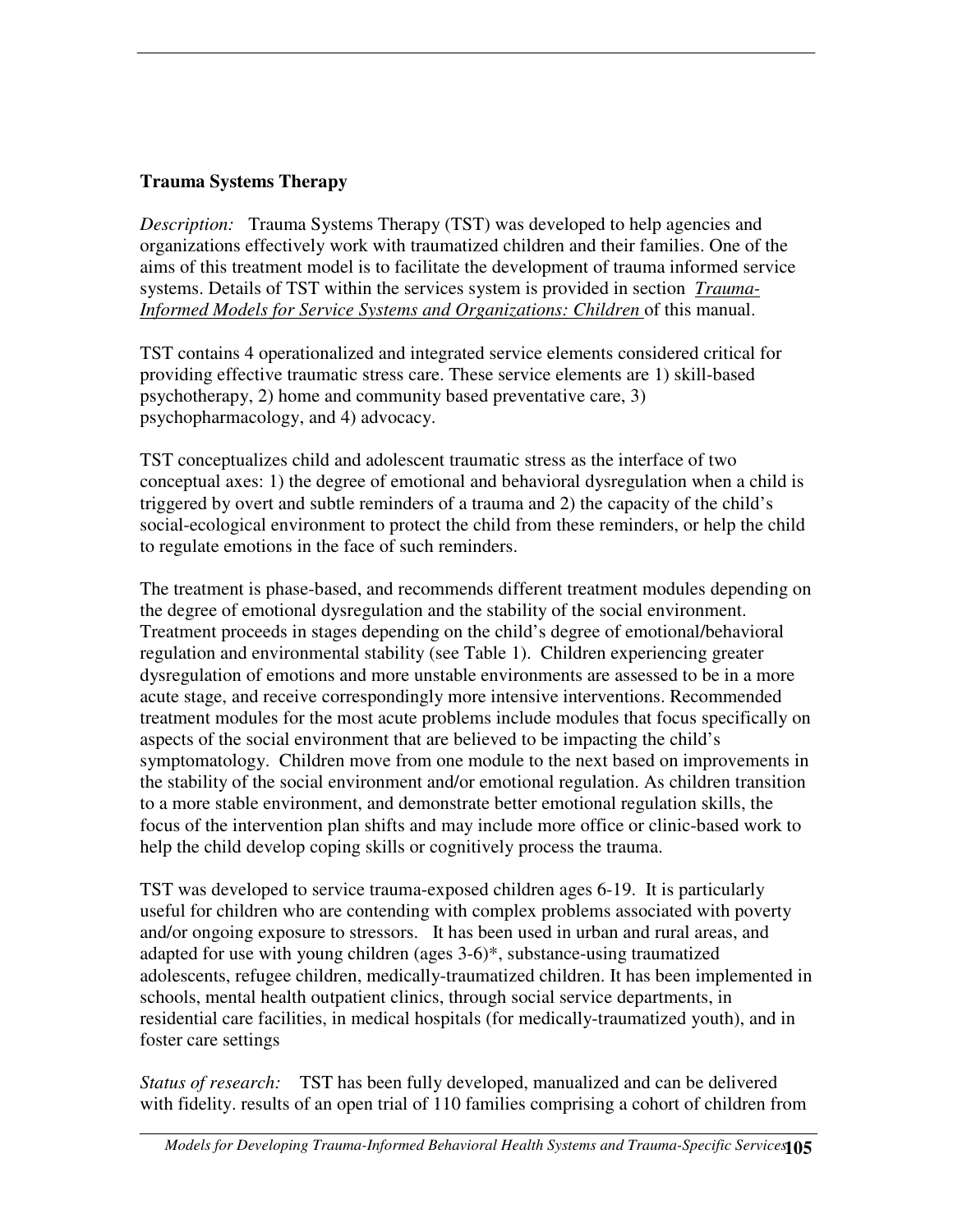inner city Boston and another from rural New York state have been published (Saxe, Ellis, Fogler, Hansen, & Sorkin, 2005). These families were enrolled in TST and assessed 3 months later. These children were largely multiply traumatized and managing significant environmental stressors such as poverty, risk of homelessness, and parental mental illness and substance abuse. While almost 60% of families needed more intensive home and community-based care at the beginning of treatment, only 39% of families needed this level of treatment after 3 months. A recent, not yet published follow up study shows that at 15-months after enrollment in treatment these gains persist and even improve. Unpublished data from a pilot randomized controlled study of TST vs. treatment as usual in an inner city sample of traumatized children show that three months following enrollment in treatment 90% of families receiving TST were still in treatment whereas only 10% of the treatment as usual families were still in treatment. This finding suggests that TST is very effective at engagement, and highlights the importance of 1) family engagement and 2) integration of care within the existing services system.

\*currently being adapted for this age group

*Contact information:* Glenn Saxe, Children's Hospital Boston/Harvard Medical School 617 919 4676 Glenn.saxe@childrens.harvard.edu Website TBD

# **Trauma-Specific Service Models for Children**

## **Assessment-Based Treatment for Traumatized Children: A Trauma Assessment Pathway Model (TAP)**

*Description:* The Assessment-Based Treatment for Traumatized Children: A Trauma Assessment Pathway Model (TAP) is a treatment model developed by the Chadwick Center for Children & Families at Rady Children's Hospital in San Diego. The TAP model incorporates assessment, triage, and essential components of trauma treatment into clinical pathways designed to treat children from 2-18 years of age who have experienced one or more traumatic events or situations. This model is meant to be adaptable and flexible in order to meet the cultural and language needs of the child and his or her family. The goals of TAP include: (1) providing treatment center staff with the knowledge and skills to incorporate standardized assessments into the intake and ongoing treatment process; (2) providing a treatment model that is directed by the uniqueness of the child and his or her family; (3) providing guidelines for clinicians to make decisions regarding trauma treatment strategies based upon the child's unique presentation. TAP is divided into two parts. Part I of the model describes the assessment process how to develop a Unique Client Picture, how to triage, and when to make referrals. Part II focuses on trauma treatment and includes an explanation of evidence-supported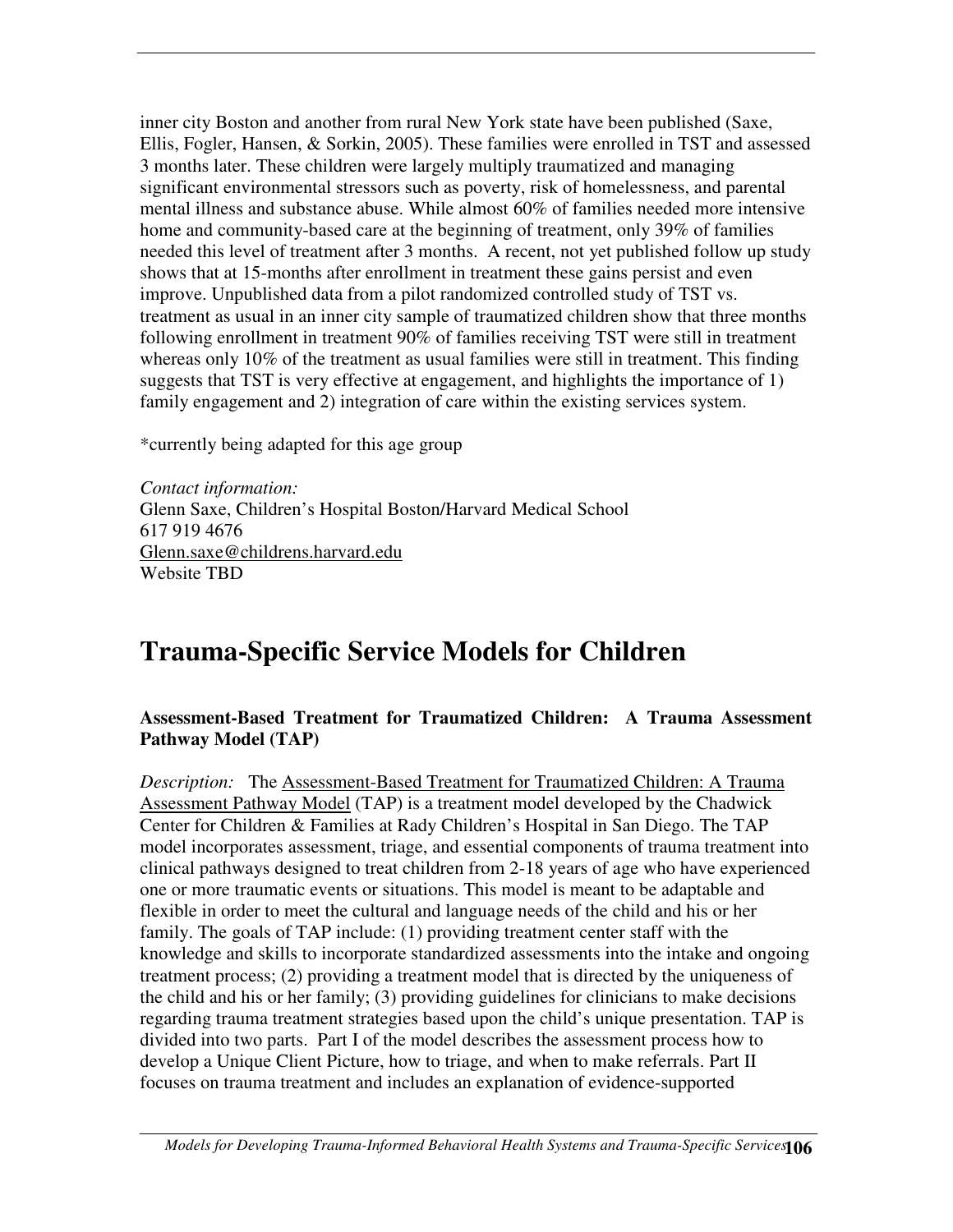interventions found in the literature that are organized into a "Trauma Wheel" and used to create a "Treatment Pathway."

As stated previously, the TAP model has three components. The first component is Assessment*,* which includes clinical interview, behavioral observations, and standardized assessment measures that help clinicians organize and understand the client's symptom presentation, history, cultural and family influences. This process leads to the creation of the Unique Client Picture, and guides the clinician as they hypothesize about the bases for the client's problems and identify treatment needs. Triage is the second component of TAP and is the process in which children are referred to the most appropriate and available evidenced-based treatment (i.e. Trauma-Focused Cognitive Behavioral Therapy (TF-CBT), Abuse-Focused Cognitive Behavioral Therapy (AF-CBT), or Parent Child Interaction Therapy (PCIT)) and/or other additional services (i.e. medication evaluation, Kids in Court programs, mentor programs, etc.) based on the needs of the child and his/her family. Decision trees are available to help the clinician to make appropriate triage decisions based on assessment and the Unique Client Picture. The third component is Treatment. This component of the model is defined through the Trauma Wheel and the Treatment Pathway. These identify and structure the use of essential elements of trauma treatment for children based upon the most current research evidence. Treatment through the TAP model is used when a child does not fit specific criteria for existing evidencebased treatment models or needs additional treatment after receiving treatment through a referred treatment model. Treatment through the TAP model is also used when the most appropriate evidenced-based treatment is not available (i.e. no training or appropriate setting).

The Trauma Wheel includes Relationship Building, Child Development, Cultural Influences, Psychoeducation and Skill Building, Maladaptive Cognitions, Affect Regulation, and Trauma Integration. The first three features of the wheel, relationship building, child development, and cultural influences, are considered ongoing influences and considerations. These aspects of the wheel influence how a clinician will proceed with therapy and will influence decisions about types of interventions used during the course of treatment. The other features of the Trauma Wheel are considered essential components of trauma treatment for children and are also included in the Treatment Pathway. The Treatment Pathway helps the clinician decide where to begin in treatment based on the Unique Client Picture. During the course of treatment, the clinician spends time on each component of the Trauma Wheel, but the length of time and order of intervention depends on the Unique Client Picture. Decisions concerning order of interventions and any changes in treatment are influenced by ongoing assessment, including follow-up standardized assessments, behavioral observations, and clinical interview. Treatment tasks are provided with the intent that specific interventions used to address the treatment tasks are selected based on the needs of the individual client and his/her Unique Client Picture.

*Status of Research*: Although the TAP model is still in the early stages of research, we have been testing the TAP model within the Chadwick Center and with some of our partner National Child Traumatic Stress Network (NCTSN) sites. Initial efforts focused on the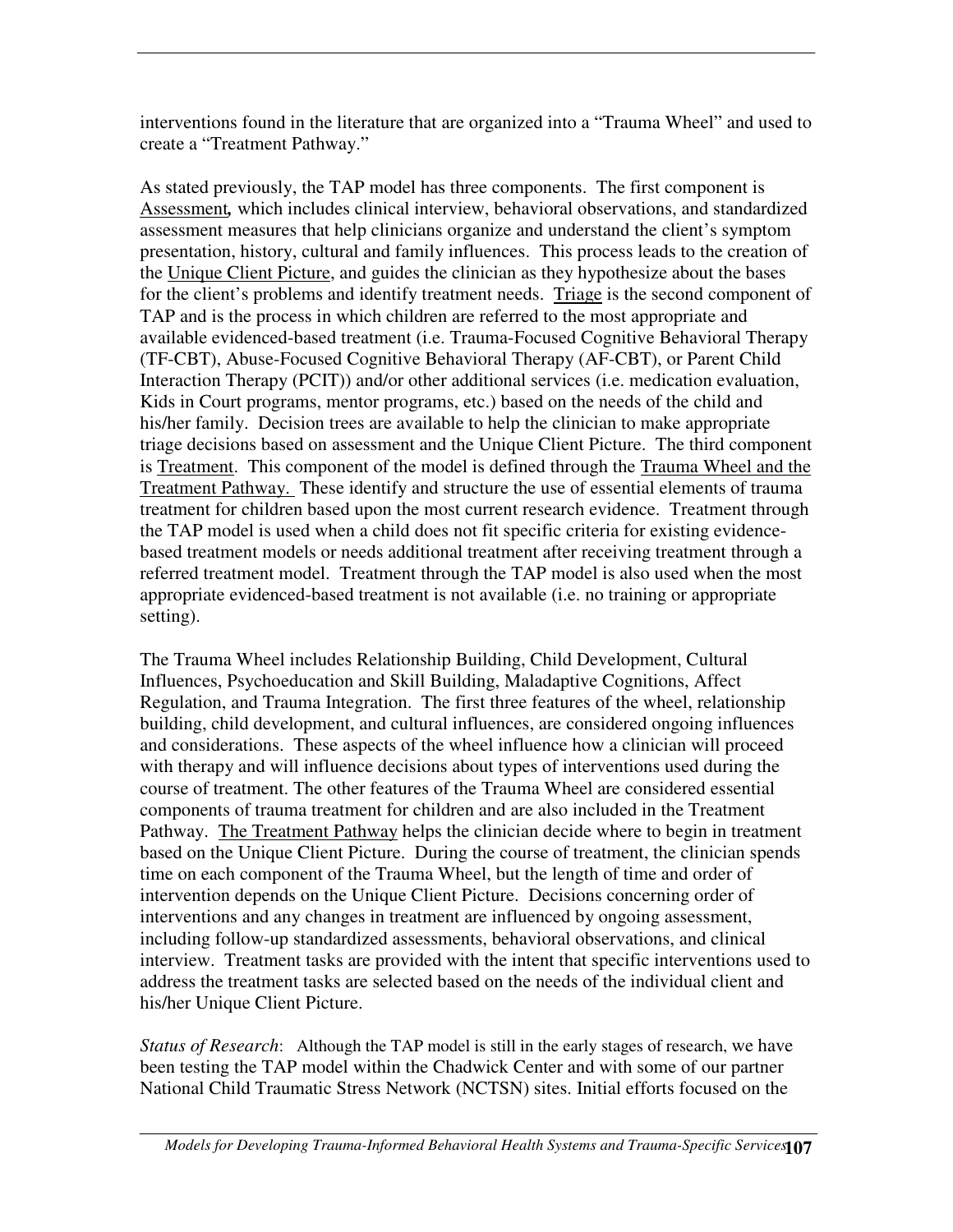utility of assessment measures in the treatment process. Results of this pilot test are reported in an unpublished article by Hazen and colleagues (2006). Thirty-five Chadwick Center clinicians participated in a survey regarding the utility of assessment measures in the treatment process. On average, clinicians felt that assessment measures were only moderately useful for identifying client problems, developing treatment goals, and initial treatment plans, as well as monitoring progress in treatment. Most clinicians indicated a need for further training on administration and clinical use of assessments. Based on the results of this study, the TAP Model was created to fulfill this need by providing pathways for making assessment decisions and instruction on integrating assessments into treatment planning, triage, and tracking treatment progress. Guidelines for integrating assessment information to form the Unique Client Picture were also included in the model, along with decision and triage trees intended to help clinicians make referral, triage, and treatment decisions for their clients.

The Chadwick Center is currently in the process of testing the TAP model at four independent sites across the country. Clinicians trained thus far  $(N = 47)$  report they are able to confidently make sense of information obtained through assessment, interview, and observation, and create clinical hypotheses and the Unique Client Picture using the revised TAP Model. They feel confident in their ability to provide assessment results to clients and monitor change throughout the course of treatment. In addition to the reported studies, several studies are either currently underway or are in the stages of development. These studies involve an independent study on the implementation of the TAP model at the four NCTSN sites trained, a case study and a treatment outcome study examining triage and treatment decisions made by therapists using the TAP model and symptom changes as a result of treatment through the TAP model at the Chadwick Center.

Hazen, A., Taylor, N., Landsverk, J., Ryan, B.E., Garland, A., Wilson, C. (2006). *Clinician Perspectives on the Use of Standardized Assessments in Mental Health Services for Maltreated Children.* Unpublished Manuscript.

Taylor, N., Gilbert, A., Mann, G., & Ryan, B.E. (2005). *Assessment-based treatment for traumatized children: A trauma assessment pathway*. San Diego, CA: Chadwick Center for Children & Families.

*Contact Information:* Alicia Gilbert, PhD, TAP Training Coordinator (858) 966-8682 agilbert@rchsd.org or Lisa Conradi, PsyD, NCTSN/SAMHSA Project Manager (858) 576-1700 ext. 6008 lconradi@rchsd.org For further information see: www.chadwickcenter.org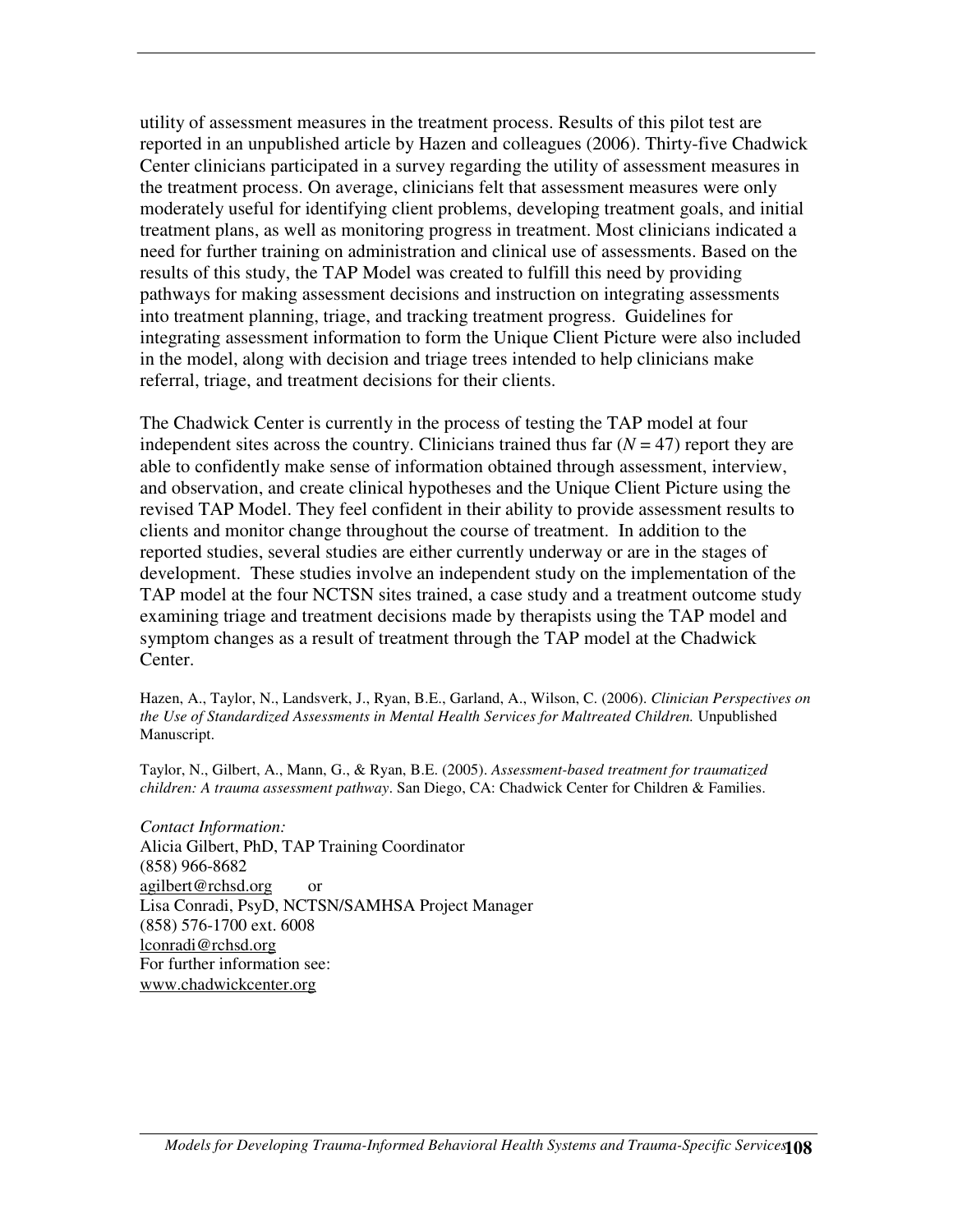# **Cognitive Behavioral Therapy for Childhood Traumatic Grief (CBT-CTG)**

Please refer to Trauma Focused Cognitive Behavioral Therapy (TF-CBT) for Children and Parents in Section on "Trauma-Specific Service Models for Children and Family/Parents/Caregivers", on page of this manual.

## **Complex Trauma Cognitive Behavioral Therapy**

*Description:* Complex Trauma Cognitive Behavioral Therapy (CT-CBT) was developed by David J. Kolko, Ph.D., Judith A. Cohen, M.D., Anthony P. Mannarino, Ph.D, Esther Deblinger, Ph.D., and Elissa J. Brown, Ph.D. to address the severe, varied trauma-related psychopathology among children and adolescents served in inpatient psychiatric facilities. Psychopathological syndromes experienced by the inpatient youth include: oppositional defiant disorder, conduct disorder, substance-related disorders, posttraumatic stress disorder and other anxiety disorders, bipolar depression, and major depressive disorder. Thus, CT-CBT is a combination of two empirically-supported trauma-specific interventions designed to reduce: (1) behavior problems and social-cognitive deficits (Abuse-Focused Cognitive Behavioral Therapy) and (2) internalizing symptoms and trauma-specific fears (Trauma-Focused Cognitive Behavioral Therapy).

Abuse-Focused Cognitive Behavioral Therapy (AF-CBT) was developed by David J. Kolko, Ph.D. to help physically-abused youth and their caregivers. AF-CBT specifically aims to reduce children's aggression and oppositional behavior and families' use of interpersonal violence. AF-CBT incorporates conceptual principles and therapeutic procedures from several areas (e.g., learning, behavioral therapy, family-systems theory, cognitive therapy, developmental victimology). Treatment emphasizes instruction in specific intrapersonal (e.g., cognitive, affective) and interpersonal (e.g., behavioral) skills designed to promote the expression of prosocial behavior and discourage the use of coercive/aggressive behavior at both the individual and family levels. CT-CBT includes the following AF-CBT components: affection regulation skills, psychoeducation about interpersonal violence and cognitive behavioral therapy, relaxation training, social problem solving, and anger management.

TF-CBT was developed by Judith A. Cohen, M.D., Anthony P. Mannarino, Ph.D, and Esther Deblinger, Ph.D. to help youth and their caregivers overcome the negative effects of child sexual abuse. TF-CBT targets symptoms of posttraumatic stress disorder, anxiety, depression, and self-injurious behavior, such as substance abuse. CT-CBT emphasizes the following TF-CBT components: cognitive restructuring and developing a trauma narrative. Cognitive restructuring helps children systematically identify and challenge negative or distorted thoughts that may be precursors of emotional problems. The trauma narrative is designed to habituate children to cues of the trauma (e.g., smells, sights, sounds) without the feared consequences, such that emotional distress and avoidance decrease. The trauma narrative also helps children contextualize the trauma. During the narrative sessions, children and their therapist will identify previously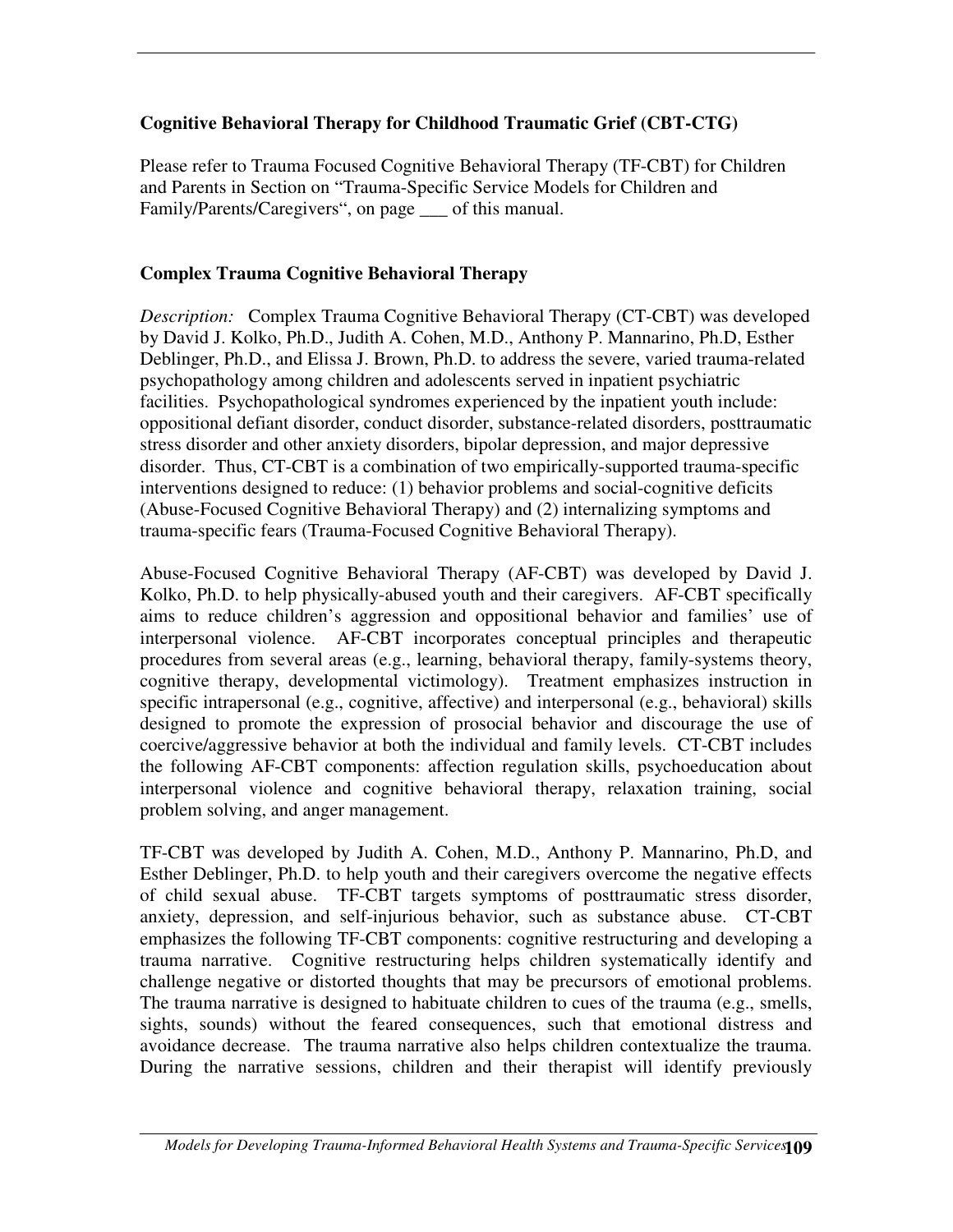unreported emotions and cognitions associated with the trauma. These will be addressed systematically using the aforementioned coping skills, especially cognitive restructuring.

After completion of AF- and TF-CBT components, youth complete a "tool box reminder." The tool box reminder is a creative representation of the skills they have learned in therapy. It not only allows the youth to teach the skills to others (resulting in having a better understanding of them), but provides relapse prevention against future trauma-related mental health problems.

Although both AF-CBT and TF-CBT were designed as child-caregiver programs, the inpatient youth have little contact with their caregivers. As a result, CT-CBT was designed for the children and adolescents, with the ability to include caregivers should they choose to participate.

CT-CBT was developed for children and adolescents, age 10-to-17-years old, of diverse racial, ethnic, and socioeconomic backgrounds, and complex trauma histories. The intervention is conducted at inpatient psychiatric facilities in individual sessions, the length of which vary from 20 to 45 minutes, depending on the abilities of the patient.

*Status of Research*: CT-CBT is currently being evaluated by Dr. Brown in a randomized clinical trial comparing CT-CBT to treatment-as-usual with 10-17-year-old youth in an inpatient psychiatric facility in New York City.

*Contact information:* to obtain materials and acquire additional information, contact: Elissa J. Brown, Ph.D., Associate Professor of Psychology, St. John's University 718-990-2355 browne@stjohns.edu http://stjohns.edu/academics/centers/psychology/partners/partners.stj

# **Component Therapy for Trauma and Grief (CTTG)**

*Description:* Developed by Christopher Layne, Ph.D., William Saltzman, Ph.D., and Robert Pynoos, M.D., M.P.H., Component Therapy for Trauma and Grief (CTTG) is a manualized treatment for trauma-exposed or traumatically bereaved older children and adolescents that may be implemented in school, communty mental health, or other service settings. The program has been implemented with a wide range of traumaexposed and traumatically bereaved older child and adolescent populations, in both the United States and international settings. These populations include youth impacted by community violence, traumatic bereavement, natural and man-made disasters, war/ethnic cleansing, domestic violence, witnessing interpersonal violence, medical trauma, serious accidents, physical assaults, gang violence, and terrorist events. Individual session length is an average of 50 minutes. (Sessions can be shortened in length to accommodate school class periods. Alternatively, individual sessions can be expanded up to 90 minutes in length, as needed and if time allows.) Depending on the number and types of treatment modules that are implemented, the total number of sessions ranges from 10 to 24. The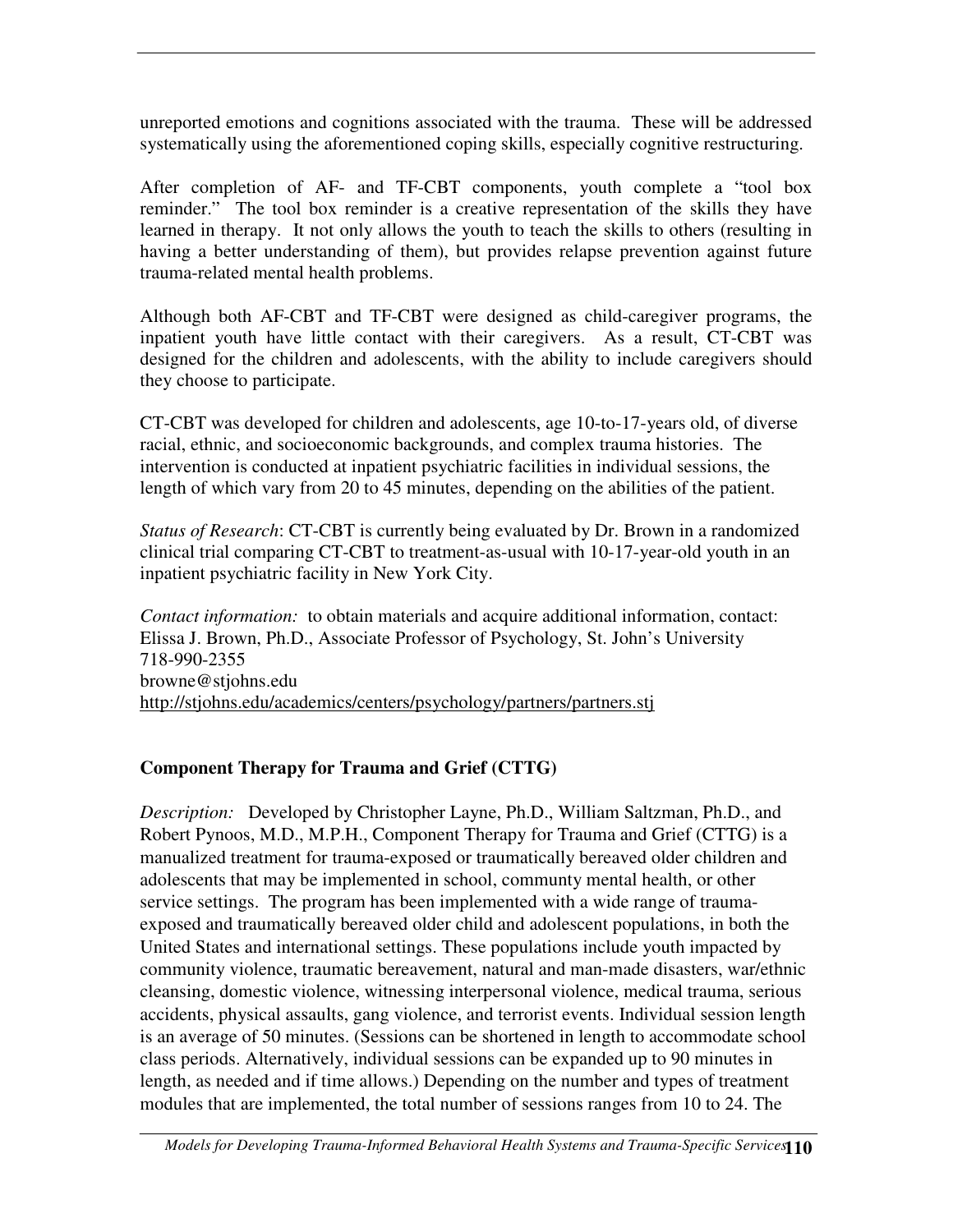program is applicable to either individual or group-based treatment modalities and guidelines are provided for adapting the program in a culturally and ecologically sensitive manner. CTTG is specifically designed to identify and effectively treat youths whose distress and dysfunction fall within the severely distressed, as well as moderately distressed, ranges. It is thus intended to address the needs of the most severely exposed, as well as moderately exposed, youths.

CTTG is a multi-component (modularized) treatment manual and accompanying workbook with detailed instructions for conducting individual or group sessions. The intervention is assessment-driven, with specific treatment modules being selected for implementation based on clients' problems, needs, and strengths. The intervention contains a variety of components. These include (a) initial assessment, case conceptualization, and treatment planning; (b) psychoeducation, (c) emotional regulation skills, (d) addressing youths' and families' traumatic stress experiences and reactions, (e) promoting adaptive coping (e.g., social support, problem-solving, contending with trauma and loss reminders), (f) addressing maladaptive beliefs relating to trauma and loss, (g) promoting adaptive developmental progression, (h) addressing grief and loss, (i) maintaining adaptive routines, (j) relapse prevention, and (k) ongoing monitoring, surveillance, and evaluation of treatment response. Family/parent sessions are offered at key points in treatment. Assessment tools are available to measure all major targeted therapeutic outcomes.

The program has been implemented and evaluated with a broad variety of school age to high school groups (ages  $10 - 18$ ), including war-exposed Bosnian adolescents (comprised of ethnic Muslim, Croatian, and Serbian youths); multi-racial, multi-ethnic middle and high school students exposed to community violence and school shootings in Pasadena, Long Beach, and Santee, Southern California; and among adolescents exposed to the September 11<sup>th</sup> 2001 terrorist attacks in New York City. Preliminary versions of the intervention were implemented with children exposed to community violence in an impoverished urban community in Ingelewood, California; with socioeconomically disadvantaged youths exposed to gang-related violence in San Fernando, California; and with youths exposed to a massive earthquake in Armenia. It has been translated into Bosnian and has been implemented in school, clinic and community outpatient settings.

#### *Status of research*

Context: This is the first multi-site randomized controlled treatment outcome study of the effectiveness of a trauma/grief-focused group treatment for war-exposed adolescents, as delivered in-country within a public school system.

Objective: To evaluate the effectiveness of a trauma/grief-focused group therapy program developed for adolescents exposed to severe trauma and traumatic bereavement in reducing symptoms of posttraumatic stress disorder (PTSD), depression, and maladaptive grief.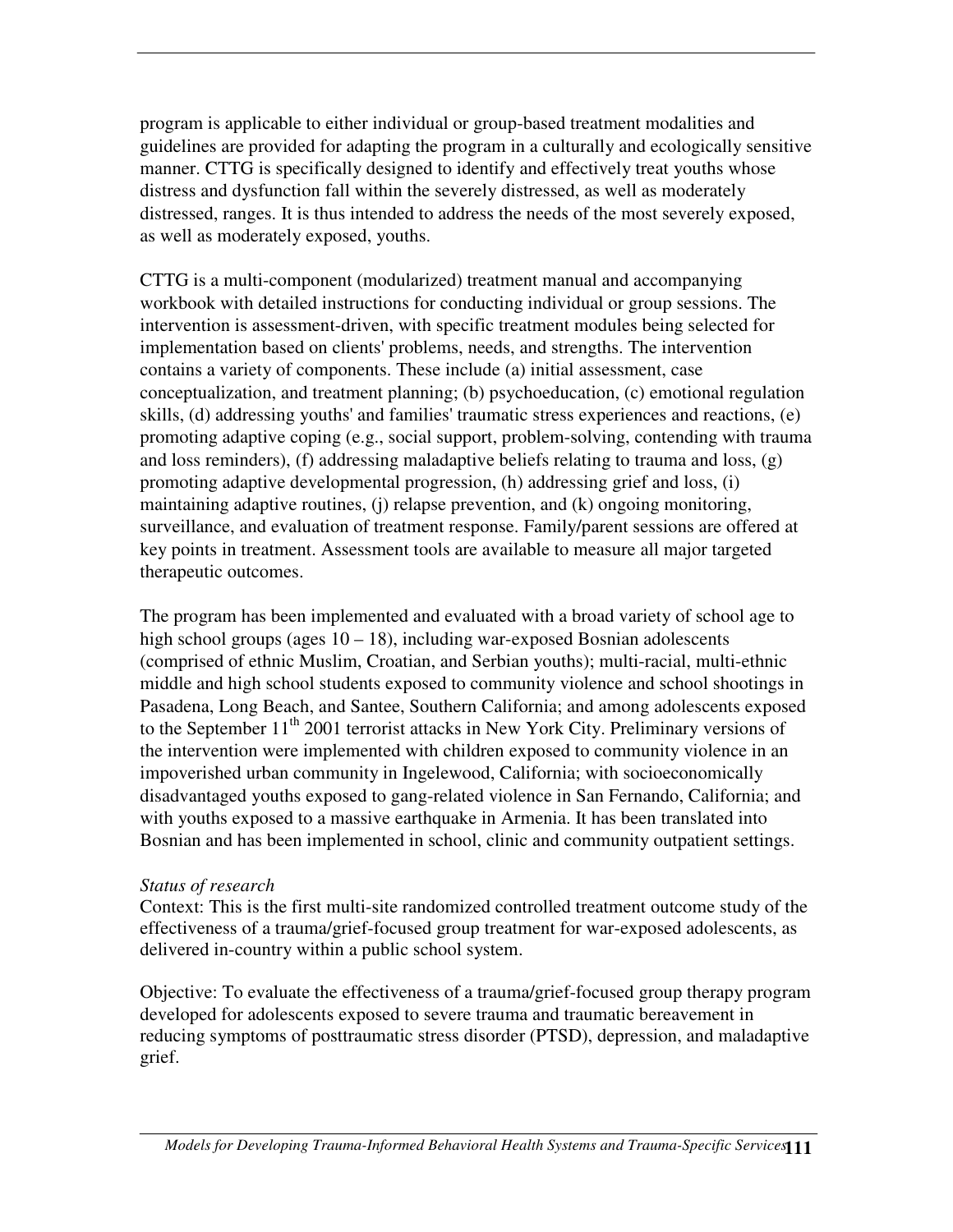Design: A randomized controlled trial conducted during the 2000-2001 school year that compared trauma/grief-focused group treatment to a control condition consisting of a psychoeducation- and skill-based school milieu intervention.

Setting and Participants: Students attending 10 Bosnian secondary schools who had histories of extensive trauma exposure, traumatic loss, and severe adversity, who reported persisting severe symptoms of PTSD, depression, or traumatic grief, and significant impairment in school performance or interpersonal relationships.

Intervention: Students were randomly assigned to either a 17-session manualized trauma/grief-focused group treatment (Trauma and Grief Component Therapy)  $(n = 71)$ conducted by trained school psychologists and pedagogues, or a control group  $(n = 73)$ who received a school milieu intervention conducted by the same school psychologists and pedagogues.

Main Outcome Measures: Students were assessed at pre-treatment (beginning of school year), post-treatment (end of school year), and at 4-month follow-up on self-report measures of PTSD symptoms (UCLA Reaction Index; range 0-68), depression symptoms (Depression Self-Rating Scale; range 0-72), traumatic grief (UCLA Grief Scale, Traumatic Grief Subscale; range 0-24), and existential grief (UCLA Grief Scale, Existential Grief Subscale; range 0-24).

Results: Reliable reductions in PTSD symptoms (58% at post-treatment; 81% at selected follow-up) found in the treatment group compare favorably to rates reported in randomized controlled efficacy trials. Rates of reliable reductions in depression (23% at post-treatment, 61% at follow-up) and traumatic grief (40% at post-treatment) found in the treatment group are comparable or superior to rates found in community treatment settings. Substantial, but lower, rates of change in the control group were found for PTSD symptoms (33% at post-treatment; 21% at follow-up) and depression symptoms (13% at post-treatment; 52% at follow-up). Odds ratios of the likelihood of reliable symptom reduction were higher in the treatment group compared to the control group (up to 15.19 for PTSD at follow-up) for all outcomes. The treatment group had minimal to modest percentages of reliably worsened cases (0% to 9%), whereas the control group had modest to substantial percentages (3% to 17%), at post-treatment and follow-up.

Conclusion: A multi-tiered, school- and community-based mental health intervention provides an effective, efficient, and manageable method for promoting adolescent postwar recovery in resource-poor regions. This includes the broad dissemination of psychoeducational knowledge and skills in schools (Tier 1); specialized school-based mental health interventions for youths with severe persisting posttraumatic stress and traumatic grief reactions (Tier 2); and the referral of youths at acute risk to intensive mental health treatment in community clinics (Tier 3).

*Contact Information:* To obtain a manual and for information on training and consultation, contact Christopher Layne, Ph.D. , UCLA - National Center for Child Traumatic Stress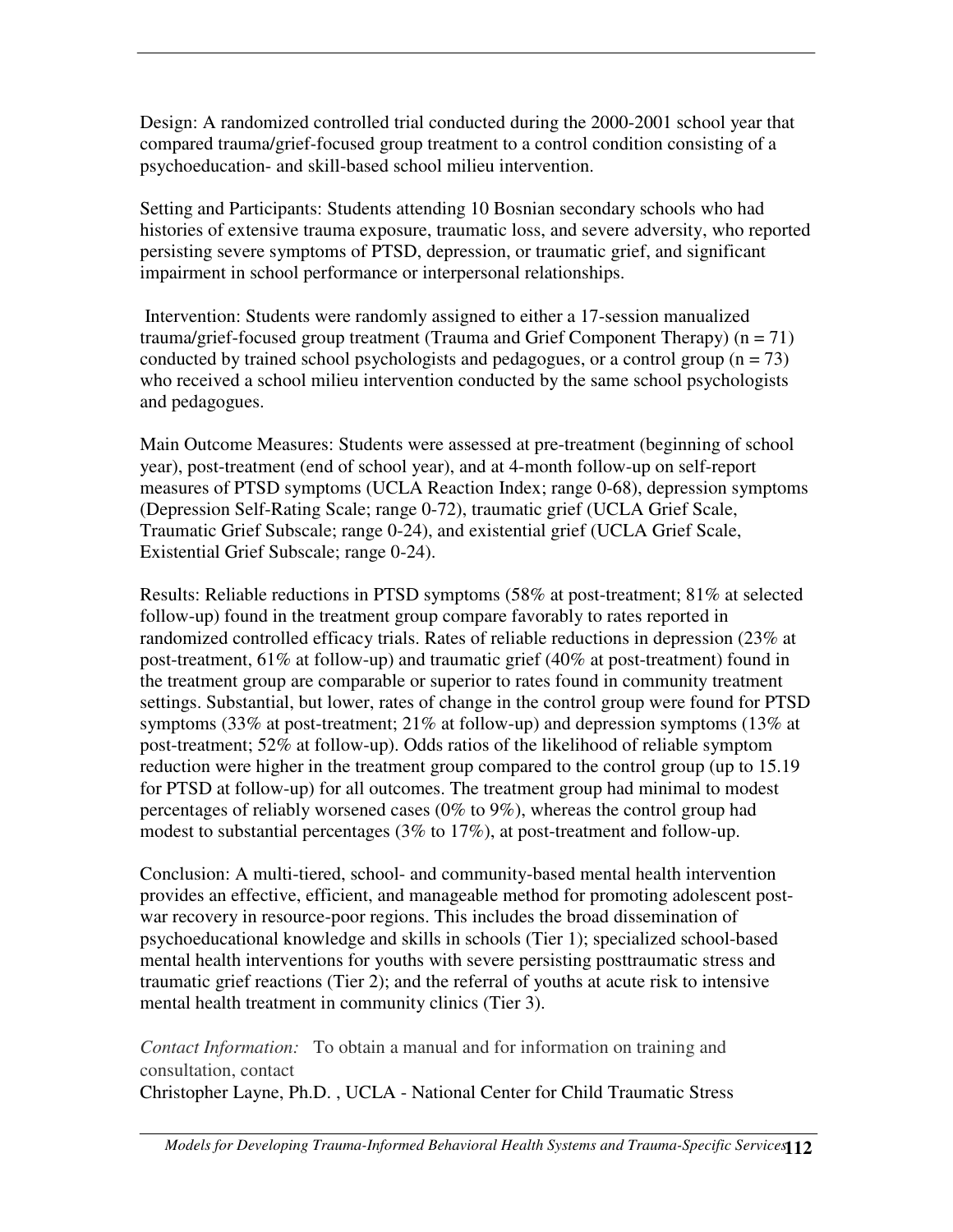(310) 235-2633, extension 223. cmlayne@mednet.ucla.edu

,

# **Culturally Modified Trauma-Focused Treatment (CM-TFT)**

*Description:* CM-TFT was developed for use with Latino children and is based on Trauma-Focused Cognitive Behavior Therapy (Cohen, Mannarino, & Deblinger, 2006) for use with Latino trauma victims. The treatment development has been based on the research literature and over 10 years of clinical work with this population. CM-TFT is a tailored approach to providing treatment that attempts to increase engagement by increasing the cultural relevance of the intervention. Potential cultural factors are assessed and addressed, including spirituality, familismo, gender roles, beliefs about sex, views of mental health and mental health treatment, racism/discrimination, exploitation, and barriers to accessing treatment (e.g., transportation, poverty). In collaboration with several National Child Traumatic Stress Networks across the country, the intervention has been further developed to address the needs of Hispanic children from various countries of origin, regions of the United States, and levels of acculturation. CM-TFT was developed by Michael de Arellano, Ph.D. and Carla Danielson, Ph.D. The CM-TFT manual is presently under revision, and a powerpoint is also available.

The population the model is designed for and used with ranges in age from 4 to 18, and includes Latino/Hispanic males and females, with a broad range of acculturation levels from recently immigrated to multi-generation in the U.S. The majority of children are of Mexican descent, in addition to children from other Latin American countries.

*Status of Research*: Several focus groups were conducted with Latino parents, therapists working with Latino families, and other mental health professionals with expertise in Latino populations to further develop the intervention and treatment manual. Currently, individual case studies have been conducted, and a multi-site pilot feasibility trial is currently underway with diverse group of Latino families, in terms of nationality, socioeconomic status, level of acculturation, and geographic location in the United States.

*Contact information*: for readers to obtain materials and acquire additional information: Michael de Arellano, Ph.D., National Crime Victims Research & Treatment Center (843) 792-2945 dearelma@musc.edu www.musc.edu/ncvc

## **Group Intervention for Children of Mothers with Co-occurring Mental Health and Substance Abuse Disorders and Histories of Interpersonal Violence**

*Description*: This is a structured, children's skills-building group intervention that was developed as part of the SAMHSA Women, Co-Occurring Disorders and Violence Children's Subset Study. The group intervention has been modified from Einat Peled and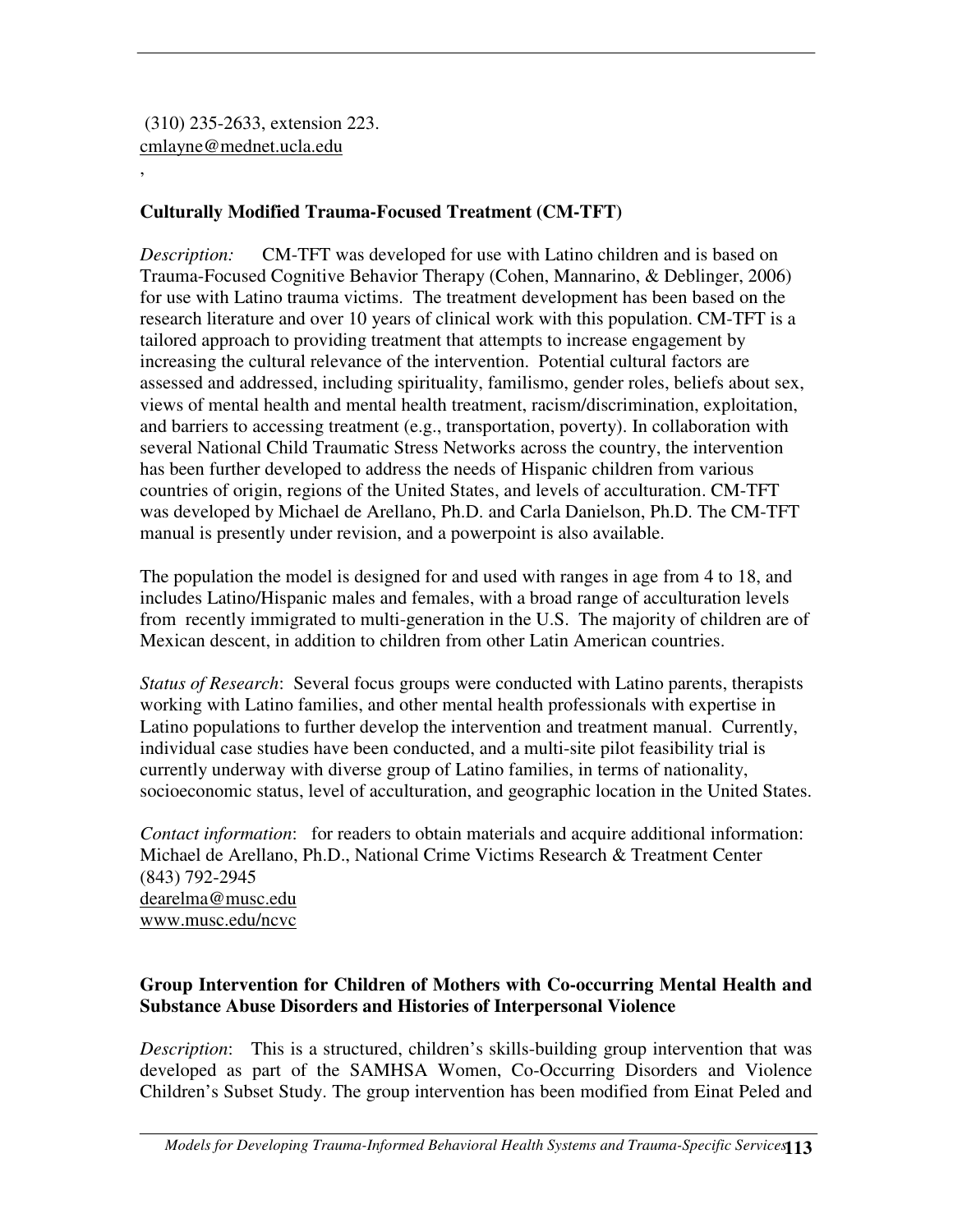Diane Davis' *Groupwork with Children of Battered Women: A Practitioner's Manual* to account for the presence of children in families without domestic violence, to address substance use and abuse and to meet developmental needs of two age groups (ages 5-7 and 8-10)*.* The WCDVS modified Group Intervention for Children incorporated a variety of activities across sessions, including check-in, discussion, drawing, movement, skill practice, storytelling, videoclips, and free play. Core content includes teaching children to verbalize feelings, modeling expression of emotions in appropriate ways, educating the children about substance abuse and domestic violence, helping to identify good and bad touch, teaching assertiveness skills, learning relaxation exercises, and helping children develop a safety plan for themselves. The program consists of an hour-long orientation, nine core group sessions, and two booster sessions. Groups are conducted by a facilitator and co-facilitator, who can be a consumer/survivor/recovering (C/S/R) woman.

*Status of Research:* A preliminary summary of outcome effects as measured by the SAMHSA Women, Co-Occurring Disorders and Violence Study indicate that children who participated in this intervention sustained positive improvement when compared to children receiving treatment-as-usual, regardless of their mothers' outcome, with younger children showing a greater degree of positive change than older children.

*Contact Information:* To obtain the curriculum, *Groupwork with Children of Battered Women: A Practitioner's Manual* by Einat Peled and Diane Davis as adapted by The Coordinating Center and the Children's Subcommittee for the Women, Co-Occurring Disorders and Violence Study, and for information on training and consultation, visit www.nationaltraumaconsortium.

## **Integrative Treatment of Complex Trauma (ITCT) for Children and Adolescents**

*Description:* ITCT is a comprehensive, assessment driven, components-based model integrating theoretical and clinical approaches for the treatment of complex trauma in children and adolescents. The ITCT model was developed through the collaborative efforts of Cheryl Lanktree, Ph.D. at Miller Children's Abuse and Intervention Center (MCAVIC) and John Briere, Ph.D. at the Psychological Trauma Program at University of Southern California, Keck School of Medicine. This is a relationally based model incorporating tenets of complex trauma theory (Cook, Spinazzola, Ford, Lanktree, et al., 2005; Herman, 1992), and aspects of attachment theory (Bowlby, 1988), cognitive behavioral theories, and the Self Trauma Model (Briere, 2002). ITCT is designed to address the multiple domains of functioning impacted by exposure to severe, multiple, and/or prolonged traumatic experiences of an interpersonal nature. Results of regular, standardized assessment of functioning assist clinicians in identifying significant problem areas and provide information about improvement or exacerbation in problem areas (e.g., attachment insecurity, affect dysregulation, hyperarousal) specific to individual clients. Consideration of titrated exposure and the "therapeutic window" (Briere, 1996, 2002) guides the pace of treatment and use of ITCT treatment components (e.g., relationship processing, emotion identification, relaxation training). Treatment is provided through multiple modalities, including individual, collateral, and family sessions, in addition to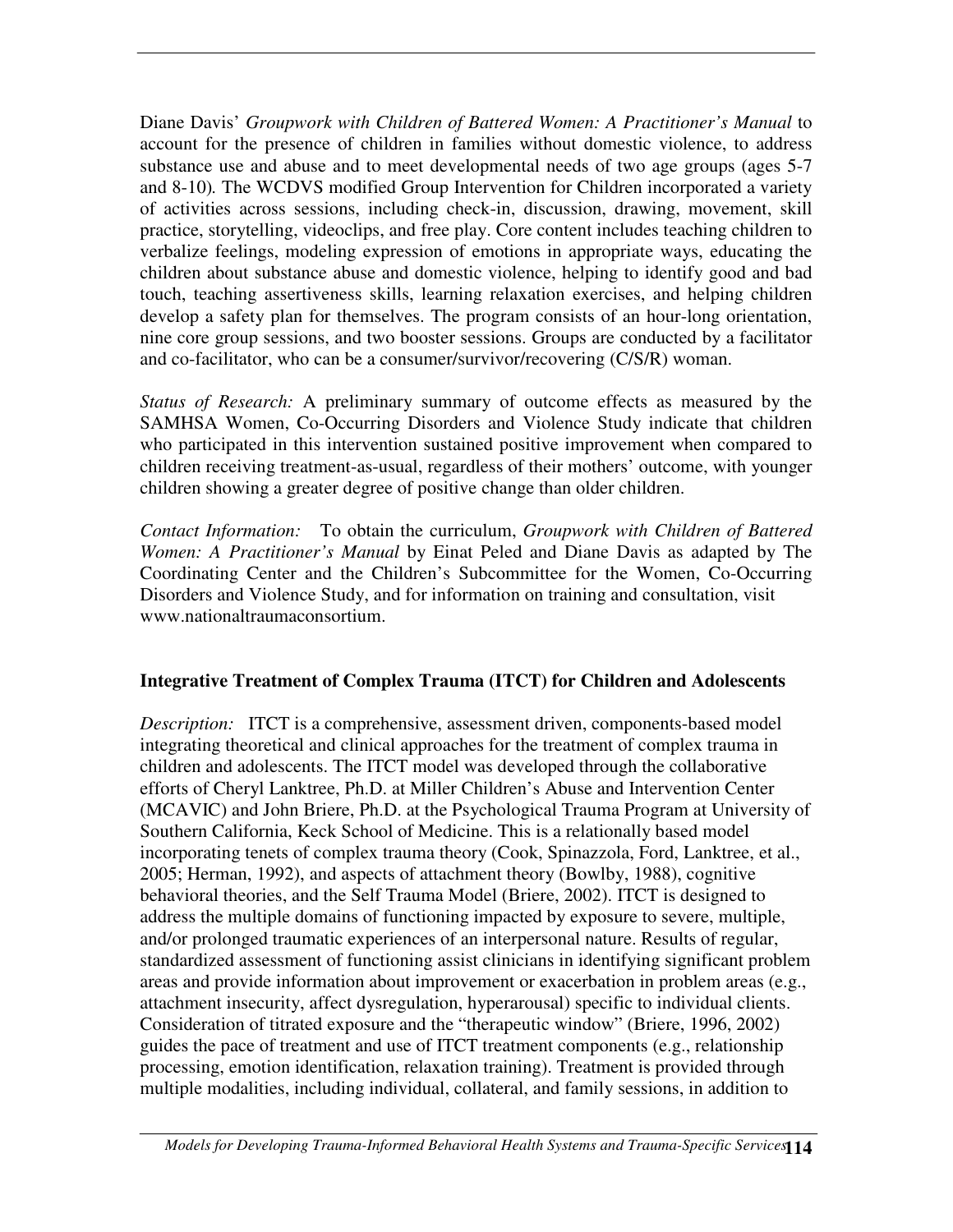group therapy for sexual abuse victims, those suffering from traumatic grief, students exposed to community violence, and caregivers requiring therapy or parenting education.

ITCT was originally developed for use in school and clinic settings with culturally diverse clients, ages 3 to 21, and their families. Specific cultural groups for which ITCT has been used include ethnic minorities (African American, Latino American, Asian American, and Pacific Islander Americans), low socioeconomic status, gender-specific child and adolescent groups, and immigrants from Mexico, Central America, Pacific Islands, and Southeast Asia. ITCT has also been adapted for use in urban schools in economically impoverished areas, including alternative (e.g., storefront) school settings. Traumatic experiences addressed by ITCT include child abuse and neglect, exposure to domestic violence, community violence, traumatic losses, parental substance abuse, and severe medical trauma. This model has been used with English- and Spanish- speaking clients. ITCT groups have been designed for adolescent girls' who have experienced sexual abuse, children and adolescents experiencing traumatic loss and grief, and for nonoffending female caregivers.

*Status of Research:* Preliminary outcome studies demonstrate significant and clinically meaningful improvement in trauma-related symptoms, such as posttraumatic symptoms, depression, anxiety, dissociation, and sexual concerns. Additional studies examining outcomes for clinic based and school-based clients are currently underway. A two-site study (Lanktree, Gilbert, Briere, Taylor, Chen, Maida, & Saltzman, in press) examined the trauma specific measures used with ITCT, specifically the Trauma Symptom Checklist for Children (TSCC; Briere, 1996) and the Trauma Symptom Checklist for Young Children (TSCYC; Briere, 2005), and indicated evidence of convergent and discriminant validity for these measures.

Separate manuals outlining ITCT treatment protocols for children  $(8 - 12)$ , adolescents  $(13 – 21)$ , and group treatment of sexually abused adolescent girls will be available in 2008.

*Contact Information:* To obtain information and materials on ITCT and training/consultation in this model, contact MCAVIC-USC Child and Adolescent Trauma Program Cheryl Lanktree, Ph.D. Executive director clanktree@memorial.org Or John Briere, Ph.D. Co-director 562 933-0590, , Or visit our web pages at http://www.memorialcare.com/miller/services/abuse.cfm,

www.johnbriere.com., http://www.nctsnet.org/nctsn\_assets/pdfs/promising\_practices.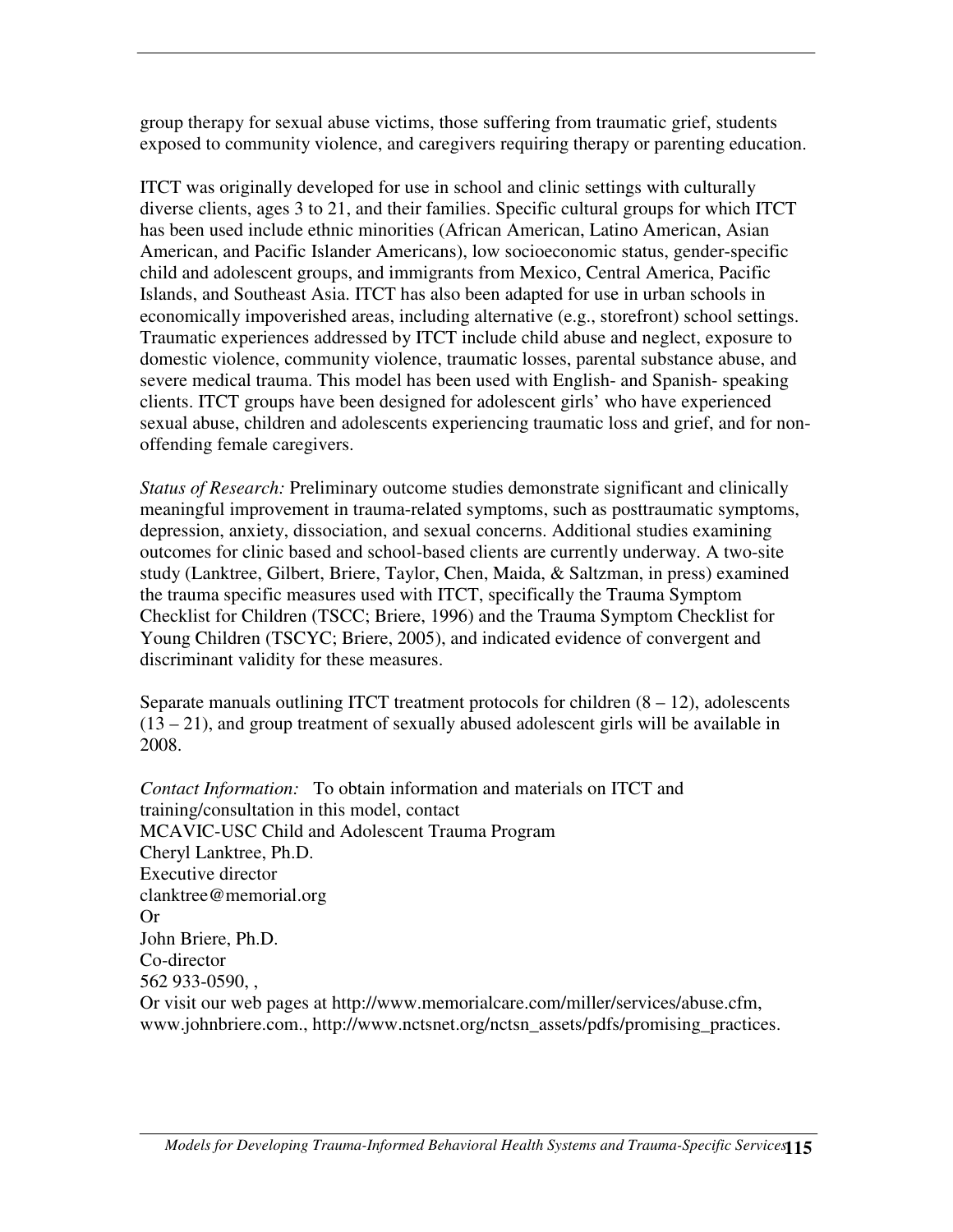#### **Life Skills/Life Story**

*Description:* Life Skills/Life Story was specifically developed to meet the needs of adolescent girls who have experienced childhood abuse and other traumas such as domestic violence and community violence. The program is comprised of two modules. The first module focuses on developing positive goals, the skills to meet this goals and sense of self-efficacy. Skills development focuses on those that are typically compromised from exposure to chronic trauma and interpersonal violence. These include developing emotional awareness and modulation, appropriate assertiveness skills, and flexibility and range in ways of relating to others, depending on the relationship and the context. Topics include sexual activity, group pressure and gangs/cliques, independence from and disappointment in parents and other caretakers, the importance of social support and how to request it. The skills component has been successfully implemented in a group format in residential and school settings but can be implemented in one-on-one setting with a therapist. This component of the treatment has been implemented in periods as short as three months and as long as one year. The second module is a titrated discussion and analysis of the traumatic events that have occurred. This has been implemented through written narrative, poetry, and collage. The treatment has been developed by the Institute for Trauma and Resilience directed by Marylene Cloitre at the Child Study Center in New York City. It has been successfully implemented in a residential school setting, in inner city public schools and in clinic settings. The program has served primarily minority girls, with ages 12 through 22.

*Status of Research*: Research has been completed indicating that the treatment as compared to those not participating in the program (either waitlist or treatment as usual) significantly reduces symptoms of post traumatic stress and depression and enhances interpersonal skills, sense of social connection and teacher reported improvement in school functioning.

*Contact Information:* For additional information contact: Marylene Cloitre NYU Child Study Center marylene.clotre@nyumc.org

#### **Love and Life: Trauma Recovery and Empowerment for Adolescent Girls and Young Women Ages 12-18 (G-TREM): A Clinician's Guide for Working with Adolescent Girls in Groups**

*Description:* This guide was originally prepared in collaboration with staff from Community Connections, Inc. and Sasha Bruce Youthwork, Inc. in Washington, D.C. as two separate group leader's manuals for work with 12 to 14 year olds and 15 to 18 year olds. The guide was then revised, updated, and combined into one group leader's manual in summer 2004 by clinicians from Community Connections and the District of Columbia's Department of Mental Health School Mental Health Program, and revised a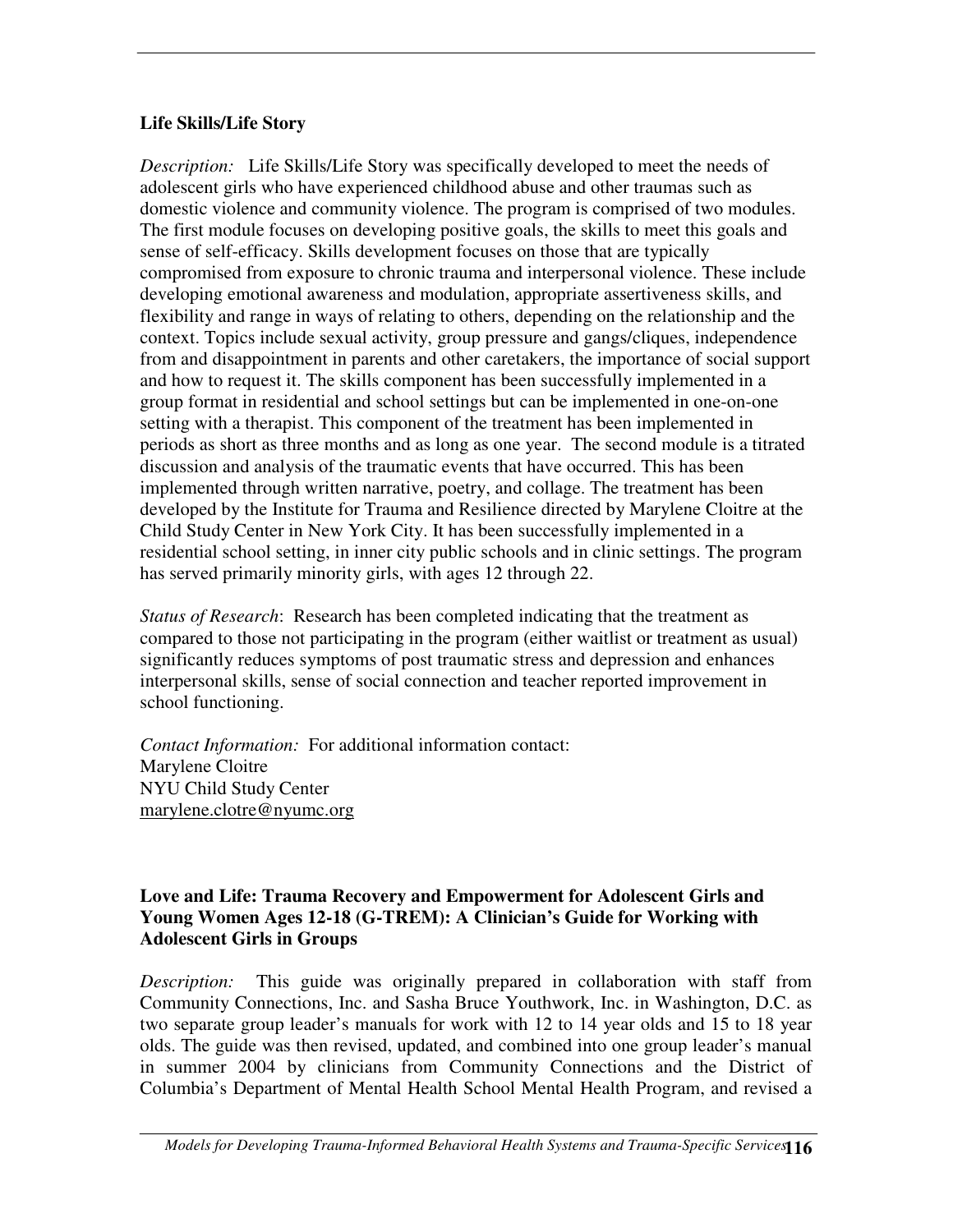third time in summer 2005. The guide was also re-titled as Love and Life Group, which appeals more to girls, especially those who may not want to attend what is publicly known as a "trauma group." This manualized model consists of 16 (75-90 minute) sessions addressing issues and approaches that make sense to adolescent girls. For groups of 8 to 10 girls who have experienced or witnessed physical, sexual, and emotional abuse and community violence with 2-3 leader/facilitators. Topics are adapted, learning approaches are modified, and overall tone respects the age appropriate struggles of adolescents. Each session begins with an icebreaker, continues with a series of discussion questions designed to accomplish the goals of the session, and concludes with an experiential exercise and a "Dear Alicia" problem-solving activity. The format combines discussion and limited (optional) disclosure with experiential exercises and non-verbal modalities of expression. Also, the model is sensitive to the issue that many older adolescent girls in particular believe that they have put experiences of abuse behind them, and are focused on building relationships, seeking relationships, and becoming parents. The model engages girls and allows them to work through issues related to abuse without requiring disclosure of abuse experiences.

Participants who complete the Love and Life: G-TREM program are given the book, The Twenty-Four Carat Buddha and Other Fables Written by Maxine Harris, this book is a collection of original fairy tales set in imaginary space and time but with relevance for modern life. The stories explore themes of coming of age and learning to trust in one's own judgment and intuition; dealing with experiences of profound loss; coming to terms with the demons of past abuses and trauma; and confronting the choices which must be made while trying to figure out how to live a meaningful life. An appendix includes observations about each story by the author on how the story might be useful to someone trying to grow or heal from hurt or disappointment, and a set of questions for each of the stories to facilitate self-exploration and to suggest potential directions.

*Status of Research:* In the spring of 2004 through the spring of 2005, the SAMHSAfunded Youth Violence Prevention Program, Project Hope in Washington, D.C., offered a total of 16 Love and Life: G-TREM groups in 11 different public schools, co-led by clinicians from Community Connections and DC's Department of Mental Health's School Based Mental Health Program. Evaluation of this project found positive responses to the groups among both participants and leaders. In qualitative interviews, over 90% of participants reported overall satisfaction with the group, and over 90% said they would recommend it to friends. They also reported specific beneficial effects of group participation: increases in such skill areas as improvement in handling anger and in selfconfidence and self-esteem, as well as increased knowledge about sex and their bodies. Girls rated strongest potential group benefits in the key outcome domains of perceived general safety, self-esteem and the ability to assert oneself. Similarly, feedback from group leaders indicated that girls' skills in these areas had increased, identifying areas of relationships with others, girls' ability to deal with stressful events, and self-esteem as the domains most positively affected by the group. All of the 14 group leaders said they would recommend the group to colleagues and other agencies.

*Contact Information:* To obtain the manual, the book, and additional information,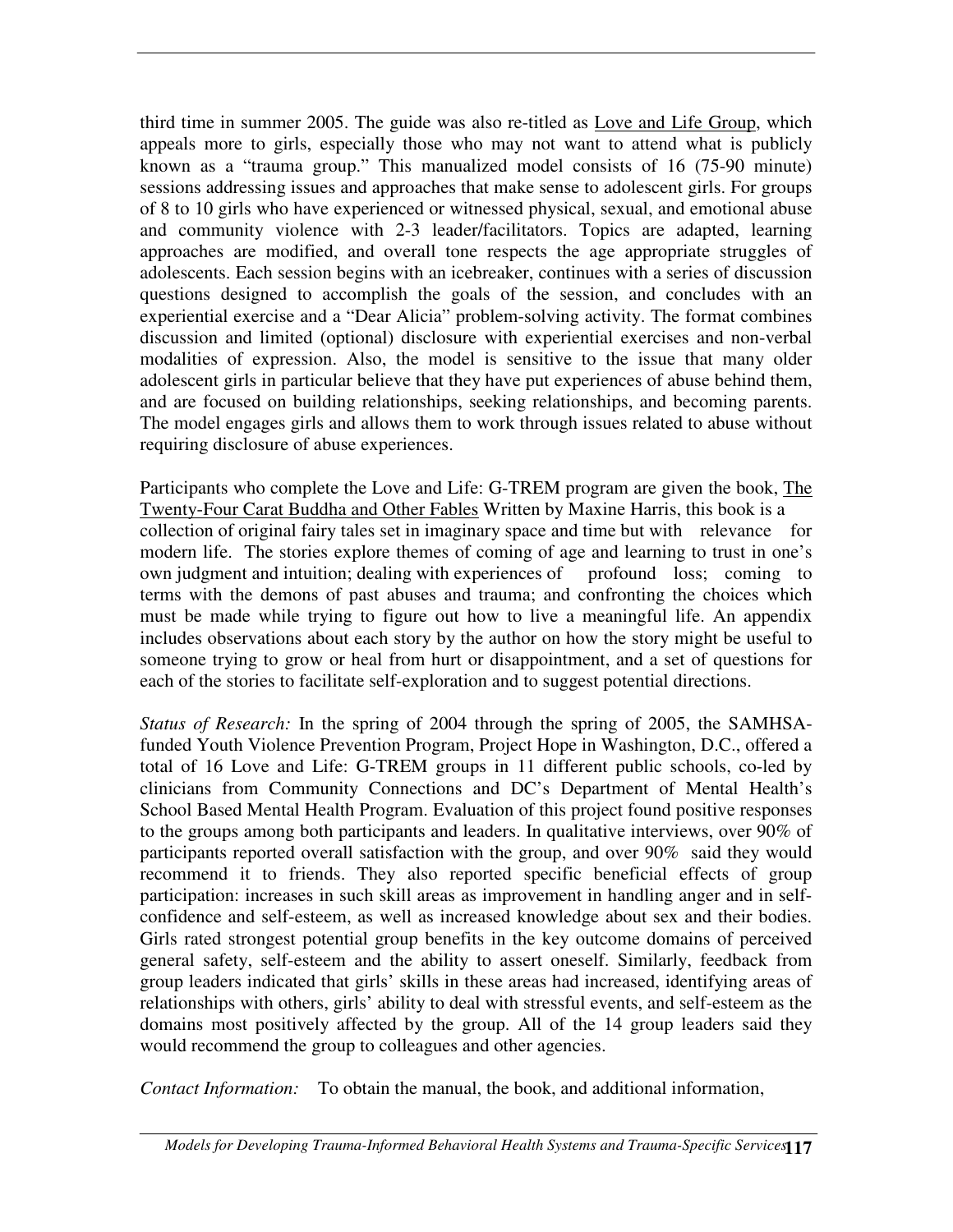Kate Boucek, M.S.W. 202-608-4784 kboucek@ccdc1.org www.ccdc1.org or For a report of G-TREM pilot data, please contact Rebecca Wolfson Berley, M.S.W., Director of Trauma Training 202-608-4735 rwolfson@ccdc1.org

## **Prolonged Exposure Therapy for Adolescents with Post Traumatic Stress (PE-A)**

*Description:* This program is based on Prolonged Exposure Therapy (PE), a method of treatment developed by Edna Foa and colleagues at the University of Pennsylvania. Prolonged Exposure targets the symptoms of Posttraumatic Stress Disorder as well as associated symptoms of depression that may develop as a result of trauma. PE-A reduces symptoms by helping clients emotionally process their traumatic experiences. This is accomplished by systematically confronting safe but anxiety producing situations, places or thoughts that have developed in the wake of the trauma. Prolonged and repeated confrontation of anxiety helps trauma survivors overcome their excessive fear and anxiety by providing corrective information related to the survivors beliefs about self, others and the world, and by helping the survivor to habituate to the discomfort associated with memories of the trauma and activities that evoke the memory of the trauma.

The adult PE program has been modified for use with adolescents by increasing family involvement, increasing attention to the social and developmental challenges faced by adolescents, and building in developmentally appropriate exercises that can be selected by the therapist, in response to the needs of the individual patient. Treatment is provided in weekly 60 to 90 minute sessions over approximately 14 weeks. Treatment is composed of four distinct phases:

- Pretreatment Preparation, which includes a motivational building exercise to improve attendance and treatment adherence, and a case management exercise to address potential barriers to therapy.
- Psychoeducation, which provides education about common reactions to trauma, breathing retraining (i.e., teaching the client how to breath in a calming way), and education about the rationale for the treatment.
- Exposure and Processing, which includes both in-vivo exposure to situations that produce anxiety by evoking memories or thoughts of the trauma, and imaginal exposure to the story of the trauma itself.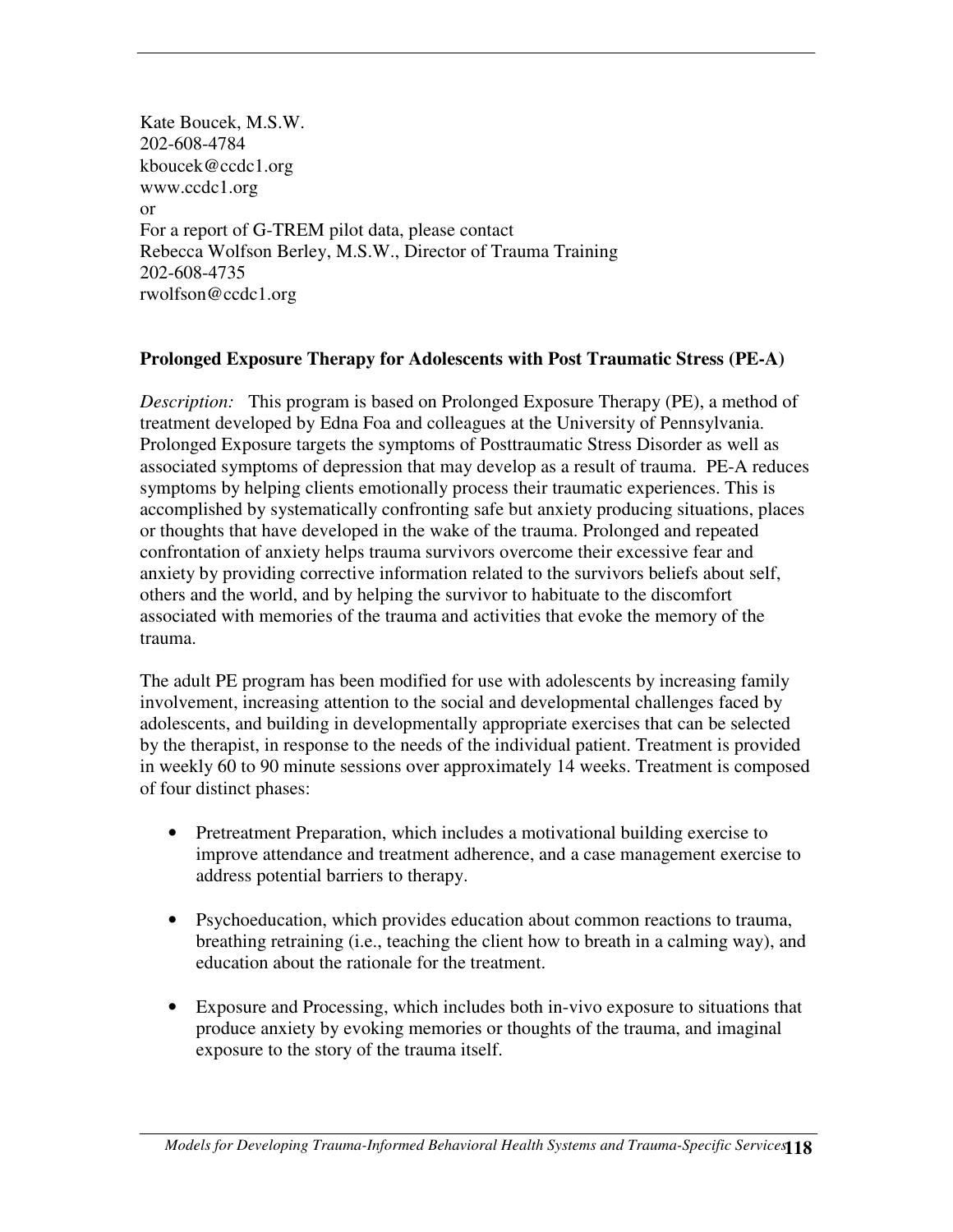• Relapse Prevention, which includes a review of the treatment and anticipation of future challenges

The treatment is designed for male and female adolescents aged 13-17 but has been implemented with younger children. The pilot data were collected in a Philadelphia urban rape crisis center specializing in the treatment of adults and children who have been sexually assaulted, and in a hospital based clinic in Israel where patients experienced a variety of traumatic events including sexual assault and abuse, motor vehicle accidents, and terror attacks. Clients were predominantly African American and White in the American sample, and White in the Israeli sample. The manual is in English and has been translated into Hebrew.

*Status of Research:* Though two randomized, controlled treatment outcome studies of PE-A are currently underway, neither has been completed. Pilot data collected in the U.S. and Israel are quite promising. In an open trial of PE-A, PTSD symptoms among 45 adolescent clients were significantly reduced from pre- to post-treatment and 71% percent of the patients achieved remission by the end of treatment. The within subject effect size of 2.13 found for these 45 patients who received PE is similar to published results of adult assault survivors following treatment with prolonged exposure.

*Contact Information:* To obtain materials or to acquire additional information about PE-A, contact Dr. Edna Foa or Dr. Elizabeth Hembree at Center for the Treatment and Study of Anxiety Phone: 215-746-3327 Web site: ctsa@mail.med.upenn.edu

# **Real Life Heroes**

*Description:* Real Life Heroes*,* created by Richard Kagan, Ph.D., utilizes an activitybased workbook to help children with traumatic stress to build the skills and interpersonal resources needed to re-integrate painful memories and to foster healing after abuse, neglect, family violence, severe illness, losses, deaths, or abandonment. The workbook utilizes creative arts and life story work to engage children and caring adults in trauma and attachment-centered therapy and to rebuild (or build) positive, enduring relationships between hurt (and often hurting) children and adults committed to guiding children into adulthood. The curriculum integrates nonverbal and verbal modalities and helps children and caring adults move step-by-step from trauma narratives to life stories highlighting mastery, helping others, and nurturing relationships**.** The Practitioner Manual provides detailed guidelines for therapists and can be used as a chapter by chapter reference including: Objectives, Overview Step-by-step (key points and sequence), Pitfalls (problems that can undermine therapy), Troubleshooting (challenges and solutions), and Checkpoints (essential elements).

Real Life Heroes was especially designed for children in child and family service programs who frequently lack safe, nurturing homes and secure relationships with caring and committed adults but can also be used to help children . The model assists therapists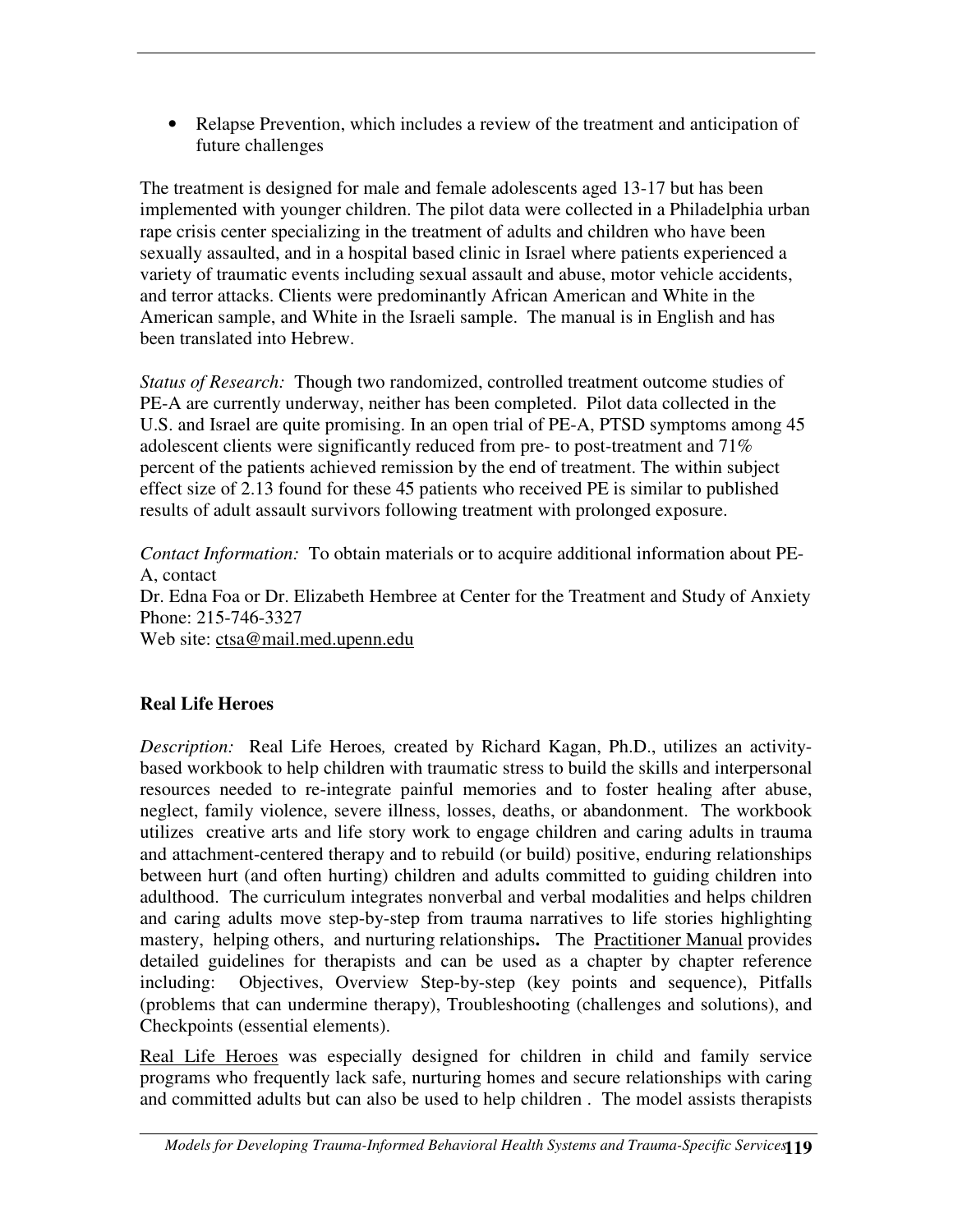and family members to recover and enhance family and cultural strengths and to promote skill building, attachments, and trauma processing. The model can be used by programs and agencies as a prescriptive methodology to address primary goals including preventing placements, reuniting families, or finding alternate permanent homes for children who cannot return to biological parents.

Real Life Heroes helps children:

- recognize heroes within their families, communities and ethnic heritage and to develop a sense of hope that they can move past traumas
- develop skills to identify and express feelings and manage emotions utilizing drawings, rhythm, melodies, and movement
- use pictures, photos, and stories in a structured workbook format to tell the unique story of a child's life strengthening positive memories of caring
- develop children's capacity and confidence to cope with past, present, and future stressors and enables troubled children to transform from victims into 'heroes' within their families and communities

Interventions:

- engage caring adults to validate children by building on the caring of family members, strengthening each child's cultural and family heritage, fostering an understanding of trauma, and reduction of shaming/blaming include specific steps to make it safe for children to work on healing including guidelines for involving aring adults and helping caring adults become mentors, protectors, and heroes for children
- engage children to work chapter by chapter on building competence and a stronger identity
- utilize activities to build critical skills to manage intense affective reactions including affect recognition and regulation, acceptance and understanding of trauma reactions, self monitoring, working with peers and adults to overcome adversity, and helping others as a means of building self esteem
- utilize creative arts (drawing, color, rhythm, music, movement) to foster attunement between children and caring adults, strengthen positive memories of caring, increase capacity for problem resolution, share 'tough times,' and develop coping strategies strong enough to counter reminders, 'triggers,' to trauma reactions
- utilize components of cognitive behavioral therapy (CBT) including psychoeducation on trauma, affect regulation, social skill training, changing dysfunctional beliefs, progressive desensitization, and telling the story by providing a structured curriculum and child-friendly workbook
- can be easily integrated with trauma-focused therapies and home-based family preservation, therapeutic foster family, residential treatment, and juvenile justice programs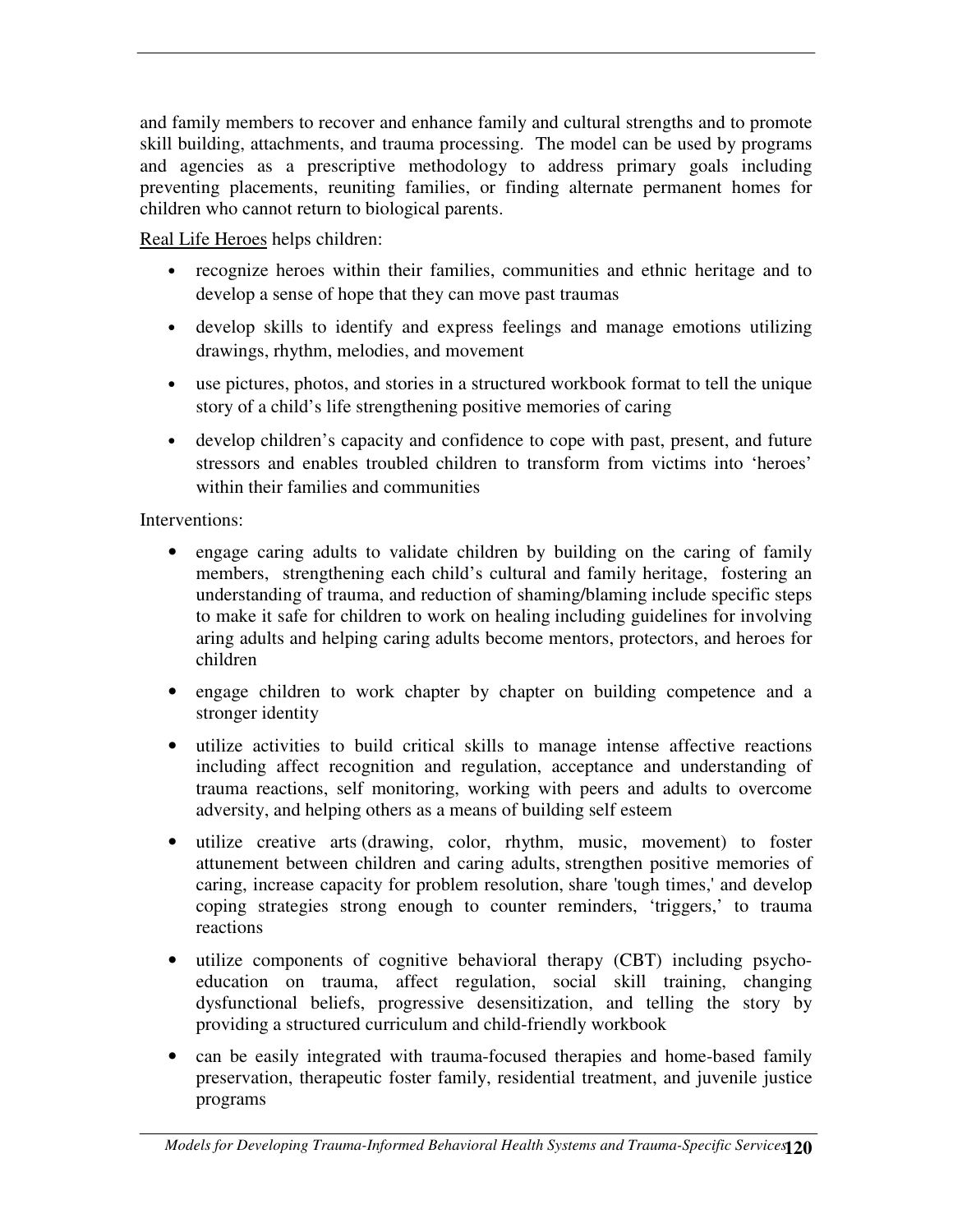The manual and workbook were designed to prevent or treat traumatic stress with children and adolescents who function developmentally between ages 6-12 and who have experienced losses, neglect, abuse, violence, illness, or disasters including:

- children identified as abused, neglected, or PINS/JD
- children with Complex PTSD, 'Developmental Trauma Disorder'
- children at risk of placement
- children placed into foster families, residential treatment centers, psychiatric hospitals, crisis residences, or runaway/homeless youth programs
- families working in pre-and post-adoption counseling
- older adolescents, preschool children, and children who have learning disabilities utilizing adaptations outlined in the manual

The manual was designed to help therapists strengthen caring adults, or when necessary, to search for caring adults and engage them to rebuild attachments and provide long term guidance, nurture, and safe homes.

Real Life Heroes meets the minimum requirements of the National Registry of Evidencebased Programs and Practices (Substance Abuse and Mental Health Services Administration) and is listed as an Evidence-supported and Promising Practice by the National Child Traumatic Stress Network (www.nctsnet.org).

*Status of Research:* Therapists have consistently reported positive results during eight years of case studies with children with Complex PTSD involved in home-based or clinic-based family counseling and with children who have been living in foster families and residential treatment centers due to dangerous behaviors and often repeated experiences of physical or sexual abuse, and neglect. A pilot research study (Kagan, Douglas, Hornik & Kratz, In Press) was conducted to evaluate the effectiveness of this model with 41 children and adolescents at Parsons Child and Family Center, a community practice site of the National Child Traumatic Stress Network. Data from the Parsons study were utilized to assess changes from enrollment and at four, eight, and 12 months of treatment. Therapists reported that the model helped them to engage children who had experienced neglect, abandonment, physical and sexual abuse, domestic violence, multiple losses, and separations including histories of placements away from families of origin and that the curriculum helped therapists persevere with application of cognitive behavioral therapy components over time as noted on chapter checklists and in informal feedback sessions.

At four months, children  $(N = 36)$  demonstrated reductions ( $p < .05$ ) in:

- trauma symptoms on child self-reports evaluated with the Trauma Symptom Checklist for Children, TSCC (Briere, 1996).
- problem behaviors reported by primary caretakers on the Conners Behavior Rating Scale--Parent-Long Version (Conners, 1997).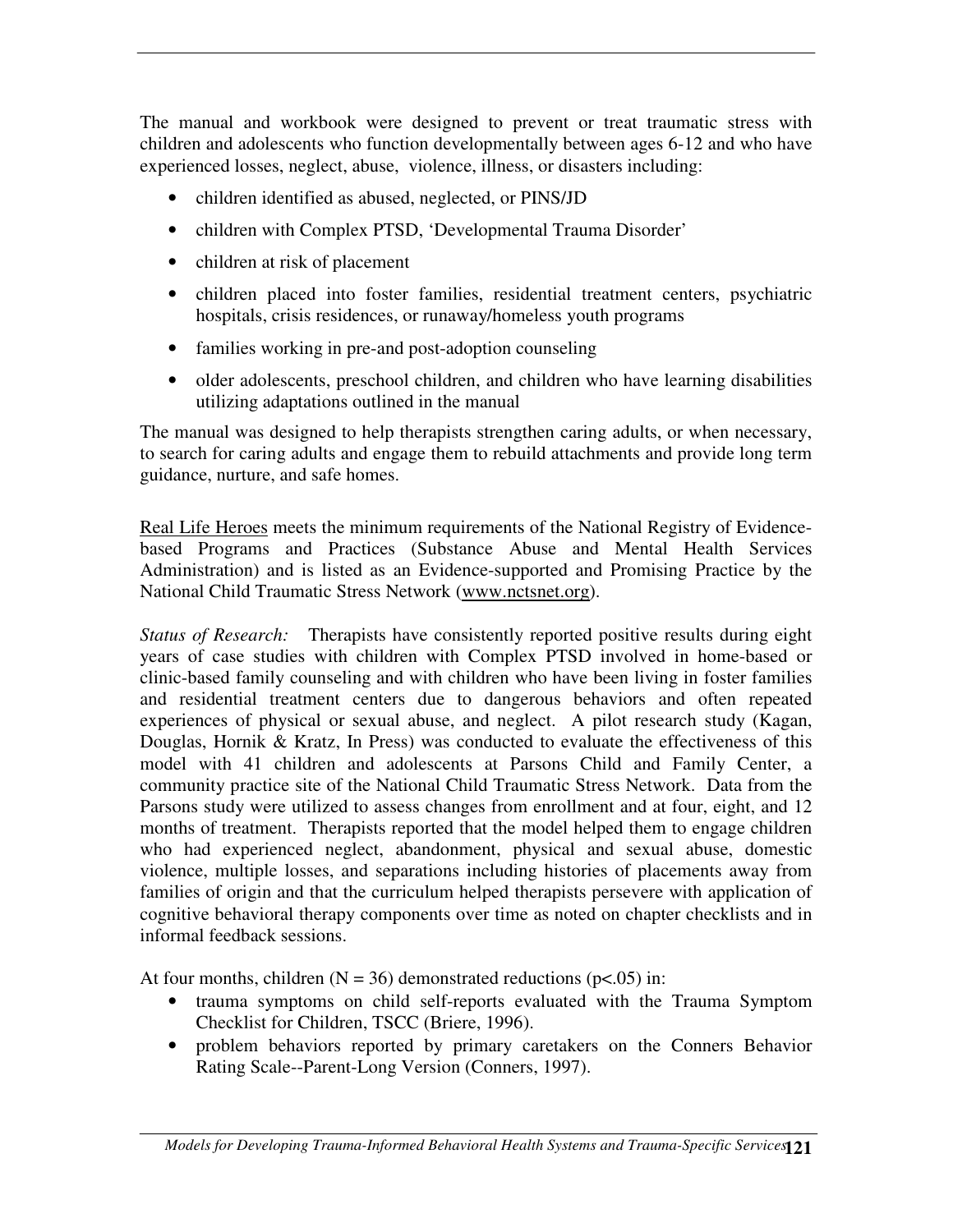At the end of the 12 month study period  $(N = 25)$ , results included:

- reduced trauma symptoms reported by the adult caregiver on the PROPS (Greenwald, 1999a, 1999b) in relation to the number of *Real Life Heroes* chapters completed  $(p<.001)$ .
- Increased security/attachment over time reported by the child (p<.05) on the Security Scale (Kerns, Klepac & Cole, 1996).

The pilot study did not include a control group and does not establish the efficacy of this model. However, results supported the model's effectiveness to reduce symptoms of traumatic stress and increase children's security with primary caregivers. For additional information, please see Kagan, R., Douglas, A., Hornik, J., & Kratz, S. (In Press). Real Life Heroes Pilot Study: Evaluation of a Treatment Model for Children with Traumatic Stress. Journal of Child and Adolescent Trauma.

*Contact Information:* For additional information including training and consultation, contact: Richard Kagan, Ph.D, Director of Psychological Services at Parsons Child and Family **Center** 518-426-2600 kaganr@parsonscenter.org

To obtain the workbook, practitioner manual, and accompanying text, Rebuilding Attachments with Traumatized Children, contact :

Haworth Press 1 800 Haworth www.haworthpress.com

## **Sanctuary Model for Children in Residential Settings**

*Description:* The Sanctuary Model ® for Children in Residential Treatment is an intervention designed to address the special treatment needs of youth with emotional and behavioral disturbances and histories of maltreatment or exposure to domestic and community violence. The Sanctuary Model ® integrates trauma theories, an enhanced therapeutic community philosophy, and recommended child treatment strategies that address post-traumatic symptoms, developmental disruptions, and unhealthy accommodations to traumatic experiences. A fundamental premise of the intervention is that the treatment environment is a core modality for modeling healthy relationships among interdependent community members. What has emerged from experience with residential treatment settings is a plan, process, and method for creating trauma-sensitive, democratic, nonviolent cultures that are far better equipped to engage in the innovative treatment planning and implementation that is necessary to adequately respond to the extremely complex and deeply embedded injuries that these children have sustained.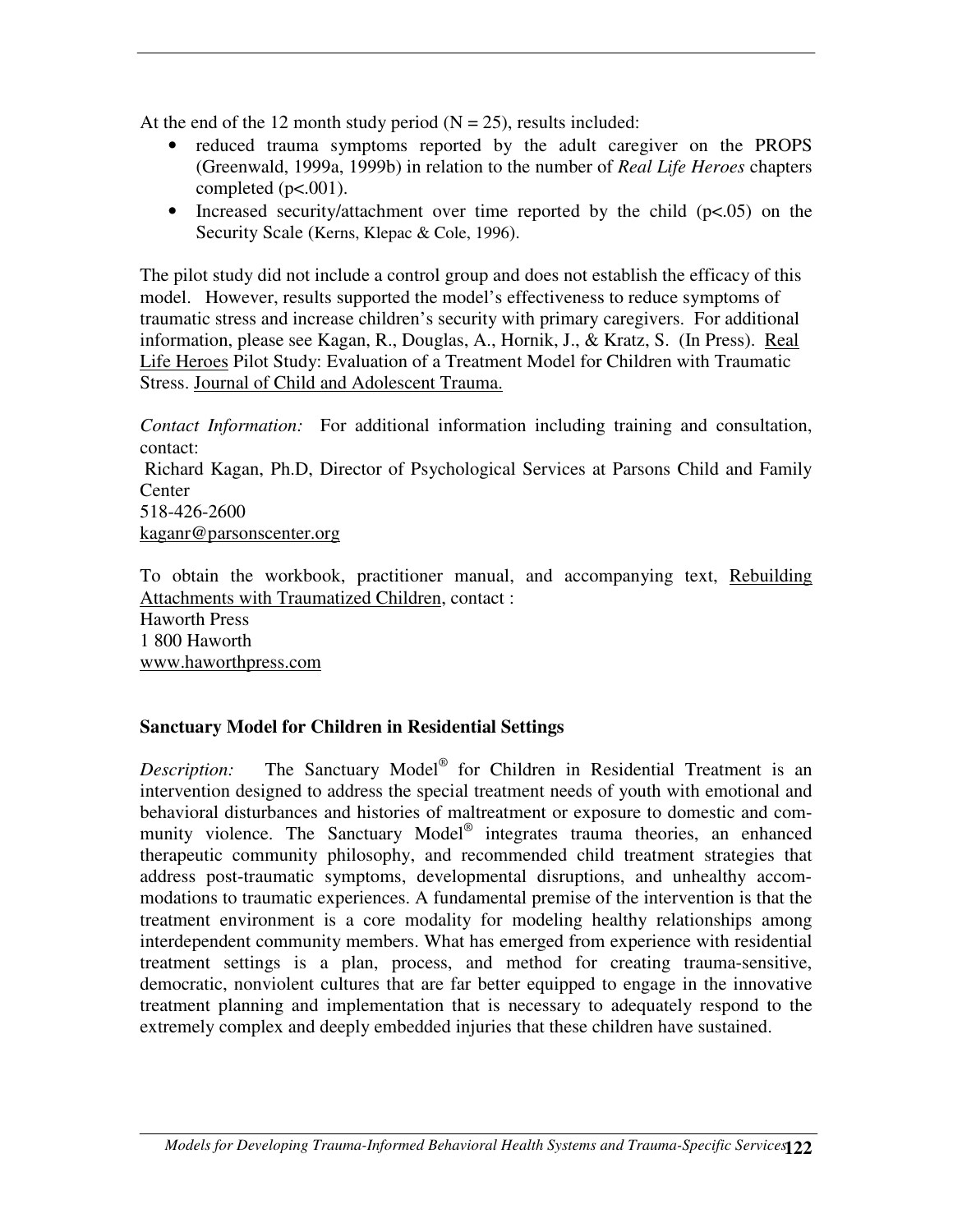As of 2007, The Sanctuary Model $^{\circ}$  is being adapted for use in over twenty acute care, residential, out-patient, juvenile justice and substance abuse settings for children in various parts of the United States and Mexico.

*Status of Research:* Two evaluation projects are now underway. Eighteen of the current organizations in the Sanctuary Leadership Development Institute are participating in a three-year evaluation to determine whether or not the training and consultation brings about significant changes in key determinants of safe environments, including reductions in restraints, staff injuries, staff turnover. A parallel project is being conducted on seven of the agencies – five residential treatment settings and two juvenile justice programs – that have been funded through New York State Office of Family and Children's Services. This evaluation is being independently conducted by Stonybrook University.

An earlier research project was conducted on the implementation of the Sanctuary Model, funded by NIMH grant MH62896. The study showed support for the implementation of the model. An evaluation of The Sanctuary Model® was conducted as a partnership between researchers of Columbia University School of Social Work, the Center for Trauma Program Innovation of the Jewish Board of Family and Children's Services in New York City, and the model developer, Sandra Bloom. Dr. Jeanne Rivard was the primary investigator. The research component was funded through an exploratory/developmental research grant by the National Institutes of Mental Health as part of an initiative to promote research on interventions for youth violence. The project took place in a suburban community outside New York City where the Sanctuary Model ® is being implemented in three residential treatment programs on one large campus. Results of the Sanctuary Model ® units were compared to results of units with standard residential services. Although the Sanctuary Model<sup>®</sup> was in a very early stage of implementation, the evaluation was guided by hypotheses that projected which specific outcomes were expected to occur in the therapeutic communities and in youths. The evaluation emphasized an assessment of the processes of model implementation.

There was greater implementation among those units exposed to the model longer, those serving girls, and those with leaders who had greater enthusiasm and commitment to the model. The short form of the Community Oriented Programs Environment Scale (COPES) (Moos, 1996) [Moos, R.H. (1996).Community oriented program scale: Sampler set manual, test booklets, and scoring key  $(3<sup>rd</sup>$  Ed). Redwood City, CA: Mindgarden; Moos, R.H. (1997). Evaluating treatment environments: The quality of psychiatric and substance abuse programs. New Brunswick, NJ: Transaction Publishers.] was used to assess the extent to which units were operating as therapeutic communities along selected dimensions. There were no significant differences between the Sanctuary Model units and the standard residential treatment units during the first two waves of measurement. By the final wave of measurement, however, we found significant differences between the groups via independent t-tests, with the Sanctuary Model<sup>®</sup> units improving on the following constructs of the COPES: support ( $p < .05$ ), spontaneity ( $p <$ .01), autonomy ( $p < .05$ ), personal problem orientation ( $p < .05$ ), safety ( $p < .05$ ), and in the total score  $(p = .001)$ . There were also a few differences by time and group, favoring youth in the Sanctuary Model<sup>®</sup> units. These were on the incendiary communication/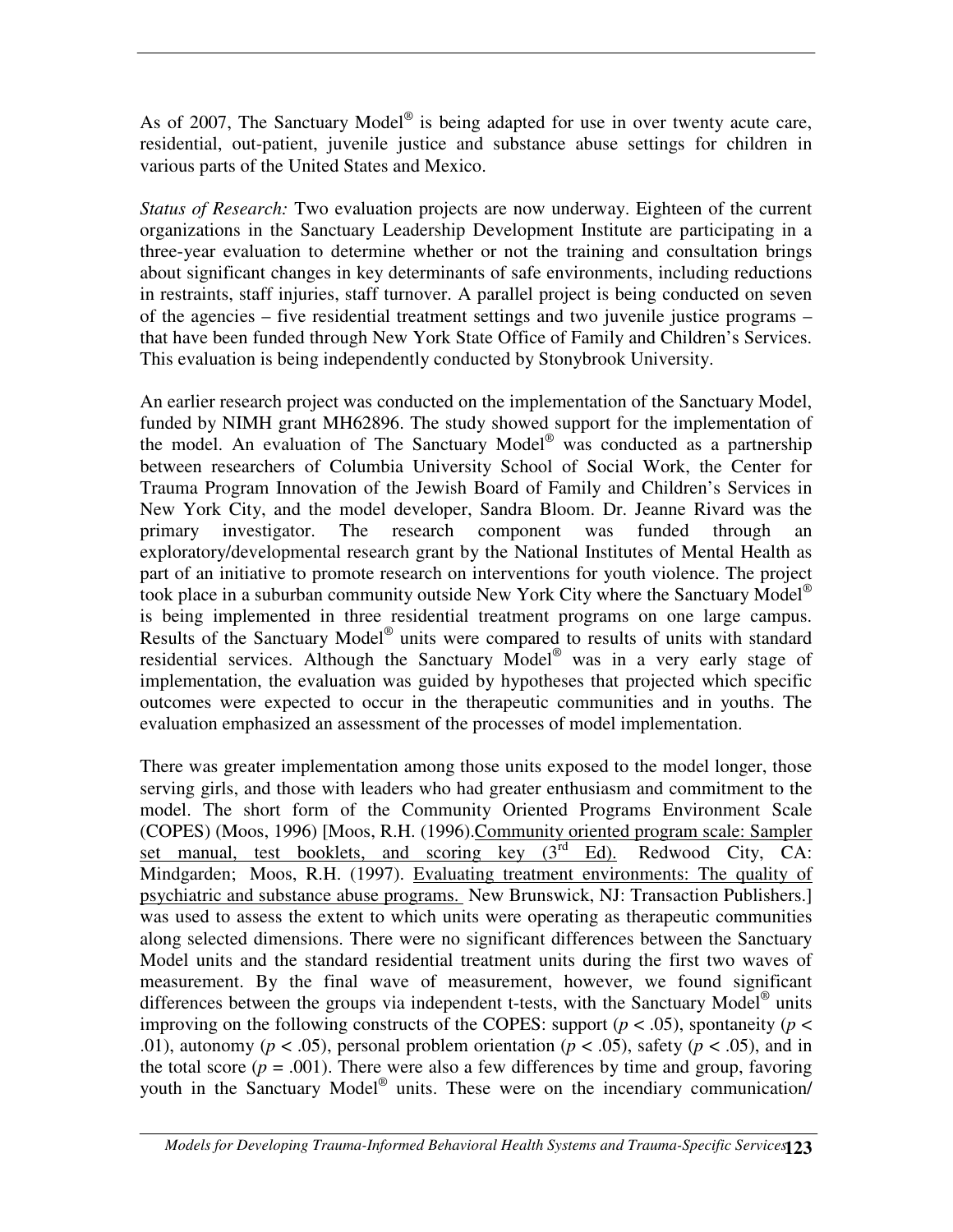tension management construct of the Youth Coping Index ( $p < .05$ ), locus of control ( $p =$ 15), and the verbal aggression construct of the Social Problem Solving Questionnaire (*p* = .15). Results were modest and consistent with a newly implemented intervention, especially considering that rates of implementation varied across units. The positive youth findings offer promise that full implementation may yield greater youth benefits. The finding that the treatment environments of the Sanctuary units were functioning at significantly higher levels than the standard residential units by the final wave of data collection suggests that implementation was becoming stronger with time.

The research project was published in four articles: Rivard, J.C., McCorkle, D., Duncan, M.E., Pasquale, L.E., Bloom, S. L., Abramovitz, R. (2004). Implementing a Trauma Recovery Framework for Youths in Residential Treatment. Child and Adolescent Social Work Journal, 21(5): 529-550; Rivard, J. C. (2004). Initial findings of an evaluation of a trauma recovery framework in residential treatment. Residential Group Quarterly 5(1): 3-5; Rivard, J.C., Bloom, S. L., Abramovitz, R., Pasquale, L.E., Duncan, M., McCorkle, D., Gelman, A. (2003). *Assessing the Implementation and Effects of a Trauma-focused Intervention for Youths in Residential Treatment* Psychiatric Quarterly 74(2): 137-154; Rivard, J.C., Bloom, S. L., McCorkle, D. and Abramovitz, R. (2005) Preliminary results of a study examining the implementation and effects of trauma recovery framework for youths in residential treatment. Therapeutic Community: The International Journal for Therapeutic and Supportive Organizations 26(1): 83-96

*Contact Information:* An extensive collection of articles and information is available at www.sanctuaryweb.com. For additional information on the model and on training and consultation services via the Sanctuary Leadership Development Institute, contact: Sarah Yanosy , Andrus Children's Center 914-965-3700 x1117 syanosy@jdam.org, www.andruschildren.org

## **Seeking Safety**

*Description:* The Seeking Safety model, developed by Lisa M Najavits, Ph.D., at Harvard Medical/McLean Hospital, is a manualized, 25-topic, flexible integrated treatment that offers coping skills to help clients attain greater safety in their lives. It is present focused and designed to be inspiring and hopeful. Originally designed to address PTSD and substance abuse, it since has been implemented with diverse traumatized clients who may not necessarily meet criteria for these disorders. Used widely with adults, it has been implemented with adolescents (both boys and girls), and a published randomized controlled trial is available on adolescent girls. The manual, Seeking Safety: A Treatment Manual for PTSD and Substance Abuse, includes both client handouts and clinician guidelines. A description of this model and manual is included in this document. All topics are independent, and thus can be done in any order, with as few or many sessions as there is time for (it is not required to do all 25 topics). It can be conducted in group or individual format with a wide variety of counselors and programs.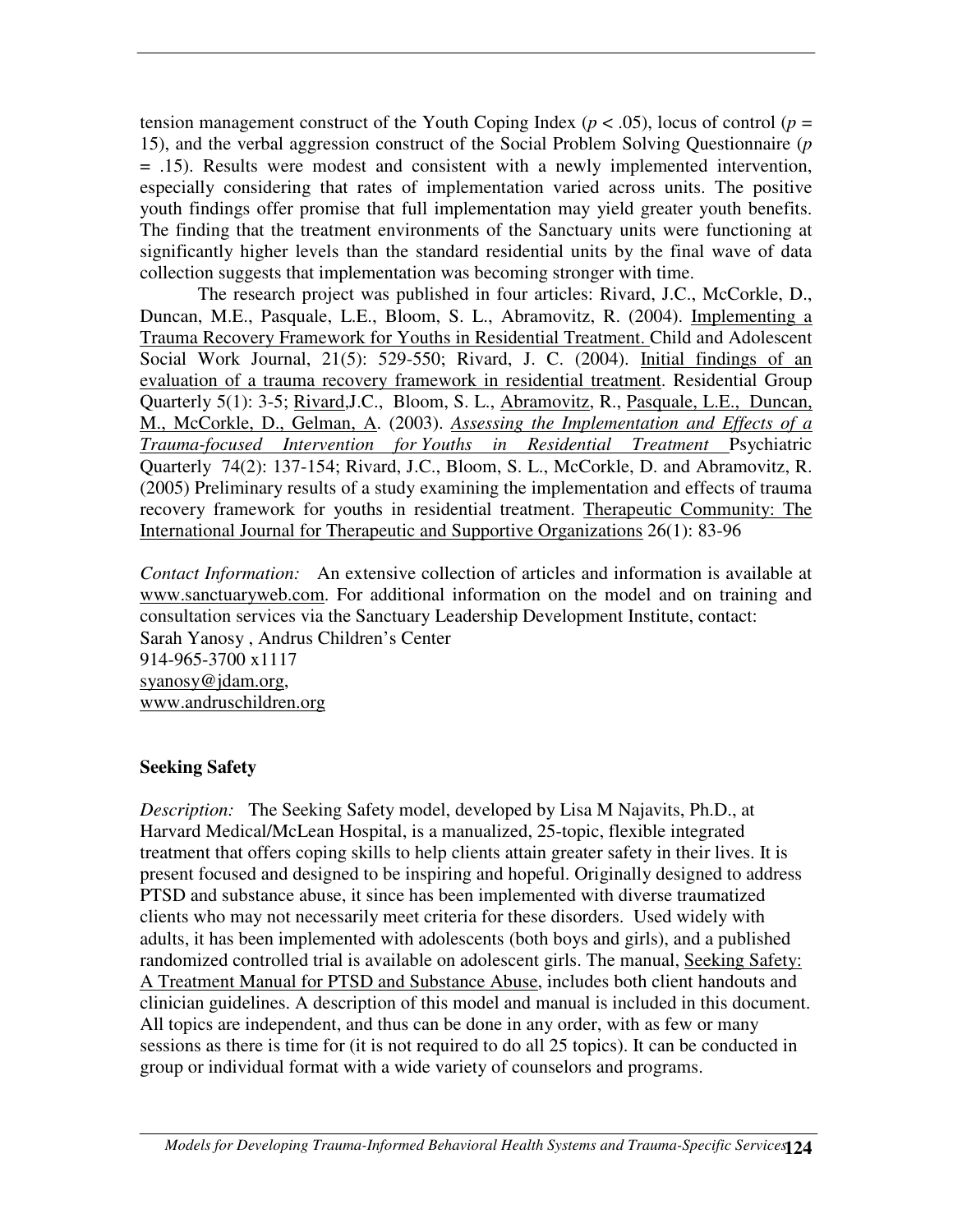*Status of Research:* Seeking Safety (Najavits, 2002) is the only model for trauma/PTSD and substance abuse that thus far has been empirically studied in adolescents (Najavits et al., 2006). In a randomized controlled trial with 33 adolescent girls comparing Seeking Safety plus treatment-as-usual versus treatment-as-usual alone, positive outcome results were found in a variety of domains including substance use and associated problems, trauma-related symptoms, cognitions related to PTSD and SUD, psychiatric functioning, and several additional areas of pathology not targeted in the treatment (e.g., anorexia, somatization, generalized anxiety). Some gains were sustained at follow-up. The study used the existing treatment manual for Seeking Safety without substantial modification, indicating that—at least based on initial evidence—the model may be relevant and acceptable to adolescents.

*Contact Information:* To obtain the manual, the article on adolescents, and other materials related to Seeking Safety contact: Lisa M. Najavits, Ph.D. 617-731-1501 (phone) info@seekingsafety.org www.seekingsafety.org

#### **Structured Psychotherapy for Adolescents Responding to Chronic Stress (SPARCS)**

*Description:* SPARCS is a group intervention that was specifically designed to address the needs of chronically traumatized adolescents who may still be living with ongoing stress and may be experiencing problems in several areas of functioning. These areas include difficulties with affect regulation and impulsivity, self-perception, relationships, somatization, dissociation, numbing and avoidance, and struggles with their own purpose and meaning in life as well as worldviews that make it difficult for them to see a future for themselves. Overall goals of the program are to help teens cope more effectively in the moment, enhance self-efficacy, connect with others and establish supportive relationships, cultivate awareness, and create meaning. Group members learn and practice each of the core SPARCS skills throughout the intervention and frequently report use of these skills outside of group. Core components of this intervention include Mindfulness practice, Relationship building/communication skills, Distress Tolerance, and Problem-solving and Meaning Making. Treatment also includes psychoeducation regarding stress, trauma, and triggers.

This intervention is strength-based and is appropriate for traumatized adolescents with or without current/lifetime PTSD. It is based on the assumption that the adolescents' symptoms (behavioral, interpersonal, and affective) represent their best efforts at coping with extreme stress. The treatment facilitates therapists' ability to help group members identify and build upon their strengths. SPARCS is a present-focused intervention, and is not an exposure based model. Although there is no direct exposure component or construction of a trauma narrative, traumas are discussed in the context of how they relate to adolescents' current behavior and to their understanding of their problems and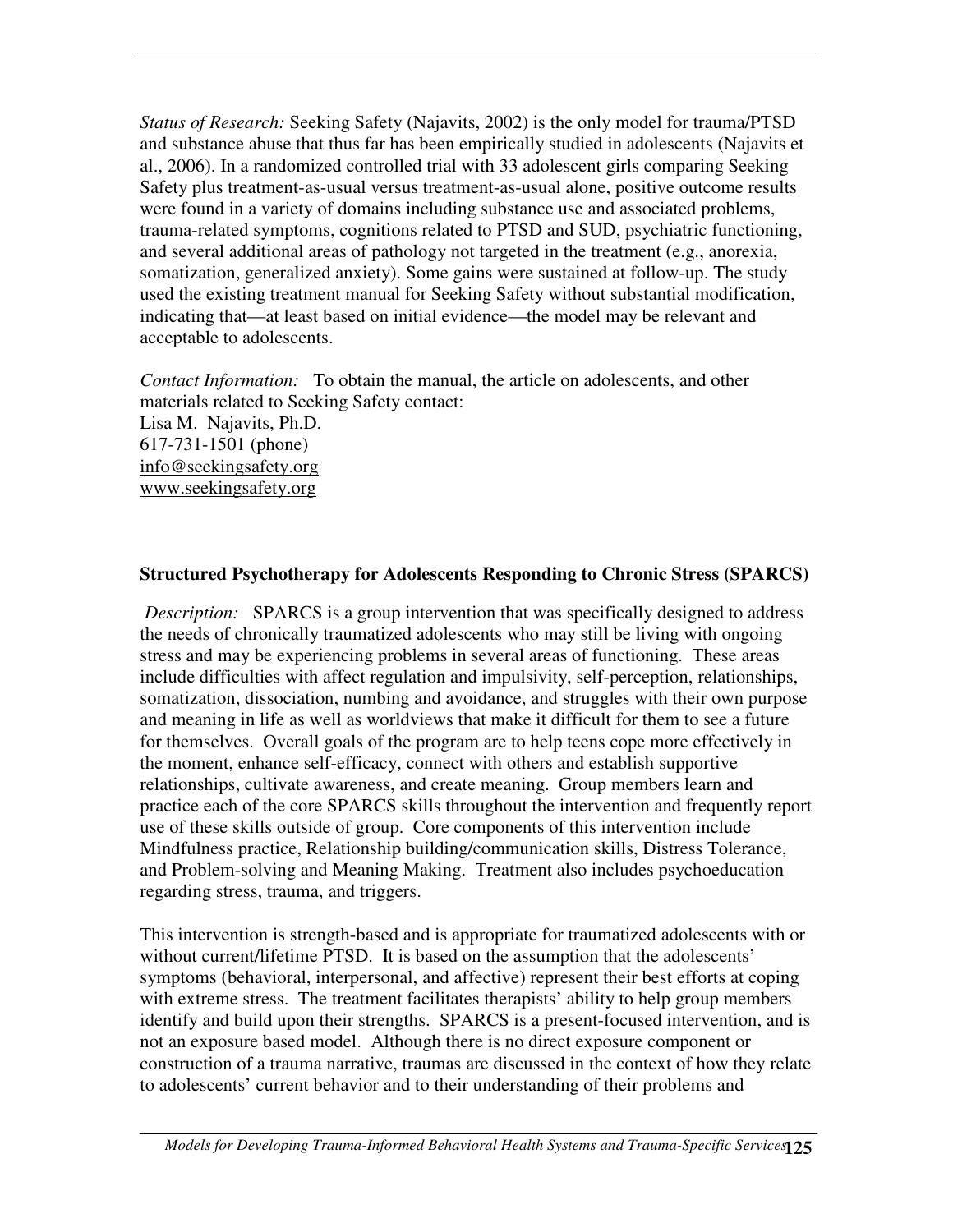difficulties in the here and now. Group members routinely discuss and process their personal experiences throughout the group.

Groups are one hour in length and have been provided in a variety of settings including outpatient clinics, schools, group homes, boarding schools, residential treatment centers and facilities, and foster care programs. Sessions can be divided into two segments and conducted twice a week to accommodate class periods in a school setting. It is recommended that SPARCS be implemented in settings where adolescents can remain in treatment long enough to complete the intervention. SPARCS is predominantly cognitive-behavioral and draws upon Dialectical Behavior Therapy (Miller, Rathus,  $\&$ Linehan, 2006), Trauma Adaptive Recovery Group Education and Therapy (TARGET) (Ford & Russo, 2006), and the UCLA Trauma/Grief Program (Layne, Saltzman, Pynoos, et. al., 2000).

To date SPARCS has been conducted with ethnically diverse groups, including African American, Latino, Native American, LGBTQ, and refugee/immigrant populations, as well as adolescents in gangs and in rural settings. SPARCS has also been implemented with adolescents in foster care and in shelters with runaway/homeless youth. Some SPARCS handouts are available in Spanish and have been used with Spanish speaking youth and their caregivers.

*Status of Research:* Pilot data indicate significant improvement in overall functioning over the course of treatment (as measured by the Youth Outcome Questionnaire SR-2.0) for adolescents receiving SPARCS, with changes noted on subscales measuring, conduct problems, inattention/hyperactivity, and interpersonal relationships. Encouraging results were also found in a pilot program conducted by the Illinois Department of Children and Family Services and The Mental Health Services and Policy Program at Northwestern University, with improvements noted on several of the subscales of the YOQ, including somatic complaints and anxious/depressive symptomatology. The pilot also compared SPARCS to treatment as usual using the Child and Adolescent Needs and Strengths (CANS) instrument. Results indicated that SPARCS was associated with significant improvements in Risk Behaviors as compared to the treatment as usual group.

*Contact Information:* To obtain a manual and for information on training and consultation, contact: Mandy Habib, Psy.D. Division of Trauma Psychiatry 516-562-3276 mhabib@nshs.edu.

#### **Trauma Affect Regulation: Guide for Education and Treatment (TARGET)**

This model is adapted for use with adolescents. Please see description, research status and contact information in Section *"Trauma-Specific Service Models for Adults", page*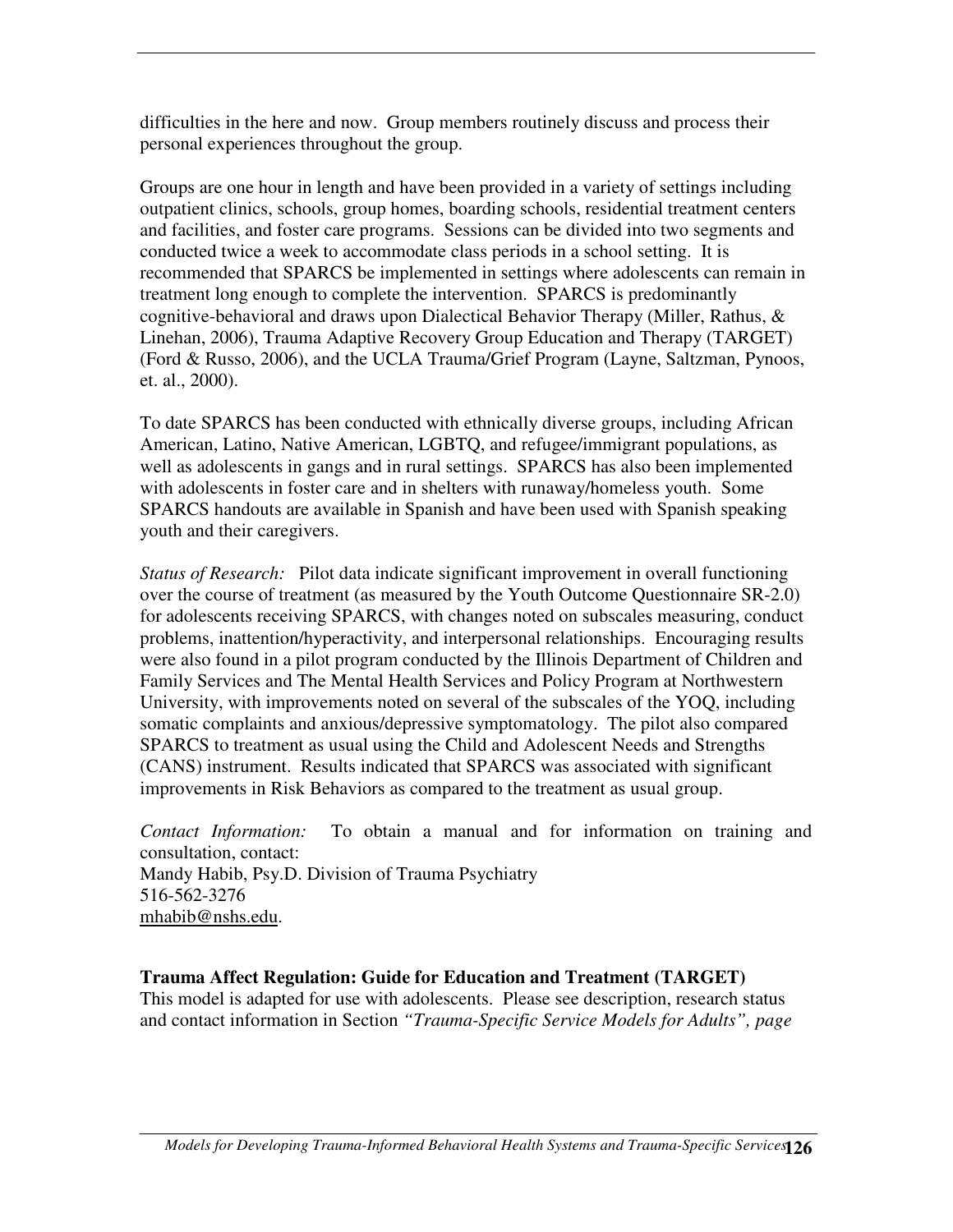## **TRIAD Girls Group Treatment model**

*Description:* Manualized 18-session (2-hour sessions) group treatment for adolescent girls with histories of substance abuse, emotional problems, and violence/trauma/abuse, based on the Triad Women's Group and extensively revised for at-risk adolescent females experiencing difficulties in their academic and social functioning. The manual is intended to assist girls in discontinuing or avoiding substance use and abuse as well as other risky behaviors, to empower them to a state of improved mental health, to support their survival and healing from violence and trauma, to identify strengths that helped them survive, and to decrease chances they will become involved with or re-enter the juvenile justice system.

*Status of Research:* Formative research on this model was designed to capture the participants' ideas, feelings and opinions about the model and incorporate changes based on their feedback. Outcome research is in process.

*Contact Information:* To obtain the manual, worksheets, and for further information, contact Colleen Clark 813-974-9022

cclark@fmhi.usf.edu

#### **Voices: A Program of Self-Discovery and Empowerment for Girls**

*Description:* Developed by Stephanie S. Covington, Ph.D., L.C.S.W., co-director of the Institute for Relational Development and the Center for Gender and Justice, Voices: A Program of Self-Discovery and Empowerment addresses the unique needs of adolescent girls and young women between the ages of 12 and 18. The program model uses a trauma-informed, strength-based approach that helps girls to identify and apply their power and voices as individuals and as a group. The focus is on issues that are important in the lives of adolescent girls, from modules about self and connecting with others to exploring healthy living and the journey ahead*.* Given the pervasive impact of abuse and substance use in many girls' lives, these themes are woven throughout the sessions. *Voices* encourages girls to seek and discover their "true selves" by giving them a safe space, encouragement, structure, and support to embrace their important journey of selfdiscovery. In addition, skill-building in the areas of communication, refusal skills, anger management, stress management, and decision making is integrated across program topics. It can be used in many settings (e.g., outpatient and residential substance abuse treatment, schools, juvenile justice, and private practice).

Voices: A Program of Self-Discovery and Empowerment for Girls is based on the realities of girls' lives and the principles of gender-responsivity. It is also grounded in theory, research, and clinical practice. Voices is an adaptation of Helping Women Recover for girls The following theories create the framework of thought for the development of the Voices model: psychological development, attachment, resilience,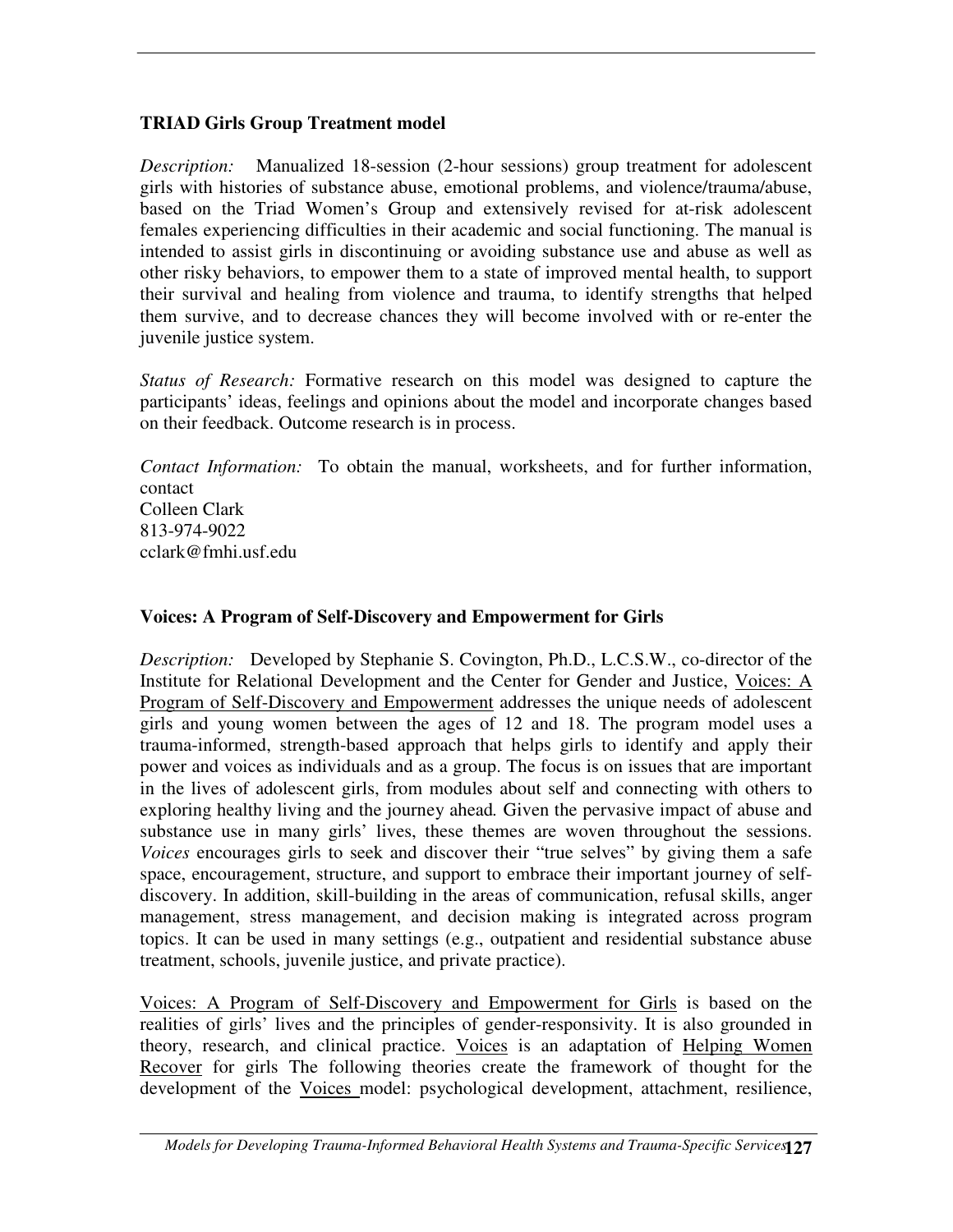addiction, and trauma. This is the theoretical base on which the *Voices* program was developed. The various treatment strategies used in the program apply the theories to create the therapeutic process. The therapeutic approaches include psycho-educational, cognitive-behavioral, expressive arts, and relational theory. The psycho-educational approach helps young women begin to link some of their current difficulties and experiences to larger social influences.

The first part of the facilitator's manual gives the facilitator background information about girls and about the formation of the Voices program. It includes information on the reality of girls' lives: socialization and identity, culture and class, sexuality, violence and aggression. It also addresses expressions of risk: depression, substance abuse, relationship violence, eating disorders, teen mothers, and girls in juvenile justice settings. The second part includes the four modules (self, connecting with others, healthy living, and the journey ahead), with a total of 18 90-minute sessions. There are over 90 exercises included in the facilitator's guide. The sessions may be arranged in a variety of ways, however, the curriculum is laid out in the suggested sequence.

Each group member is provided a Voices journal. This journal serves as a girl's personalized tool for exploring and recording her experiences, thoughts, and feelings as she progresses through the program in a safe space.

This program is designed for facilitation in a group setting but can be adapted for one-onone use. The suggested number of participants per group is between 6 and 10. Ideally, the groups would be "closed," that is, the same girls would begin and end the program together. The curriculum can be adapted for larger groups and open groups, if either is essential to the program setting.

*Status of Research:* There are several grant applications pending for outcome studies in a variety of settings (schools, adolescent treatment, and juvenile justice). A pilot study was conducted in CT and NYC using the gender-responsive girls' curriculum, Voices: A Program of Self-Discovery and Empowerment. This study (funded by CSAT) focused on fidelity and gathered initial data for a larger NIDA grant proposal. The original NIDA proposal was submitted in 2006 and was resubmitted 3/07. This is a multi-site project with court-ordered girls in a randomized study that compares outcomes from Voices to current practices. Outcome measures will assess for reduction in risk factors associated with substance use, change in self-esteem and self image, increased knowledge regarding AOD issues and issues related to trauma, and involvement in the juvenile justice system (completion of probation, recidivism). The plan is to also have a follow-up to assess longer term outcomes. Both standardized tools for measurement and other developed instruments will be used.

*Contact Information:* For additional information on research, contact Nancy Jainchill, Ph.D. at NDRI nancy.jainchill@ndri.org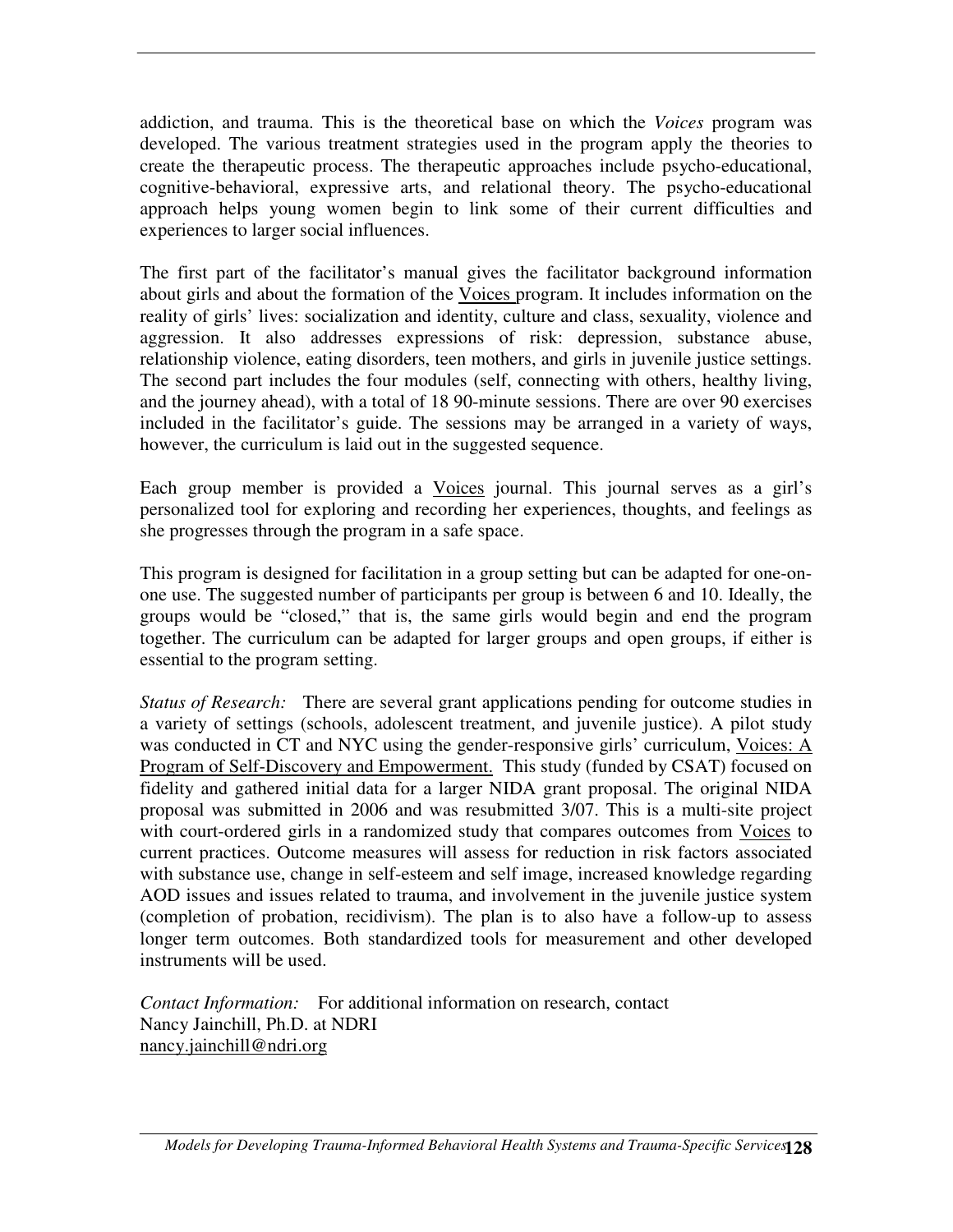To obtain the Voices curriculum materials and for additional information on training, consultation, and research, contact Stephanie S. Covington, Ph.D., L.C.S.W., 858-454-8528 sscird@aol.com www.stephaniecovington.com www.centerforgenderandjustice.org.

# **Trauma-Specific Peer Support and Self Help Models**

#### **The Essence of Being Real: Relational Peer Support for Men and Women Who Have Experienced Trauma**

*Description:* Developed by Sidran Institute in partnership with the consumer advocates of the TAMAR Project, the Maryland Women, Co-occurring Disorders and Violence Study Site, this is a manualized approach to creating, facilitating, and maintaining a peer support program for people who have experienced traumatic events. It provides the framework, methods, and techniques to facilitate the development of successful peer support and examine some of the obstacles likely to be encountered. The program stands on its own, but uses many of the concepts and the RICH® relationships guidelines drawn from Risking Connection®, making it an ideal companion piece. The manual was written by Jennifer Wilkerson, M.S. who was on staff at Sidran at the time.

*Status of Research:* No research to date.

This resource can be downloaded for free from the Sidran website (www.sidran.org), but Sidran would like to know where it is being used, and by whom.

*Contact Information:* For additional information or to discuss use, contact: Esther Giller , Sidran Institute 410-825-8888 x 207, or To purchase printed bound copies of the manual, e-mail orders@sidran.org.

#### **Healing the Trauma of Abuse: A Women's Workbook**

*Description:* Created by Mary Ellen Copeland, M.A., M.S., and Maxine Harris, Ph.D., this workbook can be used by a woman on her own, or with a therapist or supportive friend. The manual assists women recovering from the effects of physical, sexual, and emotional abuse. It is divided into four parts: Empowerment, Trauma Recovery, Creating Life Changes, and Closing Rituals. Each part has a number of topics to work on, helps women develop individual goals for the recovery work, and addresses self-care while doing recovery work.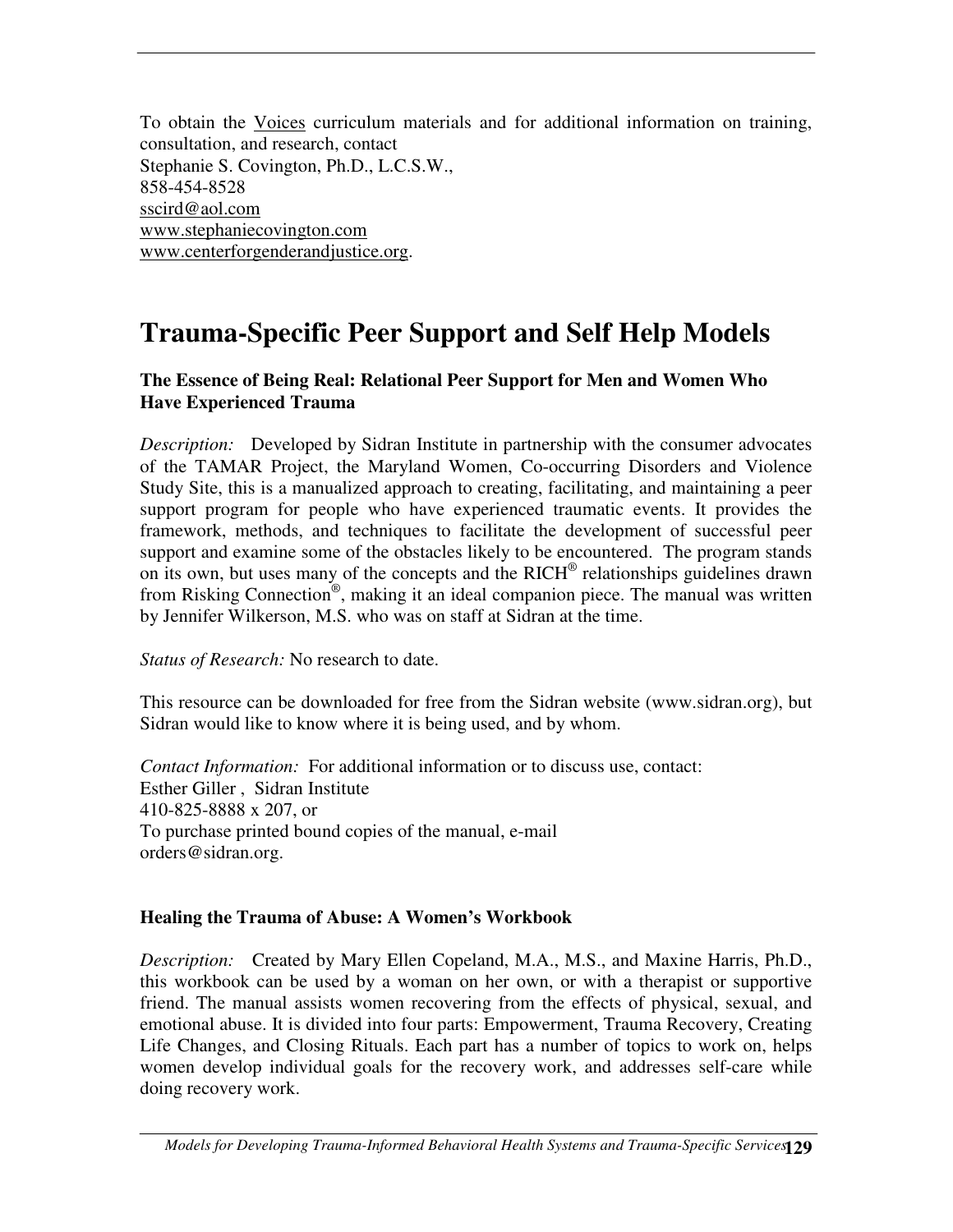*Status of Research:* No research to date.

*Contact Information:* To obtain the workbook and for more information, visit www.mentalhealthrecovery.com

#### **Journey of Self-Discovery: A Study Guide for Trauma Survivors**

*Description:* A manualized program updated in June 2007, created by New Partnerships for Women, a collaborative consumer/provider/advocate project in Wisconsin. The manual focuses on understanding the scope of trauma in women's lives, the effects of trauma, symptom self management, meeting basic needs, and self-advocacy. This four part psycho-educational training program, jointly taught by consumers and providers, is available for women who have experienced mental health and/or substance abuse problems and who have histories of trauma.

*Status of Research:* No research to date.

*Contact Information*: To obtain the curriculum and for additional information, contact Dianne Greenley 608 267-0214 dianneg@drwi.org:

## **Well Recovery Groups**

*Description:* WELL recovery is a manualized approach intended for consumers who wish to establish peer-run mutual help groups specifically for women in recovery from substance abuse, mental illness, and trauma. The groups are run on the principle that a person's addiction, mental illness, and trauma need to be discussed together, for each plays off the other. With support form the Institute for Health and Recovery, the intervention and manual were created by Suzanne Garverich and Naomi Pinson, themselves recovering from the triple trouble of mental illness, addictions, and trauma.

*Status of Research:* No research to date.

*Contact Information:* To obtain the manual WELL Recovery: Model for Peer Led Self/Mutual Help Groups for Women with Substance Abuse and Mental Health Problems and Histories of Trauma and for further information,contact: Laurie Markoff 617-661-3991 lauriemarkoff@healthrecovery.org, or Christine LaClair christinelaclair@healthrecovery.org www.healthrecovery.org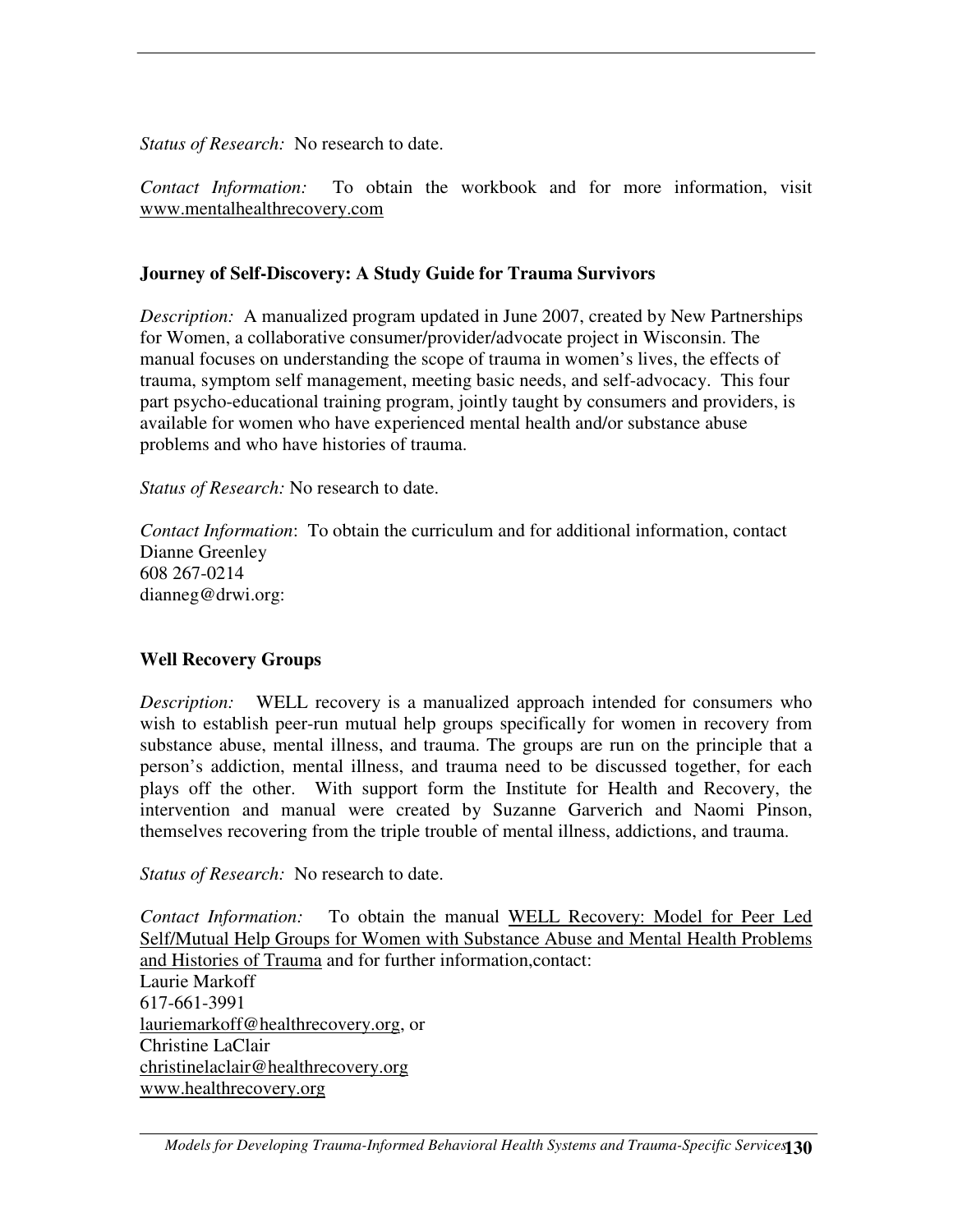## **A Woman's Addiction Workbook**

*Description:* This self-help book offers a step-by-step program to help women work on recovery from alcohol and drugs. It also addresses key issues that women face in relation to addiction, such as body image, trauma and violence, relationships, stress, and thrillseeking. It explores how women differ from men in their addiction and recovery, and conveys a supportive tone for the journey to healing. A chapter on co-occurring emotional problems allows readers to evaluate whether they may have any of the key DSM-IV disorders common among women with addiction, such as depression, posttraumatic stress, eating disorders, and phobias. With a focus on building strength, women take steps to come to terms with their personal addiction stories. Healing exercises are offered in four areas— feelings, beliefs, action, and relationships—to help build self-respect. Exercises include Listen to That Small Quiet Voice, Extreme Self-Care, Self-Soothing, Become Friends with Women, Rethink, Take Charge, Share Responsibility, and Mourn. Throughout, recovery resources are provided. This model can also be conducted by clinicians (see the published outcome study described below for details).

*Status of Research:* A published outcome study (Najavits, Rosier, Nolan, Freeman, 2007) has been completed on this model in a public treatment program in Connecticut. Eight opiate-dependent women in methadone treatment attended a group therapy version of the model, led by professional counselors in 12 sessions of 1.5 hours each. The women completed pre- and post-outcome evaluation on several measures. Significant improvements were found in the Addiction Severity Index drug composite, the Clinical Global Improvement Scale, the Basis-32 impulsivity subscale, and knowledge test of the material. Urinalysis data confirmed clients' self-report. Client satisfaction and attendance were high.

*Contact Information:* To obtain the workbook, the published outcome study, and additional information, contact Lisa M. Najavits, Ph.D. 617-731-1501 (phone) 617-701-1295 (fax). info@seekingsafety.org, or go to: www.seekingsafety.org

#### **Women's Leadership Training Institute: "For and By Women in Recovery from Addiction, Mental Illness, and Trauma," Instituto de Entrenamiento para Mujeres Lideres en Recuperacion: Un curriculo educativo y grupal para mujeres en recuperacion**

*Description:* This 3-session, 16-hour training, run by women in recovery, promotes leadership skills development among women in recovery so they may use their own experiences and voices to advocate for services. The curriculum was developed by the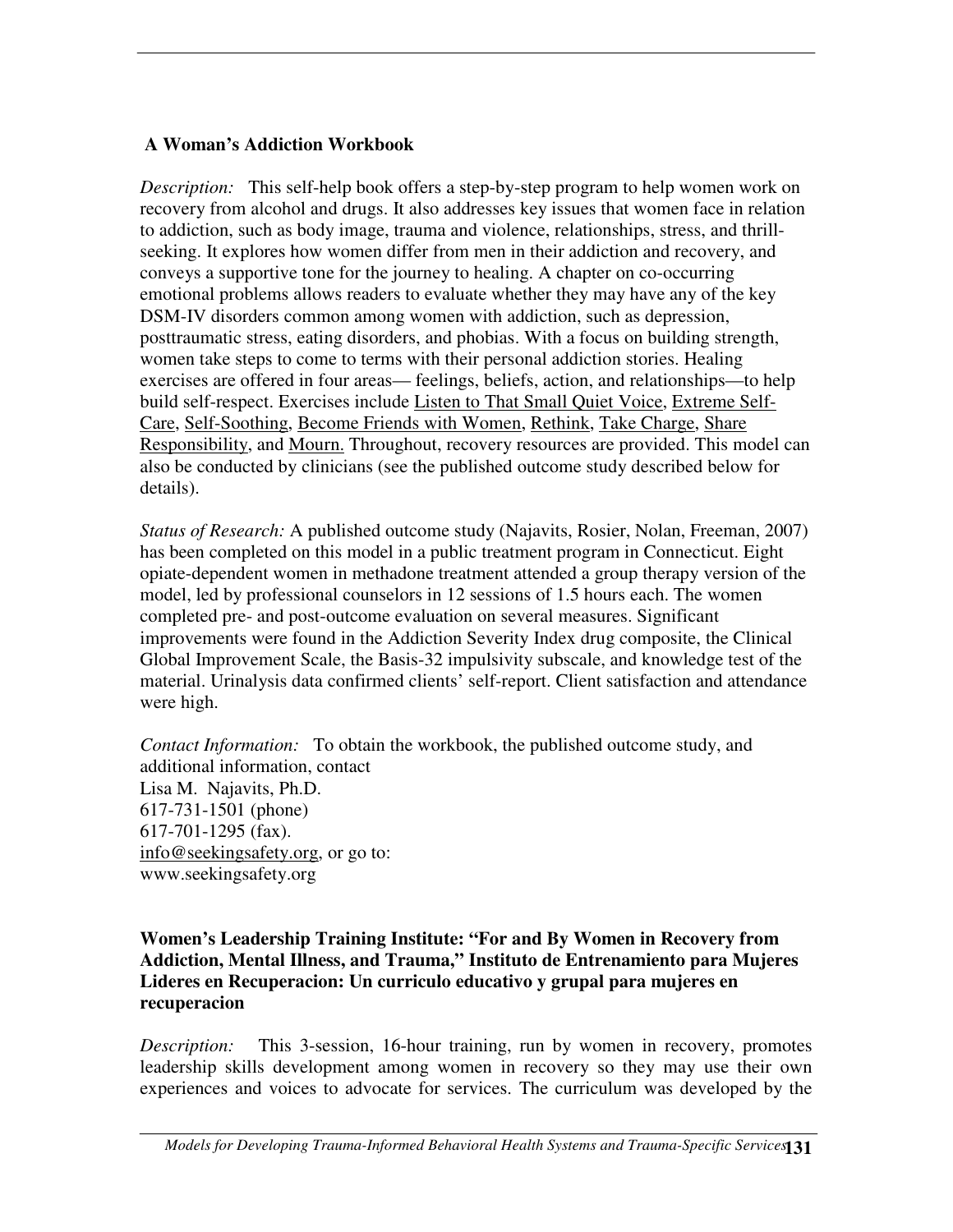Boston Consortium of Services for Families in Recovery, Boston Public Health Commission, the Institute on Urban Health Research, Northeastern University and Dorrington, Saunders and Associates.

*Status of Research:* The Women's Leadership Training Institute was part of the intervention package offered to women participating in the Women, Co-Occurring Disorders and Violence Study in the Boston site. The study used a no-randomized comparison group design with comparison agencies providing services as usual and intervention sites providing the trauma-integrated model. Analyses to date have focused on the overall differences in outcomes among intervention participants who received the 'package' of services, and comparison group participants who received services as usual rather than on the specific outcomes related to exposure to this particular component of the intervention treatment 'package.' Three documents are in press for publication indicating that women in the intervention stay in treatment longer and at followup have lower sexual HIV risk behaviors, and lower rates of drug use and mental health and trauma symptoms than those in the comparison condition.

**Amaro, H**., Larson, M. J., Zhang, A., Acevedo, D., Dai, J., & Matsumoto, A. (2006a). Effects of Trauma Intervention on HIV Sexual Risk Behaviors Among Women with Co-occurring Disorders in Substance Abuse Treatment. *Journal of Community Psychology,* in press.

**Amaro, H.,** Chernoff, M., Brown, V., Arévalo, S., Gatz, M. (2006b). Does Integrated Trauma-Informed Substance Abuse Treatment Increase Treatment Retention? *Journal of Community Psychology*, in press.

**Amaro, H.,** Dai, J., Arevalo, S., Acevedo, A., Matsumoto, A., & Nieves, R. (2007). Effects of integrated trauma-informed substance abuse treatment on addiction severity, mental health and PTSD symptomatology compared to services as usual. *Journal of Urban Health,* posted on-line March 14, 2007; hardcopy in press

*Contact Information:* To obtain a manual, contact: Dr. Hortensia Amaro h.amaro@neu.edu or Rita Nieves, R.N., M.P.H., Rita\_Neives@bphc.org

#### **Your Surviving Spirit: A Spiritual Workbook for Coping With Trauma**

*Description:* Written by Dusty Miller, Ed.D., this workbook contains a series of exercises and vignettes designed to help trauma survivors transform their pain and despair into the practice of healthy well-being. The author guides readers through skillbuilding exercises, journal-writing activities, and the creation of their own stories and affirmations. They learn to identify the ways in which trauma has impacted their lives in mind, body, and spirit, and specific ways they can help on each level of experience.

*Status of Research:* No research to date.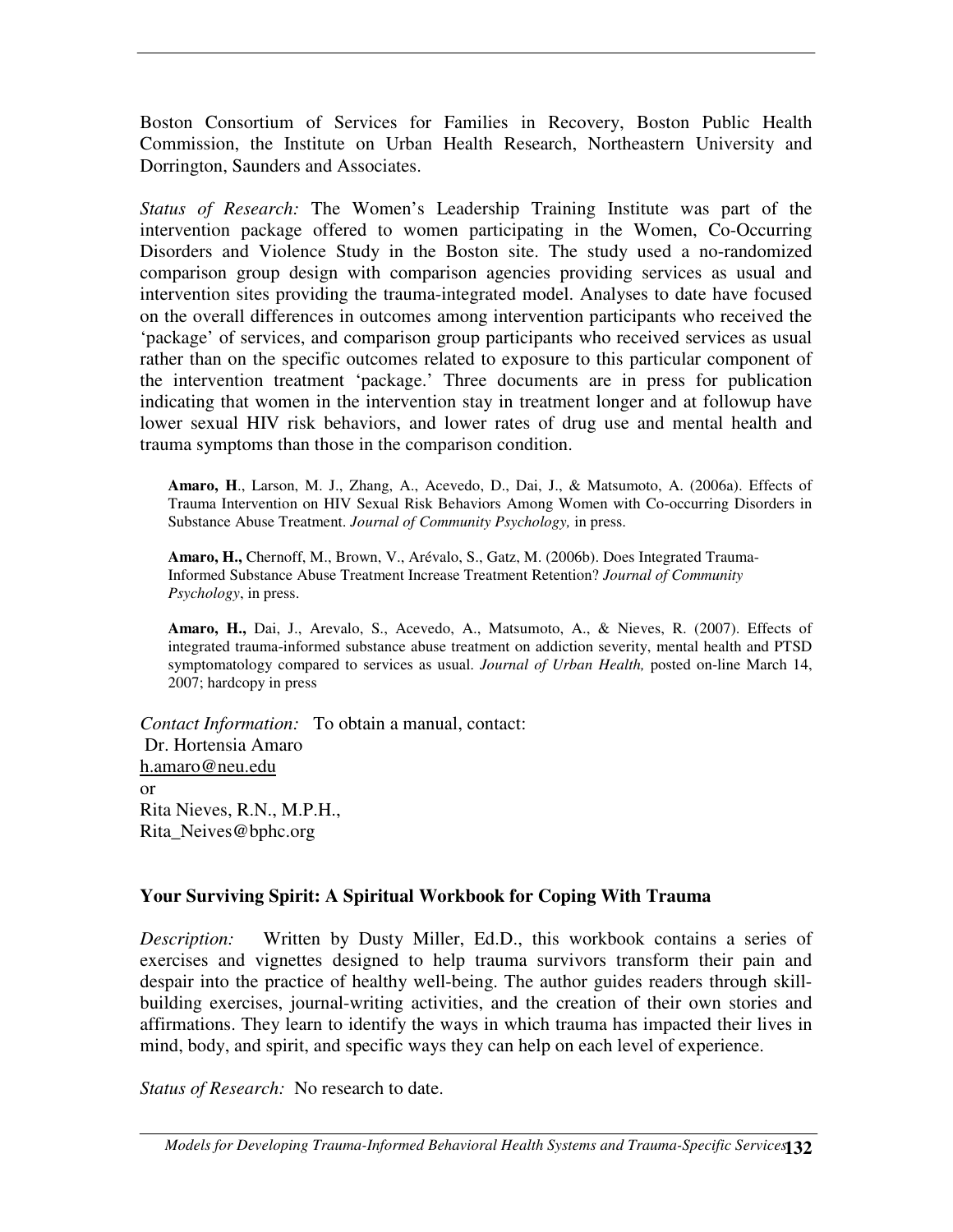*Contact Information:* To obtain the manual, and for information on training and technical assistance (in English and Spanish) and to obtain copies of the manual, contact Dusty Miller 413-584-8404 413 203 1432 (h&w) (413) 313 6317 (c) dustymi@aol.com www.dustymiller.org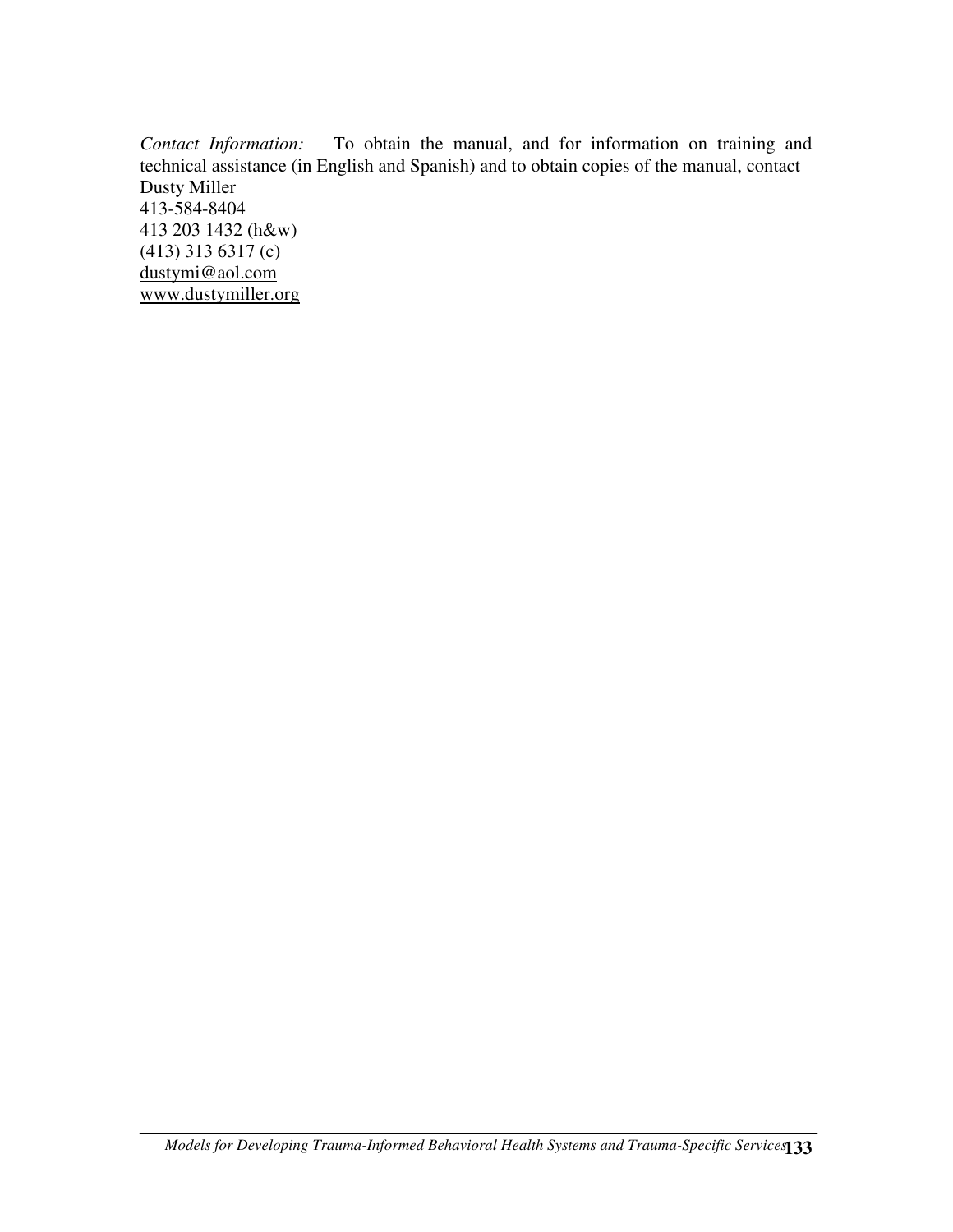# **Appendix: Criteria for Building a Trauma-Informed Mental Health Service System**

The following elements should be in place in any public mental health system committed to meeting the needs of clients who have histories of trauma. Trauma is defined here as interpersonal violence, over the life span, including sexual abuse, physical abuse, severe neglect, loss, abandonment, threat, and/or the witnessing of violence. Although not as prevalent in the lives of most clients, trauma may also be caused by overwhelming experiences such as natural disasters, terrorism, and combat.

# **Administrative Policies/Guidelines Regarding The System**

- **1. Trauma function and focus in state mental health department.** A single, high-level, clearly identified point of responsibility should exist within the state administrative structure charged with and supported in implementing traumainformed service systems and use of evidence-based and emerging best practices in trauma throughout state supported services. This could be a senior staff, a unit or office within the department, and/or ongoing, high-visibility leadership on the part of the lead system administrator. This person or group should develop a written plan with trauma related goals, objectives and timelines, approved and activated by administration, and should meet regularly with system administrator.
- **2. State trauma policy or position paper.** A written statewide policy or position statement should be adopted and endorsed by administrative leadership, and disseminated to all parts of the service system, stakeholder groups, and other collaborating systems. This document should include a definition of interpersonal violence and trauma, make a clear statement about the relationship between trauma, mental health and recovery, and publicly declare trauma to be a priority health and mental health issue. Ideally, the position statement should commit the state to meeting the essential elements of a trauma-informed service system, and a trauma-specific clinical system. The *NASMHPD Position Statement on Services and Supports to Trauma Survivors* (www.nasmhpd.org) serves as a model of such a position paper.
- **3. Workforce Recruitment, Hiring, and Retention.** The system should prioritize recruitment, hiring, and retention of staff with educational backgrounds, training in and/or lived experience of trauma. These staff or "trauma-champions" provide needed expertise and an infrastructure to promote trauma-informed policies, training and staff development, and trauma-based treatment and support practices throughout the service system. They advocate for consideration of trauma in all aspects of the system. There should be outreach to sources of prospective traumaeducated/informed employees (e.g. universities, professional organizations, peerled and peer support programs, consumer advocacy groups; other training sites).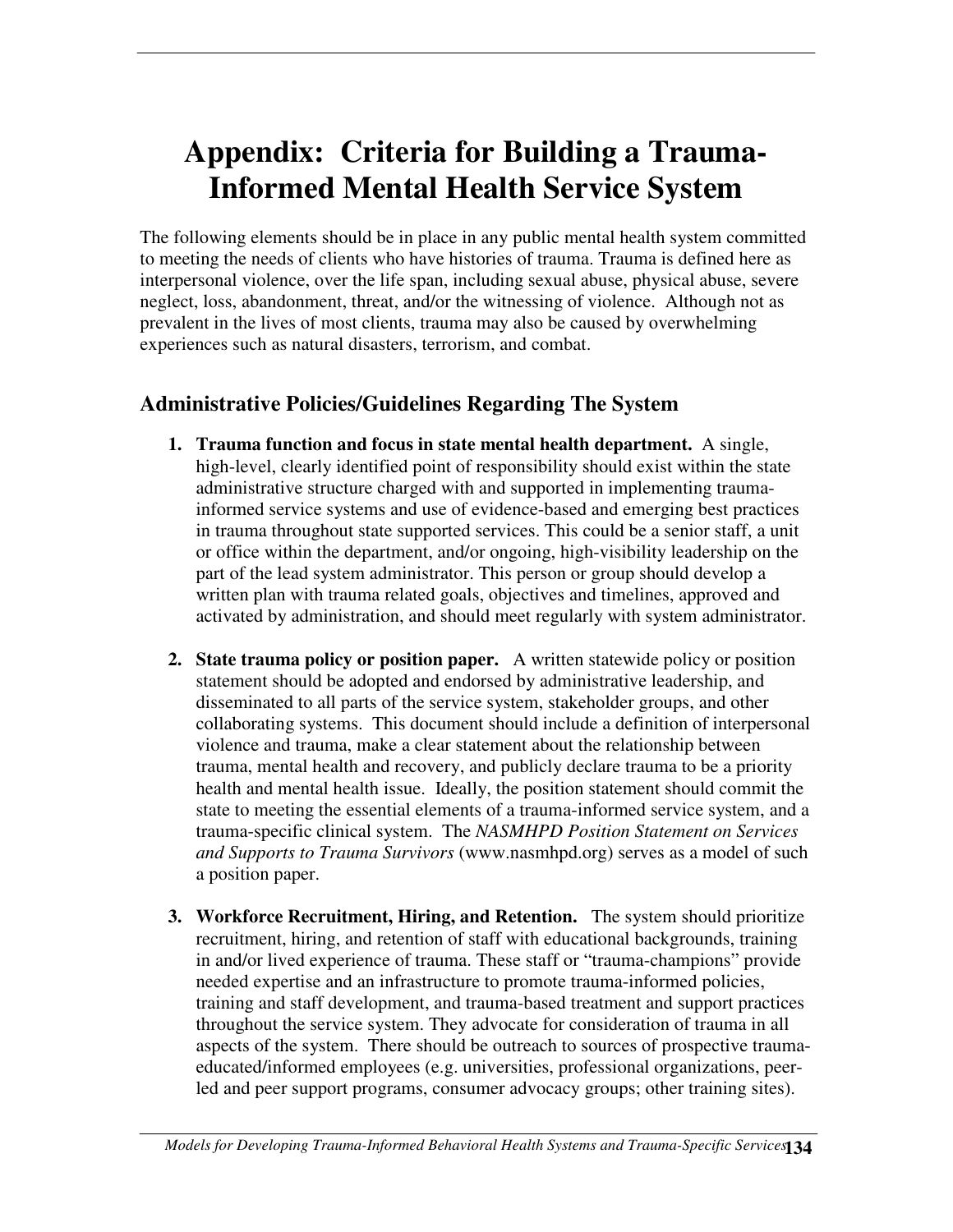Professional organizations and universities should be approached to set standards and to offer curriculums preparing students to work with trauma survivors. Incentives, bonuses, and promotions for staff and supervisors should take into account their role in trauma-related activities. Support should be provided for direct care staff to address impacts on staff of trauma work. There should be a written policy and regularly monitored plan for building and supporting workforce trauma-competency in all aspects of the service system.

Policies and procedures should ensure safety from sexual offenders in all recruitment, screening and hiring practices of both employees and volunteers, and guidelines should be established to prevent and respond to reported incidents of such abuse.

**4. Workforce orientation, training, support, job competencies and standards related to trauma.** All human resource development activities should reflect understanding of and sensitivity to issues of violence, trauma and coercion; incorporate relevant skill sets and job standards; and address prevalence and impact of traumatic events.

All employees, including administration, should receive orientation and basic education about the prevalence and traumatic impacts of sexual and physical abuse and other overwhelming adverse experiences in the lives of service recipients. In order to ensure safety and reduction of harm, training should cover dynamics of retraumatization and how practice can mimic original sexual and physical abuse experiences, trigger trauma responses, and cause further harm to the person. All employees must also be educated about the impacts of culture, race, ethnicity, gender, age, sexual orientation, disability, and socio-economic status on individuals' experiences of trauma.

Direct service staff and clinical staff should be educated in a trauma-informed understanding of unusual or difficult behaviors, in the maintenance of personal and professional boundaries, in trauma dynamics and avoidance of iatrogenic retraumatization, in the relationships between trauma, mental health symptoms and other problems and life difficulties, and in vicarious traumatization and selfcare*.* They should learn application of trauma-informed issues and approaches in their specific content areas, and trauma-specific techniques such as grounding and teaching trauma recovery skills to clients.

Staff whose clinical work includes assessment and treatment should be required and supported to implement evidence-based and promising practices for the treatment of trauma, and to attend ongoing advanced trauma trainings.

Whenever possible, trainings should be multi-system, inclusive of staff in mental health and substance abuse, health care, educational, criminal justice, social services systems and agencies, and promoting systems integration and coordination.

*(Goals 3.1, 3.2, 4.2, 4.3, 4.4, 5.3, 5.4: President's New Freedom Commission on Mental Health Final Report)*

**5. Consumer/Trauma Survivor/Recovering person involvement and traumainformed rights.** The voice and participation of consumers who have lived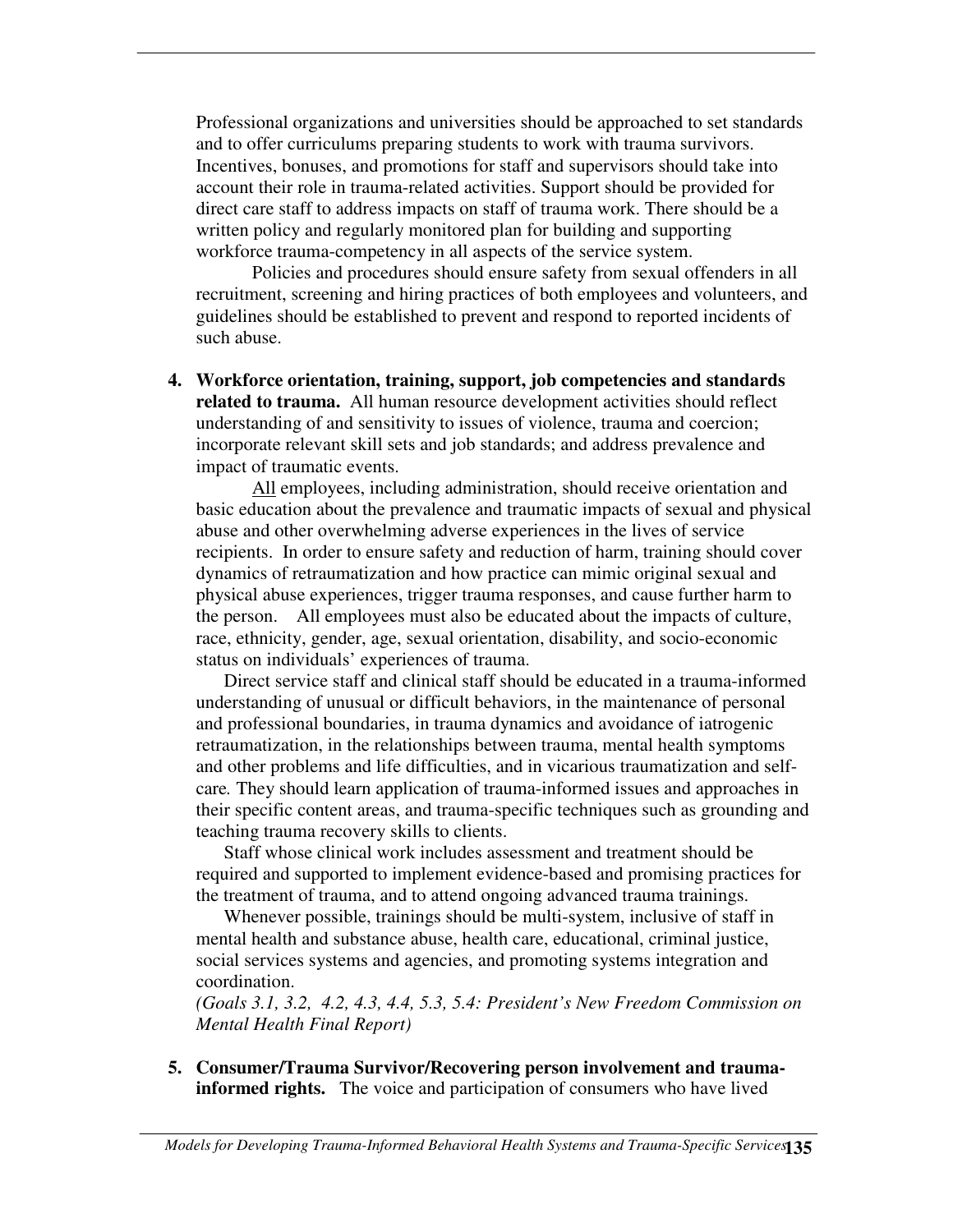experiences of trauma should be actively involved in all aspects of systems planning, oversight, and evaluation. Trauma-informed individualized plans of care should be developed in collaboration with every adult and child and child's family or caregivers receiving mental health system services. Consumers with trauma histories should be significantly involved in staff orientation, training and curriculum development and play a lead role in the creation of State Mental Health Plans, the improvement of access and accountability for mental health services, and in orienting the mental health system toward trauma and recovery. Special attention should also be paid to the rights of people with trauma histories (e.g. right to trauma treatment, freedom from re-traumatization, and rights to maximum choice, collaboration and empowerment) and to the ways in which these rights may be systematically violated*. (Goals 2.1, 2.2, 2.3, 2.4, 2.5: President's New Freedom Commission on Mental Health Final Report)*

# **Administrative Policies/Guidelines Regarding Services**

- **6. Financing criteria and mechanisms to support the development of a traumainformed service system and implementation of evidence-based and promising practice trauma treatment models and services.** Funding strategies for trauma-specific services should be clearly identified, and should eliminate disparities in mental health services by improving access to evidence-based and promising practices in trauma treatment. Existing exclusions and barriers to reimbursement should be eliminated. Although new funds are not necessarily critical to developing a trauma-informed system, the development of sufficient trauma-specific services to meet the treatment needs of the high percentage of clients with histories of unaddressed sexual and/or physical abuse and trauma may require creative fiscal reimbursement strategies. Attention to reimbursement and funding issues is key to a successful change strategy. *(Goal 3: President's New Freedom Commission on Mental Health Final Report )*
- **7. Clinical practice guidelines for working with children and adults with trauma histories.** Findings from studies, including SAMHSA's Women, Co-Occurring Disorders, and Violence study and more recently studies involving traumatized children, increasingly provide evidence that trauma treatment is effective. Numerous clinical approaches have been manualized and guidelines have been developed. Clinical approaches to trauma treatment should clearly identify trauma as the issue being treated, promote recovery, allow for survivors to tell their stories, include trauma-sensitive training and supervision, address secondary trauma and self-care for the caregiver, respect cultural diversity, and be experienced as empowering by consumer/survivors.
- **8. Policies, procedures, rules, regulations and standards to support access to trauma treatment, to develop trauma-informed service systems and to avoid retraumatization.** Policies and regulations that guide system–wide practices are central to ensuring that trauma-informed and trauma-specific services are adopted consistently. Trauma-informed policies and procedures are crucial to reducing or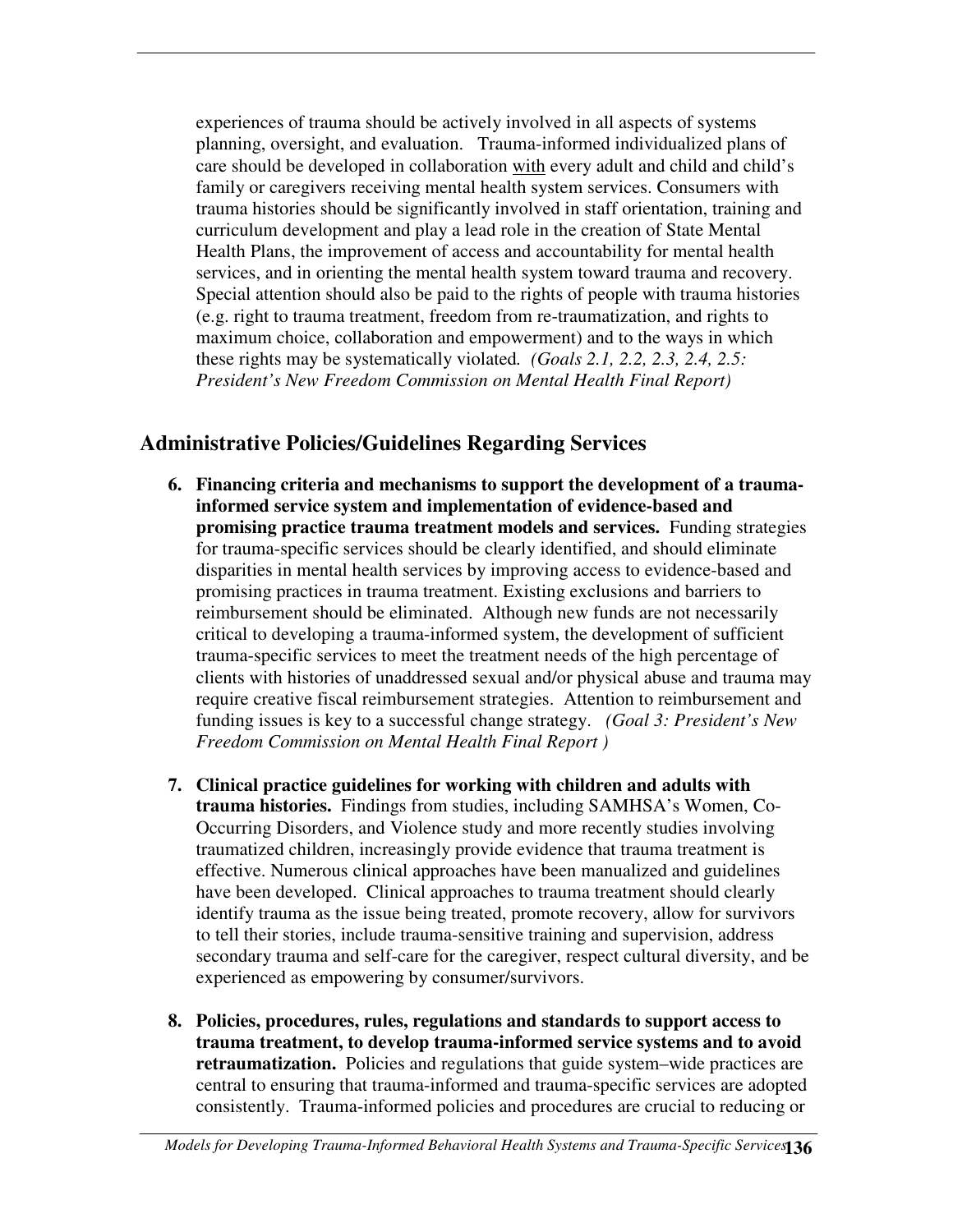eliminating potentially harmful practices such as seclusion and restraint, involuntary medication, etc. They therefore must be carefully reviewed, revised, monitored and enforced to take into account the needs of trauma survivors. Licensing, regulations, certification, and contracting mechanisms should all reflect a consistent focus on trauma. Policies and regulations addressing confidentiality, involuntary hospitalization and coercive practices, consumer preferences and choice, privacy, human resources, rights and grievances for employees are also key. They should be modified periodically to conform to developments in knowledge of evidence-based and emerging best practice and to promote provision of and access to trauma-informed and trauma-specific services. *(Goal 3: President's New Freedom Commission on Mental Health Final Report)*

**9. Needs assessment, evaluation, and research to explore prevalence and impacts of trauma, assess trauma survivor satisfaction, service utilization and needs, and to monitor and make adjustments in trauma-informed and trauma-specific service approaches.** Data on trauma prevalence, trauma impacts, effectiveness of trauma services and consumer satisfaction can provide rationale for support/funding of such services and the training necessary for their implementation. Such data should be regularly collected and used as part of ongoing quality improvement and planning processes. Evaluation and research activities should be carried out through internal staffing or through liaison with external evaluators and researchers, to determine the effectiveness of systems change to a trauma-informed system, and to identify outcomes of trauma-related services. These finding are incorporated into ongoing services modifications and planning. *(Goals 5.1, 5.4: President's New Freedom Commission on Mental Health Final Report)*

# **Trauma Services**

- **10. Universal trauma screening and assessment.** All adults and children who enter the system of care, regardless of which "door" they enter, should be screened for abuse and trauma at or close to admission. At a minimum, questions should include histories of physical and sexual abuse, domestic violence, and witnessed violence. Individuals with a positive response to the screen should have a trauma assessment as an integral part of the clinical picture, to be revisited periodically and used as a part of all treatment, rehabilitation, and discharge planning. Clients with trauma histories should be informed about and referred to quality, traumainformed and trauma specific services and supports.
- **11. Trauma-informed services and service systems.** A "trauma-informed" service system and/or organization is one in which all components of the system have been reconsidered and evaluated in the light of a basic understanding of the role that violence and trauma play in the lives of people seeking mental health and addictions services. A "trauma-informed" organizational environment is capable of supporting and sustaining "trauma-specific" services as they develop. A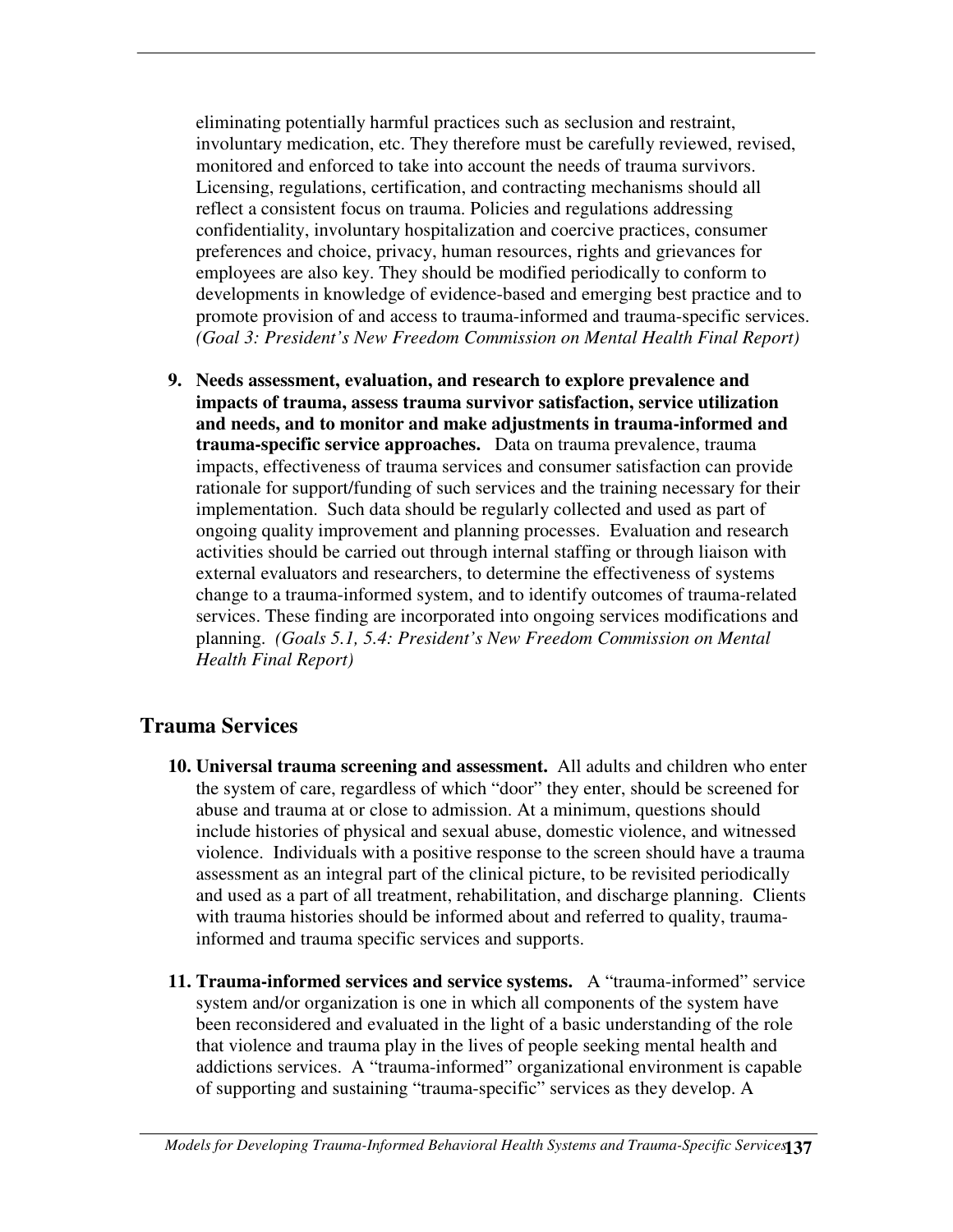trauma-informed system recognizes that trauma results in multiple vulnerabilities and affects many aspects of a survivor's life over the lifespan, and therefore coordinates and integrates trauma-related activities and trainings with other systems of care serving trauma survivors. A basic understanding of trauma and trauma dynamics, including that caused by childhood or adult sexual and/or physical abuse shown to be prevalent in the histories of mental health consumers, should be held by all staff and should be used to design systems of services in a manner that accommodates the vulnerabilities of trauma survivors and allows services to be delivered in a way that will avoid retraumatization and facilitate consumer participation in treatment*.* A trauma-informed service system is knowledgeable and competent to recognize and respond effectively to adults and children traumatically impacted by any of a range of overwhelming adverse experiences, both interpersonal in nature and caused by natural events and disasters. *(Trauma-informed service systems increase capacity to address Goals 2, 3, 4 and 5 in the President's New Freedom Commission on Mental Health Final Report)*

**12. Trauma-specific services, including evidence-based and promising practice treatment models.** Services designed specifically to treat the actual sequelae of sexual or physical abuse and other psychological trauma should be available in adequate numbers to serve the population and should be accessible to all consumers, including adults, and children and their families. As part of national research initiatives including the SAMHSA *Women, Co-Occurring Disorders, and Violence* study and SAMHSA's National Child Traumatic Stress Network, numerous evidence-based and promising practice trauma treatment models applicable in public sector service systems, have been manualized and proven to effective in reducing symptoms**.** Many of these best practice models have been identified in the SAMHSA publication "Models for Developing Trauma-Informed Behavioral Health Systems and Trauma-Specific Services". Selected models should be implemented by state mental health systems to treat trauma. Health technology and telehealth should be used to make these programs accessible for individuals in remote areas or in underserved populations. Although program models may vary widely, all should be recovery-oriented, emphasize consumer voice and consumer choice, and be fully trauma-informed. In addition, because of the numbers of trauma survivors with co-occurring disorders, and given significant positive findings from studies such as the WCDVS, trauma treatment programs should provide integrated trauma, mental health and substance abuse services and counseling designed to address all three issues simultaneously*.* . *(Goals 2.1; 3; 4.3; 5.2; 6.1 President's New Freedom Commission on Mental Health Final Report)*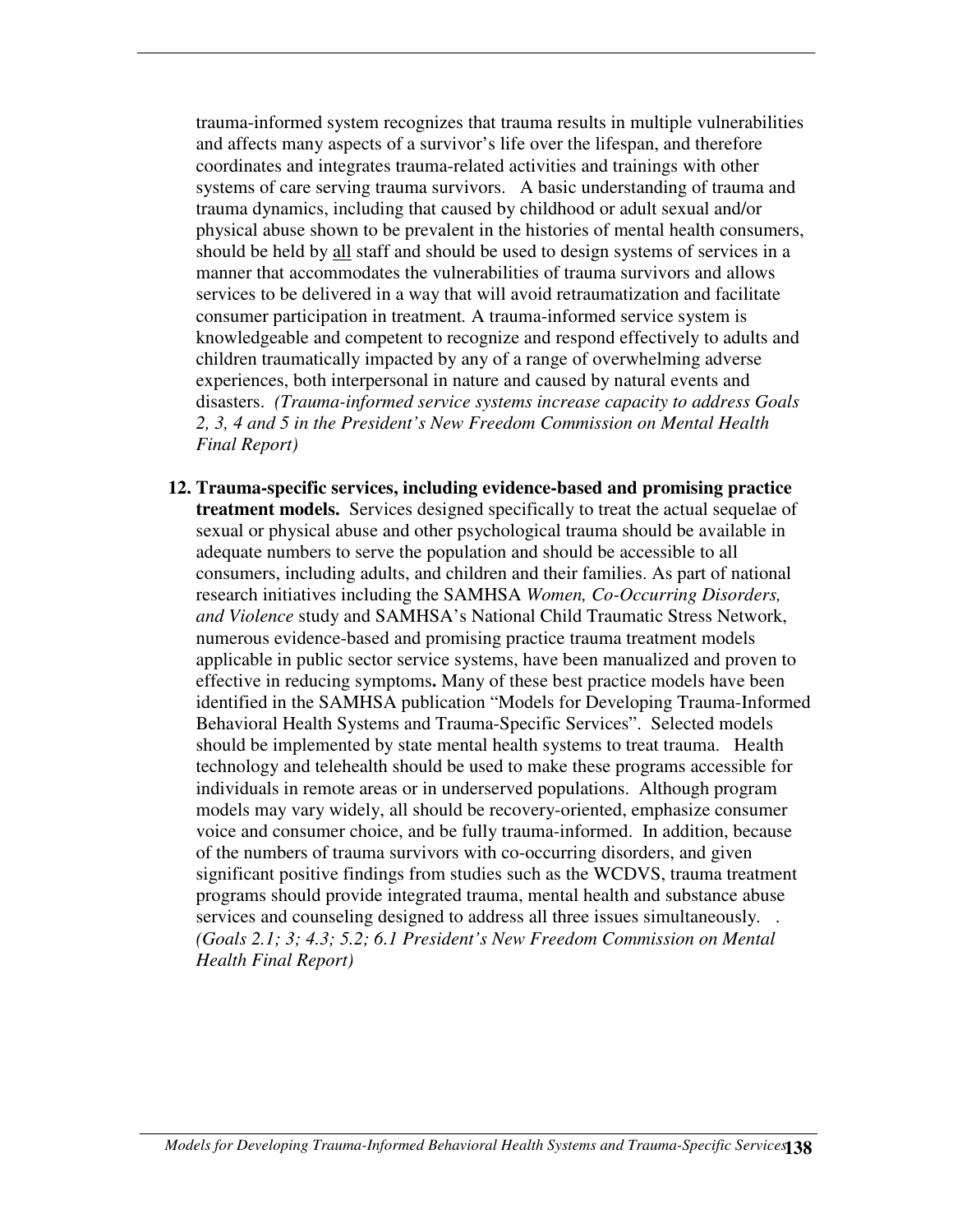# **References**

Blanch, A. (2003). *Developing trauma-informed behavioral health systems.* Alexandria, VA: National Association of State Mental Health Program Directors, National Technical Assistance Center for State Mental Health Planning.

Bloom, S. (1997). *Creating sanctuary: Toward the evolution of sane societies.* New York, NY: Routledge.

Browne, A. (1992). Violence against women: Relevance for medical practitioners. Council on Scientific Affairs, American Medical Association Report. *JAMA, 257* (23).

Calhoun, O., Jurgens, E., Chen, F. (1993). The neophyte female delinquent: A review of the literature. *Adolescence, 28,*461-471.

Centers for Disease Control and Prevention, Department of Health and Human Services (2005). Adverse Childhood Experiences Study, www.cdc.gov.NCCDPHP/ACE/findings.htm

Clark, H., McClanahan, T., & Sees, K. (1997). Cultural aspects of adolescent addiction and treatment. *Valparaiso University Law Review, 31*(2).

Covington, S. S. (2003). *Beyond trauma: A healing journey for women.* Hazelden.

Cusack, K. J., Frueh, B. C., & Brady, K. T. (2004). Trauma history screening in a Community Mental Health Center. *Psychiatric Services, 55*, 157-162.

Cusack, K., Frueh, B., Hiers, T., Suffoletta-Maierle, S., Bennett, S. (2003). Trauma within the psychiatric setting: A preliminary empirical report. *Administration and Policy in Mental Health, 30*, 453-460*.*

Cusack, K. J., Wells, C. B., Grubaugh, A. L., Hiers, T. G., Frueh, B. C. (2007). An update on the South Carolina Trauma Initiative. *Psychiatric Services, 58*, 708-710.

Dube, S.R., Anda, R.F., Felitti, V.J., Chapman, D.P. et al. (2001). Childhood abuse, household dysfunction, and the risk of attempted suicide throughout the life span: Findings from the Adverse Childhood Experiences Study. *JAMA*. Chicago: Vol.286, Issue 24, pg 3089-3097

Felitti, V., Anda, R., Nordenberg, D., Williamson, D., Spitz, A., Edwards, V., Koss, M., Marks, J. (1998). Relationship of childhood abuse and household dysfunction to many of the leading causes of death in adults: The adverse childhood experiences (ACE) study. *American Journal of Preventive Medicine, 14*(4), 245-258.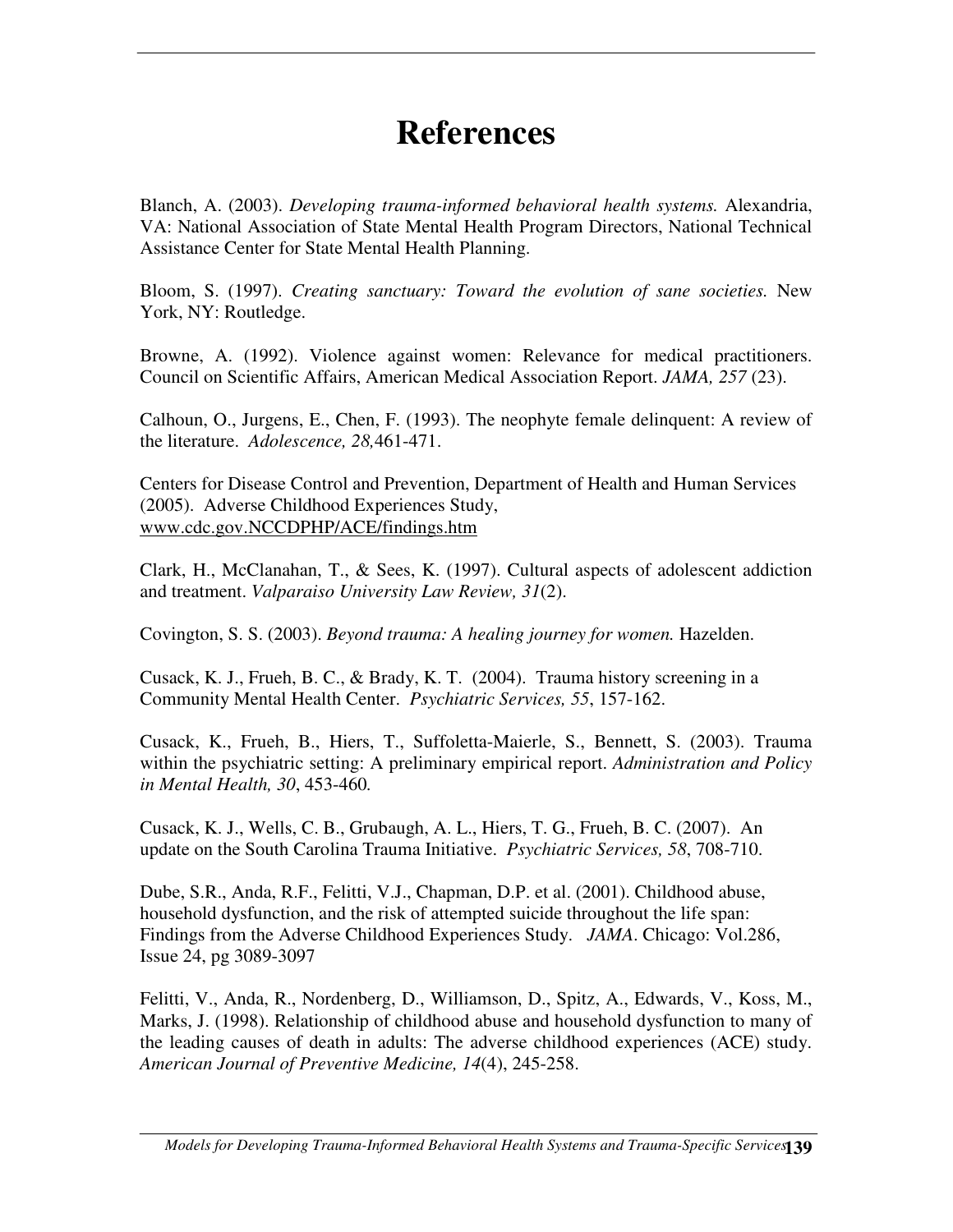Felitti, V.J. (2002). The relationship of adverse childhood experiences to adult health: Turning gold into lead. English translations of: Felitti V.J. (2002) Belastungen in der Kindheit und Gesundheit im Erwachsenenalter: die Verwandlung von Gold in Blei. *Z psychsom Med Psychother*, 48(4): 350-369

Foa, E., Keane, T., & Friedman, M. (2000). *Effective treatment for PTSD: Practice guidelines from the International Society for Traumatic Stress Studies*. New York, NY: Guilford Press.

Ford, J., Courtois, C., Steele, K., van der Hart, O., & Nijenhuis, E. (2004). *Treatment of the complex sequelae of psychological trauma*. Manuscript submitted for publication.

Frueh, B. C., Buckley, T. C., Cusack, K. J., Kimble, M. O., Grubaugh, A. L., Turner, S. M., Keane, T. M. (2004). Cognitive-behavioral treatment for PTSD among people with severe mental illness: A proposed treatment model. *Journal of Psychiatric Practice, 10*(1), 26-38.

Frueh, B., Cousins, V., Hiers, T., Cavanaugh, S., Cusack, K. I., & Santos, A. (2002). The need for trauma assessment and related clinical services in a state public mental health system. *Community Mental Health Journal, 38,* 351-356.

Frueh, B. C., Cusack, K. J., Hiers, T. G., Monogan, S., Cousins, V. C., & Cavenaugh, S. D. (2001). Improving public mental health services for trauma victims in South Carolina. *Psychiatric Services, 52*, 812-814.

Frueh, B. C., Cusack, K. J., Grubaugh, A. L., Sauvageot, J. A., Wells, C. (2006). Clinician perspectives on cognitive-behavioral treatment for PTSD among public-sector consumers with severe mental illness. *Psychiatric Services, 57*, 1027-1031.

Frueh, B., Dalton, M., Johnson, M., Hiers, T., Gold, P., Magruder, K., Santos, A. (2000). Trauma within the psychiatric setting: Conceptual framework, research directions, and policy implications. *Administration and Policy in Mental Health, 28,* 147-154.

Frueh, B. C., Knapp, R. G., Cusack, K. J., Grubaugh, A. L., Sauvageot, J. A., Cousins, V. C., Yim, E., Robins, C. S., Monnier, J., & Hiers, T. G. (2005). Patients' reports of traumatic or harmful experiences within the psychiatric setting. *Psychiatric Services, 56*, 1123-1133.

Giller, E. (1999). *What is psychological trauma?* Sidran Institute.

Glad, C. and Teicher, M. (1996). Relationship between early abuse, PTSD, and activity levels in prepubertal children. *Journal of the American Academy of Child and Adolescent Psychiatry,* 35 (10), 1384-1393.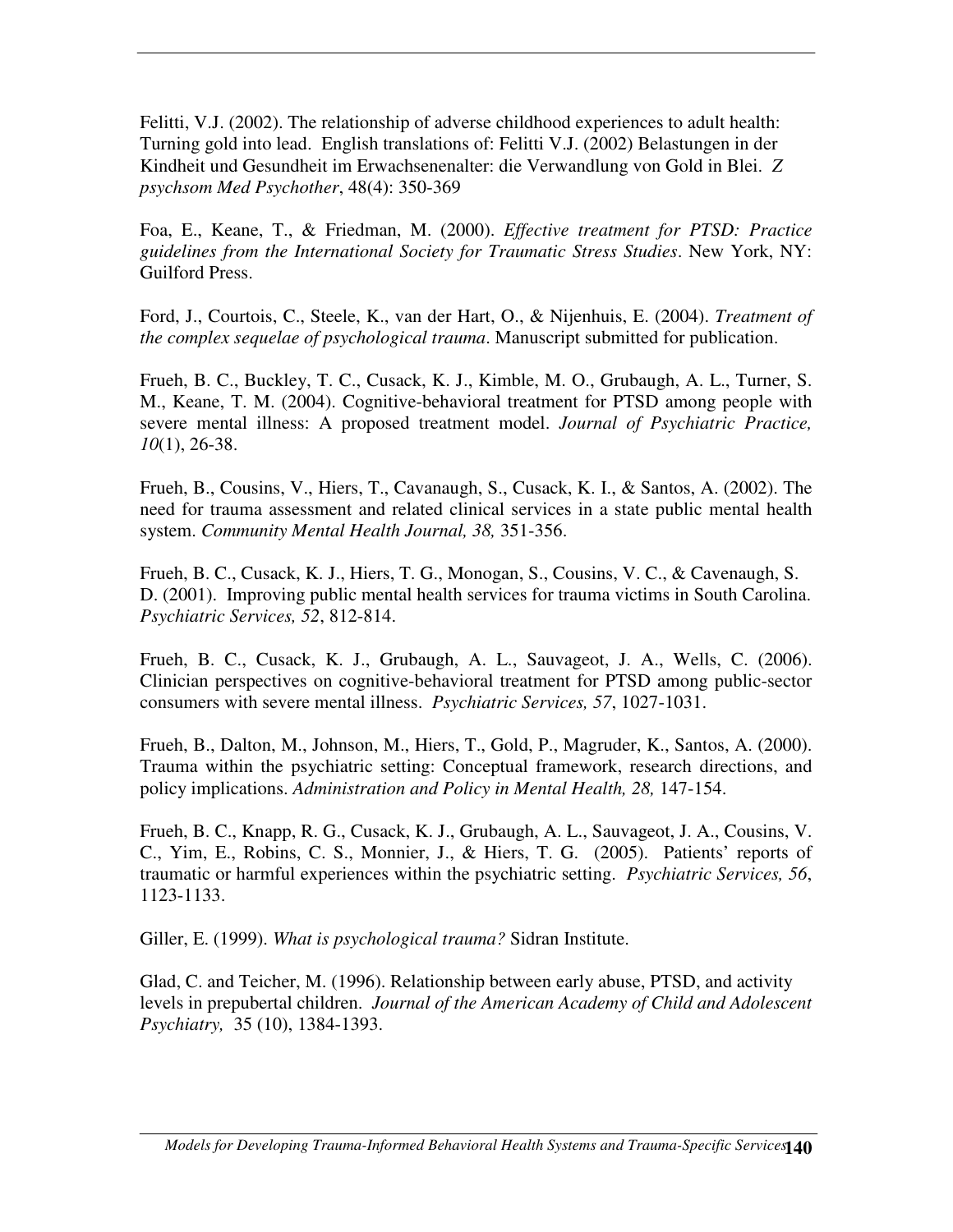Goodman, L., Dutton, M., & Harris, M. (1997). The relationship between violence dimensions and symptom severity among homeless, mentally ill women. *Journal of Traumatic Stress, 10*(1), 51-70.

Goodman, L., Rosenberg, S., Mueser, K., & Drake, R. (1997). Physical and sexual assault history in women with serious mental illness: Prevalence, correlates, treatment, and future research directions. *Schizophrenia Bulletin, 23*, 685-696.

Grubaugh, A. L., Frueh, B. C., Zinzow, H. M., Cusack, K. J., & Wells, C. (in press). Patients' perceptions of care and safety within psychiatric settings. *Psychological Services*.

Hammersley, P., Burston, D., Read, J. (2004). Learning to listen: Childhood trauma and adult psychosis. *Mental Health Practice*; 7(6) p. 18-21

Harris, M., & Fallot, R. (2001). Using trauma theory to design service systems. *New Directions for Mental Health Services, 89.* Jossey Bass.

Heuberger. (2001). Massachusetts Department of Mental Health.

Herman, J. (1992). *Trauma and recovery: The aftermath of violence – from domestic abuse to political terror.* New York: Basic Books.

Hodas, G. (2006). Responding to childhood trauma: The promise and practice of traumainformed care. www.nasmhpd.org

Institute of Medicine. (2001). *Crossing the quality chasm: A new health system for the* 21<sup>st</sup> century. Washington, DC: National Academy Press.

Jennings, A. (1994). On being invisible in the mental health system. *Journal of Mental Health Administration* 21 (4): 374-387.

Jennings, A. (in press). *Trauma informed mental health service systems: Blueprint for action*. Alexandria, VA: National Association of State Mental Health Program Directors, National Technical Assistance Center for State Mental Health Planning.

Jennings, A. (2004). *The damaging consequences of violence and trauma: Facts, discussion points, and recommendations for the behavioral health system.* Alexandria, VA: Alexandria, VA: National Association of State Mental Health Program Directors, National Technical Assistance Center for State Mental Health Planning.

Jennings, A. (2006). *A Child's Path to Mental Illness and Suicide: A Powerpoint Presentation.* www.theannainstitute.org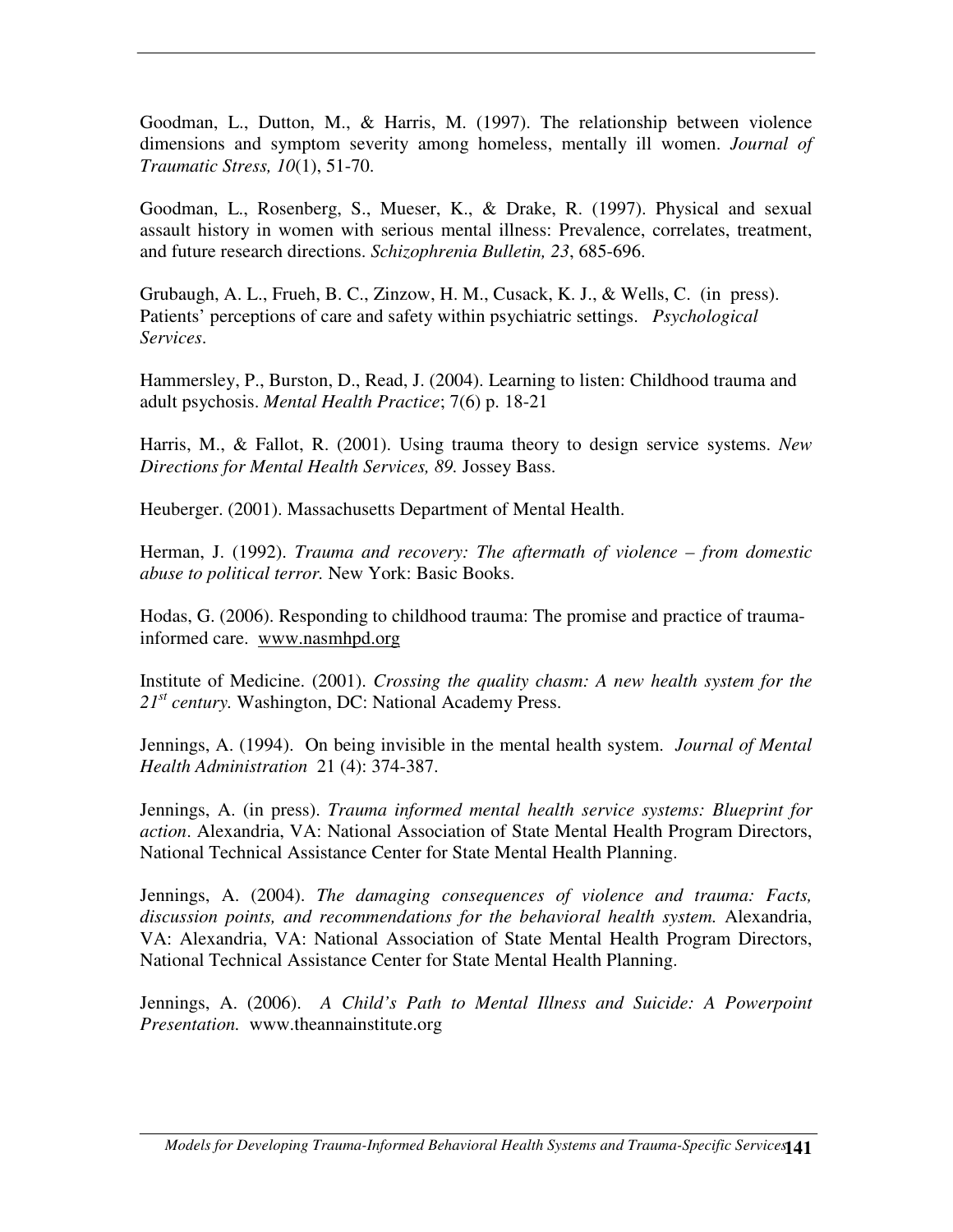Lipschitz DS, Winegar RK, Hartnick E, Foote B, Southwick SM (1999), Posttraumatic stress disorder in hospitalized adolescents: Psychiatric comorbidity and clinical correlates. *J Am Acad Child Adolesc Psychiatry*, 38:385-392

Morrison, A.P., Frame, L., Larkin, W. (2003). Relationships between trauma and psychosis: A review and integration. *British Journal of Clinical Psychology,* 42, 331-353

Mueser, K., Goodman, L., Trumbetta, S., Rosenberg, S., Osher, F., Vidaver, R., Anciello, P., & Foy, D. (1998). Trauma and Posttraumatic Stress Disorder in severe mental illness. *Journal of Consulting and Clinical Psychology, 66,* 493-499.

Mueser, K., Rosenberg, S., Goodman, L., & Trumbetta, S. (2002). Trauma, PTSD, and the course of schizophrenia: An interactive model. *Schizophrenia Research, 53,* 123-143.

Mueser, K.T. and Rosenberg, S.D. (2003). Treating the trauma of first episode psychosis: A PTSD perspective. *Journal of Mental Health* 12, 2, 103-108. *43, 269-278*

Najavits, L. M. (2002). *Seeking safety: A treatment manual for PTSD and substance abuse.* The Guilford Press.

National Association of State Mental Health Program Directors (NASMHPD). (1999). *Position statement on services and supports to trauma survivors*. Retrieved from the Internet at http://www.nasmhpd.org/general files/position statement/posstmb.htm on September 16, 2004.

National Executive Training Institute (NETI) (2003). Training cucurriculum for the reduction of seclusion and restraint. Alexandria, VA: national Technical Assistance Center for State Mental Health Planning.

NYS-OMH Division of Facility Management, figures for April 1, 1999 - 2001

Perrin, S., Smith, P., Yule, W. (2000). Practitioner Review: The assessment and treatment of Post-traumatic Stress Disorder in children and adolescents. *J.Clin.Psychol.Psychiat.,* 41, 277-289

President's New Freedom Commission on Mental Health. (2003). *Achieving the promise: Transforming mental health care in America. Final report.* DHHS Pub. No. SMA-03- 3832. Rockville, MD: DHHS

Read, J., Perry, B., Moskowitz, A., & Connolly, J. (2001). The contribution of early traumatic events to schizophrenia in some patients: A traumagenic neurodevelopmental model. *Psychiatry, 64*(4), 319-345.

Read, J., Ager, K., Argyle, N., Aderhold, V. (2003). Sexual and physical abuse during childhood and adulthood as predictors of hallucinations, delusions and thought disorders. *Psychology and Psychotherapy: Theory, Research and Practice*. 76, 1-22.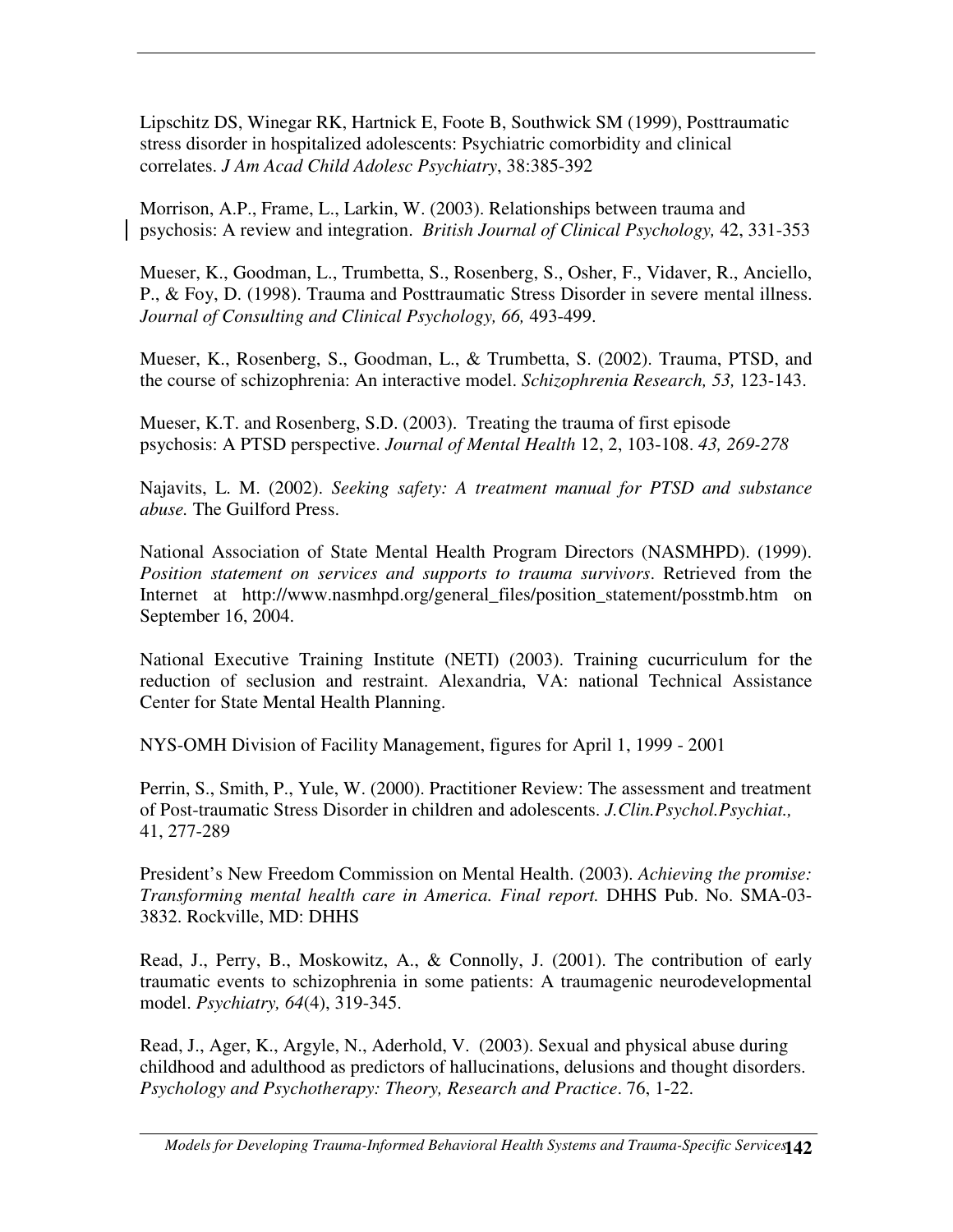Robins, C. S, Sauvageot, J. A., Cusack, K. J., Suffoletta-Maierle, S., & Frueh, B. C. (2005). Consumers' perceptions of negative experiences and "sanctuary harm" in psychiatric settings. *Psychiatric Services, 56*, 1134-1138.

Rosenberg, S., Mueser, K., Friedman, M., Gorman, P., Drake, R., Vidaver, R., Torrey, W., & Jankowski, M. (2001). Developing effective treatments for posttraumatic disorders among people with severe mental illness. *Psychiatric Services, 52,* 1453-1461.

Russell, D. (1986). *The secret trauma: Incest in the lives of girls and women.* New York, NY: Basic Books Inc.

Saakvitne, K., Gamble, S., Pearlman, S., & Tabor Lev, B. (2000). *Risking connection: A training curriculum for working with survivors of childhood abuse*. Sidran Institute.

Sareen, J., Cox, B.J., Goodwin, R.D., Asmundson, G. J.G. (2005) Co-Occurrence of Posttraumatic Stress Disorder with Positive Psychotic symptoms in a Nationally Representative Sample. *Journal of Traumatic Stress,* Vol 18, No. 4, pp. 1-10

Shapiro, F. (1995). *Eye movement desensitization and reprocessing: Basic principles, protocols, and procedures*. New York, NY: Guilford Press.

Smith, B. (1998). *An end to silence: Women prisoners' handbook on identifying and addressing sexual misconduct.* National Women's Law Center.

Substance Abuse and Mental Health Services Administration (SAMHSA), Center for Substance Abuse Treatment (CSAT). (2000). Substance abuse treatment for persons with child abuse and neglect issues. *Treatment improvement protocol (TIP) series.* Number 36. DHHS Publication No. (SMA) 00-3357. Washington DC: U.S. Printing Office.

Terr, L. (1991). Childhood traumas: An outline and overview. *American Journal of Psychiatry, 148,* 10-20.

Tucker, W.M. (2002). How to include the trauma history in the diagnosis and treatment of psychiatric inpatients. *Psychiatric Quarterly,* Vol 73 Issue 2, p135-145.

Wright, D., Woo, W. L., Muller, R. T., Fernandes, C. B., & Kraftcheck, E. R. (2003). An investigation of trauma-centered inpatient treatment for adult survivors of abuse. *Child Abuse & Neglect, 27*, 393-405.

------------------------------------------------------------------------------------------------------------

--